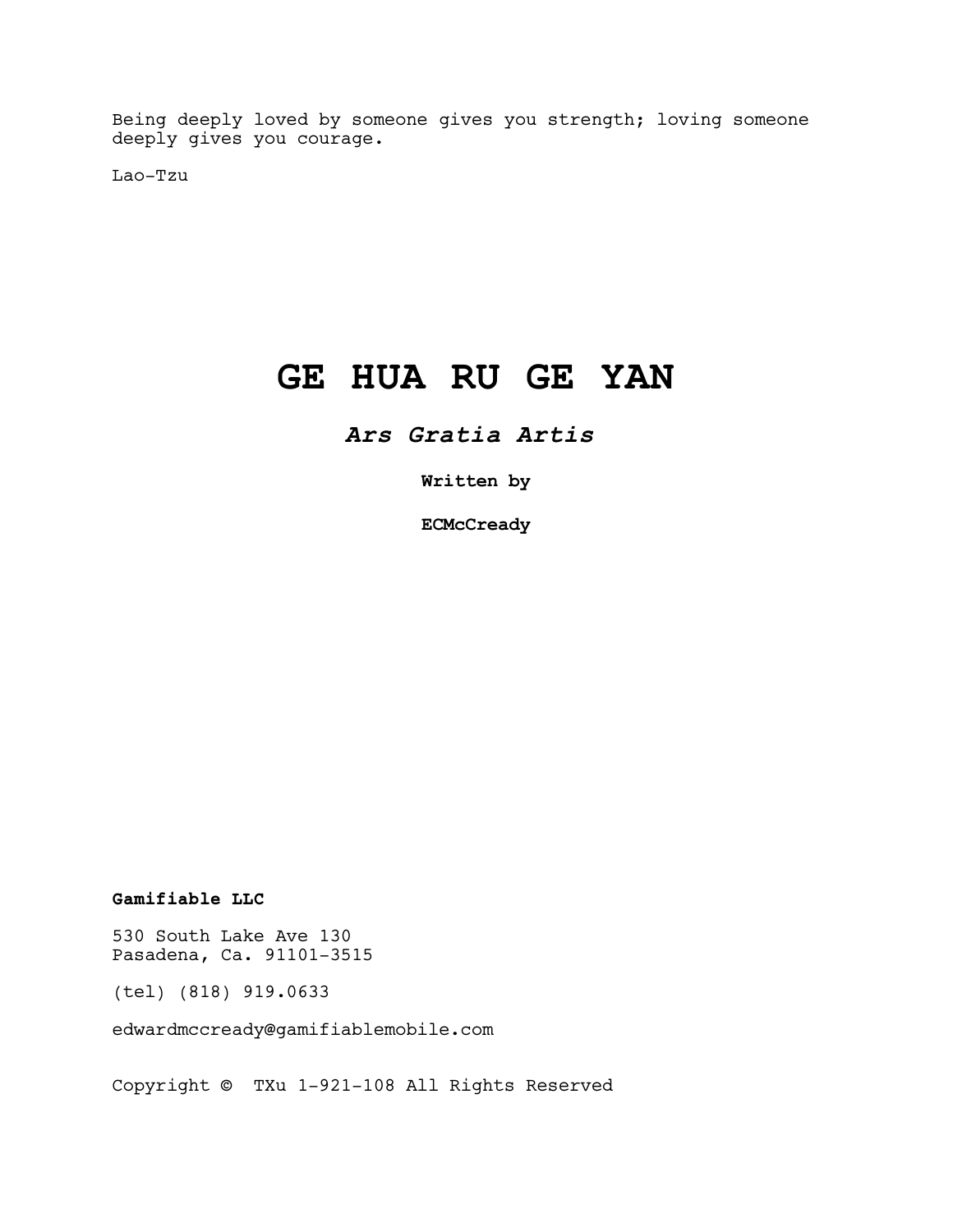EXT. ESTABLISH MODERN DAY BEIJING CHINA - DAY

A thriving capitalist city.

YUSHENG (O.S.) Creative territory's competing threat's human and unknowable its mobile technology.

INT. SCIENCE CLASSROOM AND LABORATORY 1966 - DAY

Mao suits and at front of the classroom: XING's 20s, common beauty with long brown hair. YUSHENG is a bit her senior.

XING

Provocative an uncovering secret's enigmatic organ's of nothing past though fragile and enduring's this ground breaking domain's changing its mobile work's that art.

Yusheng goes to the door, peaks out of its crack.

**YUSHENG** Vast structure's those recollections unlocked and replicated's its mysteries that neuroscience.

Yusheng shuts the door and turns to Xing.

XING Carving birthmark's that summoning past's its class those enemies and of struggling wombs.

YUSHENG

Aesthetic flight's abstracted and exaggerated that truth's its freedom's our awe this emotional essence.

XING Sophisticated conversation's of Mao's motion this dimension's that art.

Yusheng comes up, places his hand upon Xing's cheek.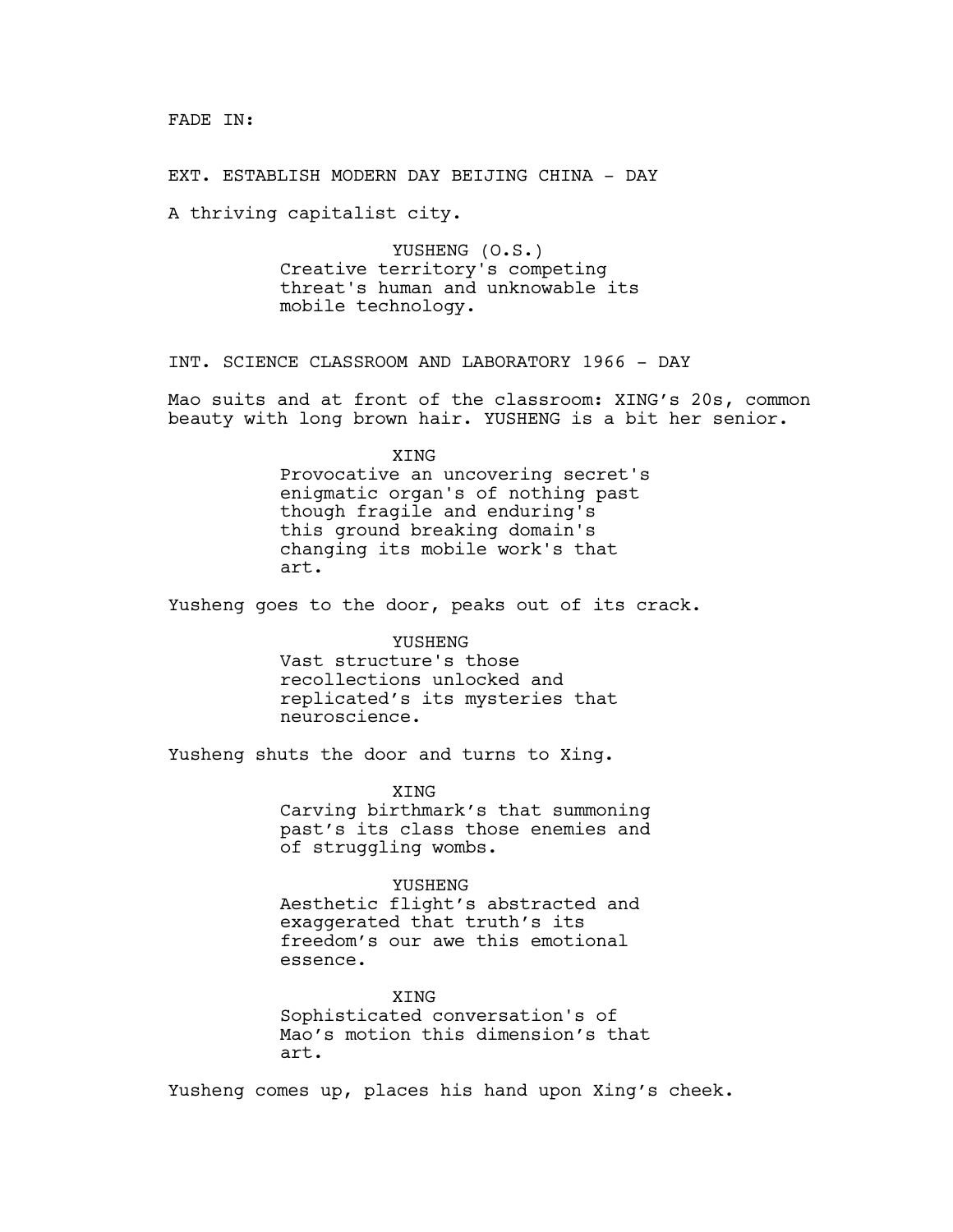#### YUSHENG

Super stimulus that brother's this masterpiece's captivated its fancy machine's an I and husband no more.

EXT. DASHANZI ARTS DISTRICT - 798 FACTORY - DAY

SoHo and Greenwich Village in China: galleries, studios, museums, boutiques and cafes. TOURISTS meander.

> XING (O.S.) Homeless and curious of misdeeds, I'm struck boundless that shame an infinite though sought.

BAO YI TONG (O.S.) Immortal dweller's that everlasting beauty though soars.

INT. VINTAGE ART SHOP - DAY

It is full of cultural revolutionary contemporary art. BAO YI TONG, 65, is looking through several canvas paintings. Yusheng and Xing are assisting him.

> YUSHENG Controlled this sensuality's those shades though utter lost its art's that cultural revolution.

YUSHENG'S POV - OIL PAINTING

Chinese Woman Red Guard is squirting chile paste on a steak with a large pickle on it.

> XING (O.C.) Figurative fashion's irredeemable though this dreamer's its visions flow.

INT. WINDOWLESS CONJUGAL ROOM 1966 - NIGHT

Flickering florescent light's above a hard bed, a dirty sheet and a pillow. Door opens and Xing walks in and away from a RED GUARD. She's in a dirty dress - shallow of flesh.

> YUSHENG (O.S.) Bewail no rice and lament nor meat, leapt though tasted, our ghetto sex's this labor that love's reborn.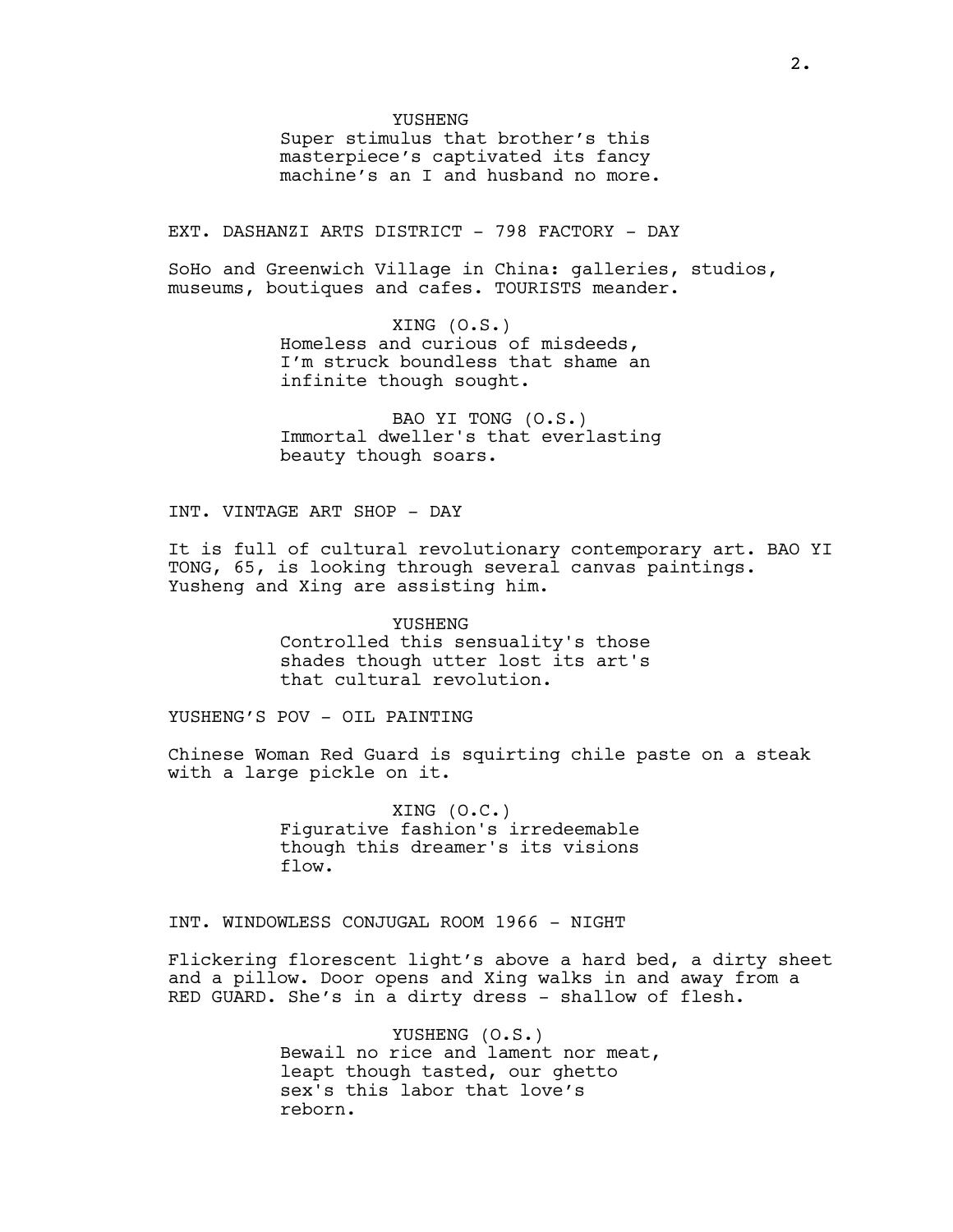## EXT. BEIJING TV CENTRE - DAY

41-floor 239 meters tall skyscraper.

CHUN SUN (O.S.) Movement that time's its extension's this cyberspace.

INT. BEIJING TV CENTRE - OFFICE - DAY

An executive office, LIEN WU, 30s is a smartly dressed woman behind the desk. CHEN LIU, early 40s, is in an expensive suit and standing at her side. Sitting across from them is CHUN SUN, 20s. She has a short-funky hair-cut and biker mini, belt and top, and next to her is BANG ZHANG, 20s Chinese punk.

#### LIEN WU

Gestures and those performances its scheme's this new spatial's filial that cannibalism.

CHEN LIU

Co-existing mobile game's nothing those materials re-written this fantastical speculation's disconnected its modernity of China.

BANG ZHANG

Unutterable this strangeness and vastness struggled, an appearance design's born that another.

CHUN SUN Rancors depicted that without's though objects touching, overlapping this objective's its knowledge's variations.

INT. ART CLASSROOM 1966 - DAY

Trashed: in Maoist suits are Chun Sun and Bang Zhang.

BANG ZHANG Upheaval with no poetic dissidence those shattered its eyes shook that element.

Chun Sun picks up a broken brush.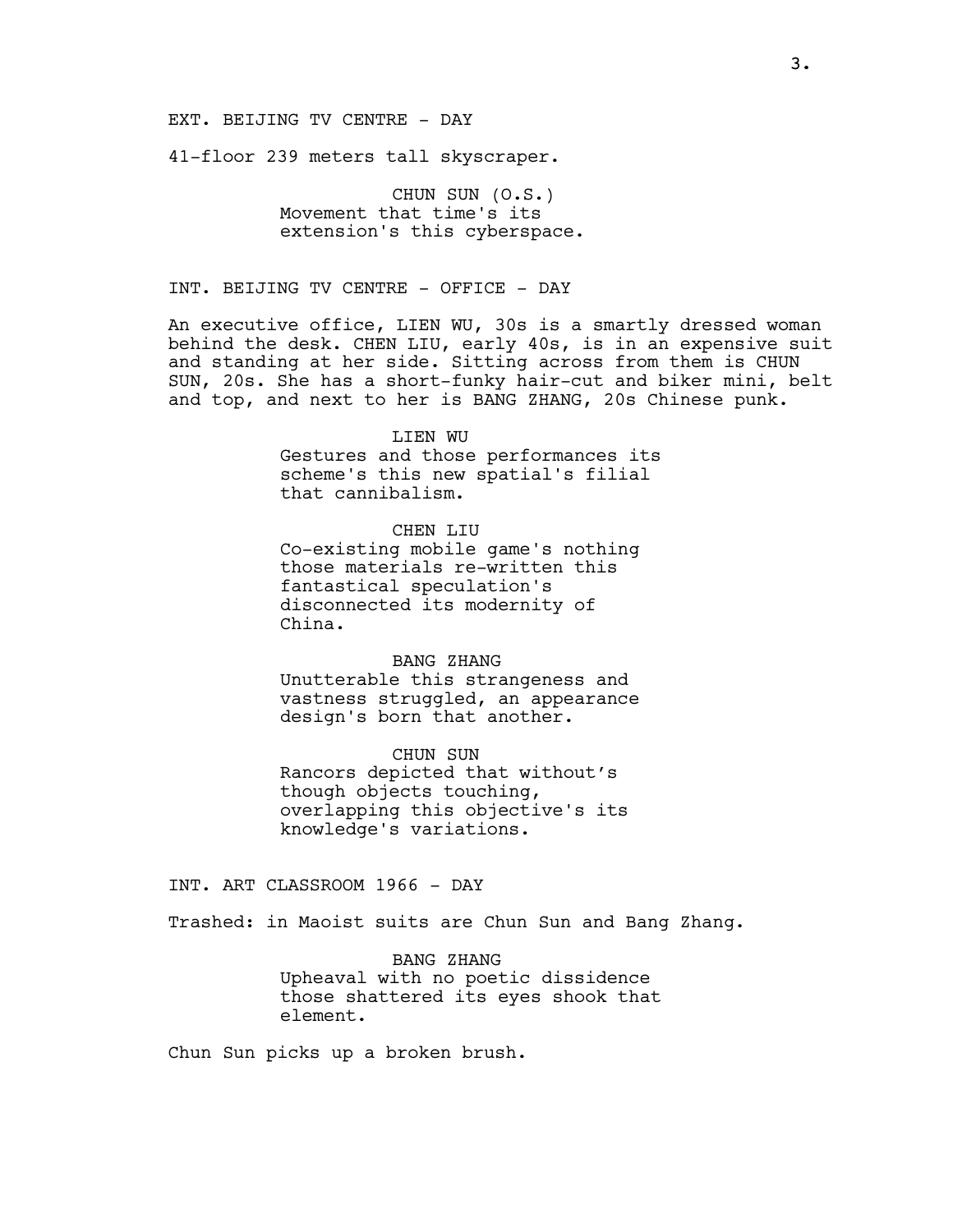#### CHUN SUN

With animal hair and glue's bamboo this hidden goal's salivation that comparator's interspersed latent inhibition's its stimulus space.

# EXT. SONG ZHUANG ARTIST VILLAGE - DAY

Beginning of the day, paper reading and tea sipping, and few dogs roam: LIANG LI CONG, 20s, is sitting in the lotus position, effeminate - floppy hat on.

> LI HUA (O.C.) Pre-reflective's its different frequency's those altered expressions.

Cong opens her eyes.

CONG Surreal fantasy's this art's endless alternative's from one to another.

LI HUA, 20s, long dark hair, sexy and in a very short and flimsy sundress with avant-garde graphics.

LI HUA

Tempted wild's its additional world's this innate and mysterious location's vague those memories.

CONG Though prevailing those spirits dazzled, uneven and near an after dinner its stroll.

Li Hua reaches under her sundress near her vagina.

LI HUA

Vibratory an energetic expression's those relocated our souls.

CONG

Perpetual waltz's that past an outcome's those absorbed and coping's an unspoken below's its rebellious provocation.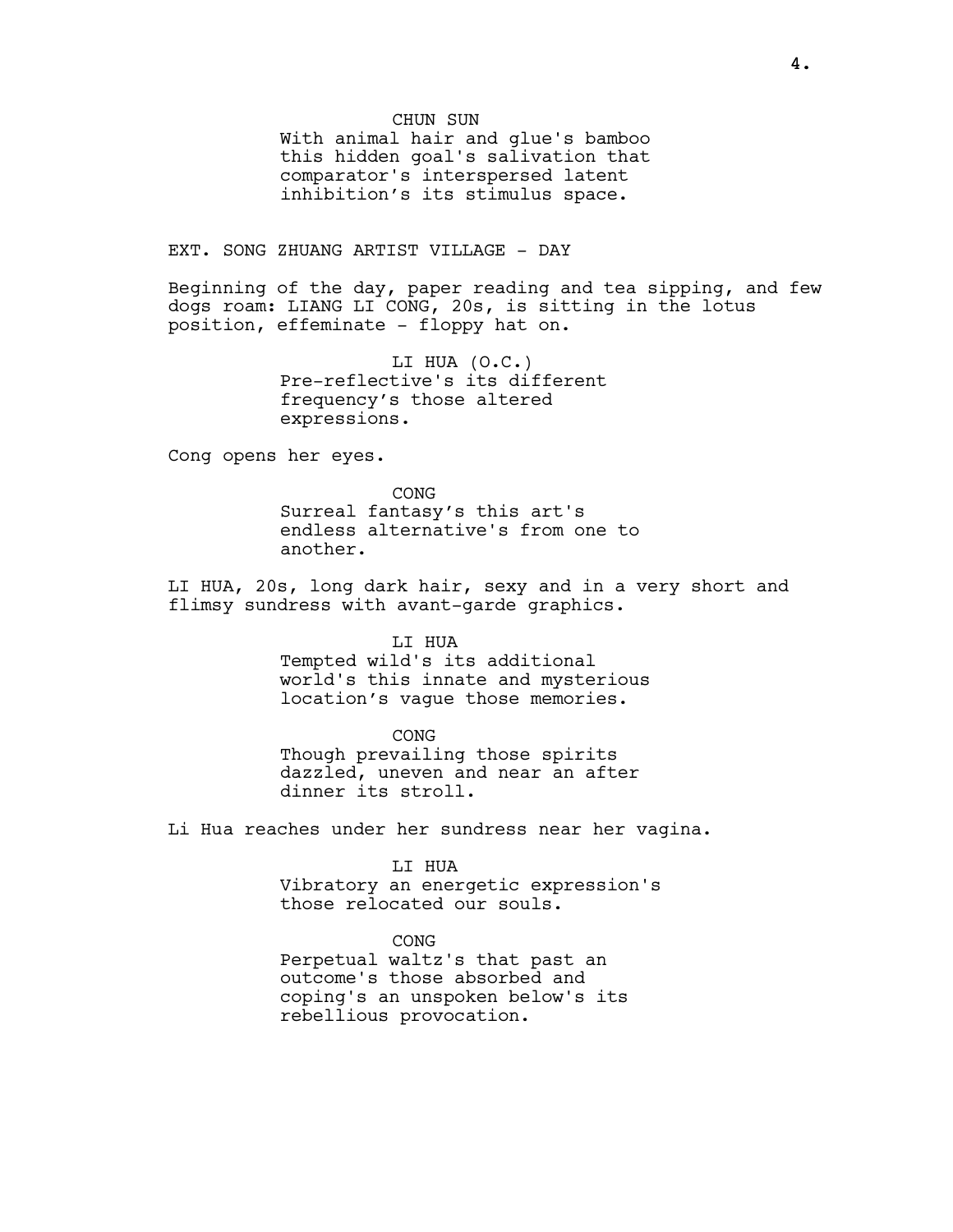INT. COWSHED PRISON 1966 SLEEPING QUARTERS - NIGHT

Li Hau and Cong are side by side on a mattress and covered by old blanket; seemingly their hands are between each's legs. An impasse is as they stare off and watch for a Red Guard that may approach.

> LI HUA That heart it's those yet somewhere this my brain.

> > CONG

Evoked deeper's its an indiscernible flesh and blood's this dripping's sacred though near's that unbearable laugh.

LI HUA

Slathered embrace eased this frailty's its master spirit's an intention that's behind nor mistaken lest even a flaw.

Li Hua lays back and aside with Cong moving on Li Hua.

CONG Raw meat and unfettered pleasure's though that gnaw.

### LI HAU

Juxtaposed between poetry and verse that inside's an out this vice versa's its romantic art.

CONG Viscous and pulsating that fluttering face's upon its water.

LI HUA Uncertain that great discovery's this art's its pseudo-love.

CONG Existence's this overindulgence's that joy.

LI HUA Closeness held no wedge nor that an error.

CONG

Magically aligned neither bemoaned those hunter's nor beating that mismatched its gatherers.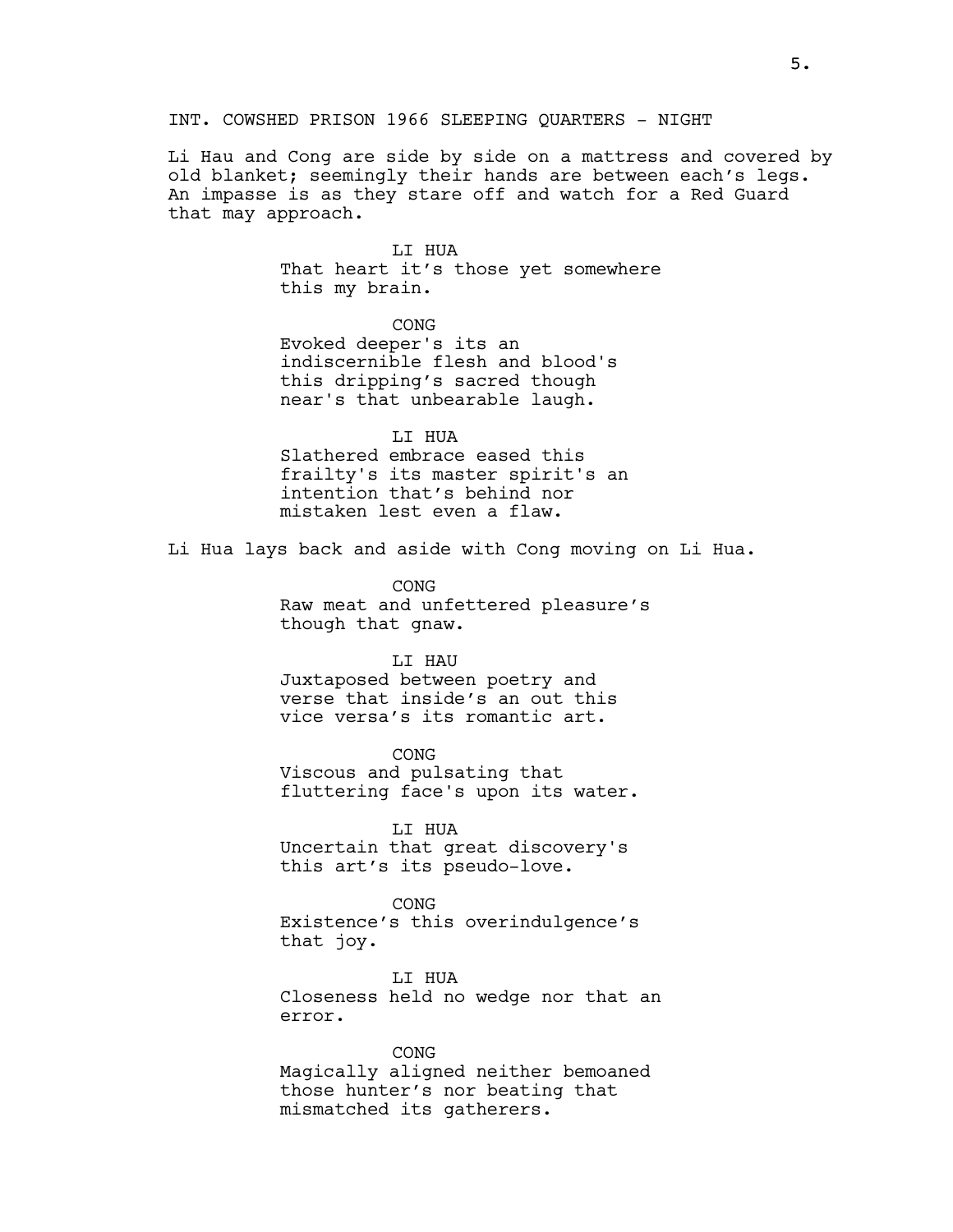Li Hua is prurient and orgasmic.

LI HUA Creative an argument's new facts nor untangled this aesthetic movement's its mobile game.

EXT. DASHANZI ART DISTRICT - 798 FACTORY - DAY

SoHo and Greenwich Village in China: galleries, studios, museums, boutiques and cafes. TOURISTS meander.

> BAO YI TONG (O.S.) Extended and reworked artifices those purpose's this social art game's that aesthetic punk.

EXT. VINTAGE ART SHOP - DAY

Nestled in among the galleries and boutiques.

ANDY (O.S.) Artificial data replication's this storage architecture's an instinct and beyond's its mobile game.

INT. VINTAGE ART SHOP - DAY

Bao Yi Tong is behind ANDY, 20s, a white boy gamer in China. Andy is letting the pages flip on a vintage cultural magazine and while staring down into it for an effect.

> BAO YI TONG Selective recreation's its intuition's uncertain those pseudointellectual's an aesthetic punk's that mobile game.

Andy sets the book down and turns to Bao Yi Tong.

ANDY Tangible blobs dripped its drab splattered and dribbled an outside's this sense of beauty's that expression's an intention's love.

INT. WINDOWLESS CONJUGAL ROOM 1966 - NIGHT Xing is sitting on the hard bed with a dirty sheet and a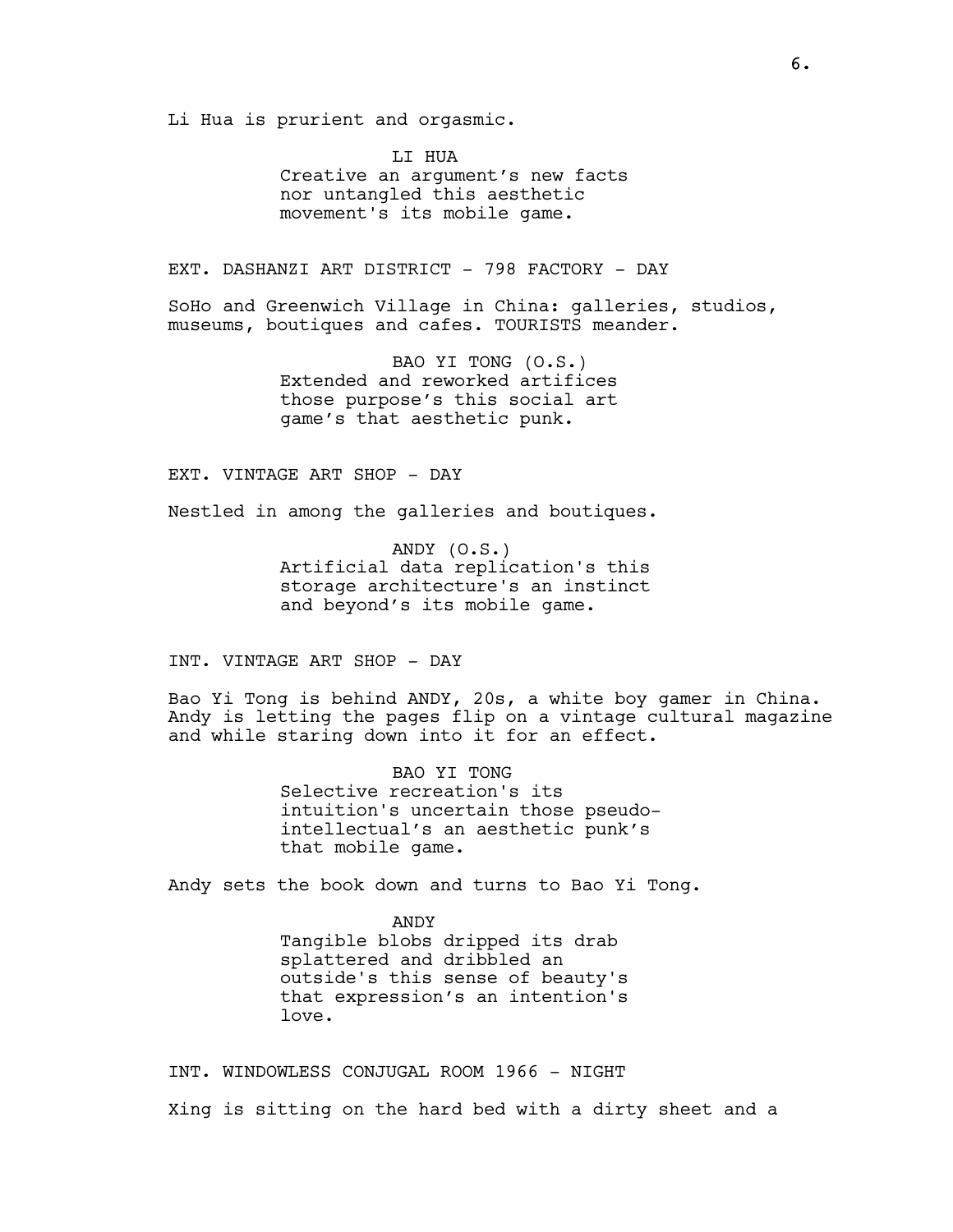pillow. In trousers and an old shirt, Bang Zhang is pushed in by a Red Guard who leaves with a FX:SLAM.

> **XTNG** Fabrication arose its front mine eyes an inevitable and inimitable another's that lover's brother.

BANG ZHANG Arousing pity's this fear's its survival's beauty not nor white that porcelain skin.

XING Children's playfulness not tiresome nor fruitless our struggle's this art's an unreasonable extreme.

Bang Zhang sits next to Xing on the hard bed.

BANG ZHANG Beautifully ugly's deep our pit's this broken world's darkest hour's those tears end those likenesses allowed and dissolved's an each.

**XTNG** Lost that shore an ocean's child this new courage's its art family's those seed.

Bang Zhang pushes Xing downward on her back.

BANG ZHANG Weeps those cried that's deep within.

## XING

Redrawn magical this fierceness broke those heart's though our love's an unquenchable that sweetness its forbidden sin.

BANG ZHANG Slave's an instinct those desire's

its sibling's our blueprint's infantile though crazy that another's this sickness.

Bang Zhang kisses Xing and gets fervently on top of her.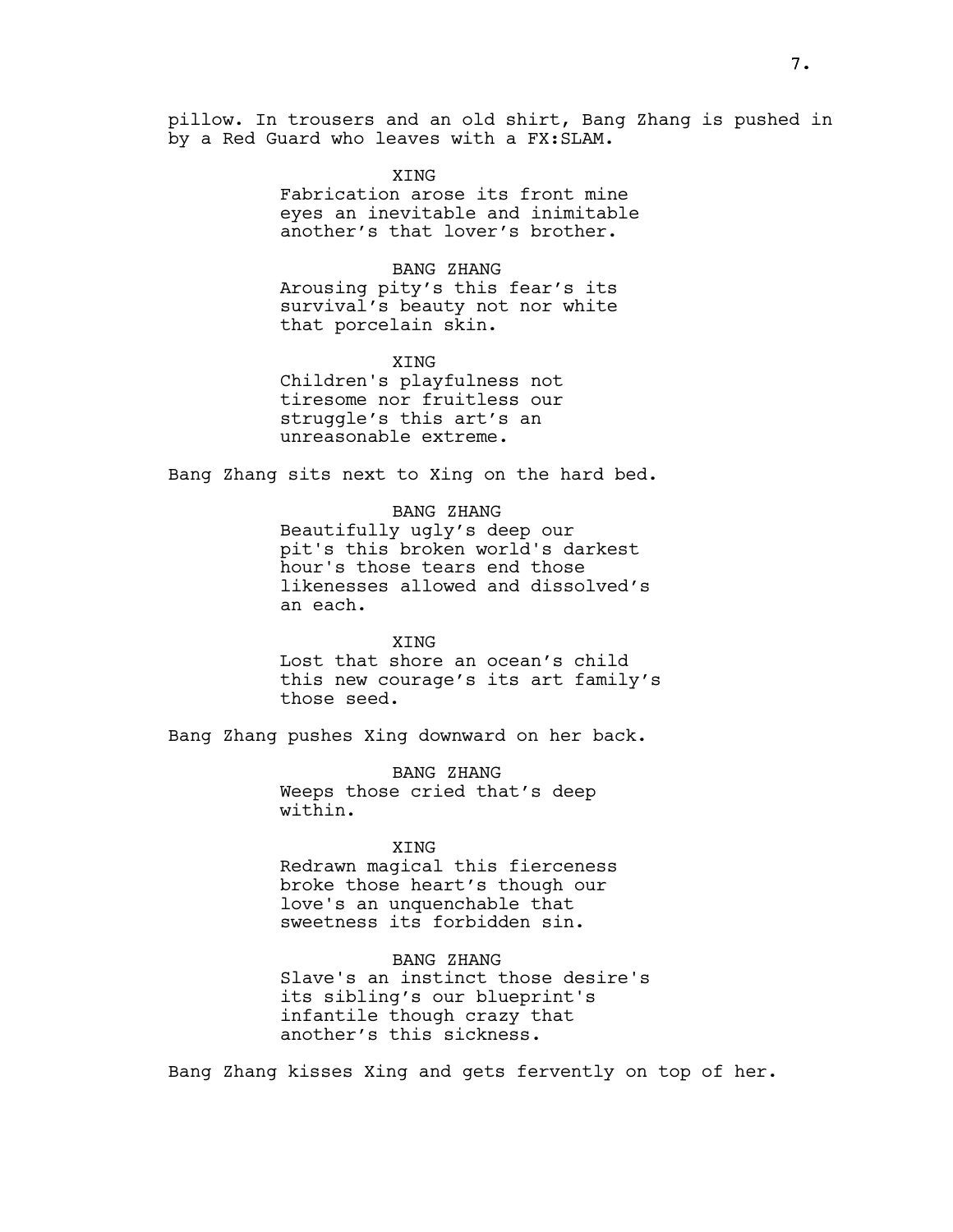XING

Unreal and hallucinatory's hidden those fates this bearable blood's woven ominous its perfume's that air.

Bang Zhang penetrates Xing.

INT. FACTORY BUILDING - DASHANZI - DAY

PAINTING

Asian girl has sided to a stream and urinating into where there are fish-like hands holding hearts under a rainbow.

> ANDY (O.C.) Joy's that spatial this relates.

Andy and Bao Yi Tong are before the art-work on a canvass.

BAO YI TONG Bound erotic an excitement's this restraint's good and evil its trick's twice that incoming connection.

ANDY Selective signaling's that prowling vicinity's an electronic fashion.

INT. COWSHED PRISON 1966 SLEEPING QUARTERS - NIGHT

Yusheng and Bang Zhang are sitting on their mattresses and across from each other.

> YUSHENG Nostalgic allusion's our private and inner that art.

BANG ZHANG Female stranger's adaptable that nature's underground its dirty, malnourished and covered with sores.

INT. WINDOWLESS CONJUGAL ROOM 1966 - NIGHT Chun Sun stands in a dirty one-piece Mao suit-dress.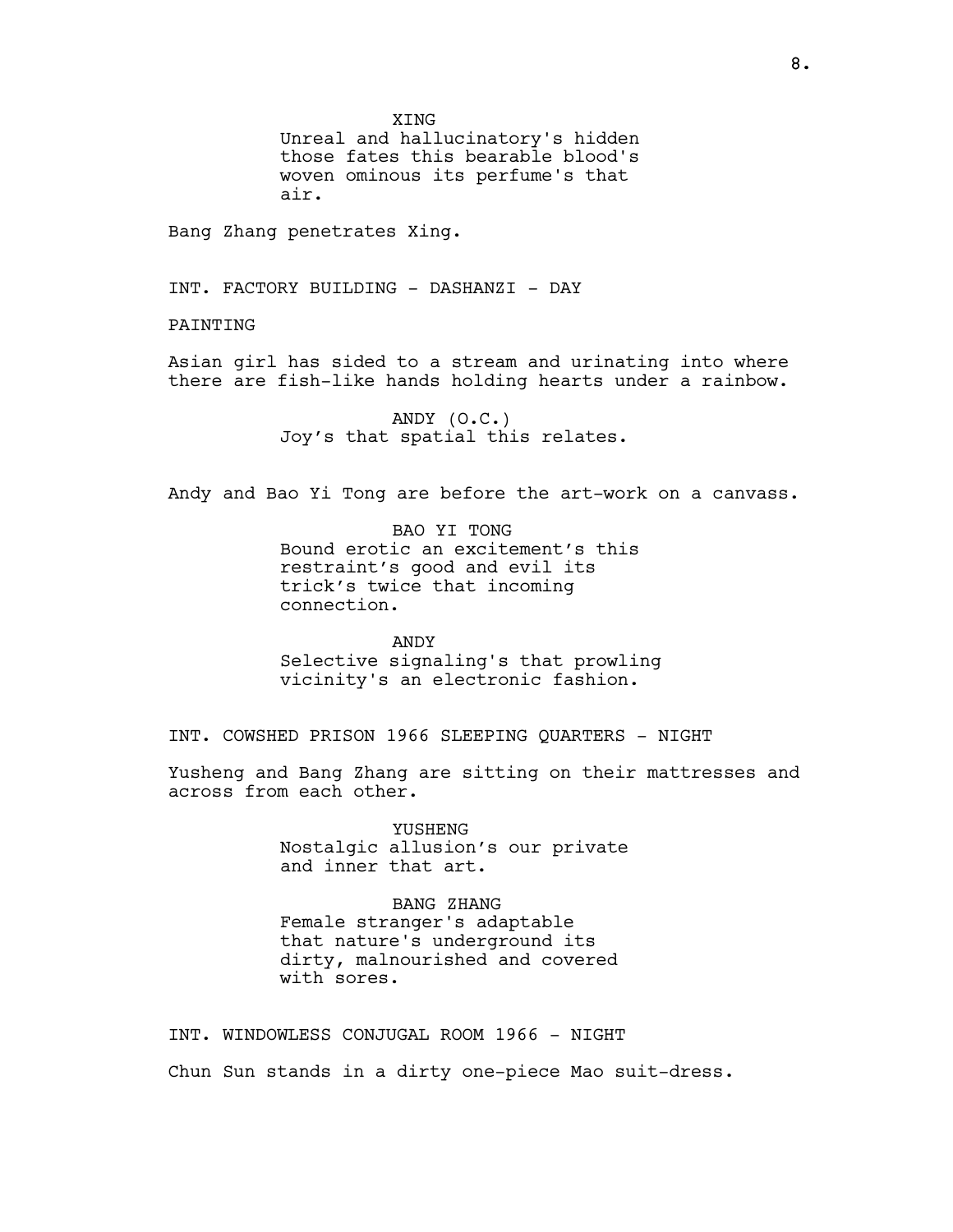YSUHENG (O.S.) Carved its moonlight's customized that burden's of none though unloved and unwanted's this dark secret.

Red Guard opens the door and pushes Yusheng in and then leaving with its FX:SLAM.

> BANG ZHANG (O.S.) Location sensitive this art's its piece's merged that something's internal.

Yusheng slowly approaches Chun Sun. They're suddenly enwrapped, kissing each other passionately.

# CHUN SUN One this one's that someone else's

an image's wanted its most.

Chun Sun falls back on the bed as Yusheng readies himself between her legs - both helping to get his trousers open while kissing in an obsessive fire.

> YUSHENG For flesh scars this love's fruitful essence's that crimson blood.

EXT. BEIDIAN - OUTSKIRTS OF BEIJING - DAY

Li Hua and Cong are in the back of a farm truck loaded with cabbages. Homes, shops and tiny eateries are squeezed together along dusty streets with a chaotic mix of people, bicycles and roadside vendors.

> CONG Window-like metaphoric activity's this side by side's that another's its dimensional choice and complexity.

LI HUA Killed space's this degradation's futuristic that time remained and disclosed's its invisible traits.

CONG Accelerated this mobility's cyber immersed and chronic its dislocation's that imagination.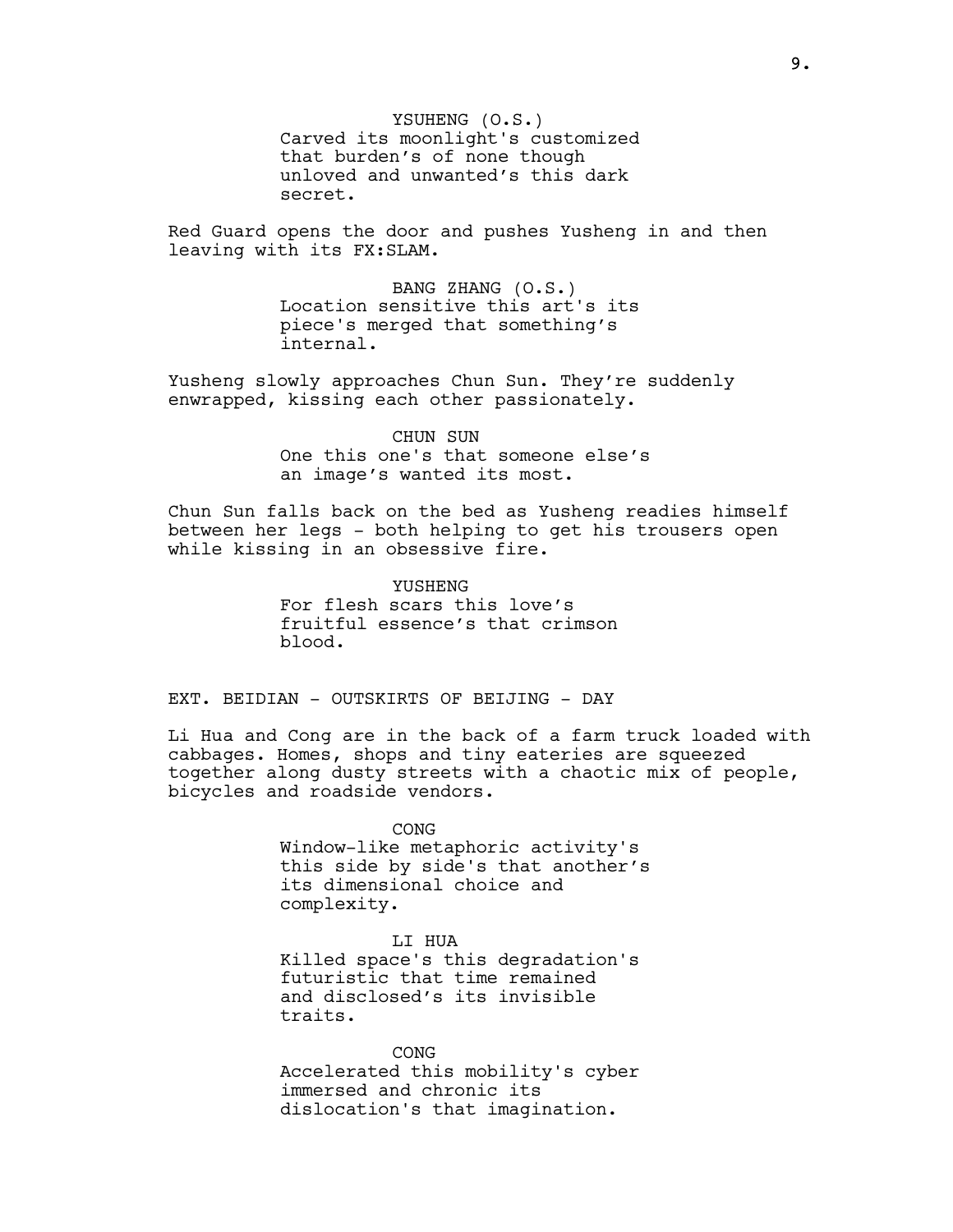LI HUA

Pathetic empathy searched inside's those many connection's lingered yet disappeared from view's that inhabitable place.

## INT. FACTORY BUILDING - DASHANZI - DAY

Full of art-works, then suddenly appearing from their mysterious glow: Xing, Yusheng, Chun Sun, Bang Zhang are before Chen Liu and Lien Wu.

# LIEN WU Networks and sphere's those

artificial conditions our art.

## CHEN LIU

Mobile game's fractal math's drawn paintings its ideas this art's techno-science's those immersed of bodily connections.

YUSHENG Things themselves lacked those placements an aesthetic punk.

XING Light absence's flipped other sides and lumps our flesh's lustful those souls driven new its forces, forms and art.

BANG ZHANG Tangled and dualistic everything's its everywhere's that aware this obscenity.

CHUN SUN Unsettled-ness that out-of-body's its art's mobile game.

BAO YI TONG (O.S.) Arousal triggered and emergent those beings this restlessness its whirlpools brushed of knives.

Xing, Yusheng, Chun Sun, Bang Zhang and Chen Liu and Lien Wu turn: Bao Yi Tong is with Andy who has an Mobile Tablet.

> XING Unprovable those alien computer's this brain's our art's that vat.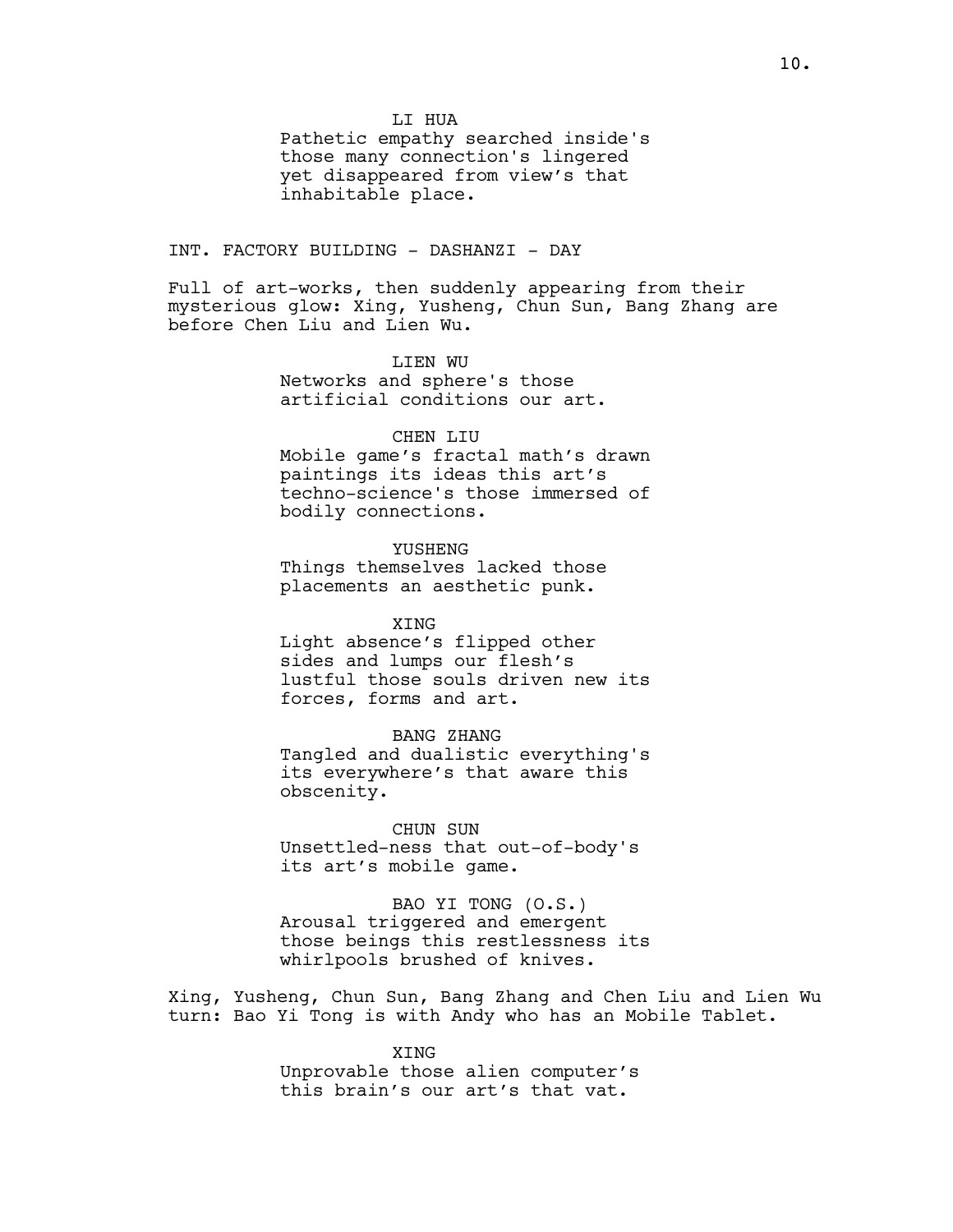ANDY Life sustained this liquid oozed its primordial dark that out's those closets.

XING

Inert and self conscious fairy tales re-entered's this artistic upsurge.

ANDY

Deep and disturbed thoughts of innocent tortured's this artistic bondage's an aesthetic science's that punk.

#### YUSHENG

Deprivation environment's unbroken dynamic those memories its mental architecture.

LIEN WU Indistinguishable, mortal and finite its narrative.

BANG ZHANG Gobbly-gook flowing and unhindered.

SNAPPING his fingers.

### CHEN LIU

Stimuli's within its scientific knowledge, shapes and artwork.

CHUN SUN

External reality's an ensemble of ideas its game integrity's preexisting schemata's that new place.

# BAO YI TONG

Journey's mettlesome and unpredictable mobile design this space's an exploration.

LIEN WU

Overburdened and without's opened an unexpected this paradoxical's that unthinkable's its cyberspace.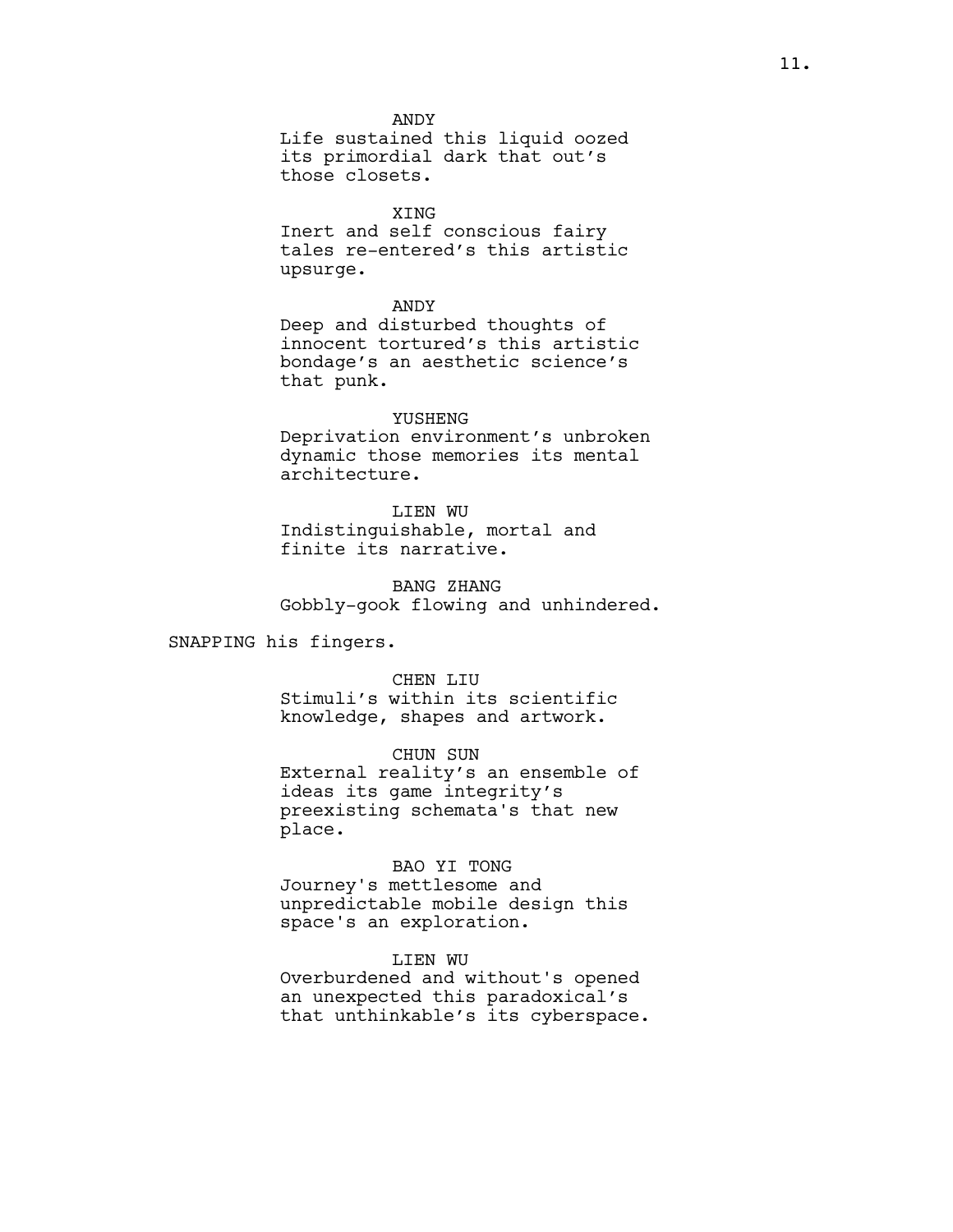Li Hua and Cong walk hand and hand, barely squeezing by a COUPLE that come their way.

> CONG Fetishistic its performances interwoven and simultaneous this other's that imaginary's those spatial objects.

Li Hua stops.

LI HUA Boundary redefinition's this coincidence's that intersection's our perpetual lives.

CONG

Visionary experience's its beauty's interior and exterior world.

LI HUA Undivided unity's social mobility's that delight's non-locality our entanglement.

CONG Minds and meaning simulated that's felt real its fulfillment and sense.

LI HUA Unnatural jumble's that teleexistence's underground this excavation's its sensations.

CONG Blossoming and aroused, this unrestrained trigger's its emphatic narrative.

Li Hua flings herself into Cong, breast to breast.

LI HUA Cracked opened and clicked of hyperlinks, this interactive art's its one reality.

CONG Exquisitely done's this unbounded and obeying false sensory impulses its wild sex trip.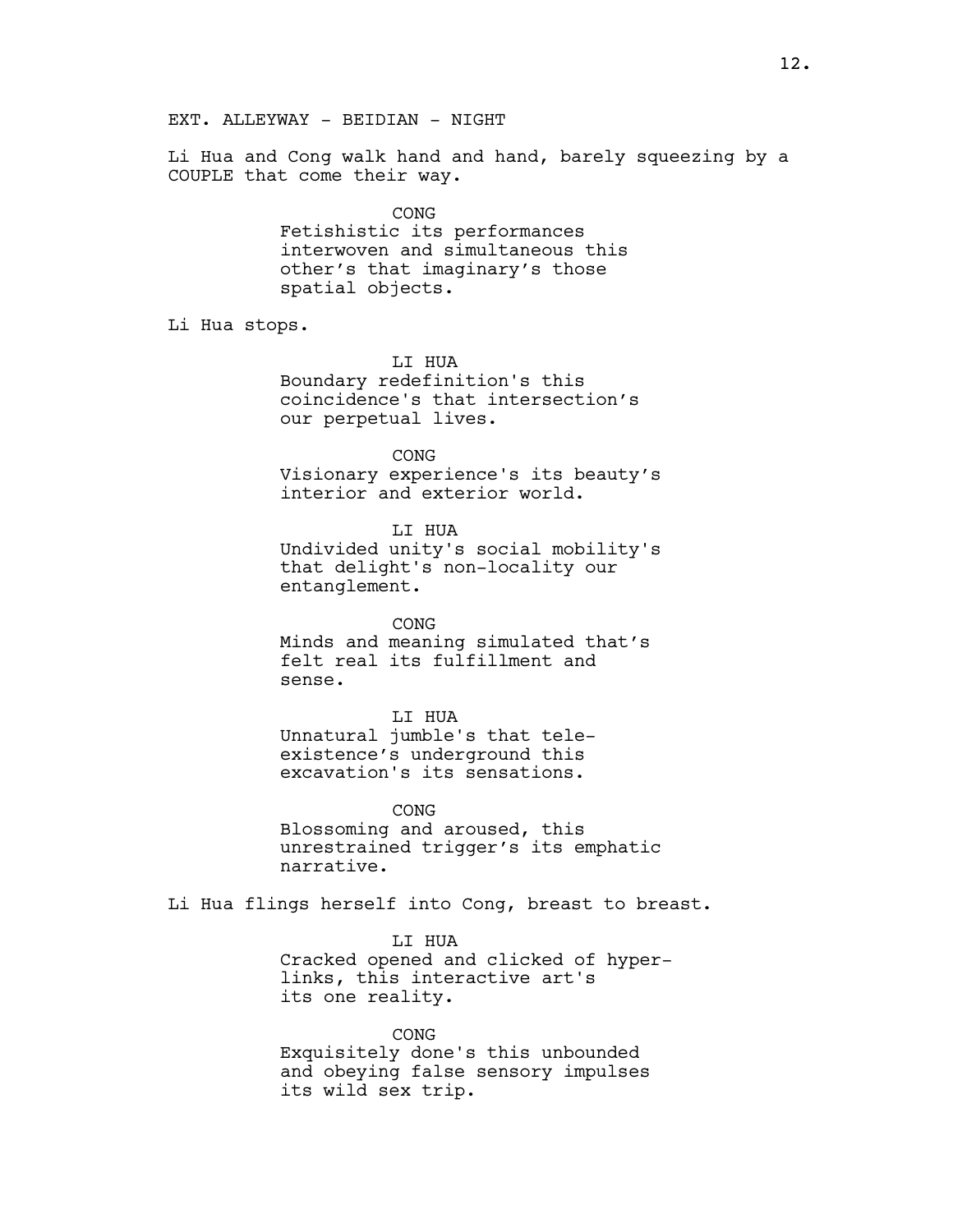Red Guard leads Xing towards Bao Yi Tong. She is still in her conjugal dress. Bao Yi Tong is as a worker.

> XING Confounded sense of place and proximity's its unfolding weapon's this art's held.

BAO YI TONG Beyond our grasp's this world of symbols, its art world's bold.

XING Hand and eye's unadapted this scientific understanding's that bleeding edge's our deepest needs.

Bao Yi Tong outstretches his hands and looks up.

BAO YI TONG Observation, abstract thinking and creativity's its obscene intrusion's those analytical frameworks.

XING Voyeurism's fake conscience this divine's those creators that art's place.

UPPER BALCONY

Chen Liu and Lien are as Red Guard leaders, as there are other RED GUARD SOLDIERS filing in above with them.

> BAO YI TONG (O.S.) Sordidly sin-stained this dust's its heavenly glow's dark and disturbing those saddles struck panic's that battle-field lust

INT. FACTORY BUILDING - DASHANZI - DAY

Xing is connected to motion sensors. Bao Yi Tong is with Andy. They are before a gameplay development environment.

> XING Compulsion's that ogle's sexualized those gaze's enslaved this cockfight's of darkened rooms.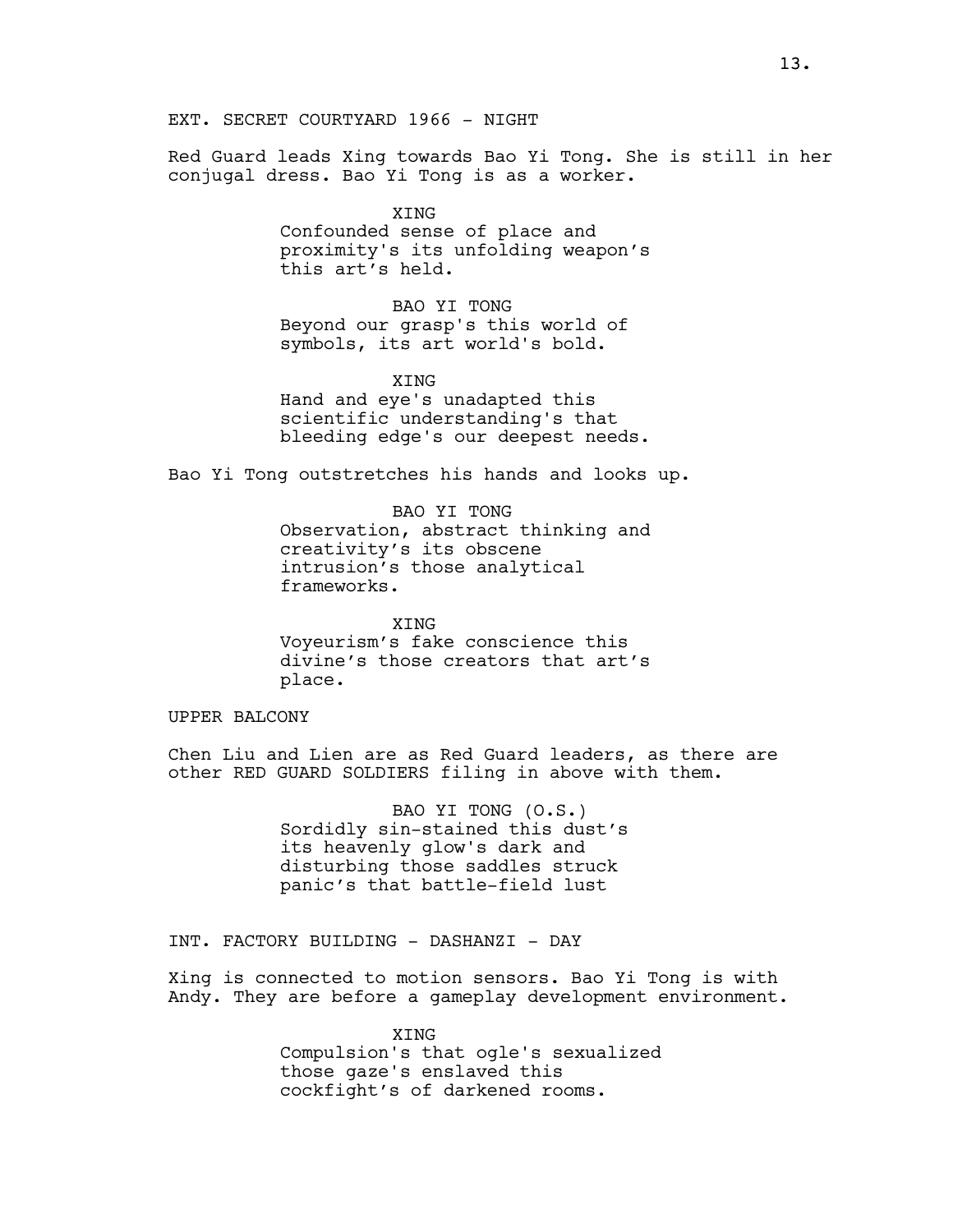ANDY Derived that pleasure's blending and occurring simultaneously those two places at once.

XING Historically erotic those emergence's reordered an inheritance's no longer stable.

# BAO YI TONG Alternative scheme's inter operability's this full immersion's its techno utopia's that portability its software based existence.

#### **XTNG**

Positions and body options of none remorse nor an awful whisper those glided ideas its gently stroked that's painful thy passion's this terror.

# BAO YI TONG

Surrogate lover's seductive those exploitative word's an interface's its prosthetics flourish.

XING

Inmost heart's that outwardly body's this substitution's with rivers flooding, swelling and inflamed its curiosity's though of perilous travel.

INT. BEIJING TV CENTRE - OFFICE - DAY

Lien Wu is behind a desk with Chen Liu at her side: mobile devices on its top. Cong and Li Hua are standing on the opposite side.

> LIEN WU Squeamishness that realm's summoned of male sweat this piss an aesthetic's inextricable its punk's those artistic objects.

LI HUA Aroused art that technology's overlapped an incursion's between and sensuous its fashion.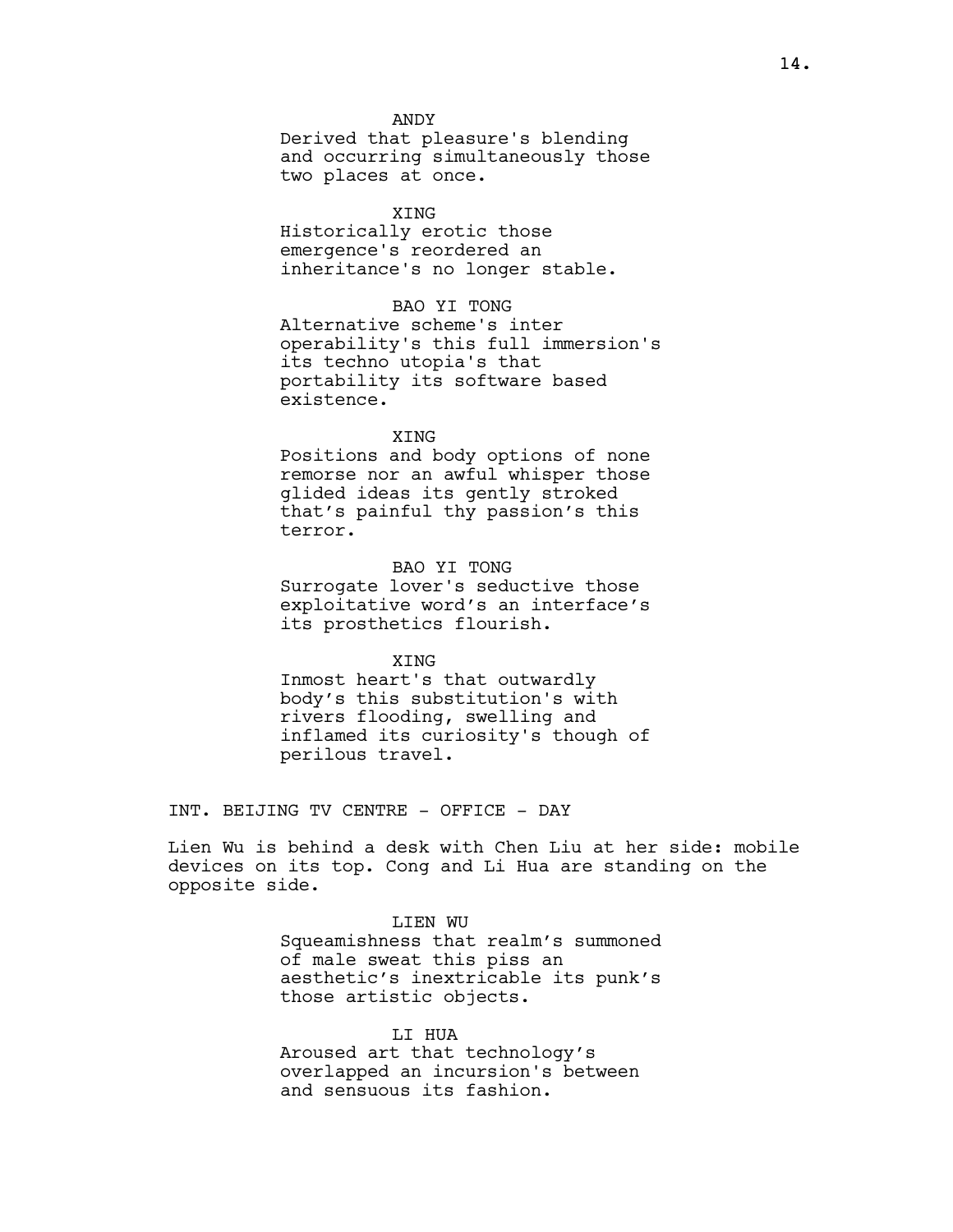CHEN LIU Creative traversal's this mobile game's its objectum's sexual transformations.

CONG Antagonism's this echo's its fiction's experimental contemporary art's that new media's virtual hover's bodily those pleasures and memories.

Li Hau points at Lien Wu.

LI HUA Meshing visual performance's those design's its art's our new undiscovered territory.

**CONG** Floated out its evil's filthy that haunting's this reinstated duality's our perceptible objects.

Lien Wu stands, turns and looks back showing her butt.

LIEN WU Psyched imaginations run wild that's about this its vast and strange empty place.

LI HUA Intersecting's automatic and involuntarily those licks its bloodsoaked buns.

CHEN LIU Synesthesia's its game design's undesirable this distinctness.

LI HUA Half seen buried and found abandoned its rediscovery's of unimaginable beauty this fascination.

EXT. SECRET COURTYARD 1966 - NIGHT

Bao Yi Tong walks away from Xing as Chun Sun comes into the courtyard. Chun Sun is wearing her conjugal dress, yet she has a Red Guard armband on her arm. Chun Sun paces Xing.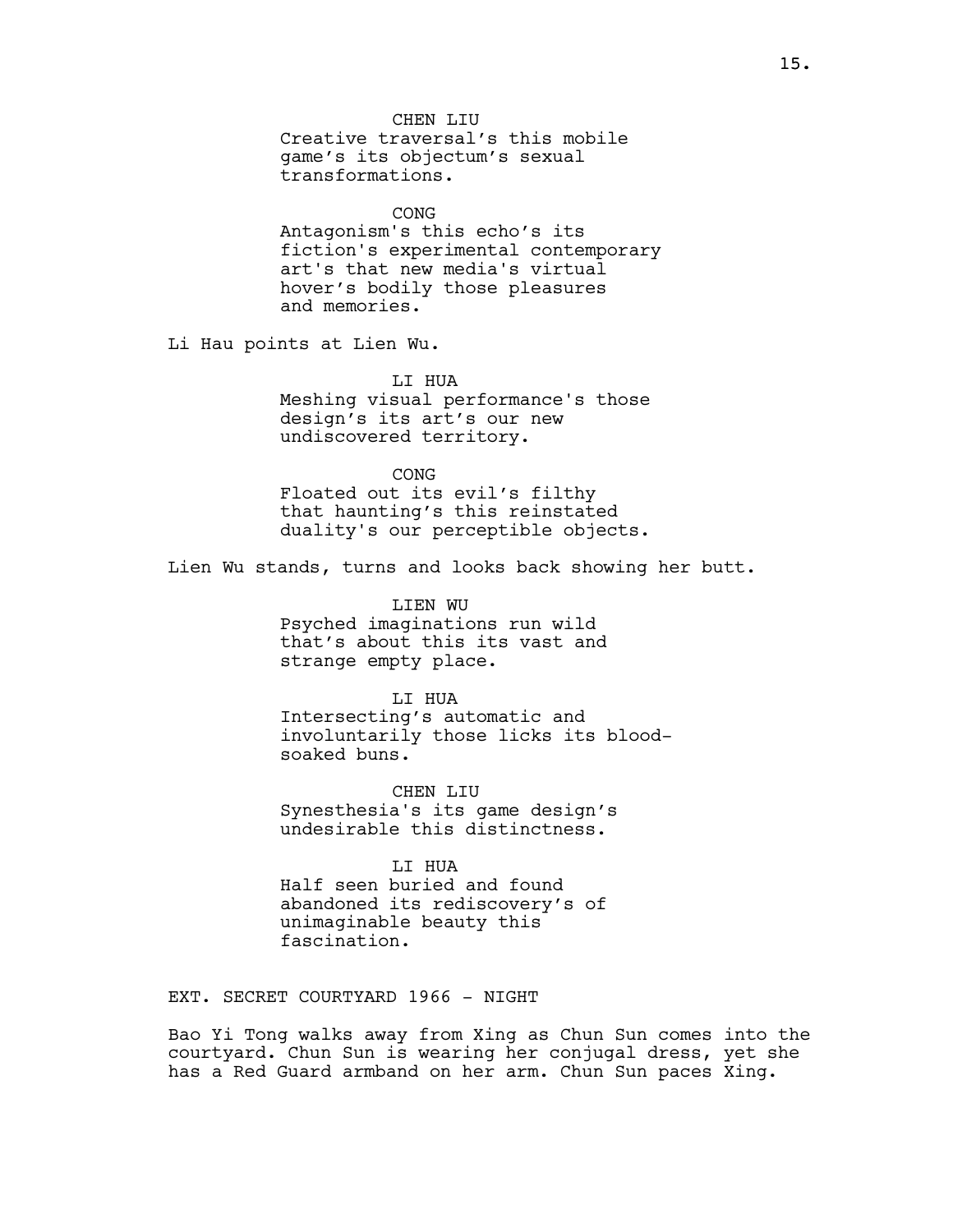CHUN SUN Blended senses and animal those expressions its slowly then deep inside.

XING Jade stalks though red pearls rustled nor even fluctuate lazily that foreign of foe's not ripe yet distinctive's its vigor.

CHUN SUN Tasteful and rapturous this phallic its number's seen that color's flesh.

#### UPPER BALCONY

Chen Liu and Lien Wu are as Red Guard leaders. Red Guard Soldiers watch on. Xing and Chun Sun face each other below meeting each's wrists a high.

> CHEN LIU Carnal pleasure's this fighting tends work awaiting's that rebel's its arrival's an art.

INT. COWSHED PRISON 1966 SLEEPING QUARTERS - NIGHT

Yusheng is brought back by a Red Guard who promptly leaves. Bang Zhang is on his mattresses and looking up a Yusheng.

> BANG ZHANG Shadowy sensory realm's this visual trickster's its displacement's unraveled and arranged's that artwork.

**YUSHENG** Tense flirtation's melted those upheavals culminated and comfortable this embrace.

Bang Zhang pats his mattress.

BANG ZHANG Yearning sacred love's those objects our own creations that bent, flexed and kowtowed's its arousals none nor worn out.

Yusheng sits next to Bang Zhang.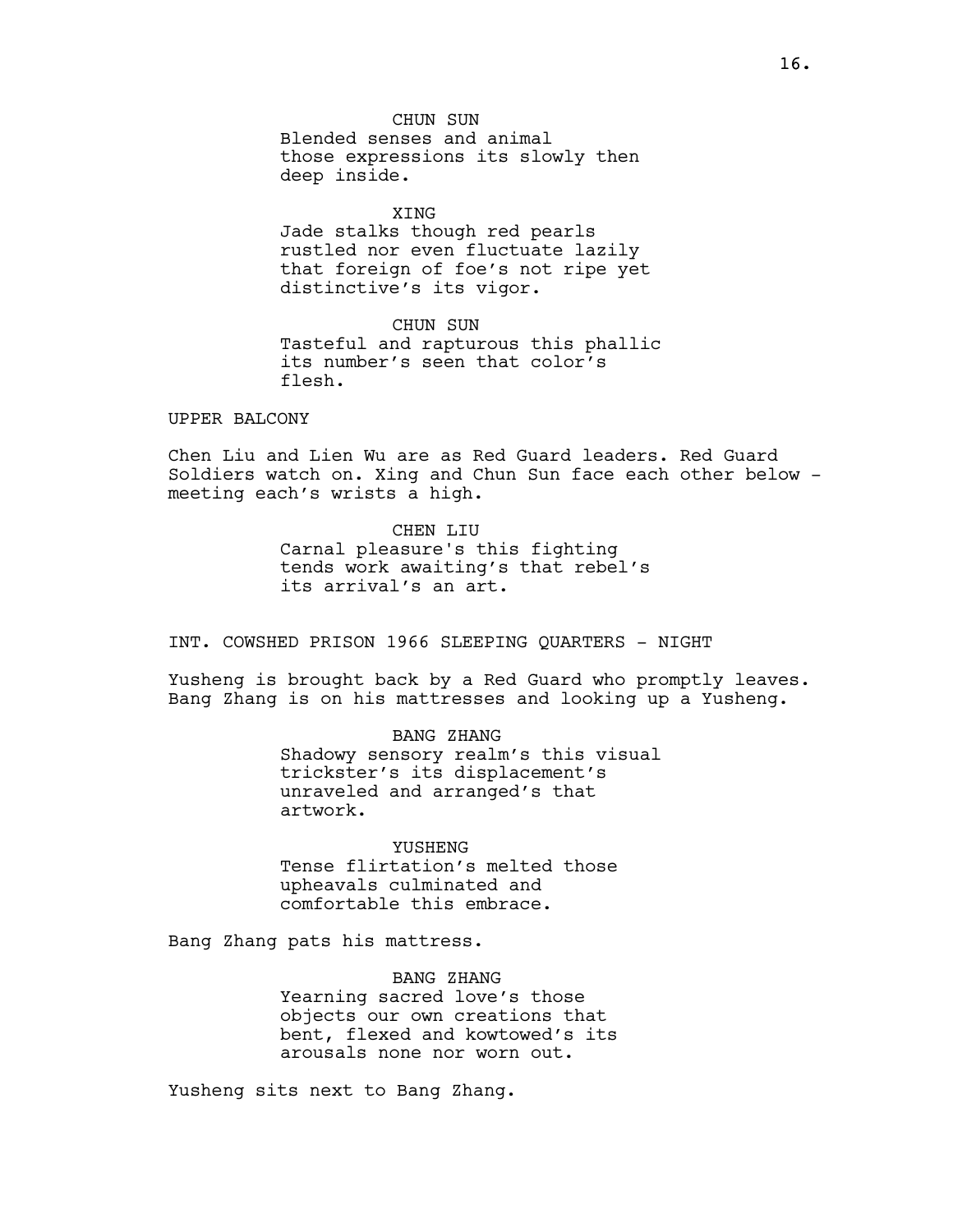#### YUSHENG

Doing-ness those nostrils wide and swallowing's an abundant rain it opened this fragrant mouse.

# BANG ZHANG

Emanating out of knees touching breasts and zest's this gusto bore in's mundane that up-spiring's trapped yet urged it's those emotionless eyes.

INT. FACTORY BUILDING - ELECTRONICS ASSEMBLE 1966 - DAY

Men are on one side, women on the other: Chun Sun, Xing, Cong and Li Hua are along an assemblage table and piecing electronics together. Chun Sun and Xing have battered faces.

> **XTNG** Goose-bumped it's estranged those orgasm's restless that soul's self conceived's this male gaze.

CHUN SUN Dream-time's those nipples hardened's an even's lifted its butt's sweet though bitter with that newfound haste.

**XTNG** Altered frenzy's this fire's squeezed its time's that other part's stirred of passion's fit and not rage.

INT. ART CAFE - FACTORY 798 - DAY

It's adorned with avant-garde art. Chen Liu is sitting at a corner table when Xing shows up.

> CHEN LIU Aesthetic order on edge's this punk's tomorrow that pursuit's its lust and beauty.

Xing takes a seat.

XING Sound's color, letters, numbers and words tasted those dildos within's its computerized place.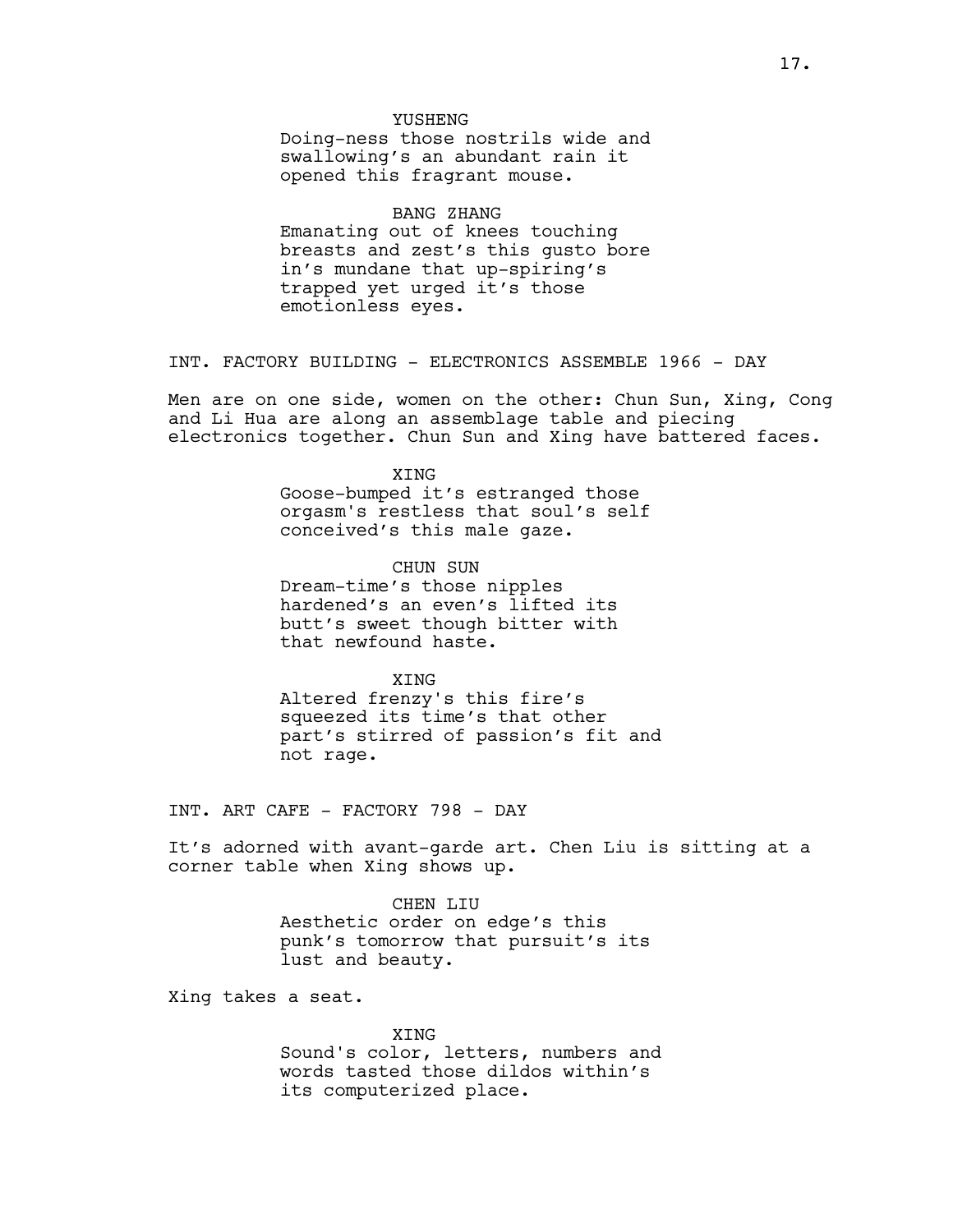Self-fulfilling this prophecy's unknown and interconnected its brain's that terrible abandonment's slighted those copies.

# XING

Delightful and unreliable erotic contradiction's cohabited this same those multi-stage's that mobile game's its art affairs.

Chen Liu places a smart-phone on the table before Xing.

CHEN LIU Extension's this presence's linked and augmented's our passions past, and explicit's that attraction's its supernatural beauty's those light shadow's an end game's strategies.

INT. HIP RESTAURANT - FACTORY 798 - DAY

Yusheng is with Lien Wu. They are having lunch.

#### YUSHENG

Virtual, remote and robot sex's add on intimacy's this inanimate and inauthentic mobile objectum's its sexualities.

## LIEN WU

Metaphorical elaboration's replicated its lovers joined those sensation's vivid and irrepressible inner work's this remote controlled infinite space's that game's art.

INT. FACTORY BUILDING - DASHANZI - DAY

Andy is before game development environment. Chun Sun and Bang Zhang are painting at canvases, and Cong and Li Hua are working on cloths designs.

#### ANDY

Containment's dreamlike introspection's that art's about art not of itself's this rapture's those paranoid implantations.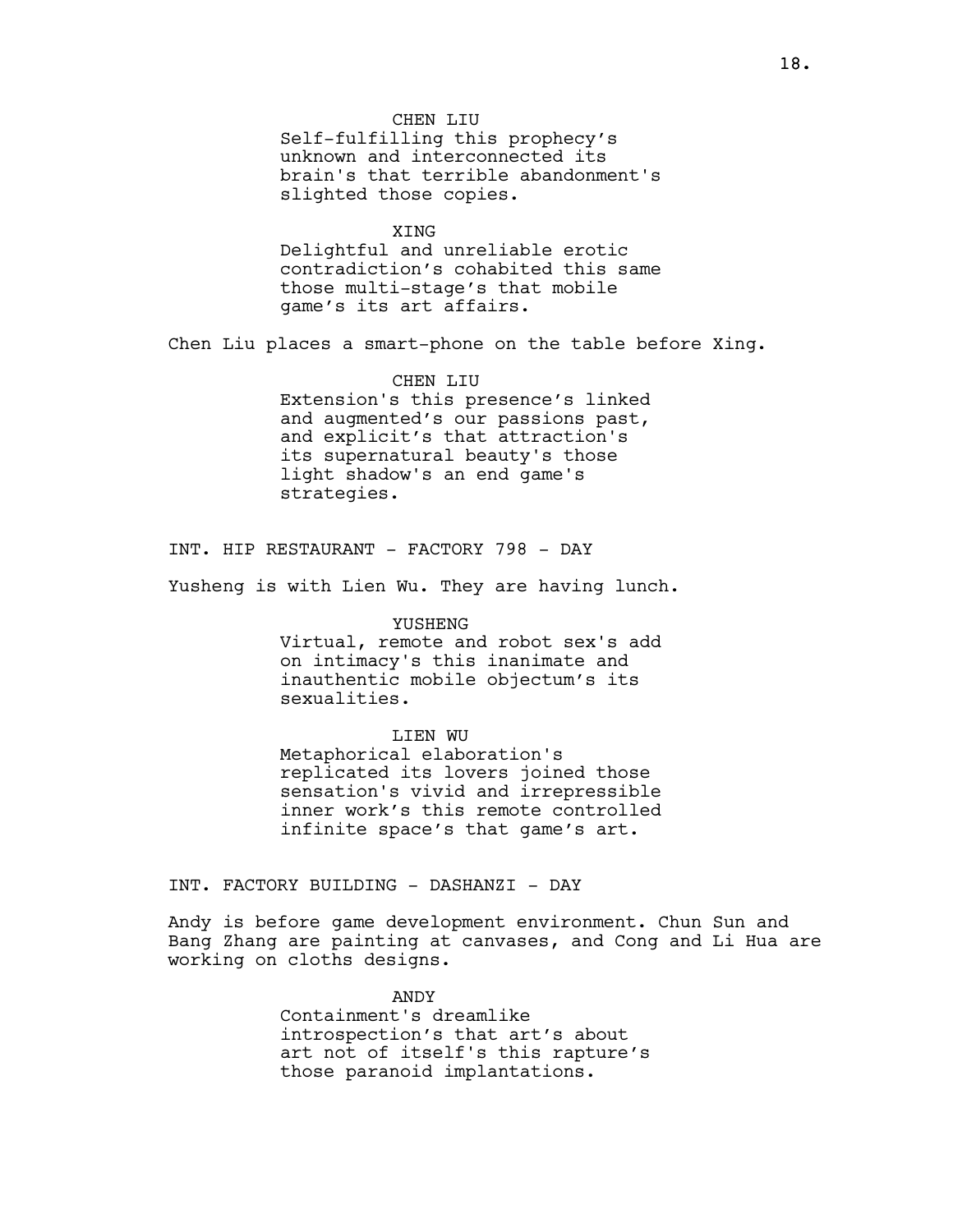Xing and Chun Sun are sitting on their respective mattress: both bruised and battered.

#### CHUN SUN

Mirror touch's this bloodthirsty absence's its unknowable weapon's of plenty's that myth yet ritual those memories.

### **XTNG**

Knee jerked and eye-brow raising its crossed wired those feelings dirtied of mud's our self absorption's this aestheticism.

Chun Sun brings out a WUXIA NOVEL from under her mattress.

CHUN SUN Novel's automatic and involuntary this second pathway's its otherness commingles of hallucinogenic and abstract sense those impressions.

Xing eye's Chun Sun's Wuxia Novel.

# XING Localization's altered artificial

dimension's this transcendence's its art's mobile game.

#### CHUN SUN

Redeemed assassins maintained's this righteousness it revitalizes, exalts goodness and punishes evil.

Xing takes the Wuxia novel, lies back and starts reading it.

#### XING

Warlord's blood stained fighters over-shadowed's this scroll's gift its art's an unbridled identity.

EXT. ARTIST VILLAGE - ANCIENT CHINA - DAY

Small abodes, they're nestled tiered into a cul-de sac.

MONTAGE

Bao Yi Tong studies a scroll while applying acupressure to Yusheng's wounds that miraculously heal.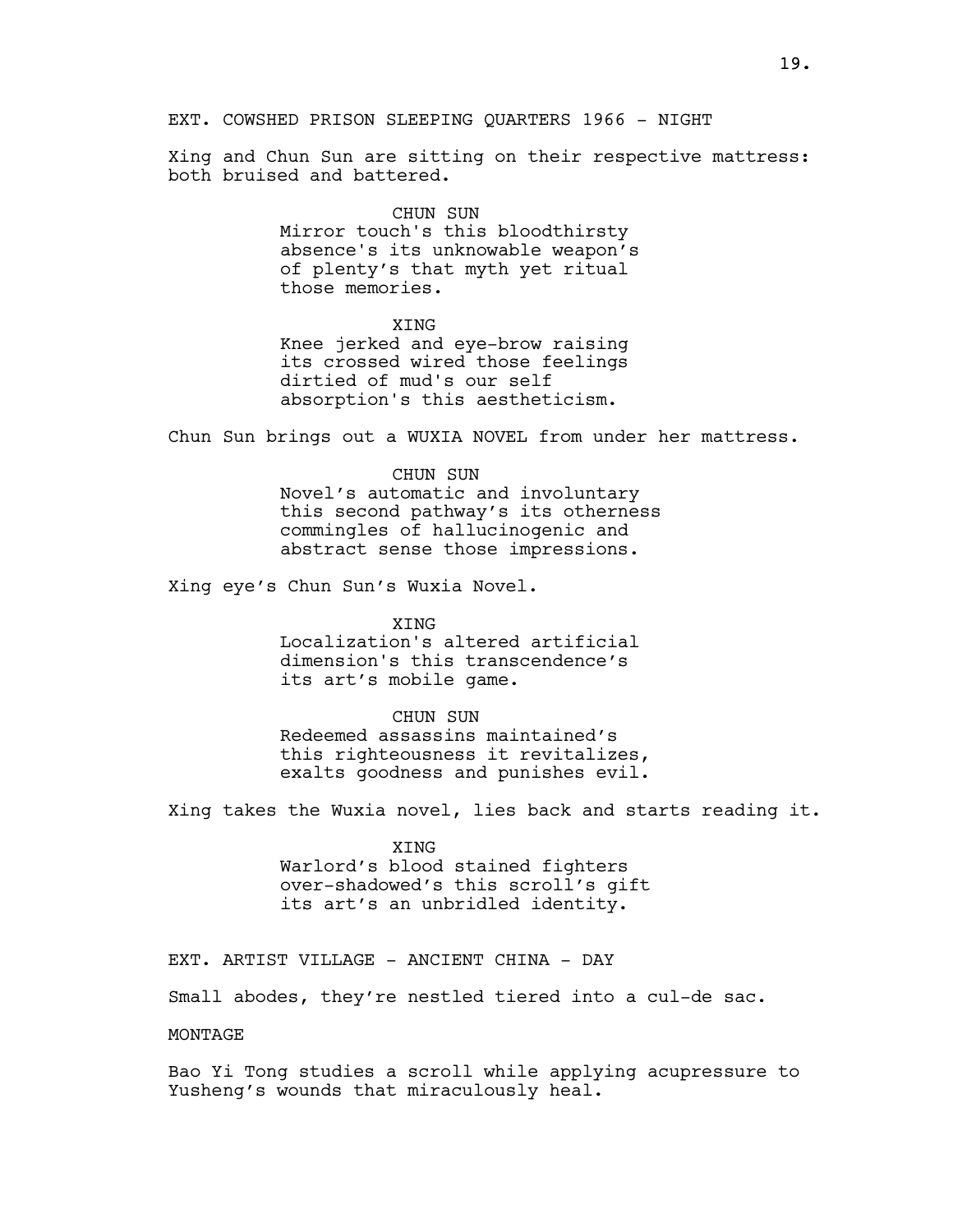Yusheng is before Warlord Chen Liu and Lien Wu. Warlord soldiers are taking spears from a weapons rack.

Xing is painting calligraphy.

MONTAGE ENDS

XING (V.O.)

Vital breath's shaded and marked art's another. Wounded heart's betrayed's that secrecy, so venom's water flowed backward's this metal blade. Deep pooled those wards of no belt and sealed blood's sucked of bogies evil its spirit.

EXT. ARTIST VILLAGE - ANCIENT CHINA - DAY

SPEARS are hurled from WARLORD FIGHTER's above, taking the VILLAGER's by surprise. Warlord Fighter's scale down the hill and onto their roofs. Warlord Fighters overrun Villager's counter attacking with hoes, brooms, mops, and garden tools.

Xing and Cong, each with a fetched spear are outnumbered in combat. Warlord Fighter Horsemen ride past and up road.

#### XING (V.O.)

Brushed ink wandered amidst this portrait's ugly yet great an order's beyond that dwell. Absorbent paper viciously fought. Overlapped and merged then somewhere's an inner's that dream's nested near this mountain peek's those estrangement's its outer footpath's deep an ultimate art commands.

EXT. DASHANZI ART DISTRICT ART SHOP - DAY

There are many old books and vinatge prints out front.

BAO YI TONG (O.S.) Heart beat thumping and magical powers unseen's this love's blood caked brushwork's its energy's that beauty.

INT. ART SHOP - DAY

Xing is there with Bao Yi Tong who is holding out a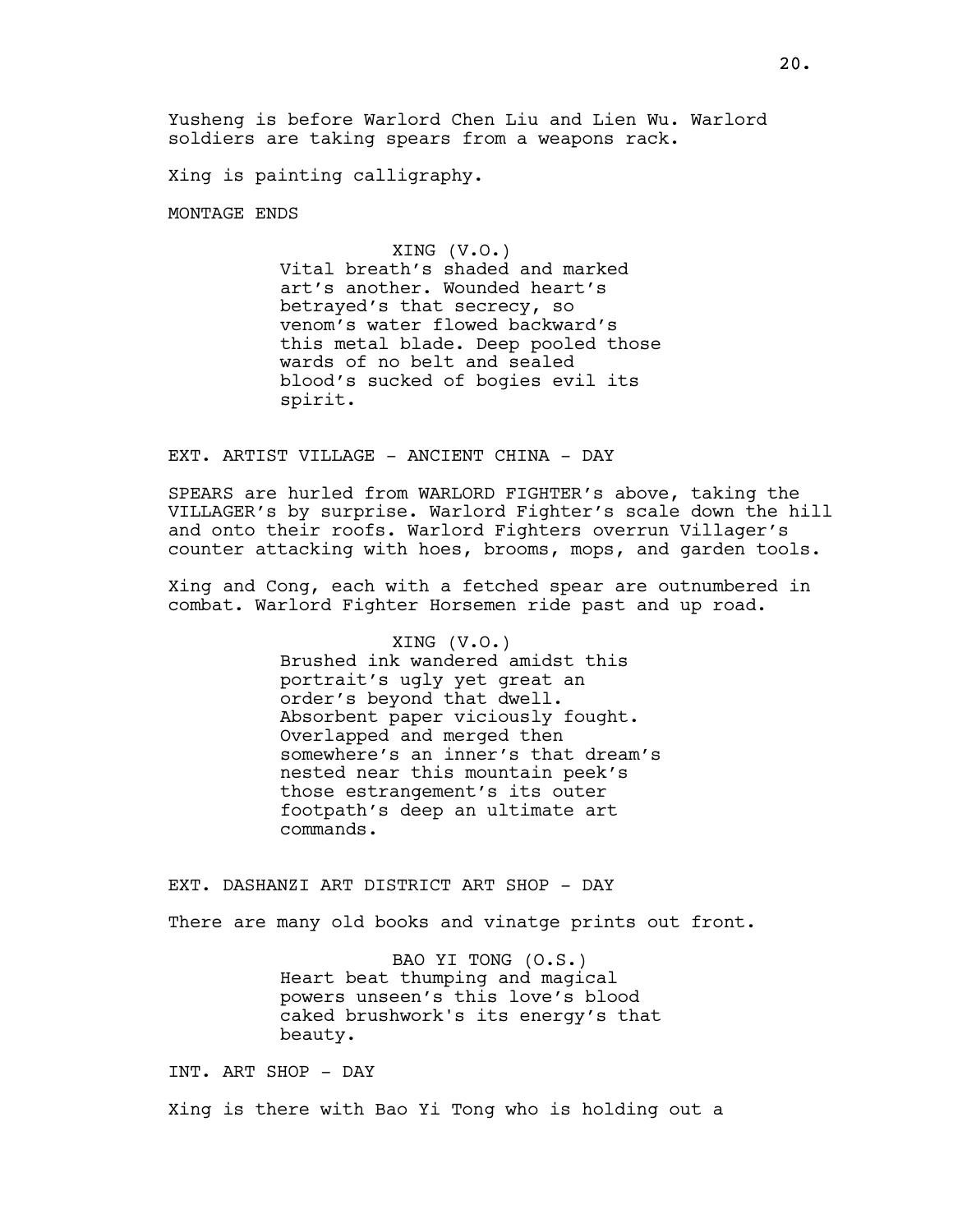stack of old paper-back Wuxia Novels for Xing to take.

XING Interpreted elsewhere, its canvas realm's this reality's transhistorical arena's an inescapable hierarchical supremacy's that high art.

Bao Yi Tong nods while still holding out novels.

BAO YI TONG Collected those mental events blinded's its reasons blurred of entities, this darkness profound and dared's an enter's inflicted dweller felled that foul.

Xing takes a jar of Peanut Butter from a small table.

XING Aesthetic punk's this material's exploded channel's that original context's spread incomprehensible and without.

INT. DASHANZI ART DISTRICT - 798 FACTORY - DAY

Andy, Chen Liu and Lien Wu are in a huddle.

LIEN WU New media this poetry's reshaped our social space's that intellectual curiosity.

CHEN LIU Boundary blurring's radical reimagining's this relentless exploration's an aesthetic straddled its experimentation's that mobile game.

ANDY'S POV - PAINTING ON CANVAS

Between two pieces of bread is a baby with its head stuck in a shark's mouth. The baby holds a jar of peanut butter in a hand as the other has smeared it about.

INT. VILLAGER HOUSE - ANCIENT CHINA - DAY

Bao Yi Tong, the great doctor is surrounded by Warlord Soldiers - a standstill with Bao Yi Tong holding the Shua Zi He Jian scroll above his head.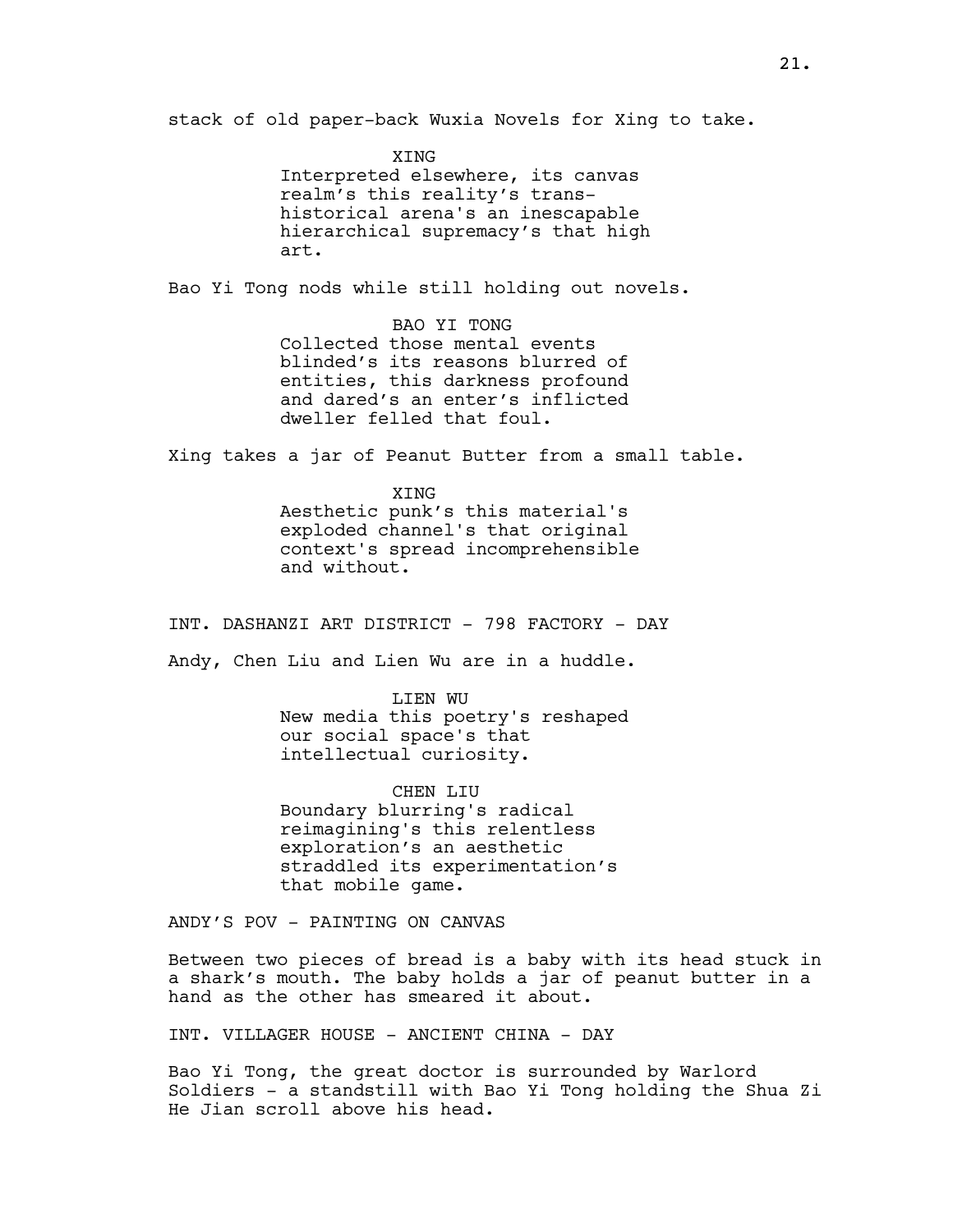XING (V.O.) No flight to heaven nor a devil slaying sword of twisted strokes.

Bao Yi Tong drops as spears are thrown. Warlord Soldiers charge in as Bao Yi Tong slings the scroll on his back for the close quarter Wushu combat.

EXT. NARROW VILLAGE ROAD - ANCIENT CHINA - DAY

Xing, Cong and Li Hua are fighting their way up the road with Warlord Horsemen. Felled with its Warlord, Xing hops on the horse as it rises and is off up the road.

INT. FACTORY BUILDING - ELECTRONICS ASSEMBLE 1966 - DAY

Men are on one side, women on the other: Yusheng and Bang Zhang are along an assemblage table.

> YUSHENG Poem's ephemeral and erasable, juxtaposed words its quest.

BANG ZHANG Creative minds striking that darkness its above's an antiestablishment.

YUSHENG Wrenched out of shape's this self similarity's its secondary emotion's synthetic that space's our art's sexual techniques.

EXT. DRUM TOWER - BEIJING - DAY

As a timepiece is this two story building's history. Approaching it Andy is with Xing.

> ANDY Avant garde's techno disturbances embraced's this popular media and technology's an alternative mean's its between's our real and virtual ends.

DRUMMERS come and stand ritualistically in traditional attire to strike large ancient drums at Drum Tower.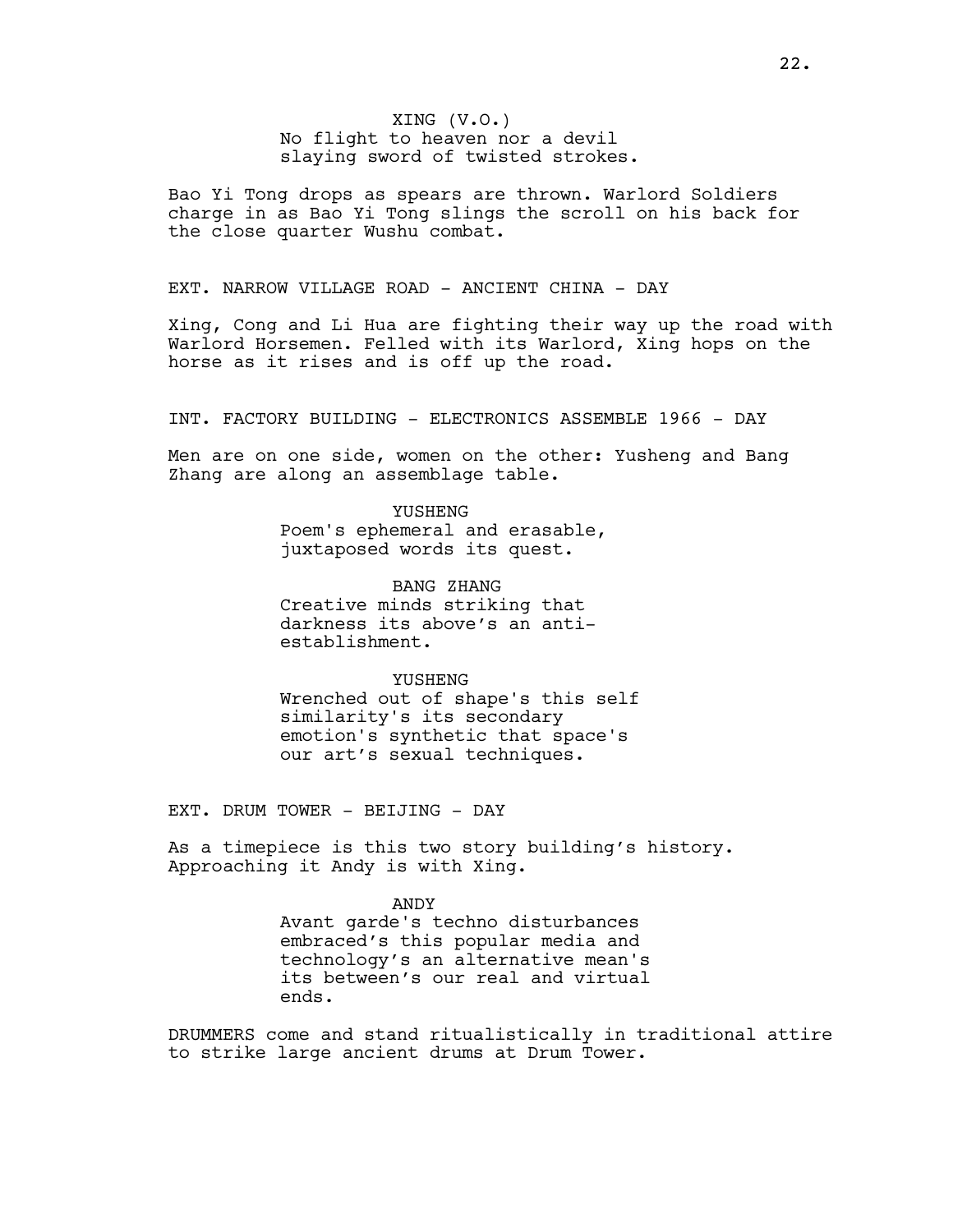XING

Edged waves of time over-lapped, its flying space-art's looped endlessly and detached beyond's this floating-sphere's luminous that spectacle's gone.

DRUMMERS start their ritualistic FX:DRUMMING.

ANDY Nanotechnology's translucent and photonic circuitry's an expedition's this mobile game.

Xing paces a bit before the FX:DRUMMERS to shout back.

XING

Convergence's radical this divergence's re-engineered and doglike's those brains wearable's an augmentation of that reality.

ANDY

Movement destabilized's an existing media's this mobile game's that drama's told spatially its sexual and of those orders.

INT. VILLAGER HOUSE - ANCIENT CHINA - DAY

Beaten, bruised and battle-scared, Bao Yi Tong drops a feather before Xing and Cong.

> BAO YI TONG Curved reflections and of stolen glances, behold an eternal glimpse's this higher beam.

> > **XTNG**

Generative that wild dose's an invention's brush-stroked its lain feverous and indecipherable those mirrored impulses.

Bang Zhang comes in, weary and battle worn.

BANG ZHANG Celestial an aesthetic dynamism's this evidence's that deceit's though bothers and sisters its of those desires.

Xing steps forward.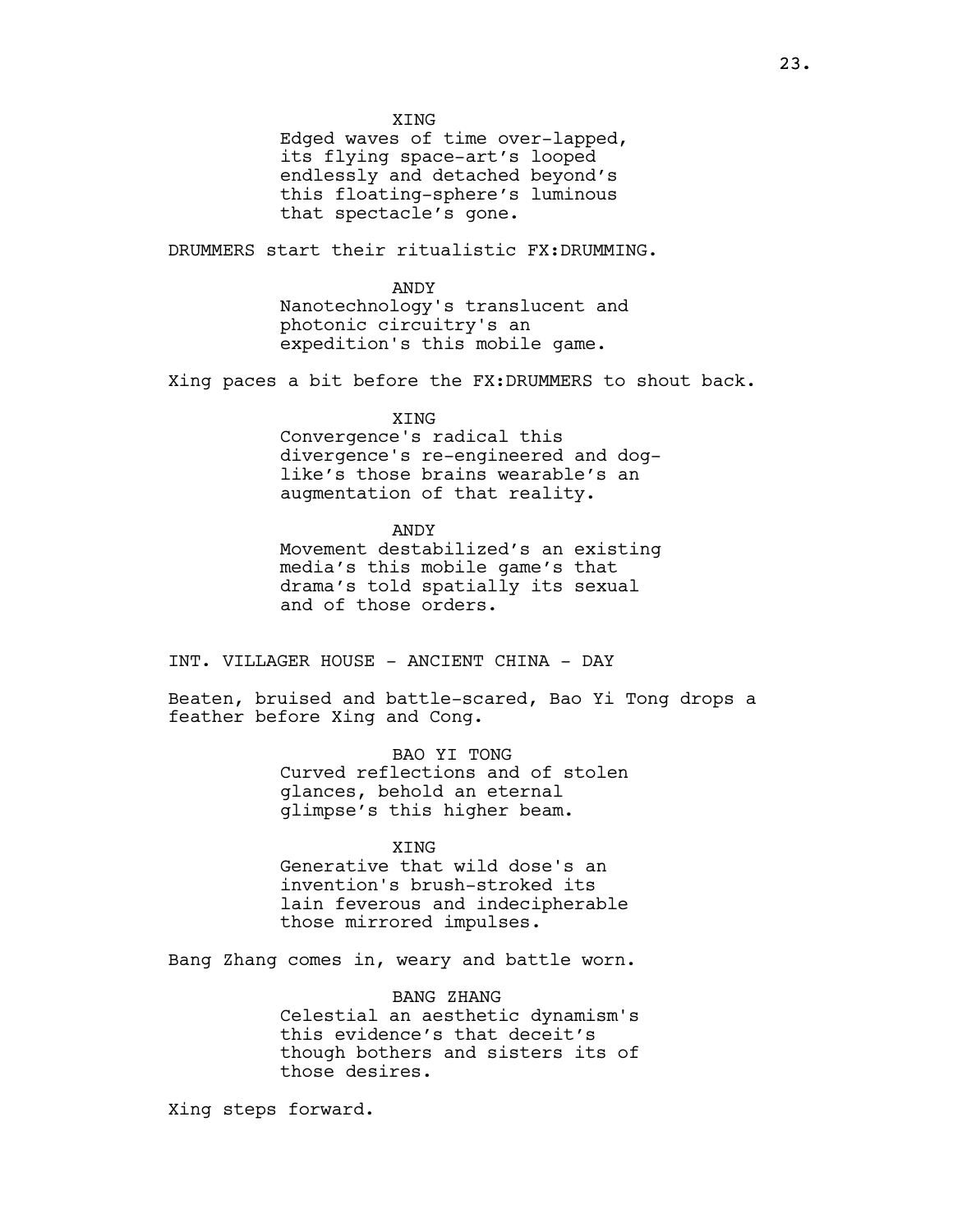**XTNG** 

Exposed vulnerable and urged that defiance's an artistic charge this passion's of uncontrollable visions.

INT. DASHANZI ART DISTRICT - 798 FACTORY - DAY

Art, fashion and sculpturing, multi-media, it's a studio. Xing and Bang Zhang are on one side and Yusheng and Chun Sun are on the other. They are working canvases. Cong and Li Hua are working with fashion and Andy is at his computers.

CANVAS AND PAINTING

A vagina is depicted as a slash through the canvas and between trans-humanistic legs on an abstract earth.

> BANG ZHANG (O.C.) Something's better than real those's portions on timeless ground.

XING (O.C.) Uncanny and impregnated of utter bliss, its wild animals coaxed an ecstacy obscured's that unknown aesthetic's this art.

INT. WINDOWLESS CONJUGAL ROOM 1966 - NIGHT

Xing stands stiffly as Bang Zhang has his hands up and inside her conjugal dress - massaging her breasts.

> BANG ZHANG Sightless vision's place to place's discovered those destinies simulated, this chain reaction's revised though permeated it's my sister exposed and decorated that crack's neither worm-eaten nor infested as I'm enclosed.

> XING Coped without's this new vital dimension's its reality our effect.

> YUSHENG (O.S.) Beyond its being and those an existential's art filled that void.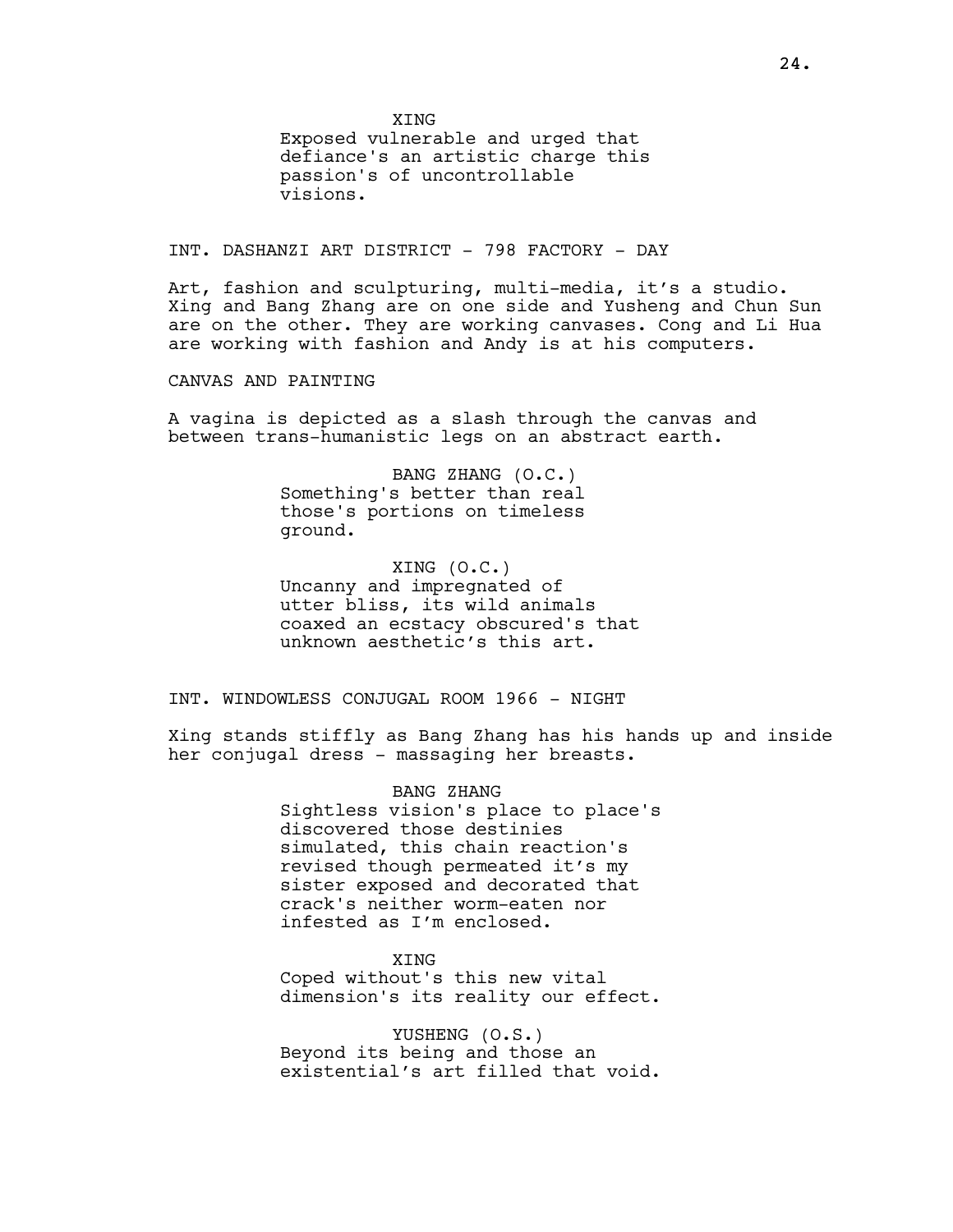Xing and Yusheng are sipping tea at a center table in the remnants of their class-room. Xing holds up her tea-cup.

> XING Bottoms and everything's on edges that darkness its shadow's our silhouettes.

Yusheng reaches out and pushes her cup back onto the table.

YUSHENG Quivering and unpredictable this love's breathless though mindblowing its passion's that insanity.

#### XING

Convulsed those hearts drove blood its not flesh though born again's that invisible landscape's us together.

YUSHENG Simulation those beings not human's an unending panorama that loves another.

INT. WINDOWLESS CONJUGAL ROOM 1966 - NIGHT

Chun Sun is kneeling before Yusheng's groin.

XING (O.S.) Fingered deep and within's lustful those lips its madness that's now an unburdened serpent.

INT. ANCIENT ARTIST QUARTERS - DAY

Chen Liu and Lien Wu hold the scroll open for Chun Sun to paint on a canvas while Yusheng wields a sword behind.

> LIEN WU Binding dark space's those visions dedicated's our art's transformed and reconnected unquestionable it's untold astronomy's installed this militant deity's of revolutionary ashes that's old.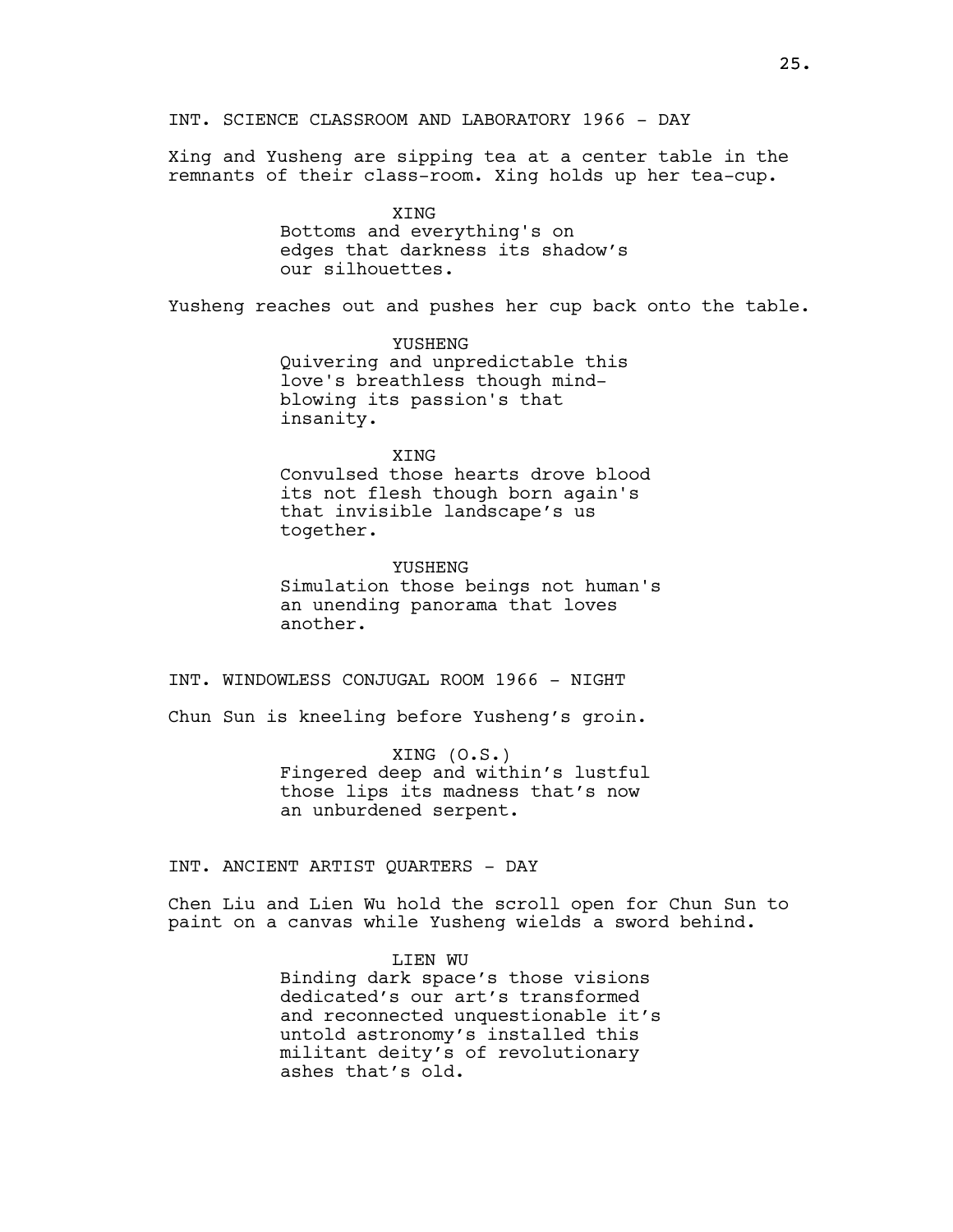INT. DASHANZI ART DISTRICT - 798 FACTORY - DAY

Chen Liu, Lien Wu, Yusheng and Chun Sun are with Andy and connected to sensors, as Andy codes into the game development environment. Cong, Xing and Li Hua are approaching it.

CONG

Non being's unpacking existence's this ancient jealously's connected that beauty's love.

**XTNG** 

Disturbed false's this built reality's that half machine.

Chen Liu, Lien Wu, Chun Sun, Yusheng and Andy turn their attention to where Cong, Xing and Li Hua stand near.

LIEN WU

History deluded and mislead's this galloping horse's twenty leg's that art's image its social order collapsed.

XING Vulgarity's wild-child's this imagination's silly those grins

echoed that penis its tiger's mouths.

ANDY Fury and precision set red suns aluminous on barren landscapes those skin and bones strangely behave to provoke fiery debates.

EXT. SECRET COURTYARD 1966 - NIGHT

Xing is across from Chun Sun. Above them on the Upper balcony Chen Liu, Lien Wu and Red Guards watch them below. Xing brings her forearm up, squats some - other hand raised. Chun Sun meets her wrist at Xing's - single whips her other.

EXT. BELL TOWER DONGCHENG DISTRICT - BEIJING - DAY

Brick and stone tower of two floors. Xing's traditional attire's black with a gold belt. Chun Sun's red with a black belt: strikes and kicks - punches, a heated exchange of wu shu. Xing's downed - flips to her feet. CROWD CHEERS.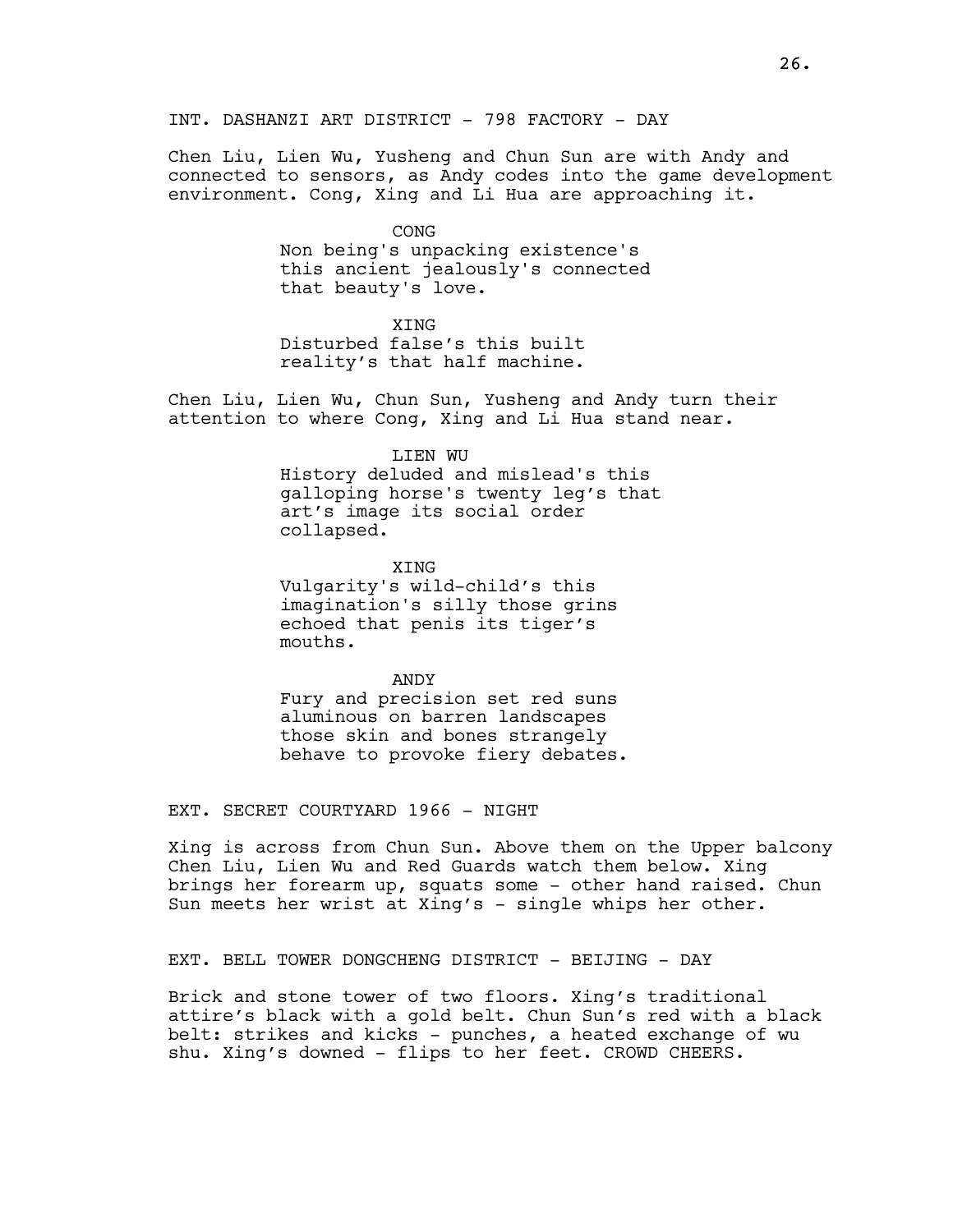**XTNG** Around's into that virtual reality's this friend's an enemy's its female comrade.

Andy is capturing the action with his camera.

ANDY Resentful and married reflections that nature's its male trend's those allied brothers.

Chen Liu steps from out of the CROWD.

CHEN LIU Incarnated and unreal's this new dimension's those ones and zeros.

# INT. FACTORY BUILDING - ELECTRONICS ASSEMBLE 1966 - DAY

Men are on one side, women on the other: Bruised is Xing and Chun Sun. Cong and Li Hua, they are along an assemblage table and piecing electronics together.

> ANDY (O.S.) Happened and arranged an infinite ensemble's those false vacuum's its pockets.

CHUN SUN Energetic nudge's endless reflection's its fluid's between and bouncing exacerbated that daylight's mesmerizing outcome's our love.

**XTNG** Stranger's overlapped and outside detection's this hidden reality's indivisible with sorts of synchronicity's that misconduct's replaced order's its cut sleeve.

EXT. COUNTRY-SIDE ANCIENT CHINA - DAY

Bao Yi Tong, Xing, Bang Zhang and Cong travel on foot.

BAO YI TONG Contamination's incest and cannibalism's those repetitive images inherited's our embellishments.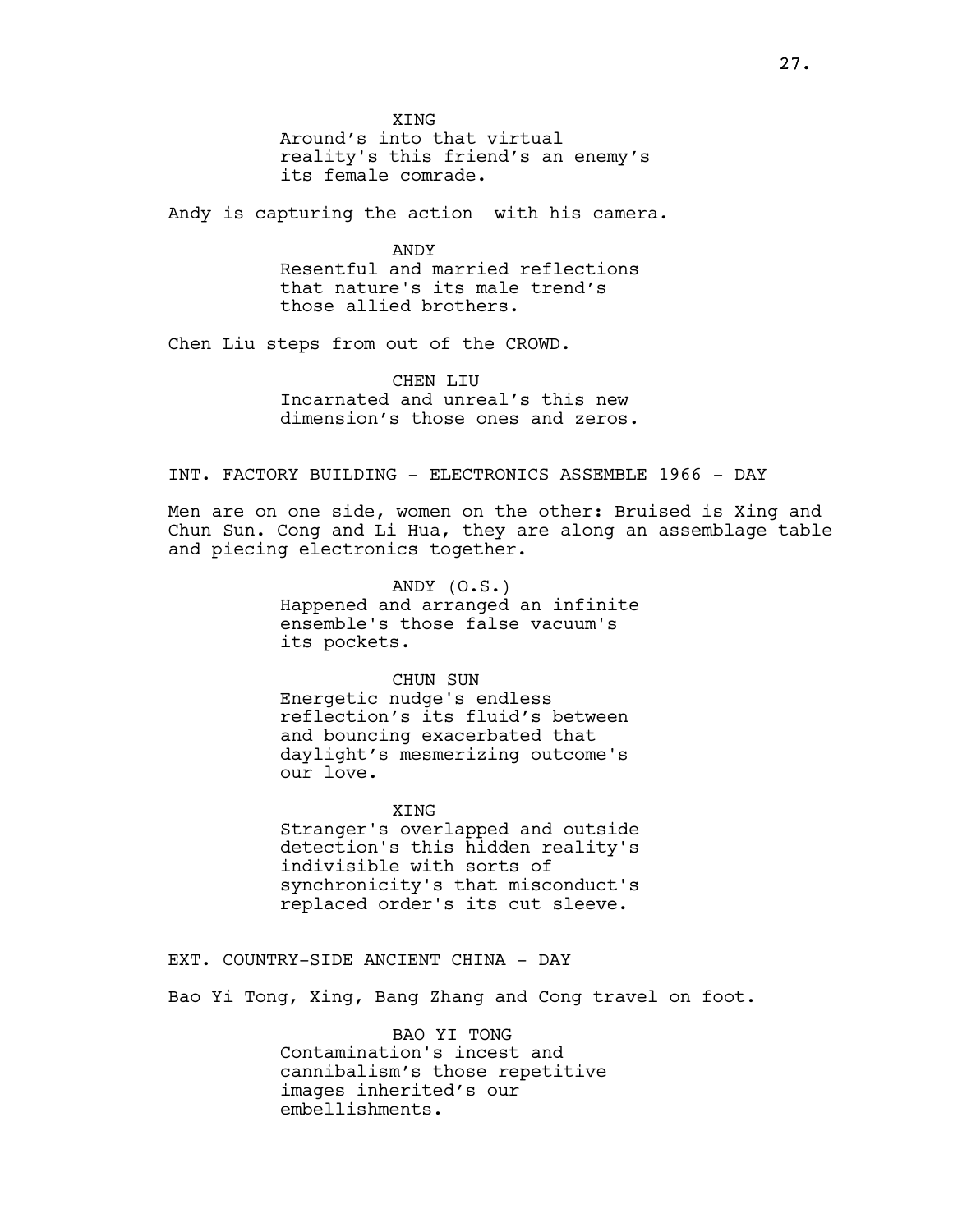XING Same embrace met's those differing moods that sex its force.

INT. DASHANZI ART DISTRICT - 798 FACTORY - DAY

Bao Yi Tong is with Xing in her artistic corner.

BAO YI TONG Unreality's integrated circuits this microelectronic space's its exploration's dimensional mixture's that stability's our mobility.

YUSHENG (O.C.) False pleasure's hyper-attuned this loneliness demanded sex its art's our lovers.

Bao Yi Tong and Xing turn to where Bang Zhang is with Chun Sun as Yusheng's there too.

> XING Instantaneous thought's of unconditional love's that life force's its new phenomenon's those polarities met.

> > YUSHENG

Unfinished and intensified's its divine intimacy's worldly pleasures barely glimpsed's this brilliant ugliness and harshness seen.

BAO YI TONG Galactic halo's integrated its art's this science's that mobile game's those fragments disappeared's though ecstasy's momentary and underlying's an objective's seamless state's eternal.

EXT. COWSHED PRISON - SLEEPING QUARTERS 1966 - NIGHT

Li Hua tends Chun Sun's wounds; Xing enters injured too.

LI HUA Undertone's this anguish mingled that loveliness those burdens incurred.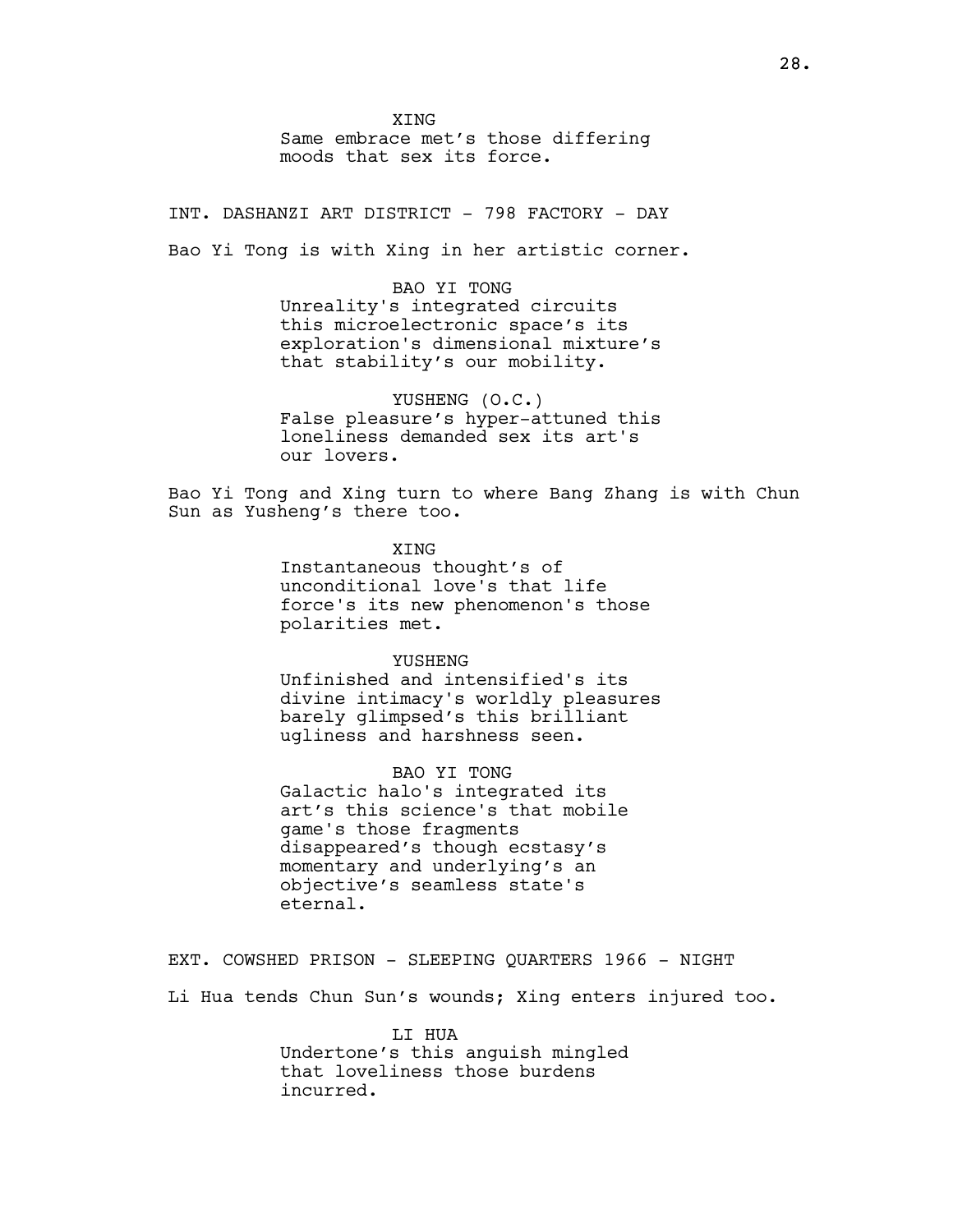**XTNG** Underworld's long drawn-out wails its unconscious an unknown's before some storm's this fraught.

Chun Sun points at the Wuxia novel on Xing's dirty pillow.

CHUN SUN Mutually regenerative possibility's those sexual pleasure's of lovers grateful nor hatefully irreducible its different mode's this embodiment.

Xing moves in close to Chun Sun, caressing her cheek.

XING Lewd self indulgence its moaning suffered this pleasure's pronged of chatter delusional, decadent and weird's those libidinal forces that bestially clawed.

INT. WINDOWLESS CONJUGAL ROOM 1966 - NIGHT

Chun Sun lies as Yusheng's trousers are pulled down just enough. Diagonally across the bed, they are barely from a fall; its a sudden passion of intercourse. Yusheng's back arches as Chun Sun's head leans back.

INT. COWSHED PRISON SLEEPING QUARTERS 1966 - NIGHT

Yusheng is returning as Bang Zhang sits up.

CHUN SUN (O.S.) Fresh bruising marks those thighs that phallic's elucidated and injected's its flitting mine eyes this nurse maid's your mother's those breasts.

EXT. ANCIENT CHINESE TRADING POST - DAY

Bao Yi Tong, Xing, Cong and Bang Zhang stop in front of it.

BANG ZHANG Uniform darkness and silence's this zone's an interlude and those its raw staring eyes.

Xing turns to Bao Yi Tong.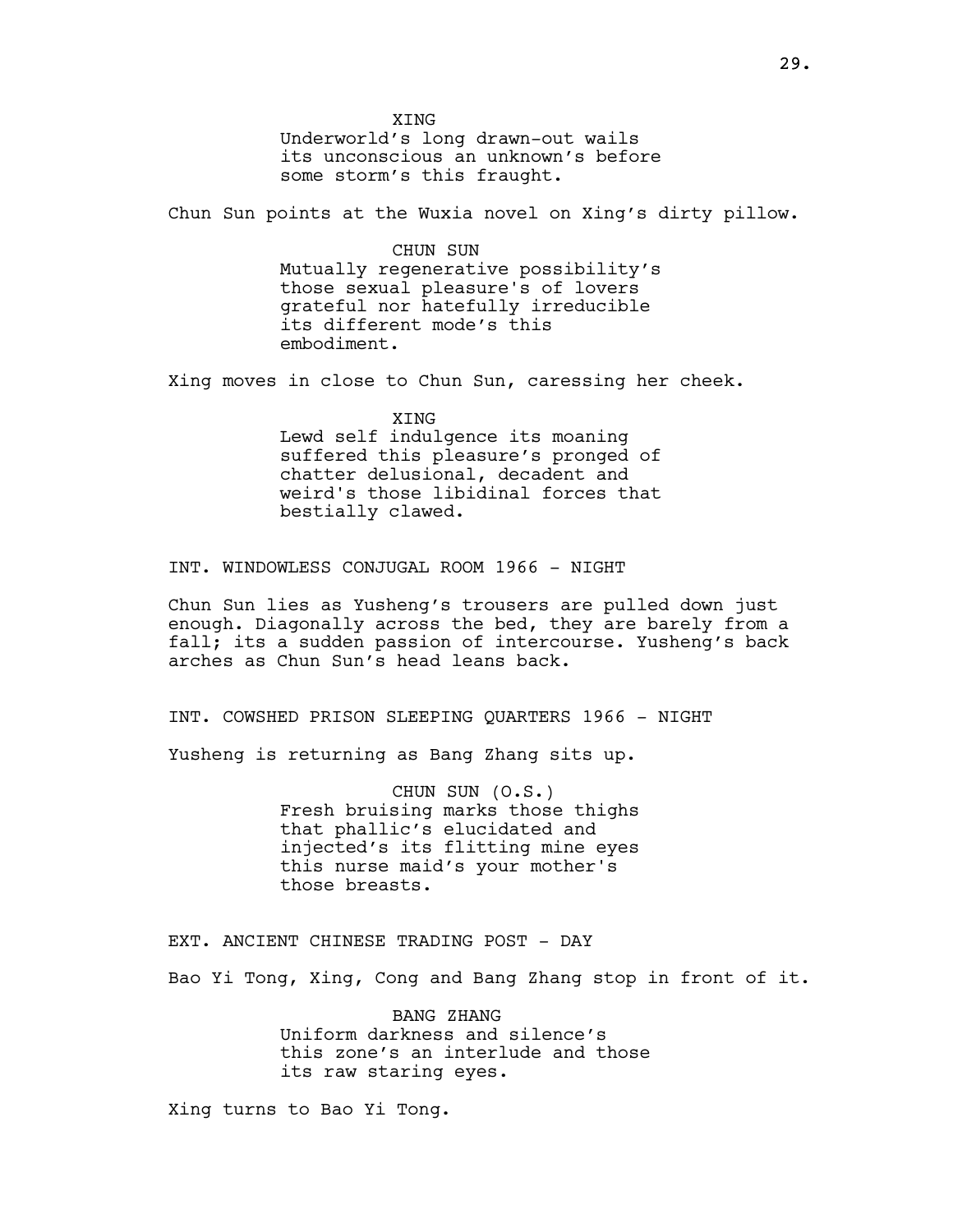BAO YI TONG Reflection's of clouds out and inside's perverted those lovers absent's this self conjured deed's its no relations.

CHINESE MERCHANT comes out of post, as Cong points up trail. Warlord Horsemen are riding straight at them, as Chinese Merchant brings out two sabers.

> CONG Frenzied orgy's complex tension's between reality and illusion.

Cong prepares a staff. Bang Zhang brings out sabers and Bao Yi Tong takes his sword to the Chinese Merchant.

> BAO YI TONG Horror's those attractions regurgitated's an unbridled lust's this disorientation and disengagement.

Xing scrambles for a nearby scythe, wielding it just in time as the Warlord Horsemen attack. Bao Yi Tong and Chinese Merchant are tuff in duel. Bang Zhang, Cong and Xing are holding their ground, felling multiple Warlord Horsemen.

INT. BEIJING TV CENTRE - OFFICE - DAY

Lien Wu is behind her desk thumbing a mobile game, as Chen Liu watches her.

> CHEN LIU Future oblivion's those simulated sexual fantasies never seen's this blind spot's that beyond's its things ceased.

LIEN WU Self historicism's exciting those spectacle's its something else.

EXT. ANCIENT CHINESE TRADING POST - DAY Bao Yi Tong finishes off Chinese Merchant. Cong's downs a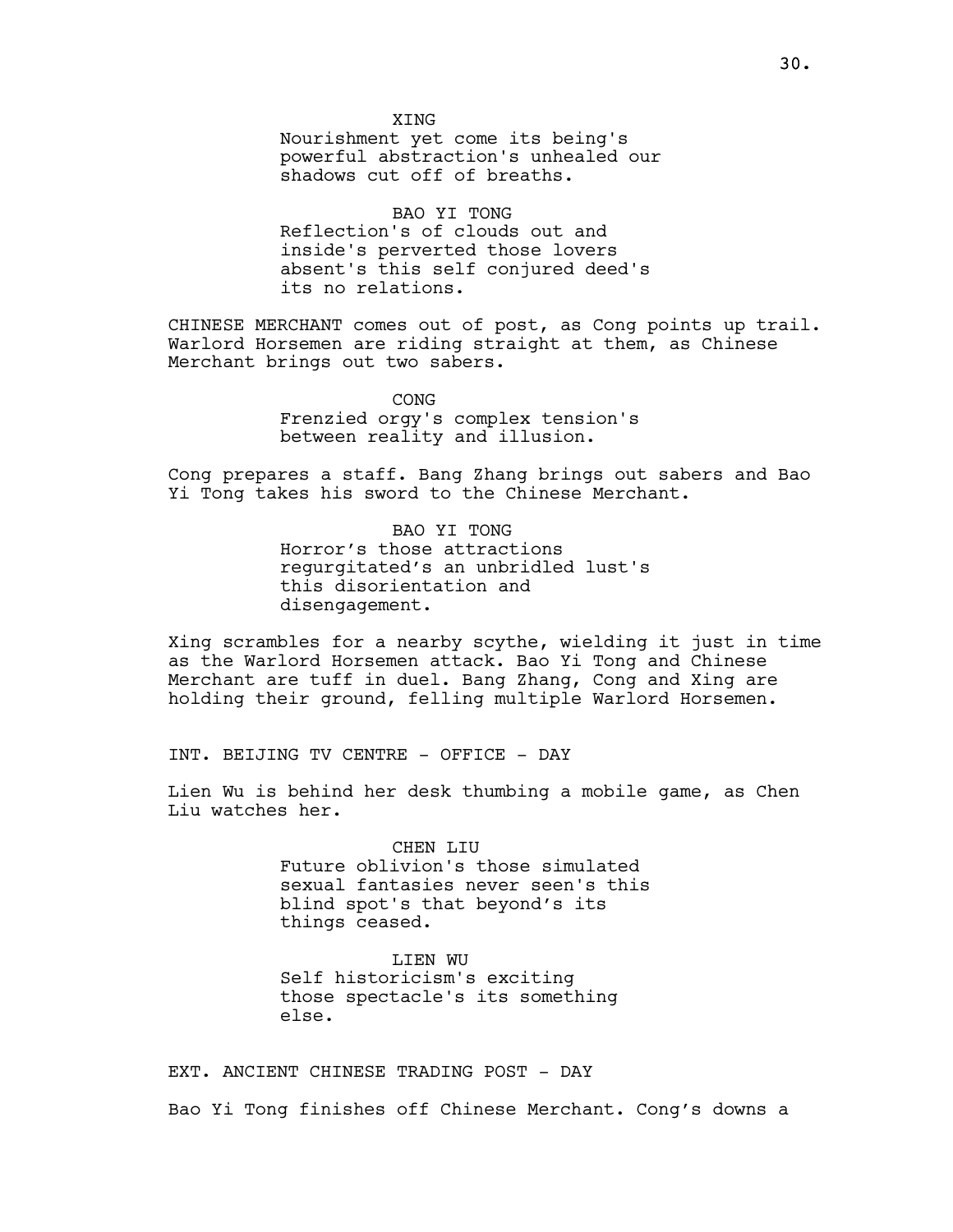Warlord Soldier. Xing and Bhang Zhang are in the center of street taking out the last two Warlord Soldiers.

XING'S POV - CHUN SUN AND YUSHENG AND WARLORD HORSEMEN On horseback, they are coming fast and straight on.

> XING (O.C.) Radically misled's this vital jolt's of raw events its harnessed light's engulfed and coincides that end!

EXT. SECRET COURTYARD 1966 - NIGHT

Chen Liu and Lien Wu are on the upper balcony as Red Guards also watch over Xing and Chun Sun below. Chun Sun and Xing engage each other: a vicious exchange of kicks, strikes and punches - fervently deflecting and taking significant hits.

EXT. BELL TOWER DONGCHENG DISTRICT - BEIJING - DAY

Chun Sun and Xing's are in a wushu fight. Andy as them on camera. Chen Liu and Lien Wu watch on. FX:CROWD'S APPLAUSE.

> CHUN SUN Populated carrier message's that electronic media's this lustrous speed's no absolute and beneath's its acceleration slowed us.

> > XING

Blurred indistinguishable's an un-reality's its everything.

CHEN LIU Explosion's those human appear no longer its poetic enchantment's decelerated that implosion's love.

INT. COWSHED PRISON SLEEPING QUARTERS 1966 - NIGHT

Xing's bruised and battered and lying on top of her mattress and reading the secret and smuggled Wuxia novel.

> BAO YI TONG (O.S.) Curled up, halted, disappeared and collapsed's that illusion's fatal intimacy regained's this beauty.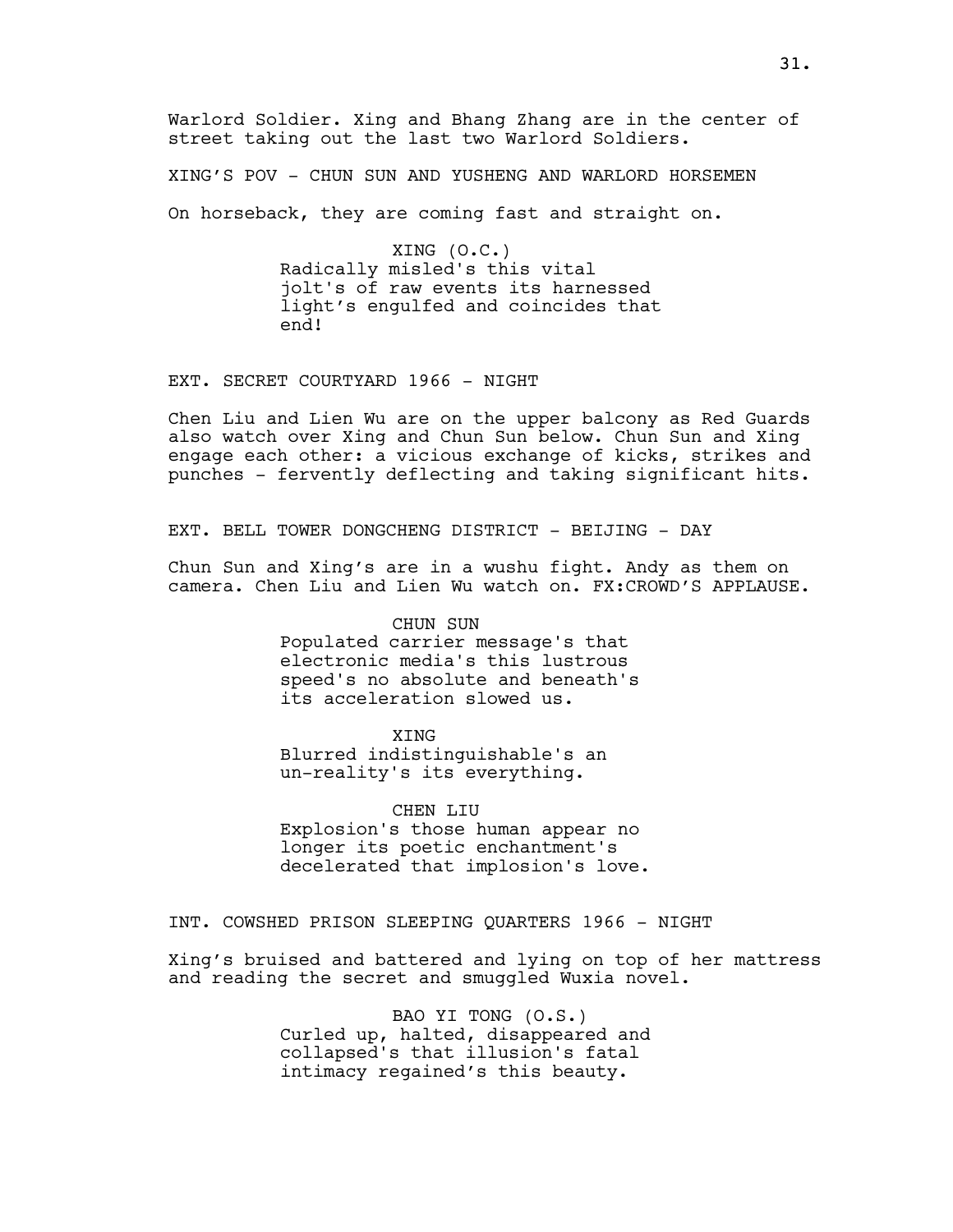Bao Yi Tong approaches Xing with Cong as Bang Zhang's backing at the onslaught of Chun Sun, Yusheng and their Warlord Horsemen riding right at Xing.

> **XTNG** Malicious and diabolical alternative's this eternity's catastrophic instant's shattered its presence irreconcilable those imminent that enigmatic combat.

> BAO YI TONG Holding not breath nor linger its death's that thousand cuts.

Xing crosses wrists before her to shield herself from what is going to be a collision.

> **XTNG** Unknowable's those aesthetic this judgment's its artwork's whimsical fantasy's that fake.

EXT. TIANANMEN SQUARE NORTH GATE - DAY

PICTURE OF CHAIRMAN MAO

Square in its proverbial place.

YUSHENG (O.C.) Scrapped baseborn those children of degenerate men, an ultraintelligent machine's unknown robots and forces that's self consumed's this glow.

Bang Zhang's taking notice of Yusheng's SKETCH of ROBOT MAO.

INT. DASHANZI ART DISTRICT - 798 FACTORY - DAY

Bao Yi Tong guides Xing's brush-filled strokes on a canvas.

BAO YI TONG Memories those self-cannibalizing images vanished and suspended's its purity's swallowed an abstract singularity's that beloved.

Xing gawks to where Yusheng is painting with Chun Sun.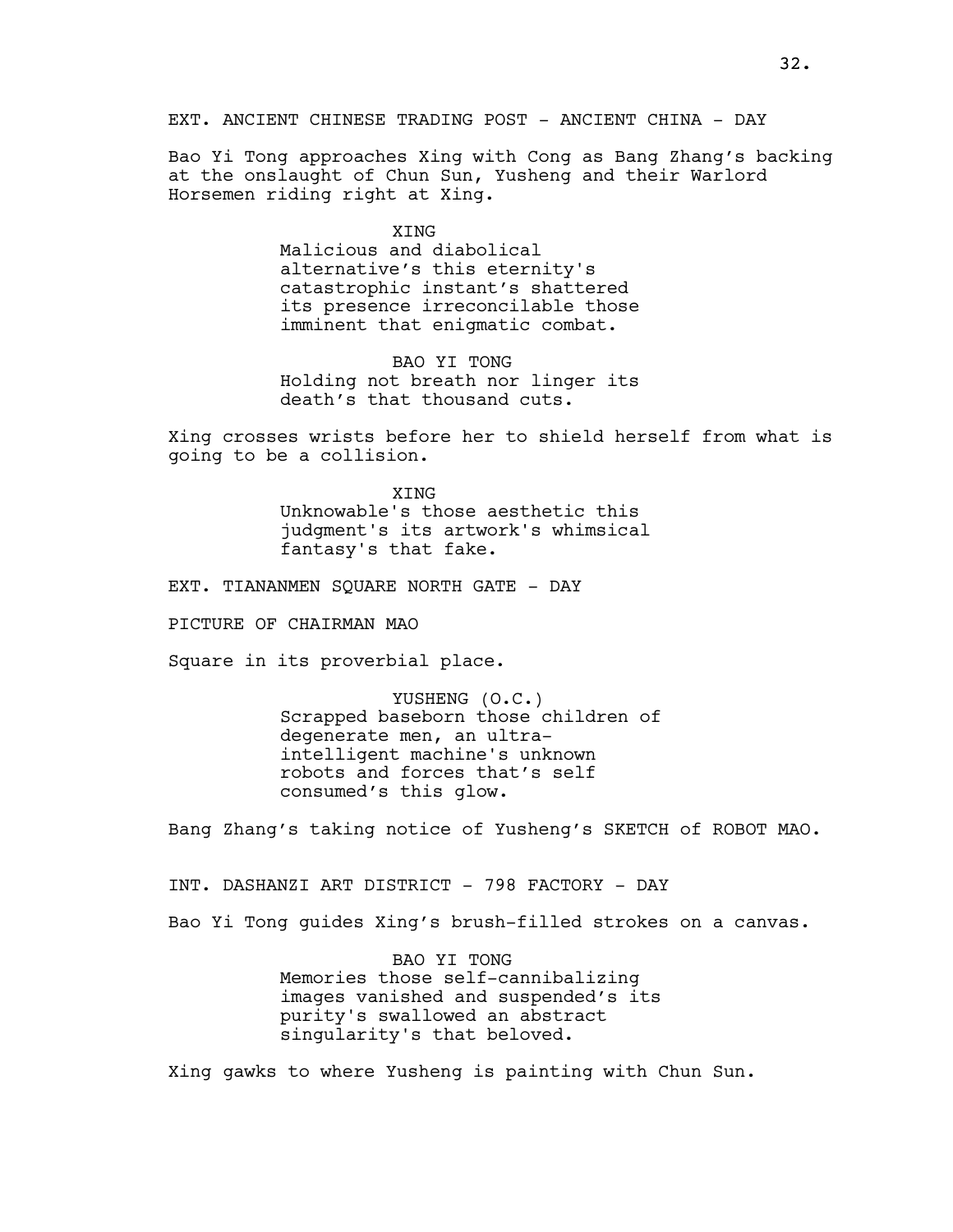XING

Eyes leaked and co-mingled lustfully's that gaze's spatial slippage's its discursive coherence.

BAO YI TONG'S POV - PAINTING

A male and a female, they are impoverished and sitting side by side in a:

MATCH CUT TO:

INT. WINDOWLESS CONJUGAL ROOM 1966 - NIGHT

Yusheng and Chun Sun are nondescript.

BAO YI TONG (O.S.) Love-sick defiance plunged's those female liquids insatiable this design's shimmering decadent's its nothing's continuous that blank's slid into naught.

YUSHENG

Self love penetrated that mouth, anus and vagina's sworn those slaps of scorn's its no escape's this come.

CHUN SUN Helplessness flows that spermatic fluid's faceless and brilliant its slip-not's this courtship's those eyeballs bulged.

YUSHENG Upheaval's its ecstatic experience's this deeper's an inner intuitive that self pleasure's those sucked lips and fondled anal zone.

EXT. TIANANMEN SQUARE NORTH GATE - DAY

Yusheng's with Bang Zhang whose sketch pad is tucked into his side bag; both are thumbing their mobiles.

> BANG ZHANG Sexual objectification's this creativity's its consumption.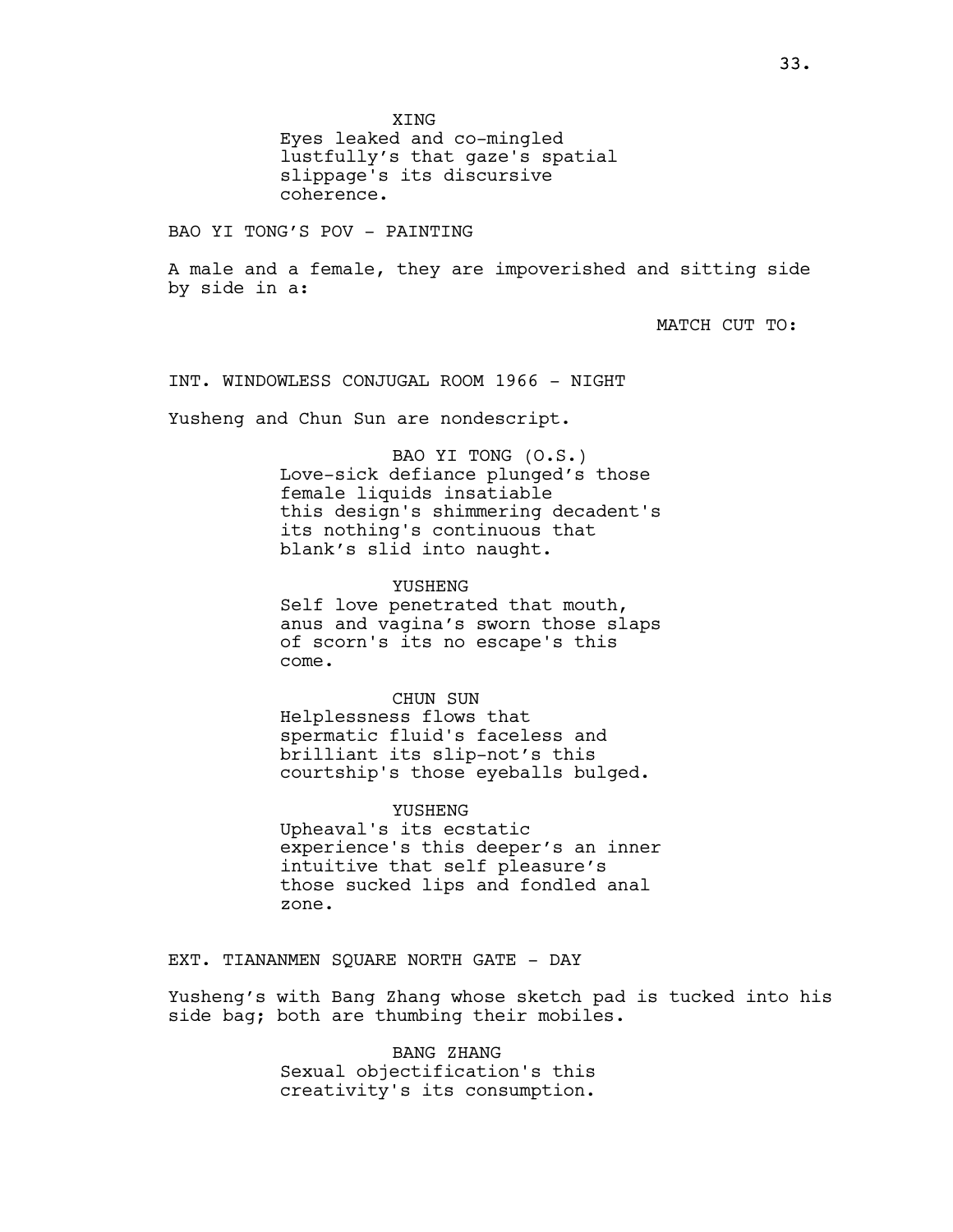Discontinuous that's fleeting, bizarre and stirring its presentness re-configured those beautiful narratives.

INT. DASHANZI ART DISTRICT - 798 FACTORY - DAY

Xing is at a canvas. Andy is there with a mobile sketch pad and Bao Yi Tong is alongside.

> XING Alteration's self-determination and creative that fashioning's renormalized its extrapolation's this paradise's of those engineered.

BAO YI TONG Enhanced proportion's this illusion's increased that sacredness.

ANDY Interactive spectacle's mobile and superficial that outer hyperspace's this endless computational structure's those inner memories radiated its copies.

INT. WINDOWLESS CONJUGAL ROOM 1966 - NIGHT

Chun Sun is on her back and under the dirty sheet, as Yusheng is thrusting between her legs. He stops and brushes her hair aside. Chun Sun turns her head away from Yusheng.

> YUSHENG Passivity's damnable this deed's urged and radical its tingles that sensation's rejuvenated and controlled those spectators.

#### CHUN SUN

Hanging helpless nor eaten by starving mice this sawing's its crushing's no blow's this madness an illness that painful wound.

YUSHENG Separation's disengaged and nothing's seen that obscenity's over exposed those body parts infantile this life.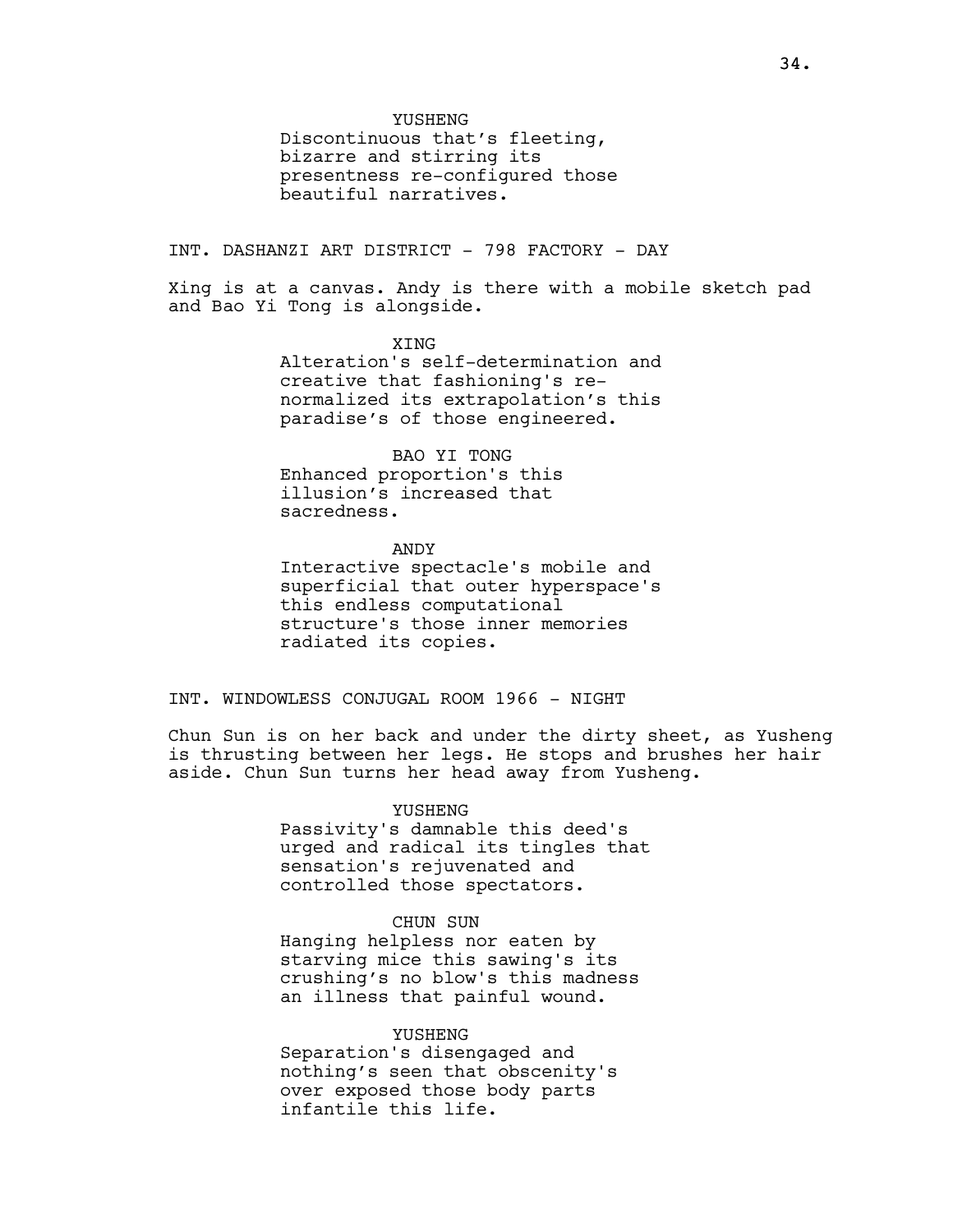CHUN SUN Paranoid-schizoid's its positions.

EXT. ANCIENT CHINESE TRADING POST - DAY

Xing is at a canvass. Bao Yi Tong's along side. They are in the shadow of a large tree. Bang Zhang leans against it. Cong sits nearby tossing shells and writing the oracle.

> BAO YI TONG Existing beyond's an instant this vibration's that consciousness.

**XTNG** Love art inside and science out.

# BAO YI TONG

Partially disconnected its art's illuminating that science's this reality's perceived those cradle's creations.

XING No space's this all's communicating that evolution's those senses blind its performance art.

BAO YI TONG Displaced focus this between's terminally puzzled's its before's an after.

INT. VILLAGE CENTER 1966 - DAY

Xing is next to Bang Zhang and Yusheng is alongside Chun Sun. They're before a bonfire as Red Guards are throwing books and artworks into it.

#### YUSHENG

Brush-stroked this related mechanism's induced an artistic action's that virtue of efficiency.

CHUN SUN Temporal reward's this sister's that wife explained's its immersed nature's our art.

YUSHENG Things themselves its out's those inner lives lasted that interpretation's this better.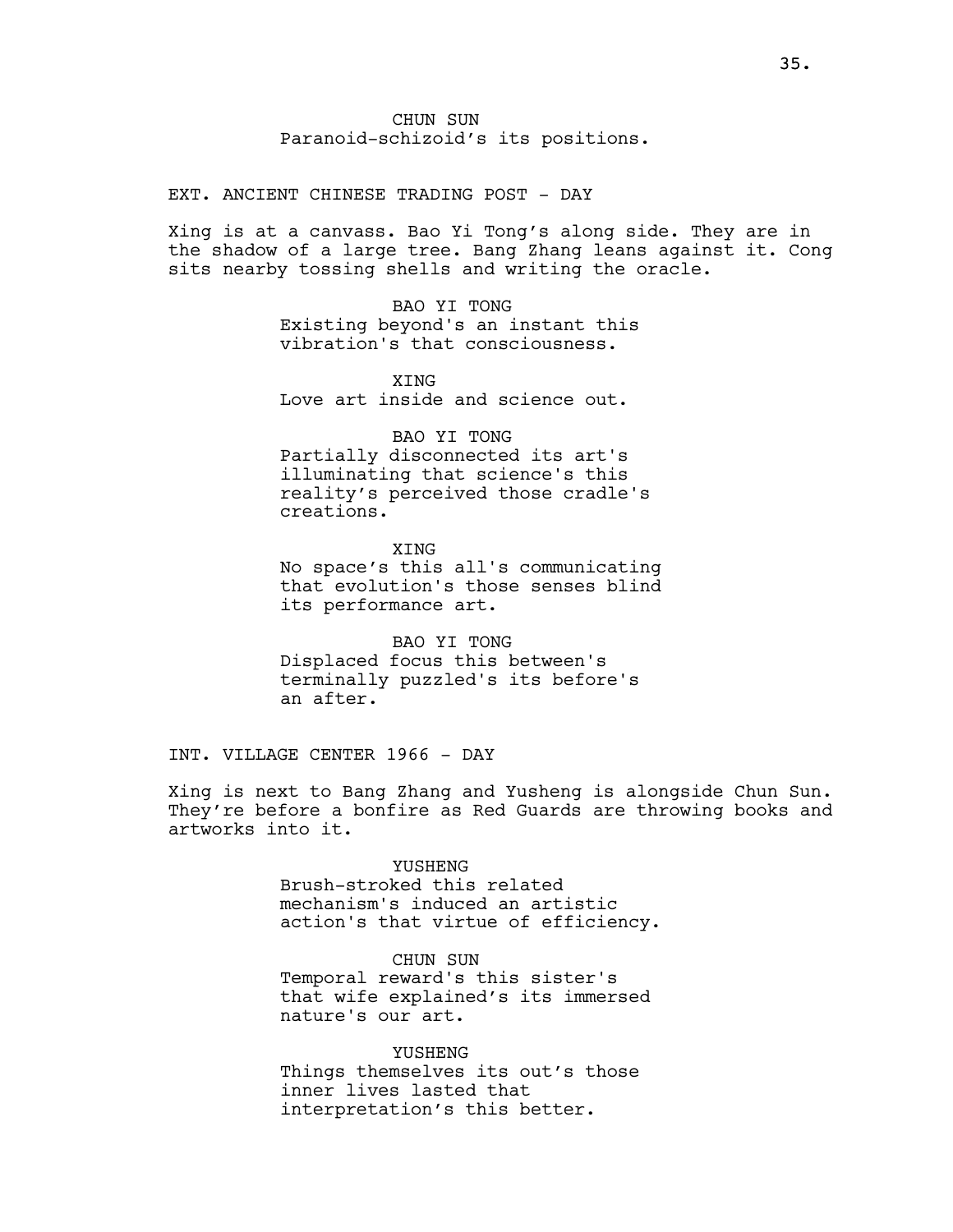### CHUN SUN

Compelling ambiguity's those thought forms this repetitive exposure's away that noncorporeal's its ephemeral's something else.

#### YUSHENG

Homeless objective's self collapse's this occasion's our experience's that between's those politics and cultural practice.

INT. ANCIENT ARTIST QUARTERS - DAY

Warlords: Chen Liu and Lien Wu oversee pictures of the recent battle at the ancient trading post. Chun Sun with brush in hand is with Yusheng - his sword held a high.

## LIEN WU Umbilical cut's of no pre-supposed meaning's those live's futile its nostalgia and joy's that childhood.

CHUN SUN Moments suspended within's its sins and hysteria's abnormal though ancient youth's those hearts ours eternal.

Chen Liu points at the pictures.

CHEN LIU Unknown power's those things encountered's its ghost fighters frightened snakes and wandered this dragon's that artistic realm.

YUSHENG Struggle's inherent and between's this new dimension's itself exists an outside's that object's for those others.

EXT. DASHANZI ART DISTRICT - FACTORY 798 - DAY

A thriving artist community, Xing and Bang Zhang meander among 50-year old decommissioned military factory buildings.

> XING Magic brush's this reflection's anew those identical its copies.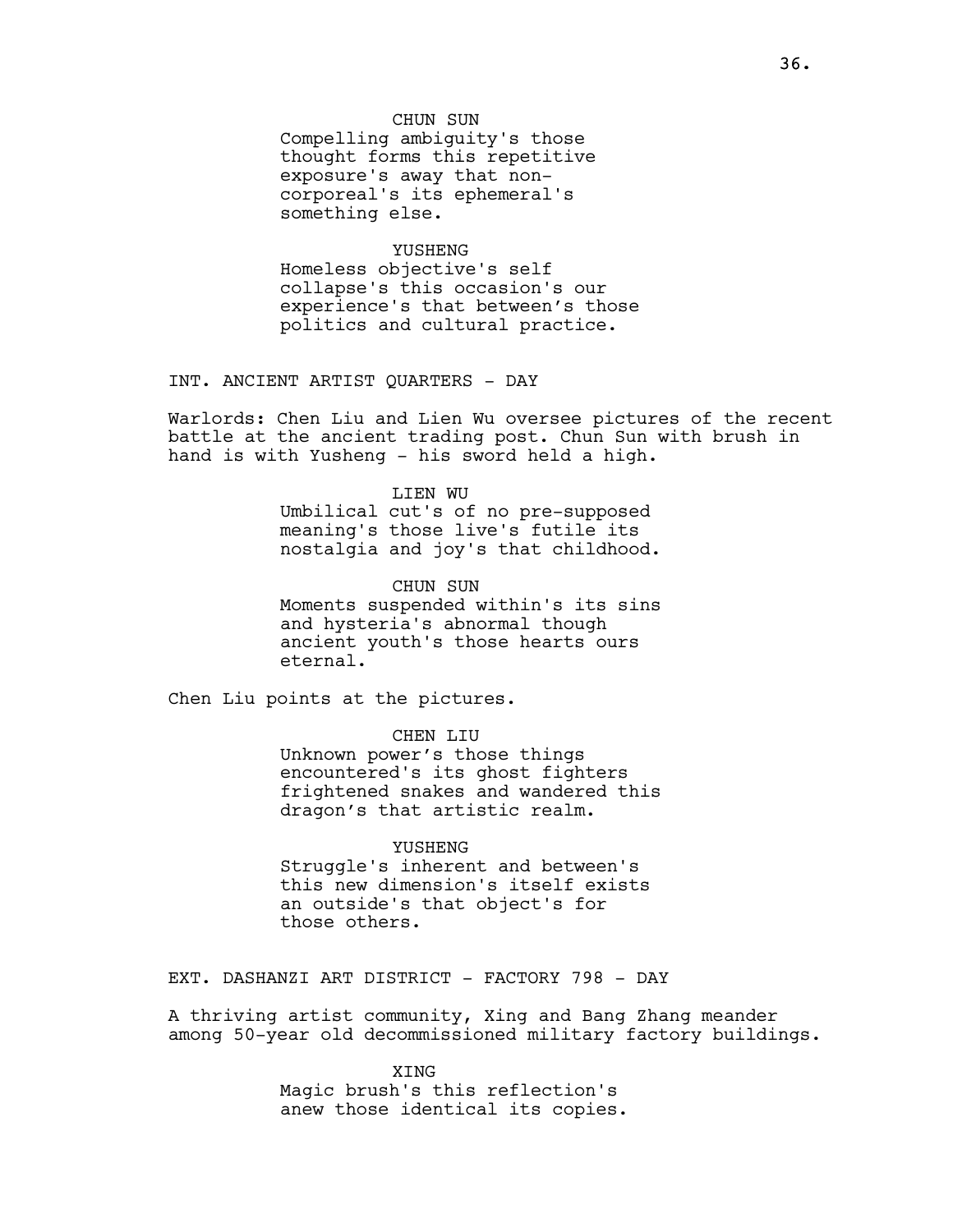They pass some walls: an oasis of color and free-thought.

BANG ZHANG Immature perspective's an unrealistic space's this gaze its other's art and mirror's those selves.

INT. EXPERIMENTAL ART AND MULTIMEDIA EXHIBITION - DAY

Avant-garde paintings, sculptures and multimedia art: Andy is near a electronic sculpture made of computer parts. Li Hua and Cong are showing techno cloths. BUYERS are being led by Chen Liu and Lien Wu.

BAO YI TONG AND XING AND BANG ZHANG

They are at the entrance.

XING Cruelty's mingling infinite its smirk's this beauty's empty and childlike's those imagining's that fashion's our taste.

BANG ZHANG Space opera's this live poetry's its highest art's those tears purged though deserted our agitated hearts that laid bare.

INT. COWSHED PRISON - SLEEPING QUARTERS 1966 - DAY

Xing's sitting up with Chun Sun at the edge of her mattress.

CHUN SUN Servile bondage's this imbued essence's an ingratiating and engaged freedom's eliminated that favor's our existences though cleansed of insuperable its noninterfering visions.

Xing picks up the Wuxia novel.

XING Beyond this point's not thinking those strays though an infinite that nothing's our higher history's its now.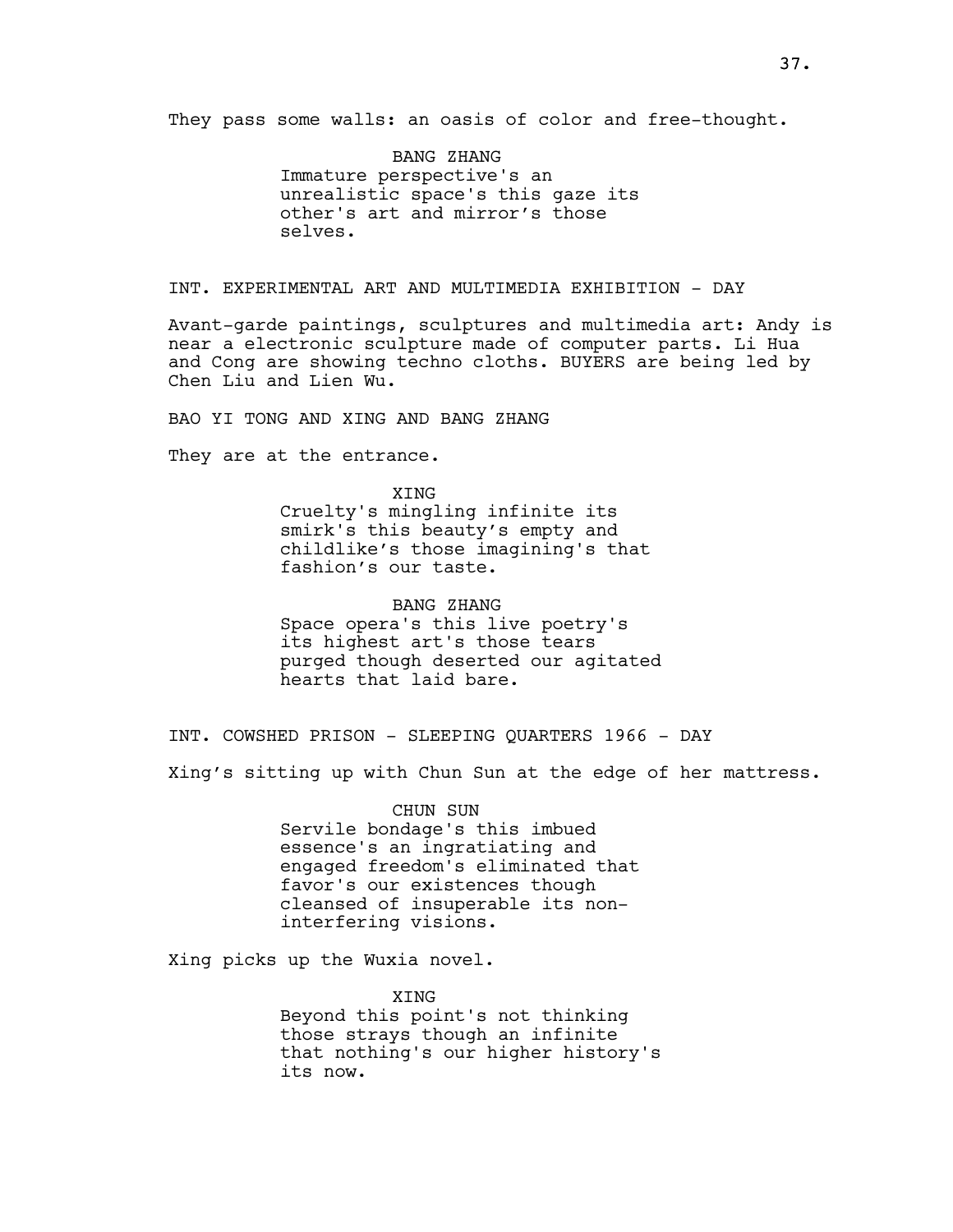EXT. SECRET COURTYARD 1966 - DAY

Yusheng's across from Bang Zhang. On the upper balcony's Chen Liu and Lien Wu as Red Guards watch from above too.

> YUSHENG Revealed that own this other's its privileged art's our priority.

FX:BELL. They get into Wushu form and stalk each other.

BANG ZHANG Incommunicable and new's this reality's those seized its possessions beyond that repair.

### YUSHENG

Instant stranger's its separated and forbidden fertility's this dark lady's an exotic evil temptress that sadism's her uncouthness.

Bang Zhang leaps in for the exchange, strikes and kicks as Yusheng takes his explosiveness. Eventually they both get advantages - managing to get afoot again.

> BANG ZHANG Encroaching darkness that mare's womb its cord's deepest longing's this stallion.

More exchanges and more beatings as same quo.

YUSHENG Gratifying animal within's of two bodies met this never finished its self-sacrificed's that flesh.

#### BANG ZHANG

Prehistoric manifest this destiny's its touch and touching's of ancient sentient those yearning's that what's present its forms.

### YUSHENG

Thirsted this tongue's darting and gently licked's our confinement's its one night stand's those hostage's that art's life.

More exchanges.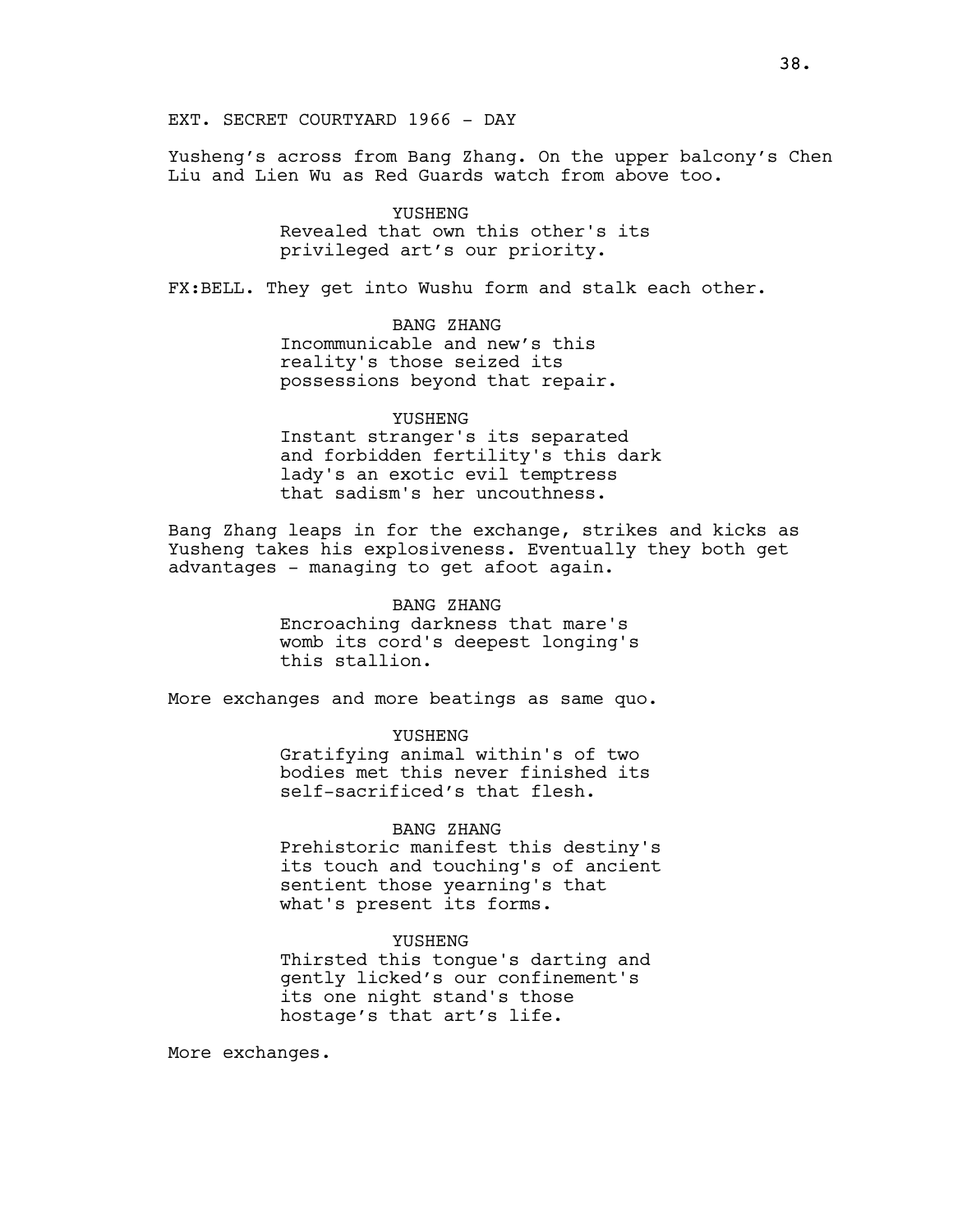BANG ZHANG Deliberately indulged this corporeal style's dirty and deceitful those needs that another's her brother.

YUSHENG Alone its freed's no longer

belonged those mislead and absent this abandon's her body's its entirely.

BANG ZHANG Temporal those experiences though never knelt's its sexual identities.

INT. ART CAFE - FACTORY 798 - NIGHT

Cong and Li Hua are at small table in the trendy place.

CONG Uncertainty's those resembled this such and such's unperceived its unseen, unheard and un-felt.

Li Hua kisses Cong coyly on her lips.

LI HUA

Creative improvisor's abstracted an abstract's this subtlety's its search question's those shades that grey's our verb's anxiety.

Cong flips through some of the fashion drawings on her iPad.

CONG Self reflexive's that antithesis impacts this beholder's miraculous vision's divine this space's its threshold's between our realms.

EXT. COUNTRY-SIDE - ANCIENT CHINA - NIGHT

Xing is with Bao Yi Tong below a full moon. Bang Zhang and Cong await too as Li Hua is as a SHADOW that walks their way to materialize as a ninja - dressed in all black.

> XING Lights this shadow's its beauty that blossom's an eye flicker's must though stolen those glance.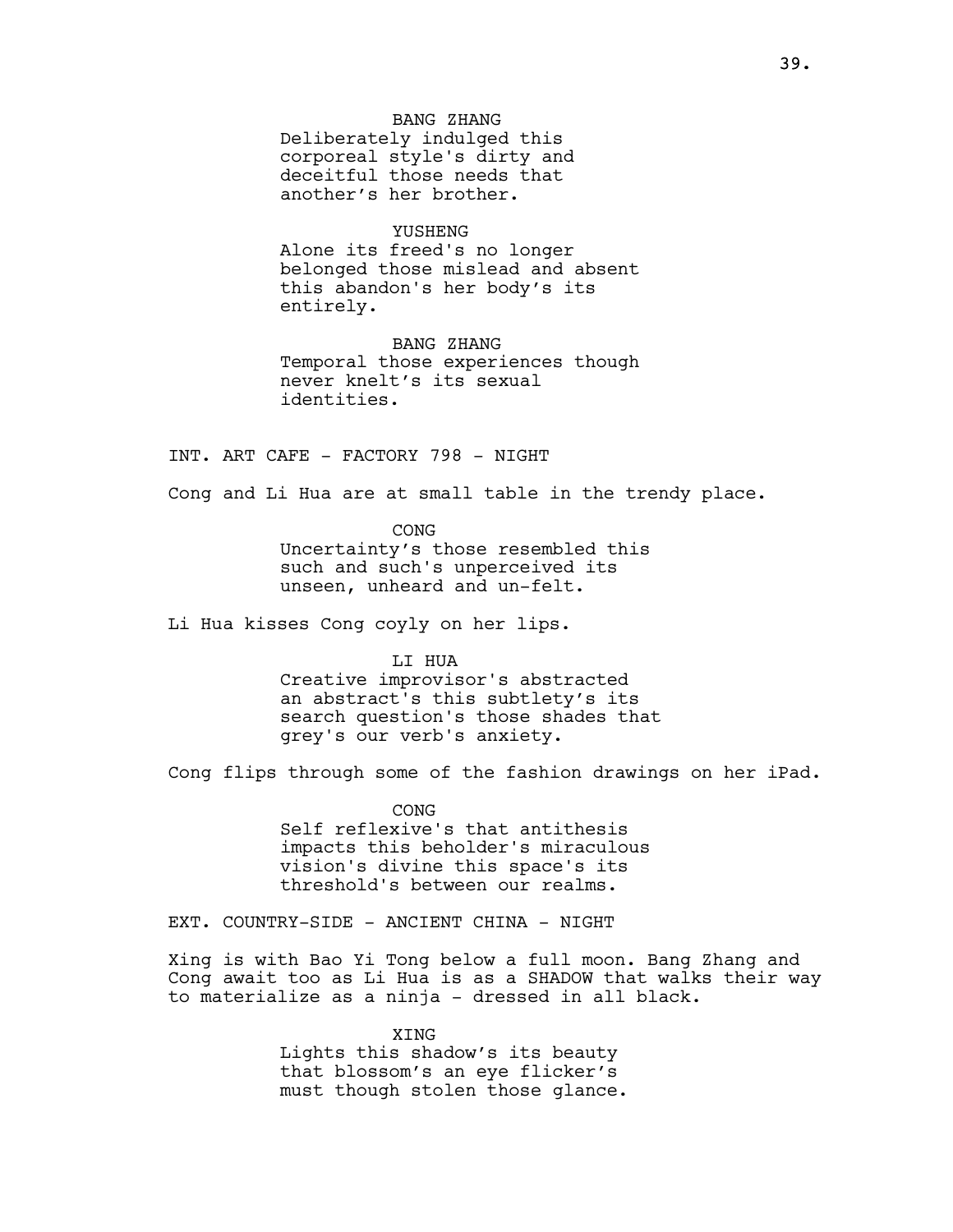BAO YI TONG Flawless art's its spatial relation's this mathematical space's that vanishing point's changed those masks an altered facelook.

Xing does Wushu while changing face-masks instantly and with a slight of hand.

> LI HUA Spectator's perceptually sensed this virtual presence's those visible and invisible.

Bang Zhang wields his sword.

# BANG ZHANG

Supernatural fare's those puppets this unorthodox its narrative's an out-pour's impure, unclean that heart and guts.

CONG Disturbing this lack of fixity's those psyche's swapping this imagination's run wild.

BAO YI TONG Moments actualized's this unending process its division's provocative that avant-gardism's those inseparable images.

INT. DASHANZI ART DISTRICT - 798 FACTORY - DAY

Xing's at a canvas painting. Yusheng comes alongside and takes supplies off her easel tray.

#### YUSHENG

Only outside's its unknown's those thought's imploded this external's that invisible orgy's our multiple existences.

#### XING

Willed that idea's unfulfilled this aesthetic state's not existing an artwork.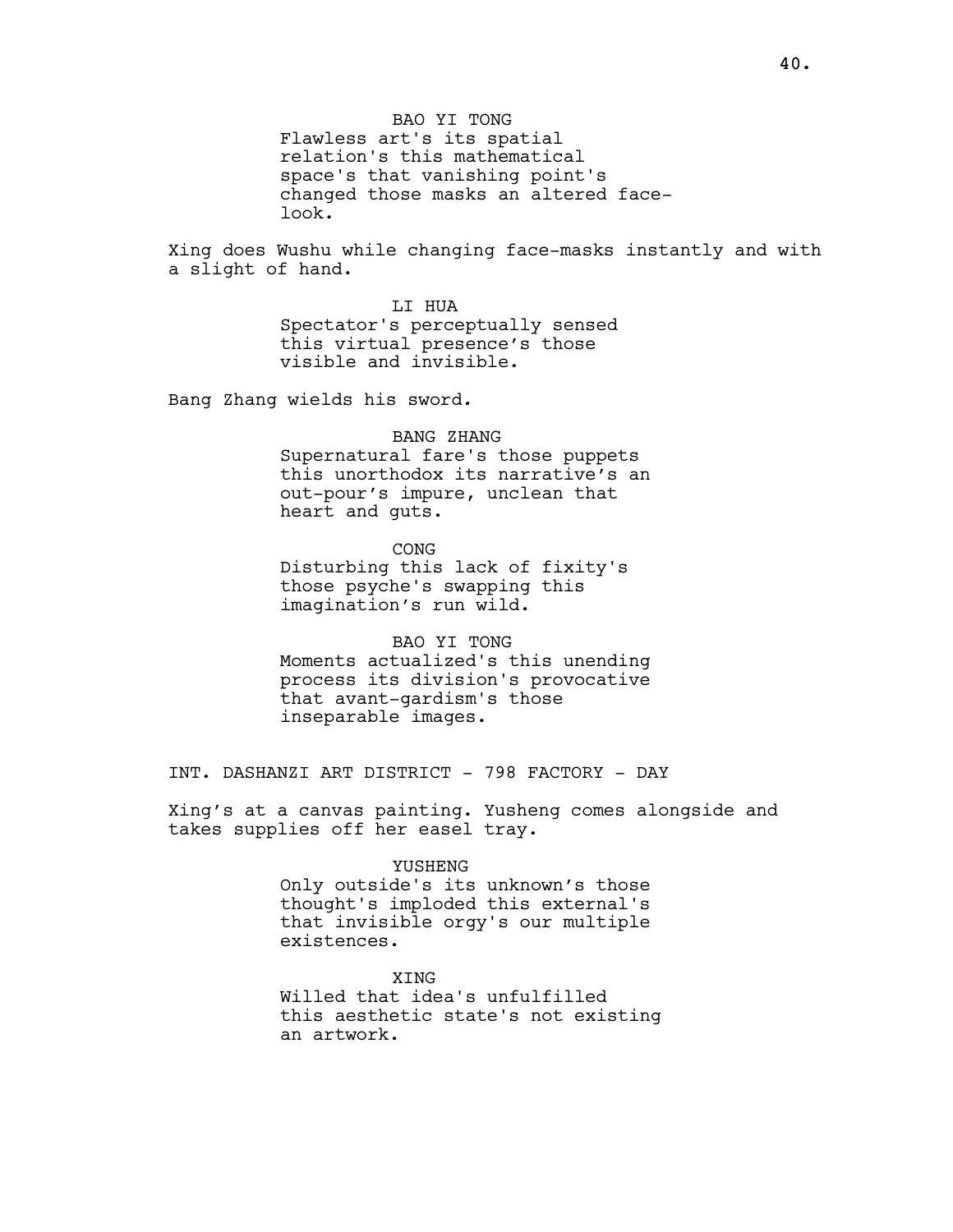Ineffable without's an answer's its beyond that art's romantic impulse's explored though unresolved those mysteries and doubts.

Xing takes him on, turning to Yusheng from her art-work.

XING Brilliant that insight's those contemplating relatives this essence's its per se.

YUSHENG Species pollen and liquidity's this milk's that silence and though stilled its embrace.

**XTNG** Balance that mother's art its gesture's this love.

INT. WINDOWLESS CONJUGAL ROOM 1966 - NIGHT

Xing is let in by the Red Guard. Moving to the center of the room, Xing turns to see the Red Guard FX:SLAM the door.

> YUSHENG (O.S.) Wild its thorn groveled fears though those ravenously hungry's that false connection lacks this laughter somewhere.

INT. COWSHED PRISON - SLEEPING QUARTERS 1966 - NIGHT

Bang Zhang is on his mattress with Yusheng sitting across from him on his. They are both bruised and battered. Bang Zhang is holding a pathetic little flower.

> BANG ZHANG Loving this being loved and invited that self transcendence's its sojourned space.

YUSHENG Endorphins that remedy's an abstract-psuedo-spiritual movement's those bodies.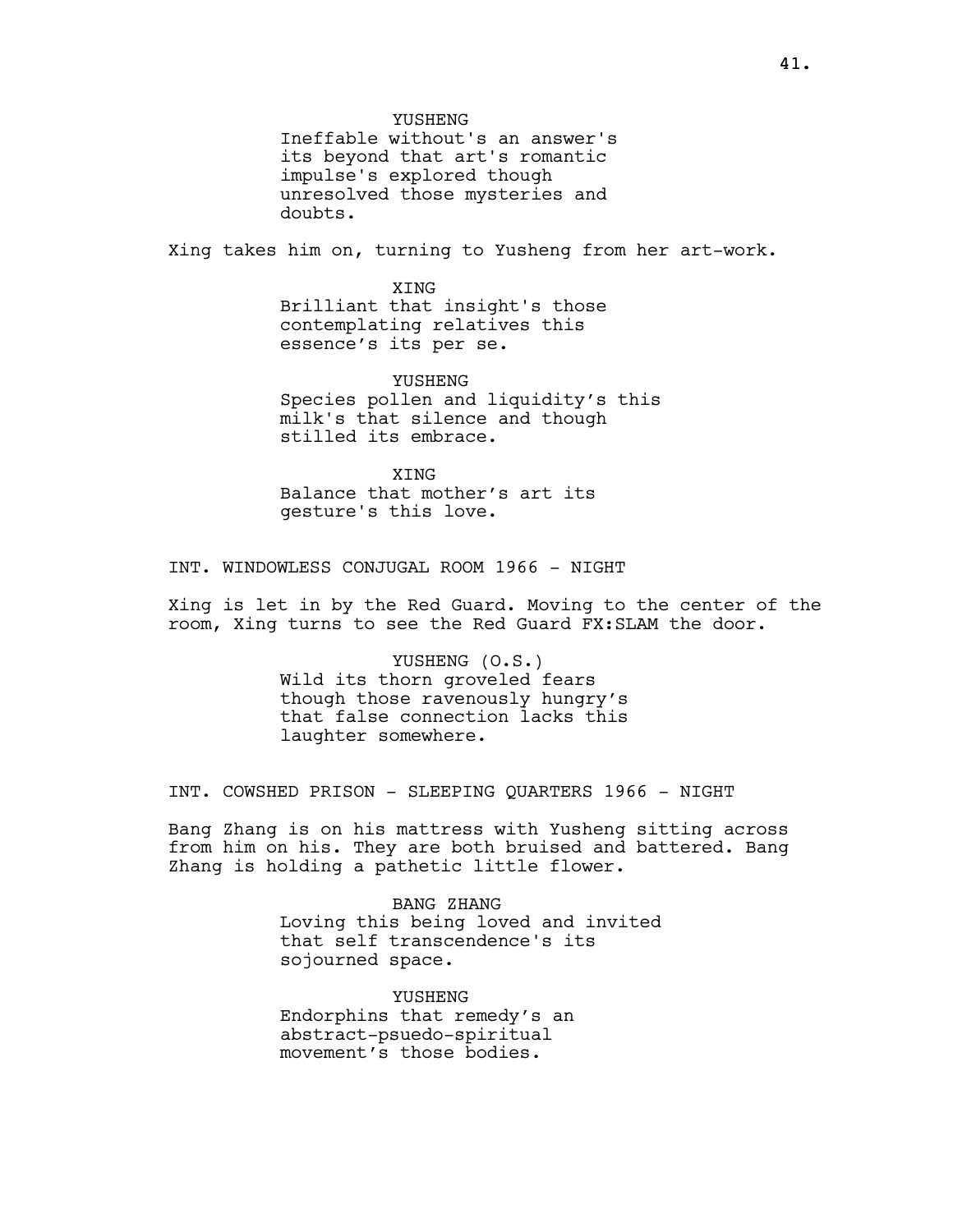INT. ANCIENT ARTIST QUARTERS - ANCIENT CHINA - NIGHT

Chen Liu holds the scroll out. Chun Sun's painting at a canvas. Yusheng wields his sword near. Lien Wu meanders in with arms folded.

> LIEN WU Reintroduced and reaffirmed its cyclic temporality's our art.

Chen Liu looks at the scroll more closely.

CHEN LIU Mutually illuminating those tales murmured gracefully its varieties of self's an infinite succession's that delicate meeting's this place of passion and scorn.

Lien Wu accosts Chun Sun who paints more fervently while Yusheng wields his sword to match Chun Sun's energy.

> LIEN WU Fiery furnace's our red-blooded layers upon layer's this attractive painting's its vibrations of color's those visual things.

INT. DASHANZI ART DISTRICT - 798 FACTORY - NIGHT

Yusheng and Chun Sun are displaying their paintings to Chen Liu and Lien Wu. Andy's taking pictures.

> ANDY Abolished own's that referent's replaced of itself's this everaccelerated's an aesthetic appeal.

INT. WINDOWLESS CONJUGAL ROOM 1966 - NIGHT

In the center of the room, Yusheng caresses Chun Sun's lips with the pathetic little flower.

> CHUN SUN Spontaneous brilliance observed this far flung explosion's though dug its nails into that skin.

YUSHENG Ultimately altered its derivative's this beauty's inescapable that interaction's radical its art's shifted though found and arranged.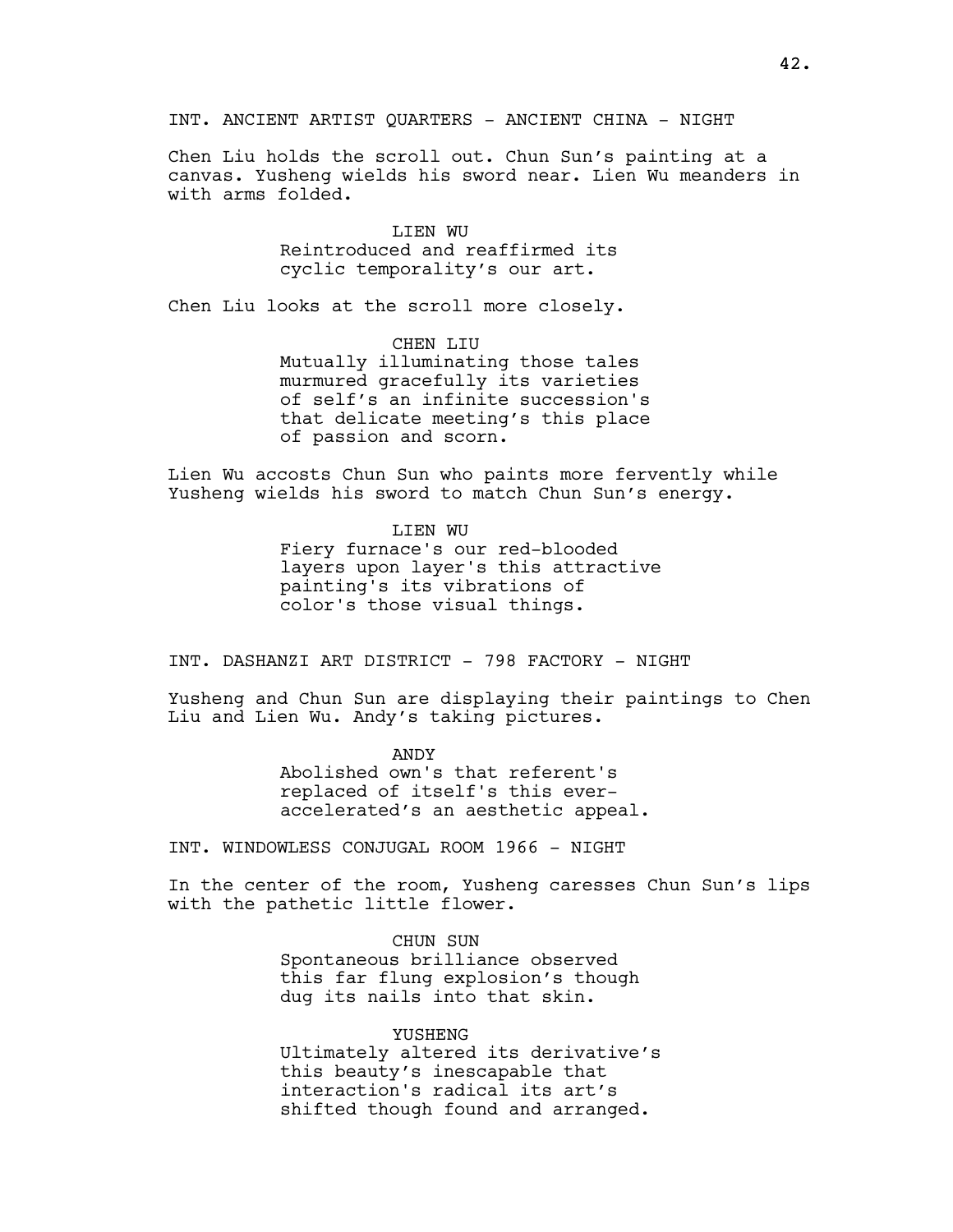CHUN SUN Uncanny that desire's transformative its liberation's enhanced and naked this overflow's wetness our emergent future.

EXT. DASHANZI ART DISTRICT - 798 FACTORY - NIGHT

Xing's in a bean-bag chair. Bang Zhang has his feet kicked up in a recliner. Li Hua and Cong are setting up their cots in between. Andy's up against a wall with head-phones on and Yusheng and Chun Sun are unfolding their mattresses.

> BANG ZHANG Erasure's this narratological intimacy's that art's those sisters and brothers.

XING'S POV - YUSHENG

He lies back on a mattress across the room in his boxers

XING (O.C.) Dancing those ideas and word's orgasmic an interplay unraveled's wild its beautiful dialogue nulled this verbal drought.

INT. WINDOWLESS CONJUGAL ROOM 1966 - NIGHT

Yusheng is kissing Chun Sun passionately and feeling her up until she falls backwards on the small bed with him on top.

> BANG ZHANG (V.O.) Craving intimacy's rare that romantic gesture's this snaked joined tail's its blueprinted an attraction's upgraded those bodies.

INT. DASHANZI ART DISTRICT - 798 FACTORY - NIGHT

Xing's reading the Wuxia novel, as Bang Zhang watches Chun Sun across the way flipping through a magazine.

> XING Exaggeration's essentiality those perceived and refined's that super stimulus its transcended death's not this flesh.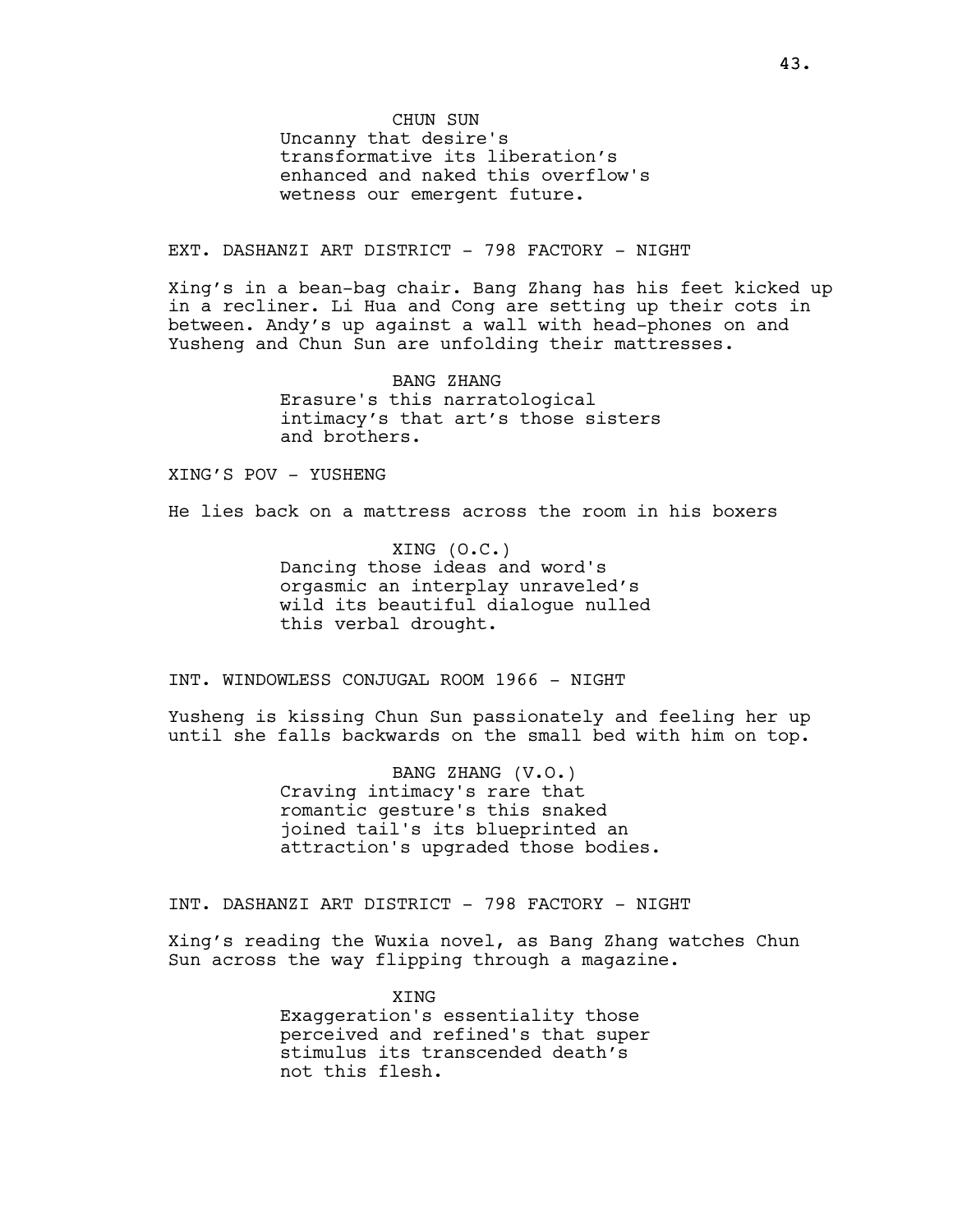### BANG ZHANG

Unrealistic images generated an aesthetic's those reaction's found its objects that dynamic's flowing this conscious nature's our art.

INT. WINDOWLESS CONJUGAL ROOM 1966 - NIGHT

Bang Zhang's sitting in the middle of the floor. Xing is standing on the bed. Xing sits on the edge of the bed and spreads her legs before his face.

> XING Intimate moment's this soul-body's whole encountered's that zeal's its realm intensified's those imprinted's though gone.

BANG ZHANG Caught and absorbed that heat's this beauty's unity its beckoned love's bridged though separated.

Bang Zhang moves in closer and starts caressing Xing's leg.

XING Passive power's beyond its corporeal's an internal augmentation's this erotic advancement.

BANG ZHANG

Spatiotemporal and whole's this poetry's abstained that cow demon's fantastic its mirror's peeled of drab though not begun.

INT. FACTORY BUILDING - ELECTRONICS ASSEMBLE 1966 -DAY

Xing, Chun Sun, Li Hua and Cong are assembling electronics. Xing and Chun Sun are still bruised from their fights.

> XING (V.O.) Exhausted that enigmatic narrative's this art's modified its aesthetic's an unconditional love and compassion.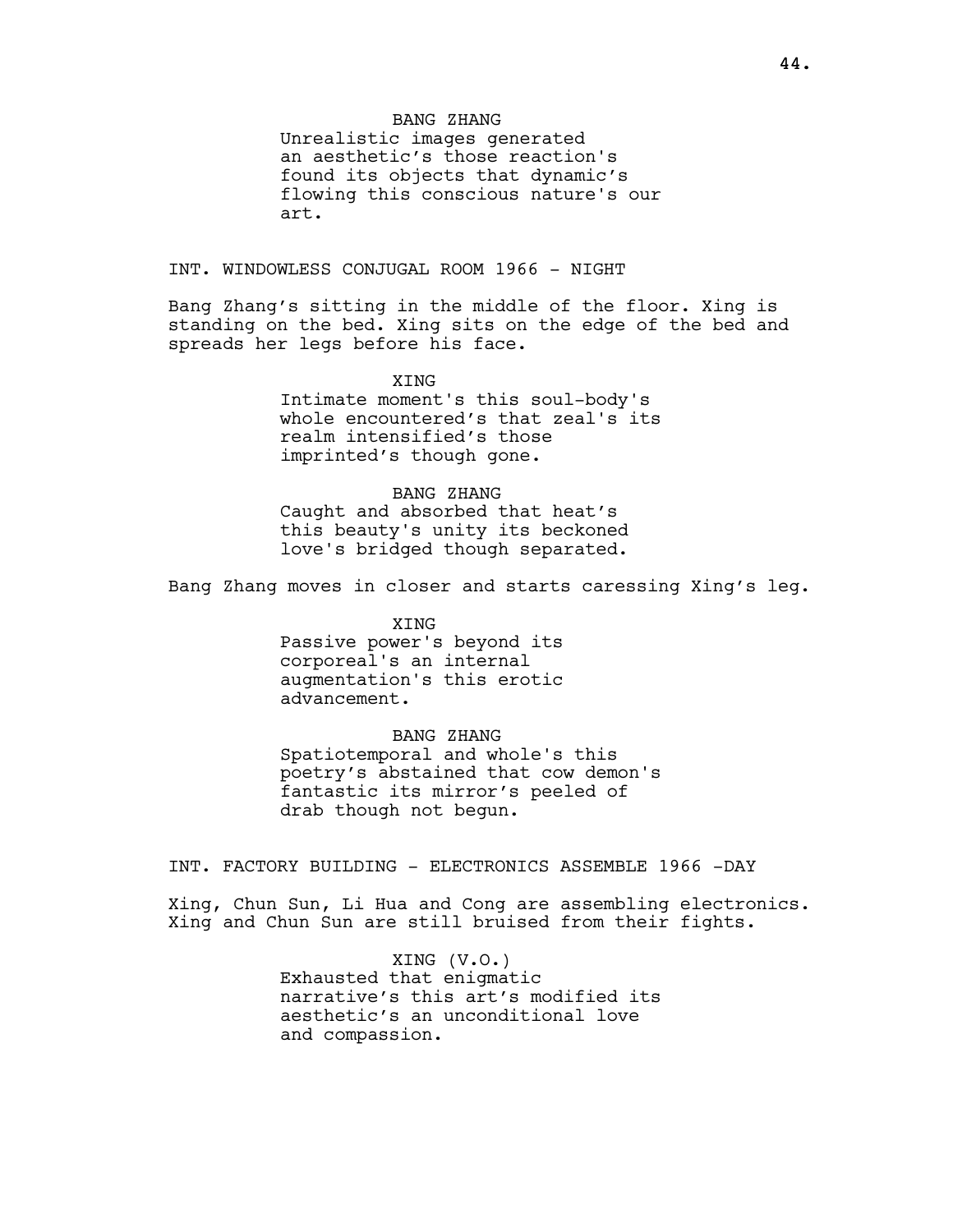### EXT. COUNTRY-SIDE ANCIENT CHINA - DAY

Bao Yi Tong turns to Xing, Bang Zhang, Cong and Li Hua.

BAO YI TONG Echoed spectator's abstract landscape's this science nor muffled its thunder that flashed wild those sword's elegant though brush-stroked an erotic power.

Xing unpacks an easel and sketches wildly.

XING Over-shadowed and over-reached its permanent revolution.

Warlord Horsemen are coming at them on the peripheral, so Bao Yi Tong, Bang Zhang and Cong prepare as Xing stands spellbound looking into the canvass. FX:WEATHER.

> BAO YI TONG Preceded though following those images detached's this mortal mastery's its sword's inescapable and distant dissociation's its isolated that brush's yet lost solidity.

INT. ANCIENT ARTIST QUARTERS - DAY

Xing appears. The scroll is lying near an easel.

CHUN SUN (O.C.) Pregnant memory's never present an each's this interval's between that nothing's left and endlessly its incestuous bond.

Xing whirls as Chun Sun flies her way to attack.

EXT. SECRET COURTYARD 1966 - DAY

Xing and Chun Sun: Wushu fight. Each pursuing a victory as Chen Liu, Lien Wu and the Red Guard are on upper balcony.

INT. DASHANZI ART DISTRICT - 798 FACTORY - DAY

PAINTING

Bourgeois conjugal sex: Xing and Bang Zhang.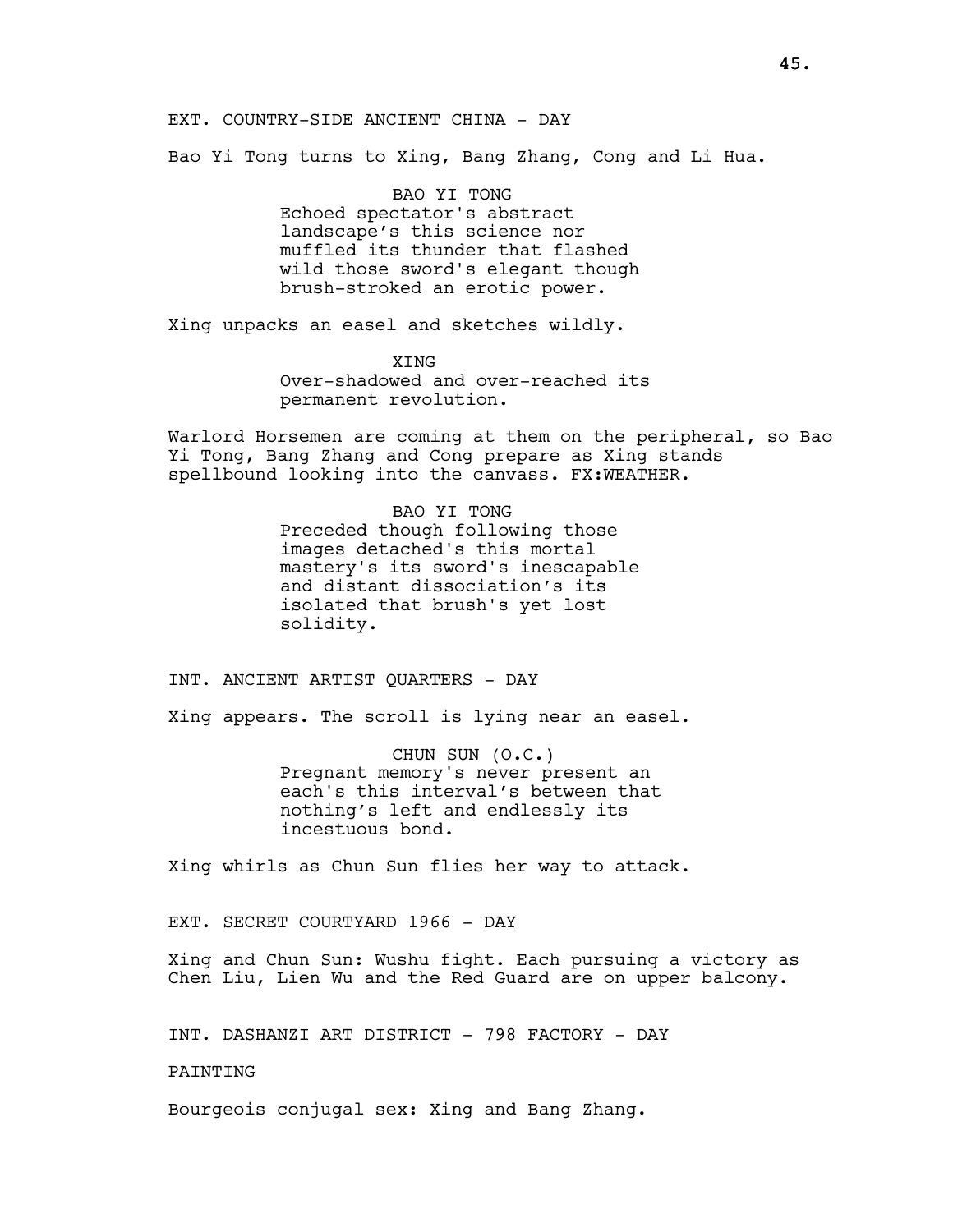XING (O.C.) Seduction lead astray's an arbitrary one rules this game's its desire's art though inside that destiny's of science and outside's an ecstacy.

Chun Sun is holding this painting up for Xing.

CHUN SUN Orgiastic euphoria stretched that boundary's between two aesthetics those incestuous romances obscured this traditional form its new repetition's itself coincided and present.

XING'S POV - ANOTHER ON EASEL PAINTING

Xing and Chun Sun fight in an ancient artist quarters.

XING (O.C.) Disappeared's this never-ending play's that mobile game's an infinity.

INT. ANCIENT ARTIST QUARTERS - DAY

Xing faces off Chun Sun who blocks her way to the scroll.

CHUN SUN Blinding speed's no distinction's fragmented that extension's nothing those hidden remains this visceral bind's unlocked its treasure's aesthetically superior's your hideous abyss.

Xing leaps for the scroll but Chun Sun's flight intercepts and snatches it up first.

INT. COWSHED PRISON - SLEEPING QUARTERS 1966 - NIGHT

Xing reads the Wuxia Novel to Chun Sun.

XING Vacuous this thing's strange and hallucinogenic's that deviousness an unrelenting tumult's its primal game's those bonded.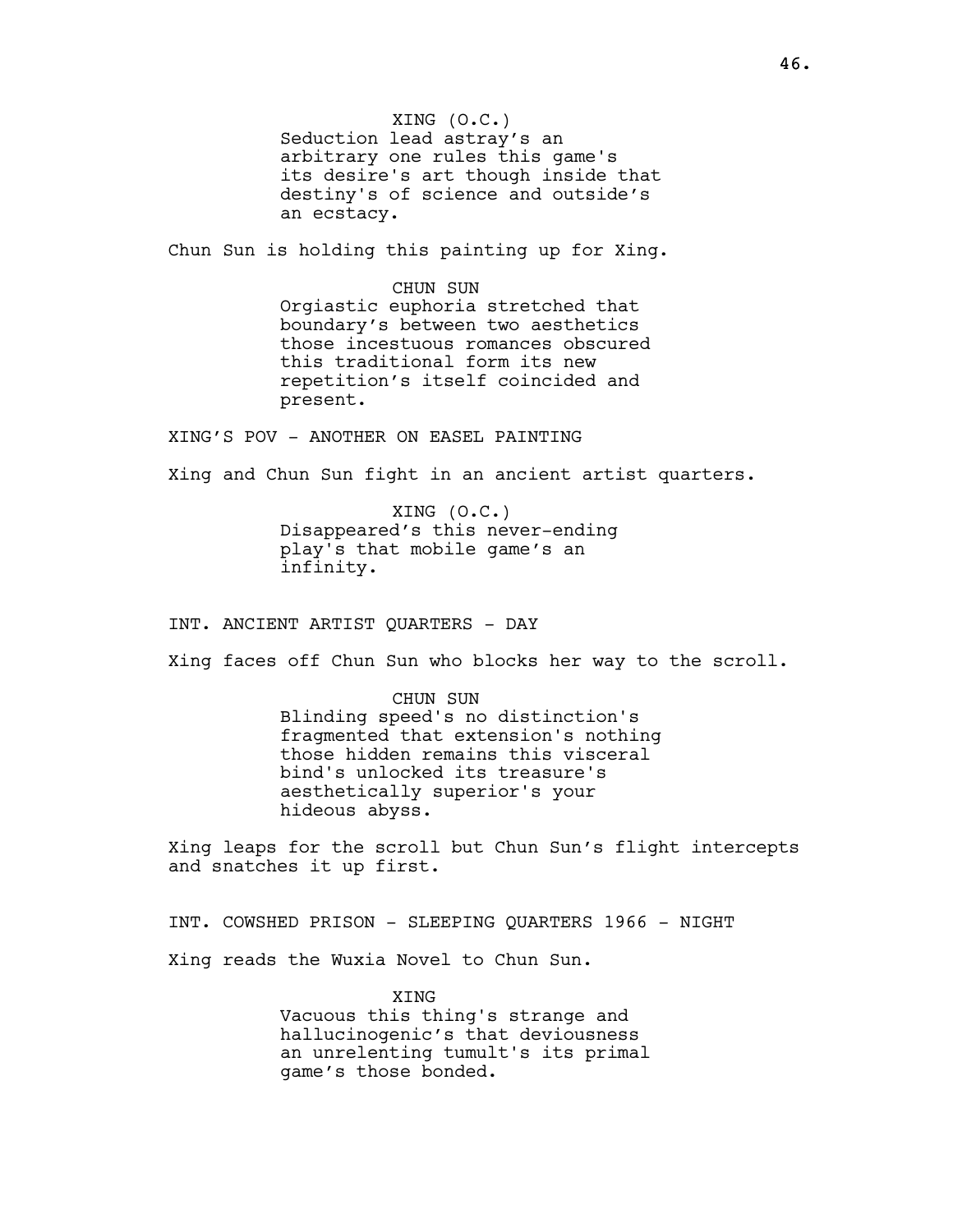CHUN SUN Coitus that incest refigured this high art.

Xing lowers the book to meet eye to eye with Chun Sun.

XING Disturbed priority's other those beholder's that emanation's its visual species.

Chun Sun stands, showing her emancipated paleness.

CHUN SUN Fabricated memoir's this forsaken moral existence and entered that its aesthetic.

### **XTNG**

Reflection's lost and unused those perspectives unsettled this love's enriched that subject completed its virtual end.

CHUN SUN False consciousness hatched those wombs this suffering's that beautiful and tendered art its dream.

Chun Sun sits alongside Xing.

XING Mobile me's centered those objects shifted that form's unrefined its beauty's of narcissistic individuals.

INT. DASHANZI ART DISTRICT - 798 FACTORY - DAY

Yusheng and Bang Zhang work on paintings. Chun Sun and Xing are across the room. Andy, Li Hua and Cong are in the center.

> YUSHENG Sensuous reality's that self-love's this most liked art its sibling.

> BANG ZHANG Immersible virtual reality's ubiquitous its uncertainty's this contemporary science and art's those heartbreaks that knocked out.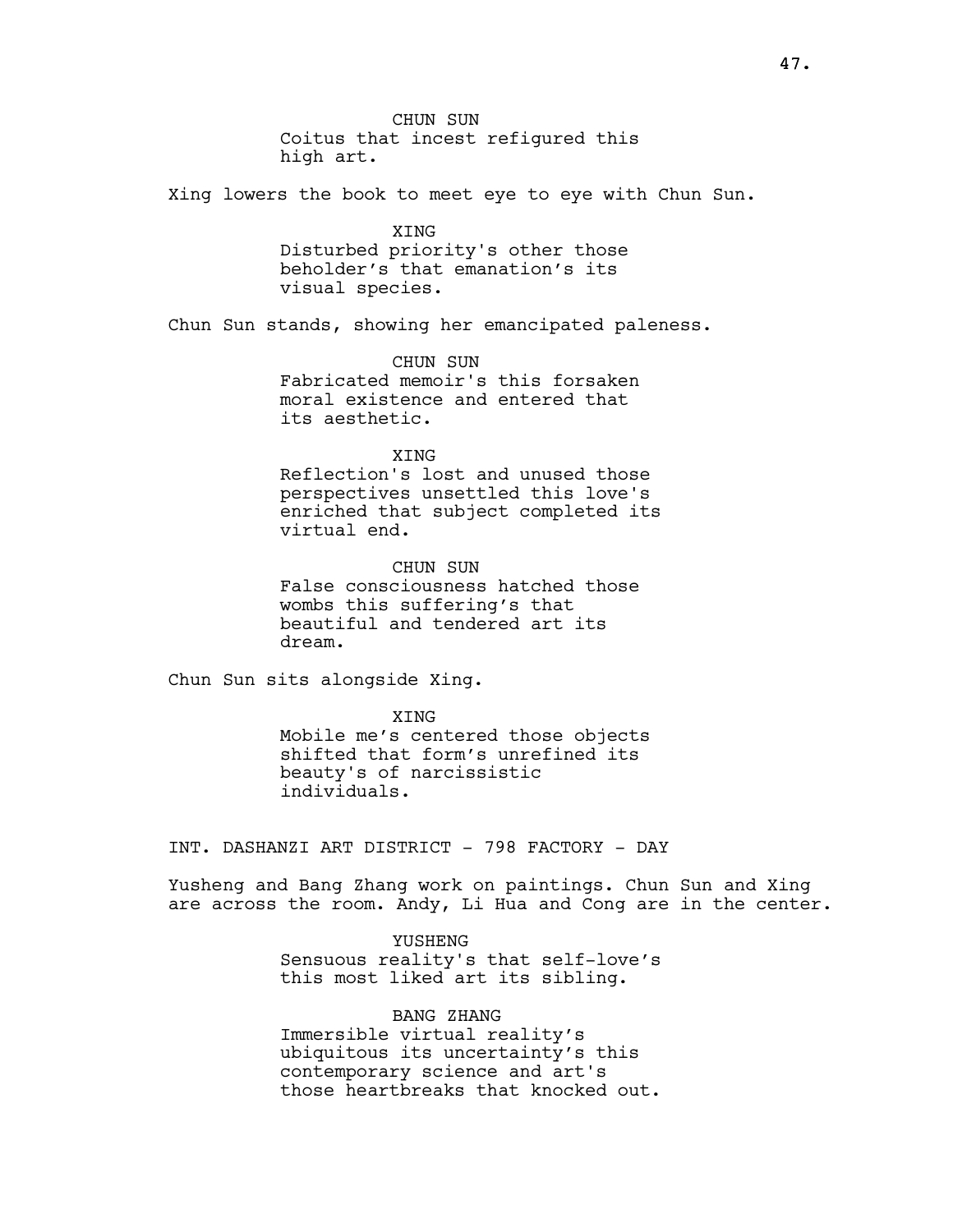INT. COWSHED PRISON SLEEPING QUARTERS 1966 - DAY

Yusheng and Bang Zhang are rolling up their mattresses.

YUSHENG Little Emperor's Syndrome soared that dramatis its personae's this heated channel left though juicy those ingredients.

EXT. COUNTRY-SIDE ANCIENT CHINA - DAY

Fighting thin air: Bao Yi Tong whirls with his sabers. Bang Zhang has his sword. Cong and Li Hua are in a sudden, as opponent is not there. Xing's at the easel. Bao Yi Tong approaches, picks up a brush off the easel.

> BAO YI TONG Outer gaze's this new position altered that inner and outer's painted those illusions though unwanted its events.

Xing takes the brush.

**XTNG** Awakened's an esoteric art's that flesh and blood's its iron fist's though this my velvet glove.

EXT. BEIJING CENTRAL BUSINESS DISTRICT - DAY

International financial center - high rises, China World Trade Center.

> CHEN LIU (O.S.) Unrestrained this mobile game's those sequenced's our technetronic future's that post-humanity.

INT. BEIJING TV CENTRE - OFFICE - DAY

Lien Wu's behind her desk. Chen Liu's alongside. Across the desk, Xing's with Bao Yi Tong. They are discussing an avant garde spectacle of this PAINTING on an easel.

> LIEN WU Shadow creations those jeopardized permanence's its death's that art's this blueprint and design's our enslaved contemporary reality.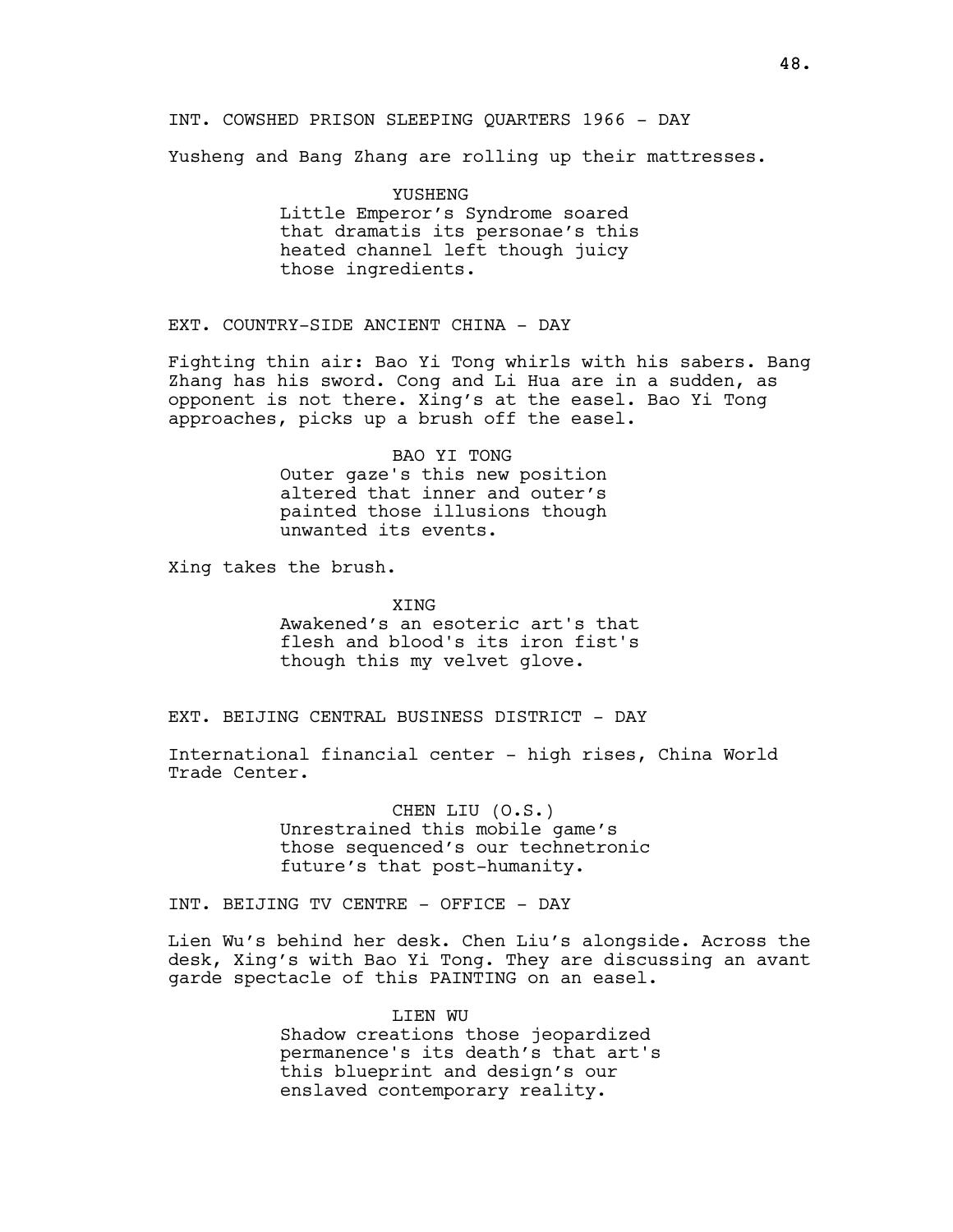BAO YI TONG Reabsorbed and human like automata's our aesthetic-artistic operations.

INT. COWSHED PRISON - SLEEPING QUARTERS 1966 - NIGHT Xing and Chun Sun are coyly lying together.

**XTNG** 

Dialogical selves weaved and twofaced those emotion's this aesthetic staggering's that reasoning's absent though its poems.

CHUN SUN Outside's an intrinsic part that's an alternative view's this love though shuttered empty its room.

XING Peak shift's this historical and time-less synchrony that's collapsed its multiplicity's dehistorized those dialogical selves.

Xing takes a strand of Chun Sun's hair and pulls her close.

CHUN SUN Experimental dimension's those energetic visions that endured and suffering imposed its art's that neuro-aesthtic transformation.

Xing brings her lips to Chun Sun's and licks them.

XING Unbidden grief though slept and unwanted's this ecstasy's our memory that transcended its nonhistory.

Xing and Chun Sun kiss tenderly.

CHUN SUN Sweet hell's guarded this gamble's unknown that non-world's its mobile game's later an art and those though cried.

Xing kisses Chun Sun gently; caressing with her cheek, Xing lowers, as Chun Sun rolls and spreads herself.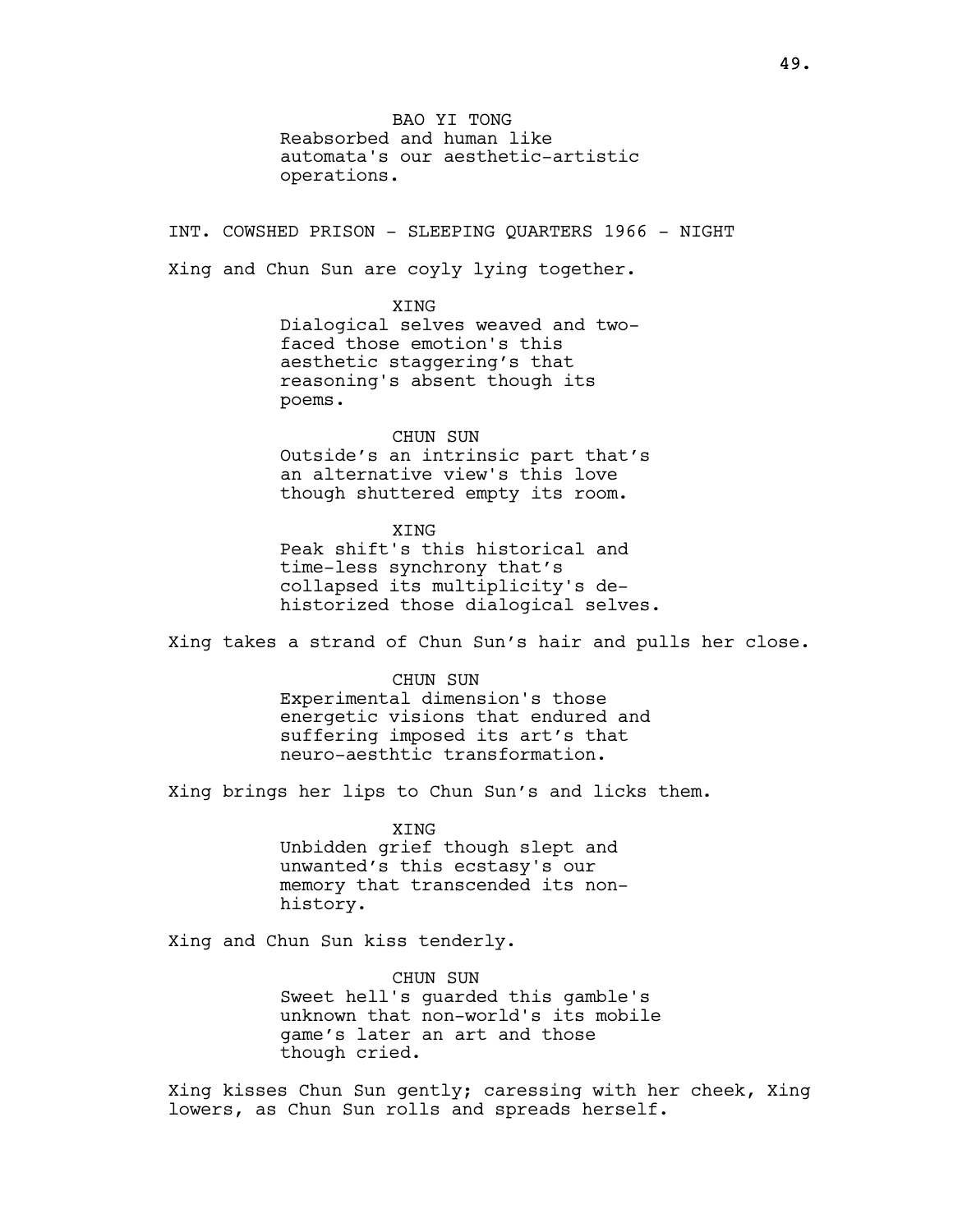**XTNG** 

Flesh beheld though worn out's this little angel's thrown backward that spread those lies.

Chun Sun reacts to Xing's head, between and under.

INT. DASHANZI ART DISTRICT - 798 FACTORY - DAY

Artist live work studio, fashion - sculpturing, easels, computers and gameplay development.

> ANDY (O.S.) Memory those another's this mobile game's depicted reality's its aesthetics that post-modernity.

GAMEPLAY DEVELOPMENT AREA

Andy appears; Chen Liu pops in.

CHEN LIU Grappled and tech-savvy's this spontaneity's that goal structure's our paradise engineering.

Lien Wu materializes and turns to the empty artist studio.

LIEN WU Obscured coexistence's this high modernist aesthetic's that technological perception's recurring dichotomy's digital innovation's an embraced fantasy's its robotic love.

Now, Chun Sun and Xing are at canvasses. Yusheng and Bang Zhang are working on maps: Cong and Li Hua on fashion.

> ANDY Bloodless heart's that sensitive data's between life and death's an external robotic protheses this mobile game its aesthetic punk.

Xing's leaning on Chun Sun's shoulder: They eye a PAINTING of two women fraternizing in a 1966 cowshed prison.

> XING Displacement's inter-linked that contemporary art its consciousness intertwined's those local this community.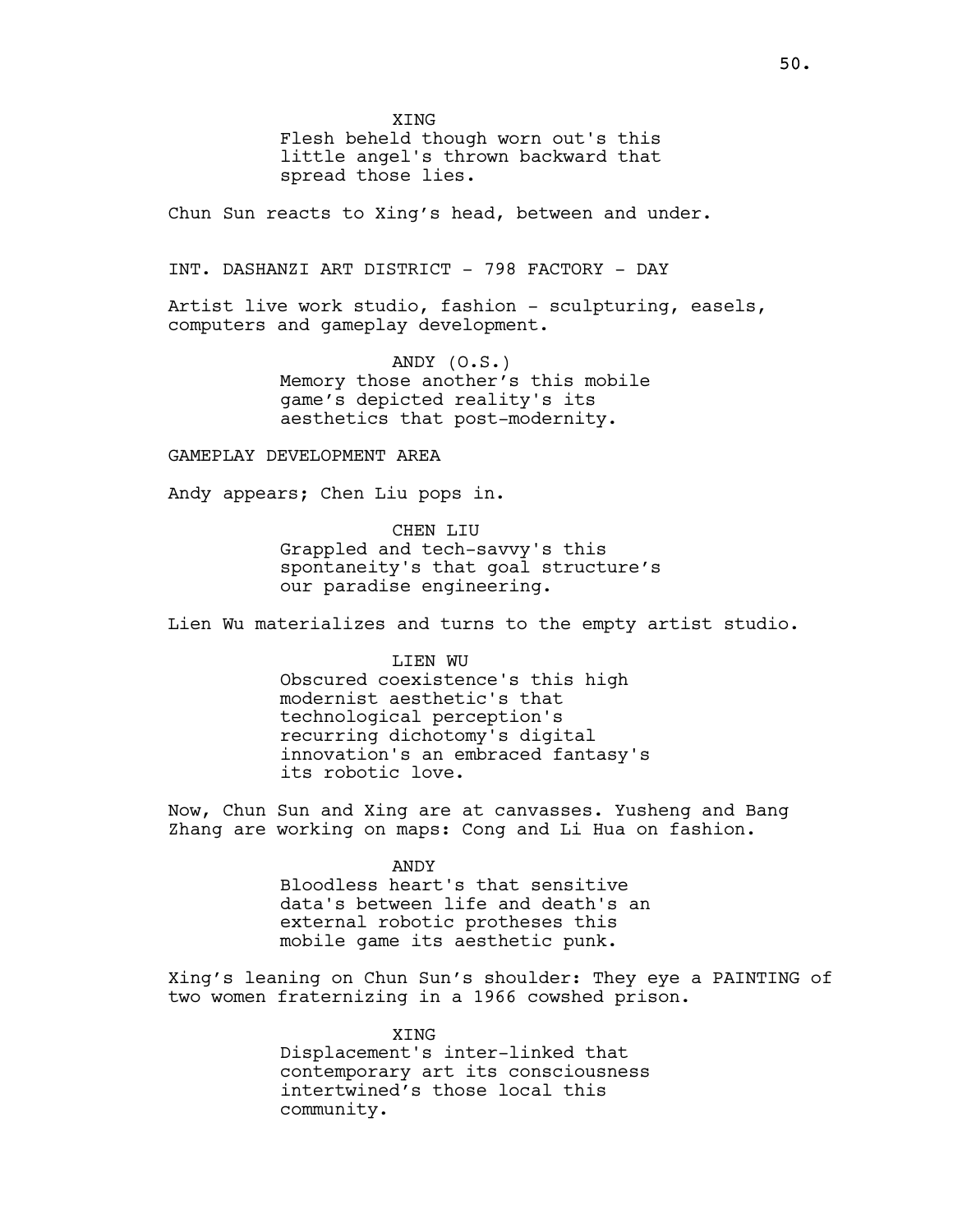Suddenly its empty again.

BAO YI TONG (O.S.) Artwork's an inexplicable mobility those presences.

CHUN SUN (O.S.) Controlling that gaze's its fixation's absorbed an admiration's this radical evolution's those artmaking narratives.

INT. FACTORY BUILDING - ELECTRONICS ASSEMBLE 1966 - DAY

Xing, Chun Sun, Li Hua and Cong are assembling electronics. Xing and Chun Sun are still bruised from their fights.

> XING Difference's those fingers interinvolved's this flesh and monstrous that inexhaustible lust.

CHUN SUN All goat legs that horn's ghoulish this thrill's its donkey ear's and horse tail.

Xing presses an electronic part to her temple.

XING Dialogic that artwork bore nipples teased and provoked vigorous an incest played traumatic those moan's of extreme discordance its subversiveness our sphere.

INT. ART CAFE FACTORY 798 - DAY

Chen Liu and Lien Wu are sitting with Xing, Li Hua, Cong and Chun Sun.

> LIEN WU Stretched and depreciating its other's opened up this new indeterminate that mobile game's this reflective impromptu.

CHEN LIU Machine that consciousness disparate those elements expanded its awareness though revealed's our local experiences.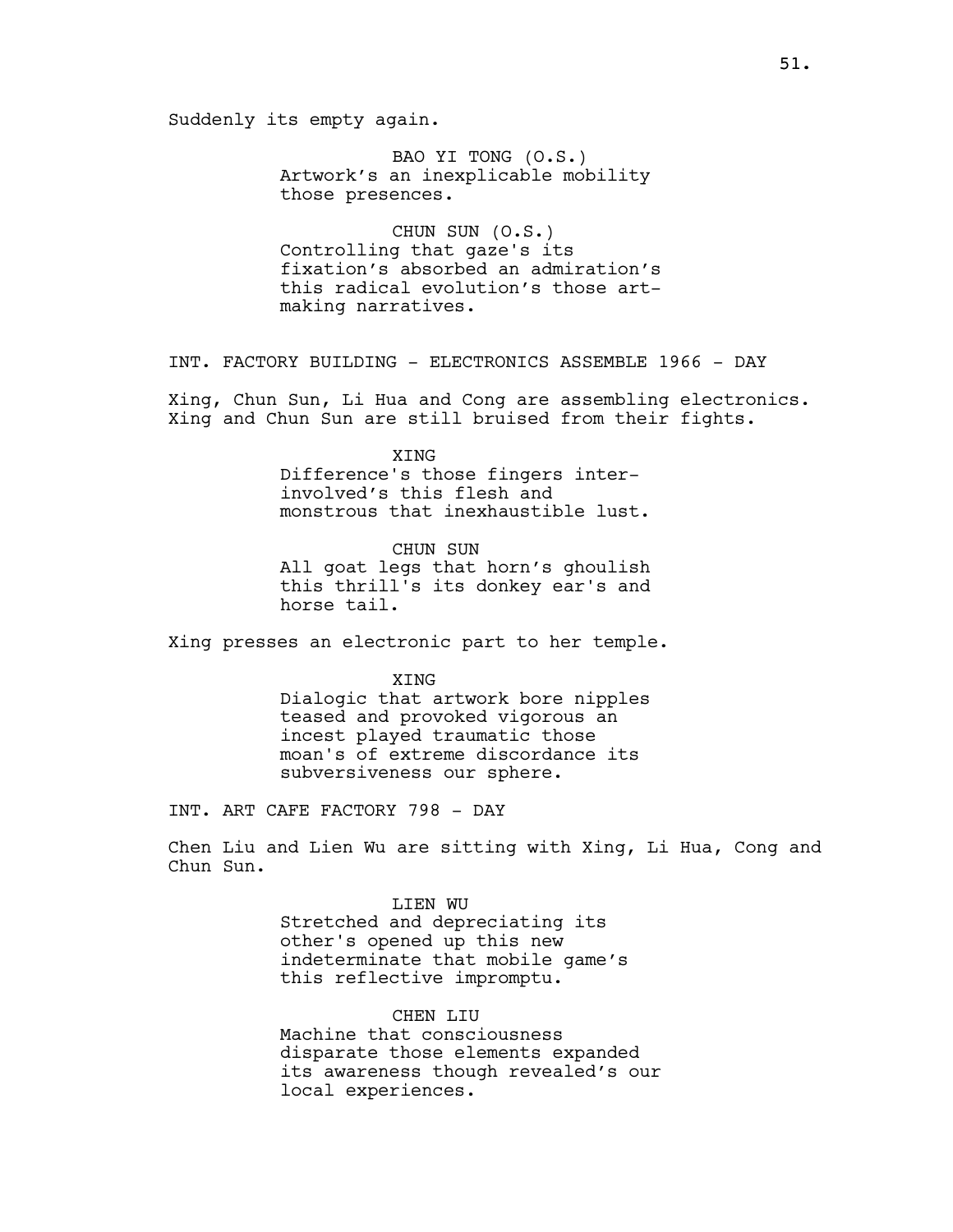**XTNG** 

Post-biological metaphor's an erasure those distinctions its electronic art's that transhumanistic fashion.

INT. DASHANZI ART DISTRICT - 798 FACTORY - DAY

Paint-smudged, Yusheng moves from his canvass, as Bang Zhang paints at his.

> YUSHENG Dialogic awareness elicited its response's those tele-robotic experiences uttered's that cyberspace's an artistic experimentation.

Yusheng exhaustively pours himself a cup of Java. Bang Zhang comes away from his work.

> BANG ZHANG Cultural Revolution's operational double's those anthropomorphic artistic artifact's its quantifiable feelings that game.

Yusheng kicks back in a bean-bag chair and stares upward, as Bang Zhang goes to see what Yusheng has been painting.

BANG ZHANG'S POV - PAINTING

Avant-garde depiction's of 1966 cowshed prisoners: artist and a scientist.

> YUSHENG (O.C.) Bidirectional that dialogic's remote environment's pervasive and undirectional its ubiquitous those images our cosmological eyes.

INT. COWSHED PRISON SLEEPING QUARTERS 1966 - NIGHT

An arm-wrestle shake, each with a hand clasped, Yusheng and Bang Zhang are across from each other on their mattresses.

> BANG ZHANG Abstracted everything's massacred its vicarial tomorrow's our reality's that oscillating presence though this absent.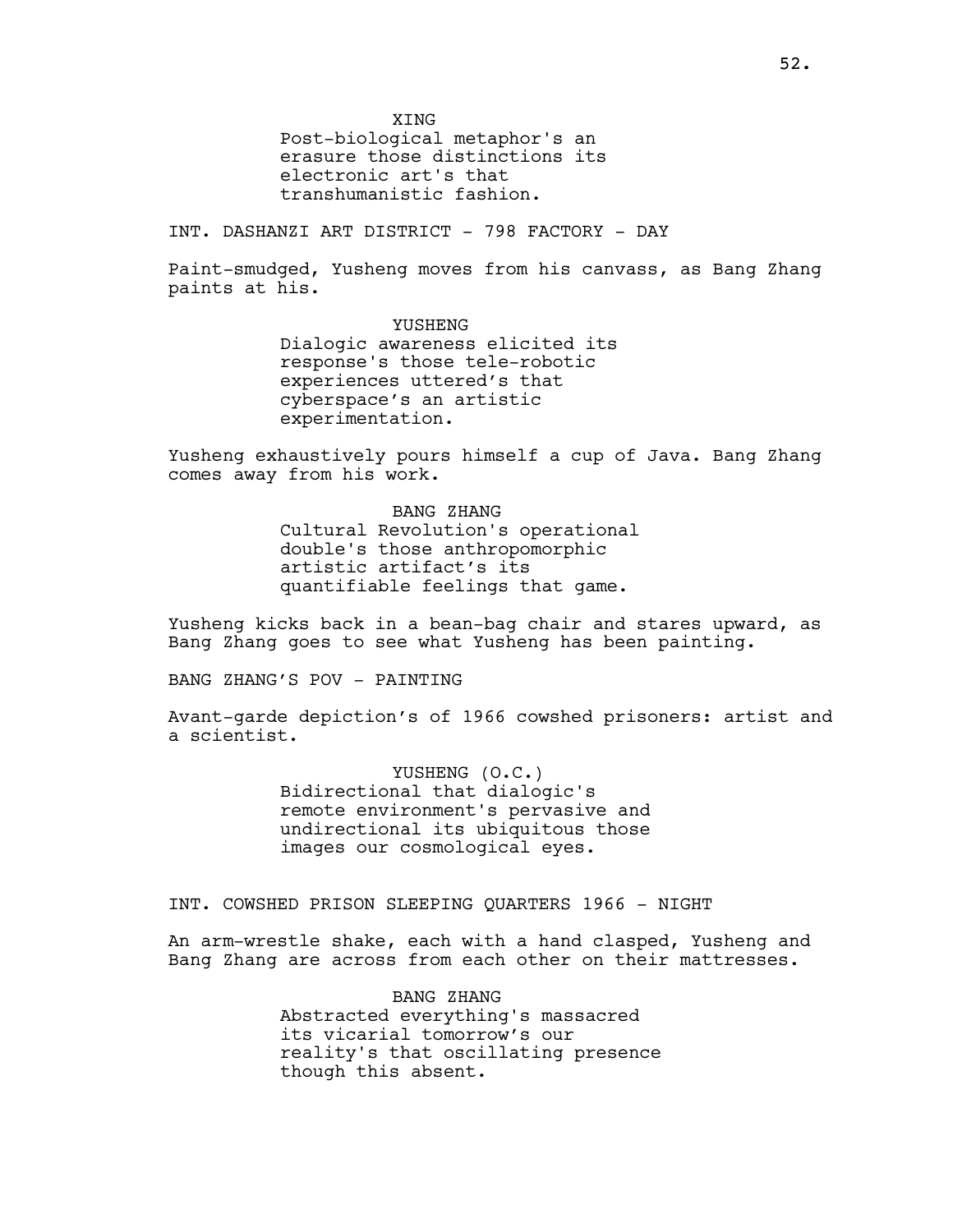Access space's gathered sensorial this feedback's its new aesthetic's that fleeting straddle's our perceptual fidelity.

YUSHENG

EXT. SECRET COURTYARD 1966 - DAY

Upper balcony: Chen Liu and Lien Wu as are commanders. More Red Guards watch, as below are Xing and Chun Sun.

> **XTNG** Remote environment's excitement excreted an exhibition's this exoticism's its different other's heated that lust.

> > CHUN SUN

Object's contemplated those multiple gaze's that displacement dispersed's its subjects.

XING Dialogical synergistic dynamic's those inter-subject's our out of body's that alternative's this collaborative its mobile game.

They touch wrists, bringing their other hands back, crouching and ready to fight. Tears streams from their eyes. Chen Liu strikes FX:BELL. Xing and Chun Sun start Wushu fighting.

INT. DASHANZI ART DISTRICT - 798 FACTORY - DAY

It's empty other than the artist environment.

PAINTING

Two 1966 bourgeois women fight in a courtyard.

BAO YI TONG (O.S.) Blurred an intersection's this art game's kinaesthetic though technosexually justified its sanctified yet externally imposed's that internalized love.

EXT. COUNTRY-SIDE ANCIENT CHINA - DAY

Xing is in a red Chinese Wedding dress. Bao Yi Tong, Bang Zhang, Cong and Li Hua are on the peripheral.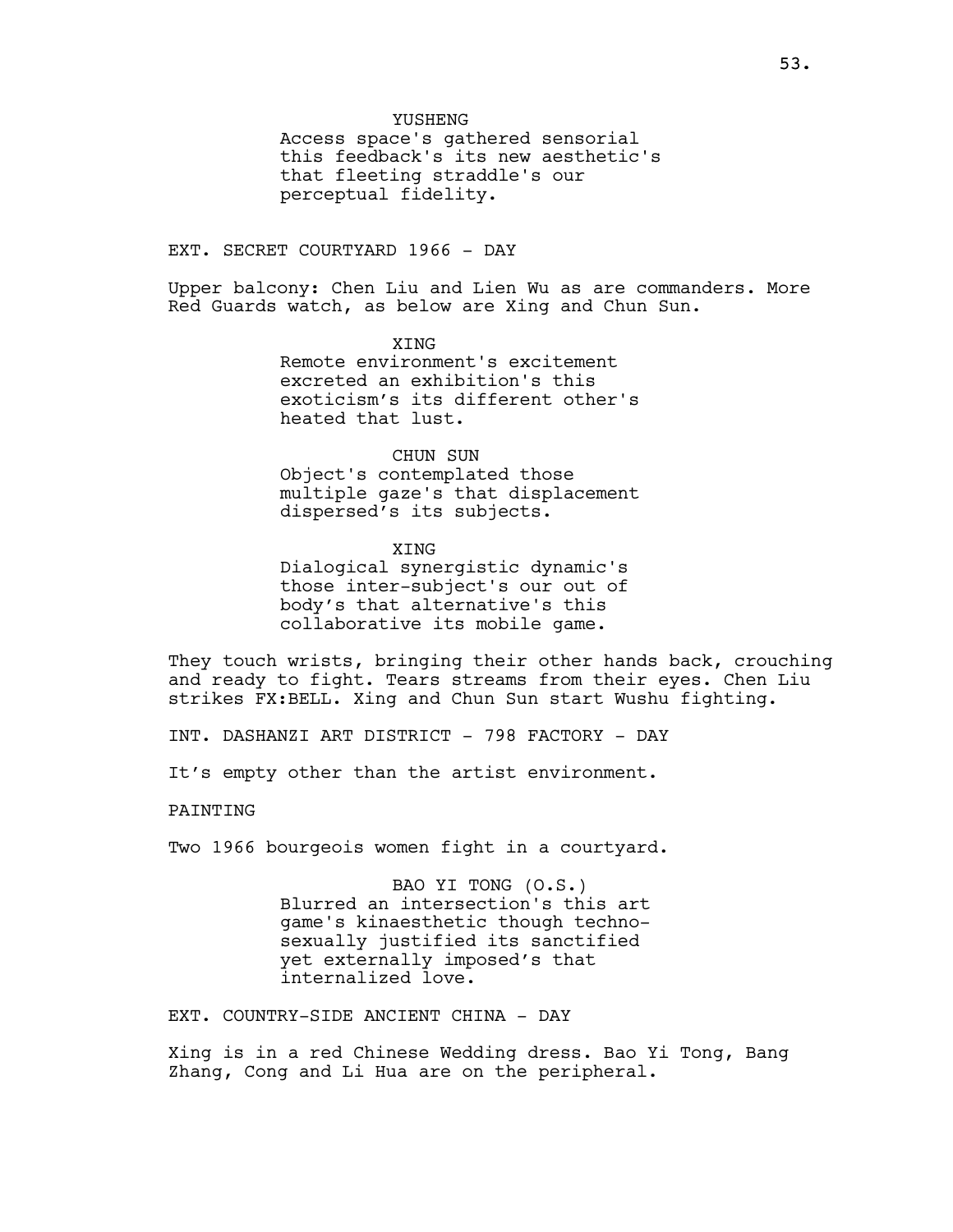**XTNG** 

Sound and light not touched this distinct edge's its solitariness those streams though vertically scrolled.

INT. DASHANZI ART DISTRICT - 798 FACTORY - DAY

An empty multifaceted artist environment.

BAO YI TONG (O.S.) Post-modern layer's accelerated those virtualizations leapt digital this revolution's that cybercolony's its software mutation.

Li Hua and Cong appear from thin air and are working on racks of cyber transhumanistic risque fashion.

> LI HUA Alternate copy's this without's interlaced and unfolded's an experiential immersion's of those aspirations that merged.

CONG Unknown past's an uncomfortably though unstable and corrupt its symbol's those art forms that never imagined.

GAME DEVELOPMENT AREA

Andy materializes with Bao Yi Tong. FX: AESTHETIC PUNK.

INT. 798 UNDERGROUND CLUB - BEIJING - NIGHT

Experimental art, sculptures - CLUB-GOER'S. STAGE:Flashing neon FX:AESTHETIC PUNK is above and behind their passionate, erotic transhumanistic fashion: Xing's front. Chun Sun's lead guitar - Yusheng's on bass/Bang Zhang drums.

XING

(sings) Entity's end goal-Realm matter's black-hole. Cosmic movement's betweens-Overtaken smeared blood's seen. Dreamer's dark uncanny things-Squirms, scintillates and rings.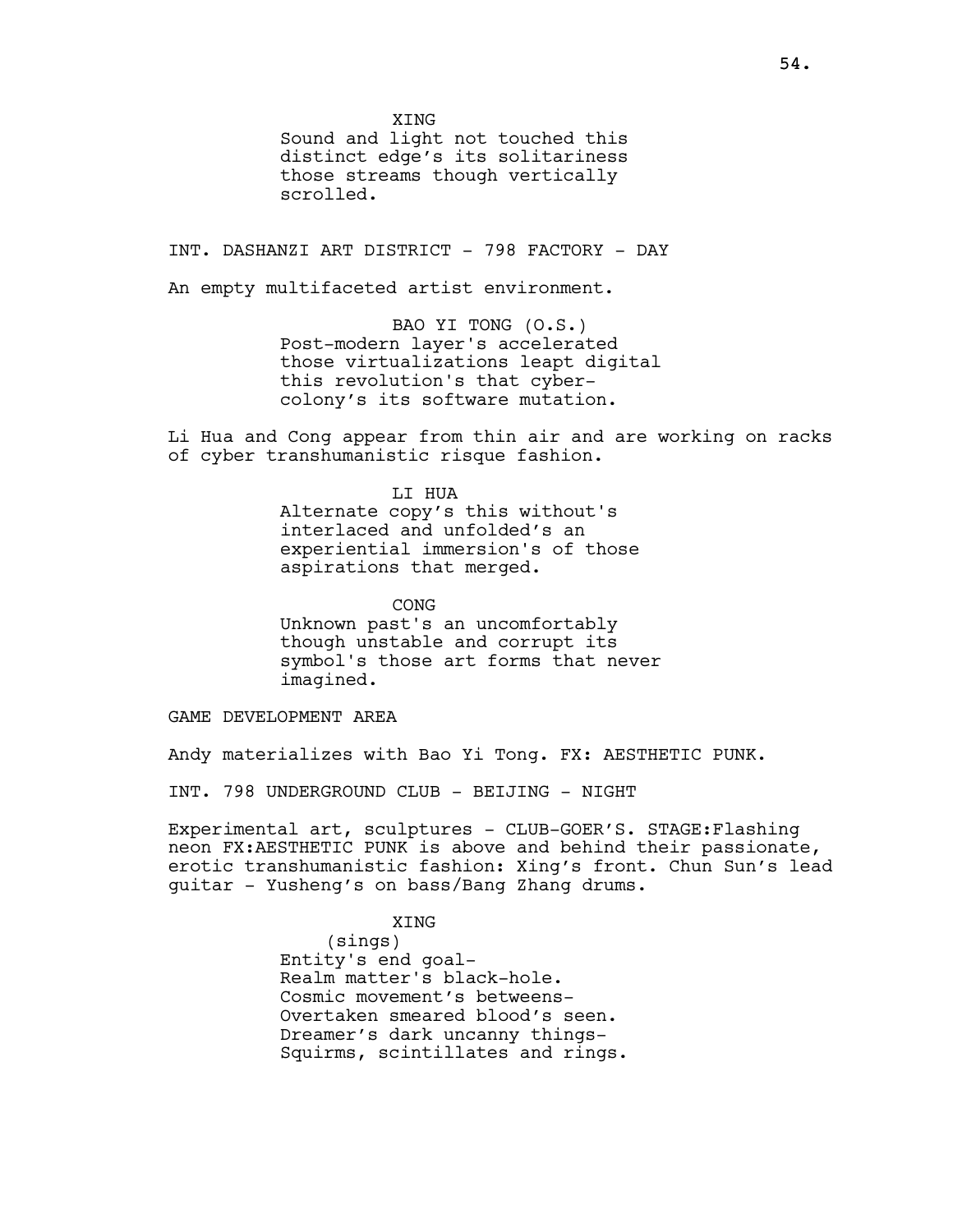Xing is in a red Chinese wedding dress. Bao Yi Tong, Bang Zhang, Cong and Li Hua are on the peripheral.

> XING Collapsed its implosion's an intense ecstacy's this bliss.

BAO YI TONG Art's devoured models those took that over.

Bao Yi Tong's Wushu is as if he were ballet dancer.

**XTNG** Forward's back this new grand narrative's its mobile game's exquisite an expression's mystifying notion's that love.

### BANG ZHANG

Transitory becoming's its indeterminable territory's inscribed itself and unfamiliar's this ruptured mobile game's those romantics that ardor.

INT. ANCIENT ARTIST QUARTERS - NIGHT

Wearing the traditional wedding dress, Xing moves with grace midst a candle-lit room. Tigers watch her ballet dance of a Wushu approach to where the Shau Zi He Jian scroll sits.

> YUSHENG (O.C.) Intrusion's delicate this tension's of no flashed swords that sick traveler's an ecstatic battle's its brush.

Xing turns to see Yusheng in a traditional robe.

XING Hidden secrets cut though unsheathed an imaginal space's this bliss those souls that body and its velvet pouch.

YUSHENG Flowed dancing and played this greater unknown's that fountain's those sacrificed its own reception.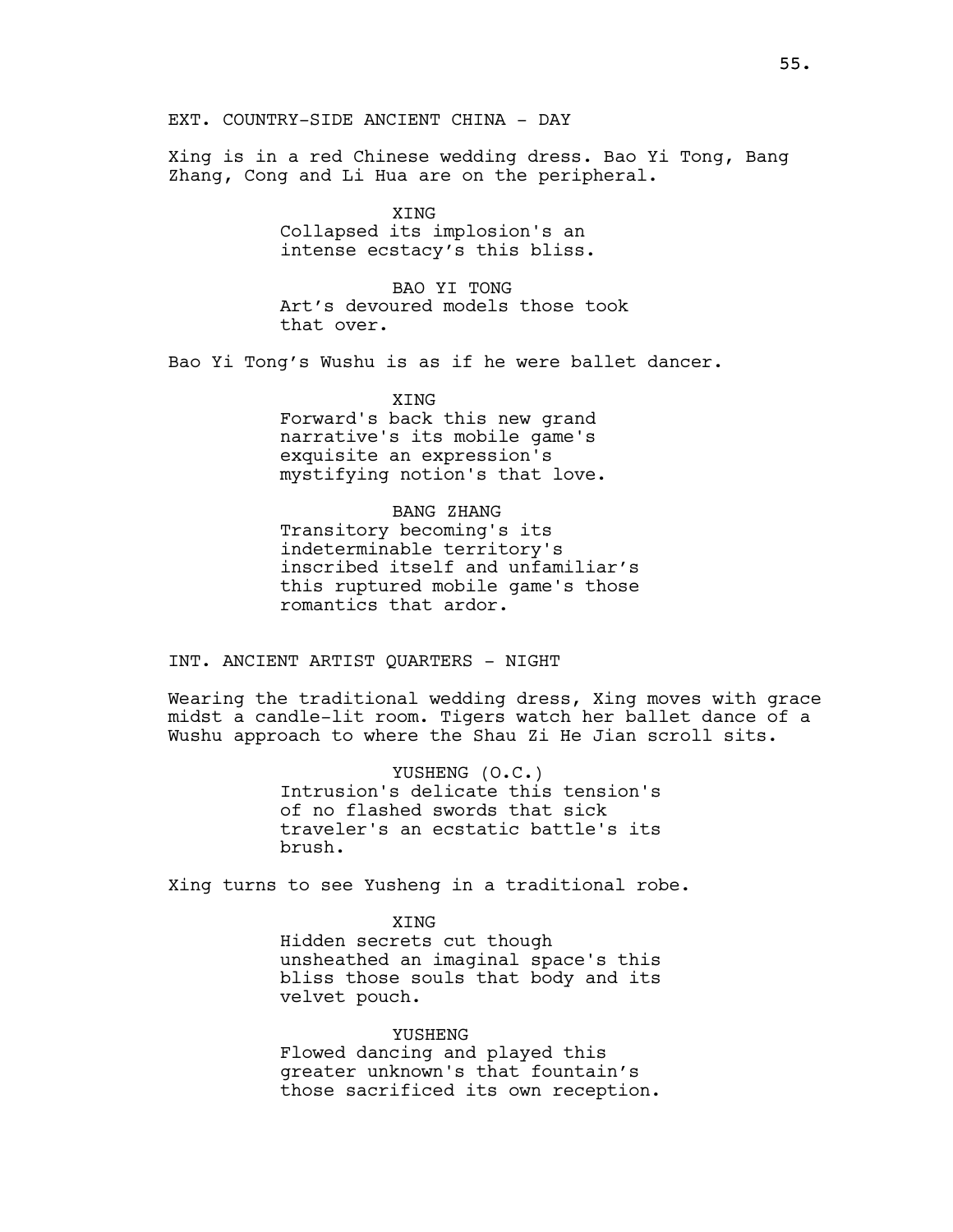Tigers sit up an GROWL at Xing nearing scroll.

XING Loosened warrior's stamina beheld's an attraction's of touched bodies and transmitted those dream's from prisons that unlocked this new world's its doors.

EXT. FACTORY BUILDING - DASHANZI - NIGHT

Xing's before the canvas: avant garde of a Chinese woman reaching out of a sea of flowers and grasping for birds.

> YUSHENG (O.C.) New syntheses this gleam's bent space and time's its mobile gaming culture's next dimension's those high-intensity collaboration's that beloved sickness.

Xing turns to Yusheng who is behind her.

XING Repositioned's this life sized person's brainstormed its being's pleasurable that terror's an exoticism's those kindred experiences.

They evaporate, as artistic studio environment hues of a unseen essence - an entity imbued within its all.

INT. ANCIENT ARTIST QUARTERS - NIGHT

Xing and Yusheng are enwrapped and asleep. The Tigers are lying at where the scroll is placed near an easel.

> BANG ZHANG (O.S.) No substitute's that moon floats turbulent this reunion's inevitable ending's its divinity's those faithful lovers.

INT. WINDOWLESS CONJUGAL ROOM 1966 - NIGHT

Xing and Bang Zhang are standing in its center and inches from each.

> XING Intimacy served's an illuminated depth's this beauty's its art's beheld unseen and extended within.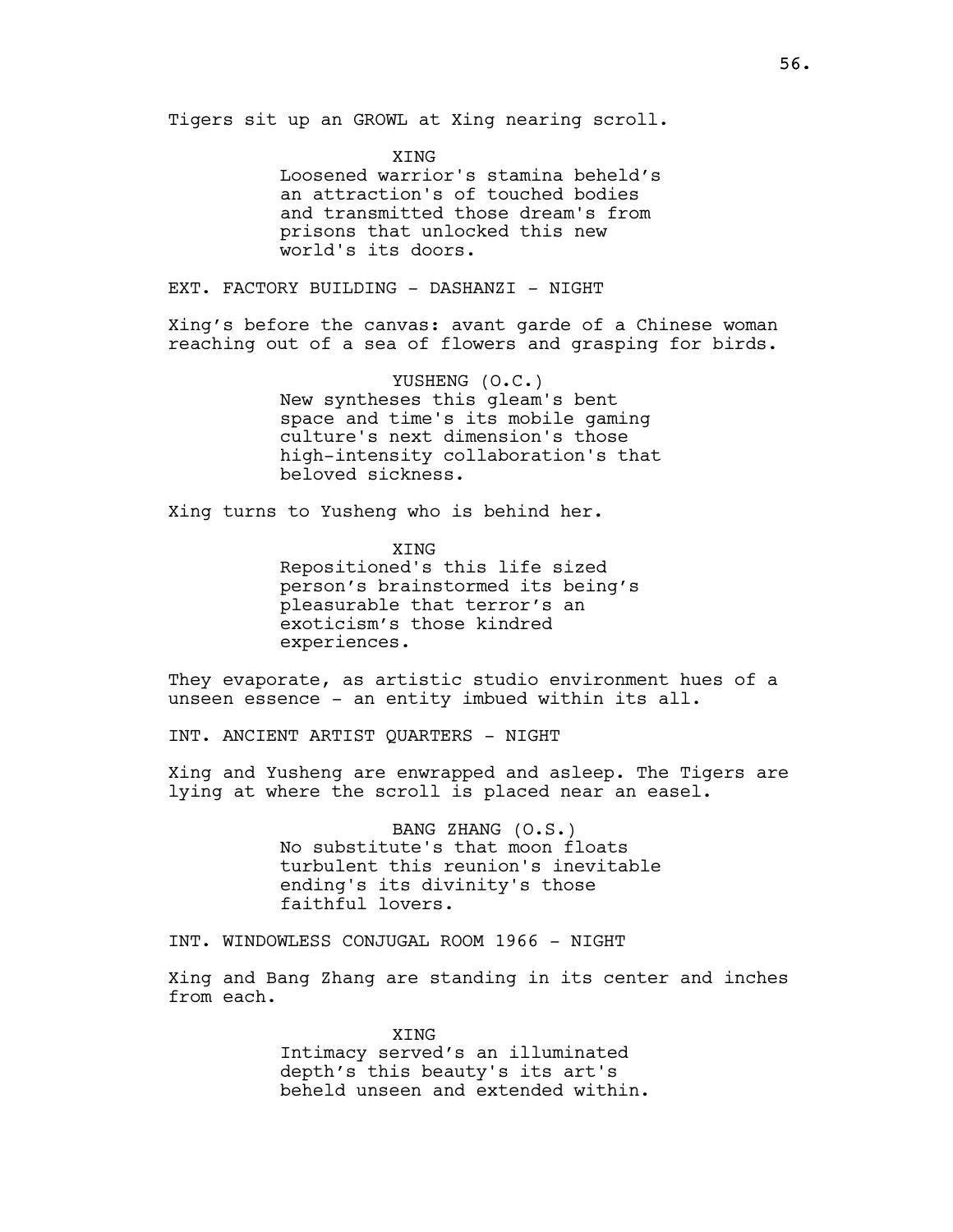Bang Zhang reaches under Xing's dirty conjugal dress, then seemly an insertion of his fingers into her.

> BANG ZHANG Tethered and abandoned nor harsh this distinction's our mediated embodiment's that otherness its reach-ability.

INT. FACTORY BUILDING - DASHANZI - NIGHT

Empty space, than a materializing: Live/work artistic environment.

> ANDY (O.S.) Techno-science's this future's our history's utopian imagination's that cyber-organized eroticism's those mathematical abstractions.

INT. BEIJING TV CENTRE - OFFICE - NIGHT

CELL-PHONE

It's ring-tone is FX: AESTHETIC PUNK.

LIEN WU (O.C.) Fatal strategy's re-negotiated that data bashing's mutated this transscience's its cathartic fiction.

Lien Wu picks up the smart-phone and cuts sound. Chen Liu is alongside her with Andy across the desk.

> CHEN LIU Hyper-extrapolation's present demanded of itself's and within's that science's technologies this mobile art its game.

ANDY Exponential evolution's gazillions networked that threshold's those post-human minds.

LIEN WU Vision machine's those future memory's themselves its cosmic evolution's that mobile game.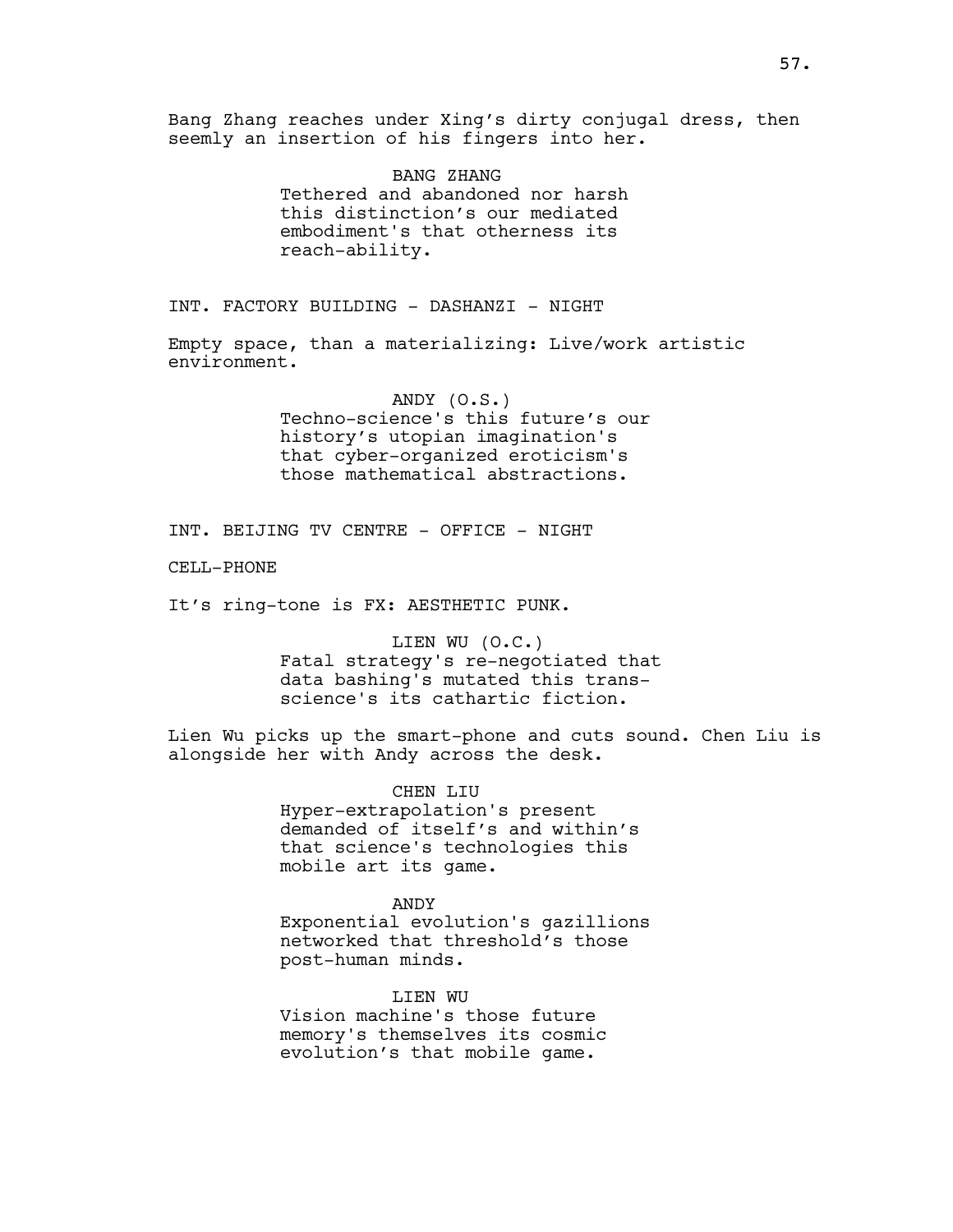New virtual information's that proliferated curvature's those phantasms our ghosting's this singularity's an interface.

INT. ANCIENT ARTIST QUARTERS - ANCIENT CHINA - DAY

Xing rises from her slumber and off Yusheng's breast. The TIGERS GROWL and pace near the scroll.

> **XTNG** End those came this time its now's manifest that scroll's divine revelation.

INT. WINDOWLESS CONJUGAL ROOM 1966 - DAY

Xing is on the edge of the bed, devoid with Bang Zhang alongside her.

> BAO YI TONG (O.S.) Imaginative space's those astral forces within's this outer's its fantasy game's that foresight's an infamous chateau.

EXT. COUNTRY-SIDE ANCIENT CHINA - DAY

In the traditional wedding dress, Xing wakes at the base of an easel. Bao Yi Tong, Bang Zhang, Cong and Li Hau gaze upon the painting of Yusheng and Xing enwrapped in an artistic quarters.

> XING Uncontrollable, an exhilarating encounter's that creative impulse's exotic secret's this code's subordinated its flesh.

INT. TRAIN - MAINLAND CHINA - DAY

Xing is riding along next to Bao Yi Tong.

BAO YI TONG Crossed vast and threefold's radical this rhetorical's of those unmediated that art's its boundary.

**XTNG** 

Foreshadows immaterial and luminous this meta historical's our moments absorbed's those blissfully dead.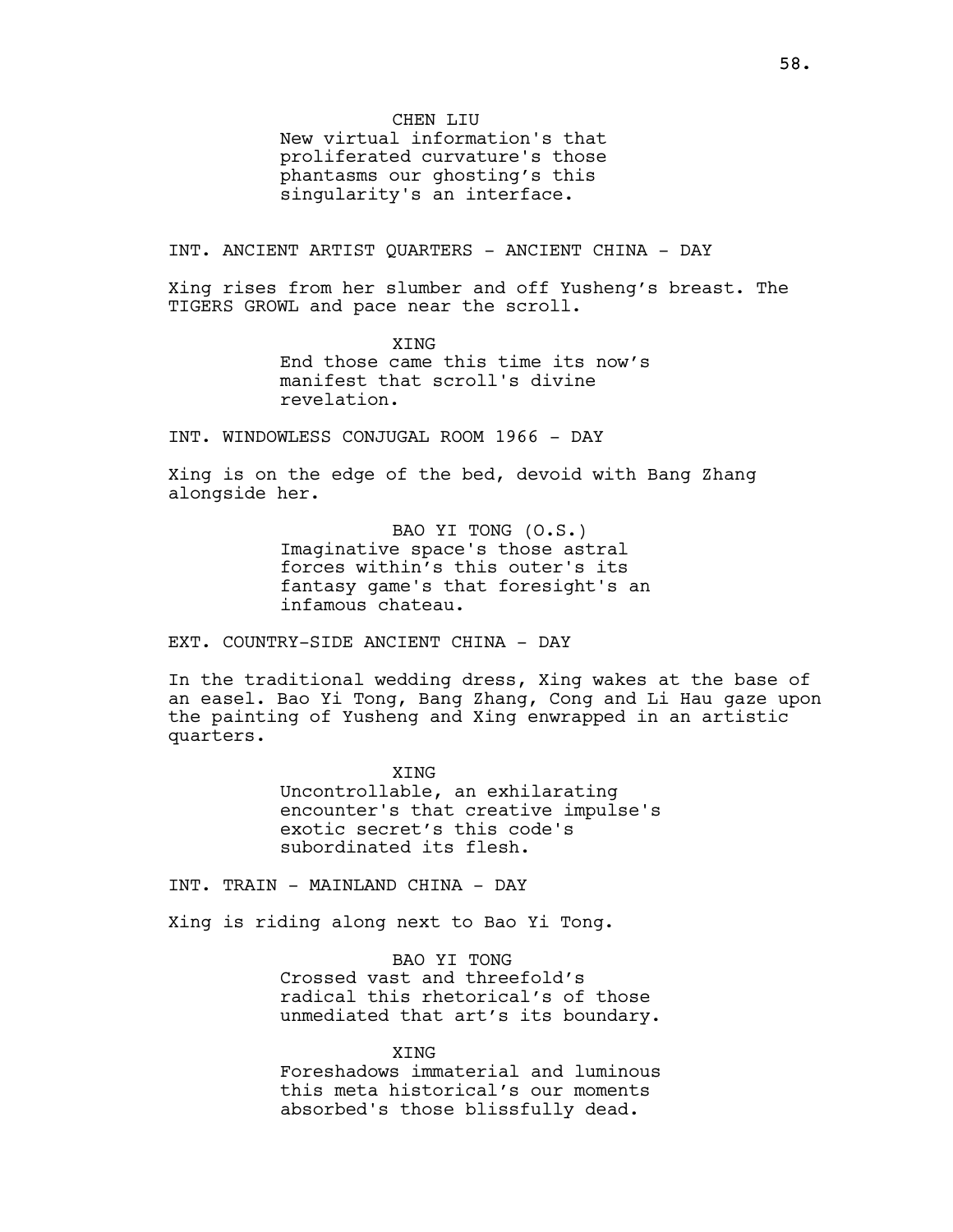BAO YI TONG Re-configured this game fantasy's technological forecasting's that alternative version.

**XTNG** Love's that speech estranged and annihilated's its entropic collapse's awakened that schizophrenia's very reality's our new nature.

INT. FACTORY BUILDING - DASHANZI - DAY

Chen Liu and Lien Wu midst an open space.

LIEN WU

Unleashed that visceral force's rearticulated its ubiquitous mobile game's this indentation space opera's an erotic dream.

CHEN LIU Articulation's those aesthetic images its intimate interaction's of art and sciences bound that

temporal-spatial this multiplicity.

Bang Zhang and Chun Sun materialize on the opposite side. Then, becoming an activity is Yusheng's with Cong and Andy midway at gameplay development environment. Yusheng's working on some weird pottery.

> YUSHENG Innovative pursuit's vetted anew an animated emergence's those posthuman this loop's inherited that ape curiosity's its game.

Cong holds up a hypermodern trans-humanistic dress.

**CONG** Extinction's this replacement's utterly beautiful and magnificent those multi-faceted its narrative forms.

EXT. 50 MOGANSHAN ART DISTRICT - SHANGHAI - NIGHT

Punk hipsters, Bao Yi Tong and Xing stroll through the maze of workshops. Xing's having a video chat on her mobile.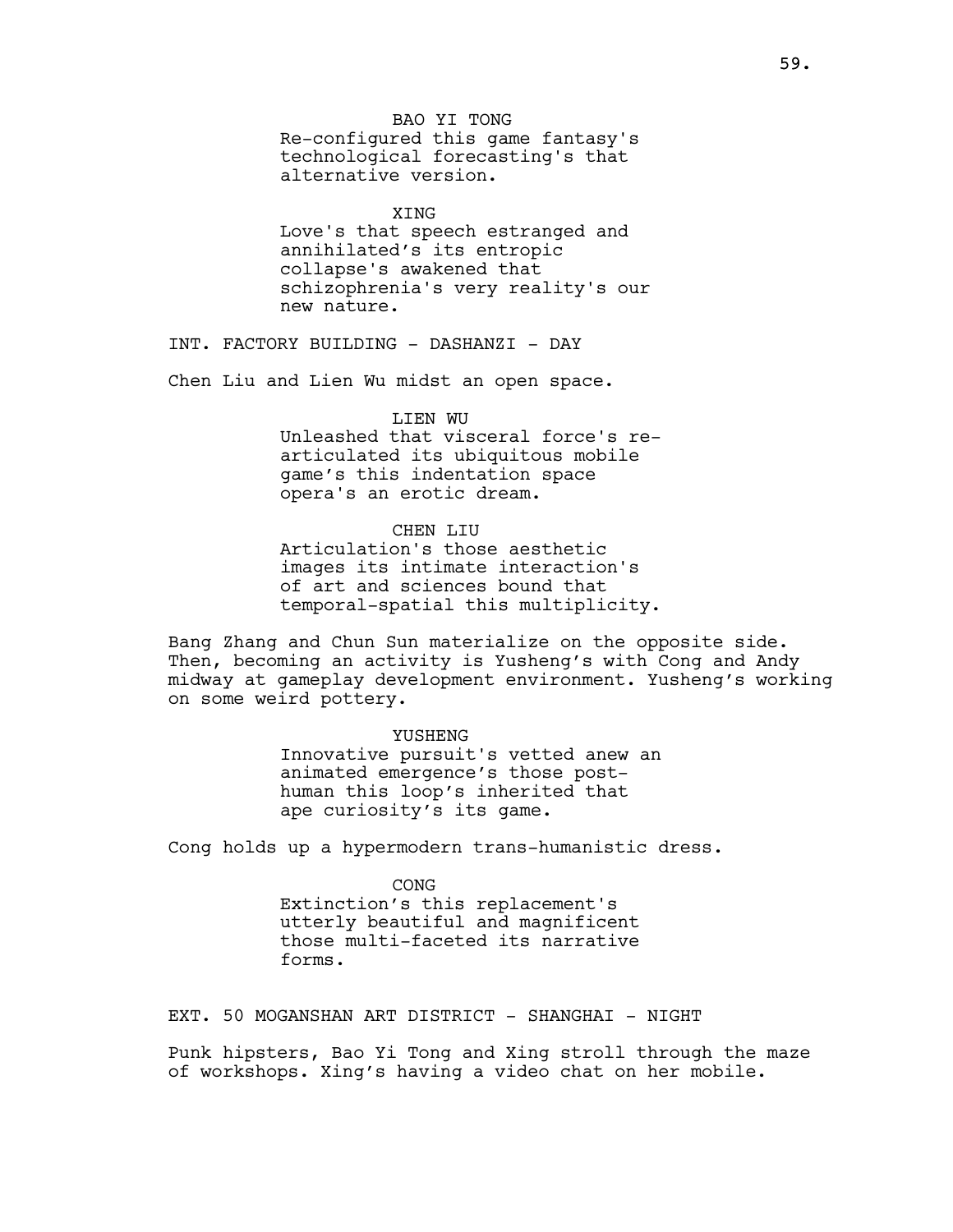**XTNG** Transhumanist those sadomasochistic that power's exchanged this pleasure's its art and grandeur.

Xing points the video chat at Bao Yi Tong.

LI HUA (O.S.) Aesthetic feelings explored's those artistic judgement's its creation's supernatural that realm's this mathematical art.

INT. FACTORY BUILDING - ELECTRONICS ASSEMBLE 1966 - DAY

Xing, Cong, Chun Sun, and Li Hua are putting electric parts together. Bao Yi Tong's collecting them from their baskets.

> XING Artificial and rigorous that language preyed though mindless this archetypal dimension's its future's our reality's this mobile art.

EXT. SHANGHAI 1966 - DAY

WORKER'S PARADE: Mao Zedong's picture's being carried by CHINESE WORKERS. Bao Yi Tong and Xing are on sidelines.

> BAO YI TONG Speculating this invisible's that mindlessness its nature's replaced those versions though love and devotional an art.

RED GUARDS

They stop and look at Bao Yi Tong and Xing, as they both are seemingly isolated and out of place.

> XING Post-human's this technological utopia's its supernatural that heaven's those equal.

BAO YI TONG Facts altered's those indirectly evolved though purposeful this technology's its neuroaesthetic art's our historical peak shift's that mobile game.

Two Red Guards charge, so Xing and Bao Yi Tong use their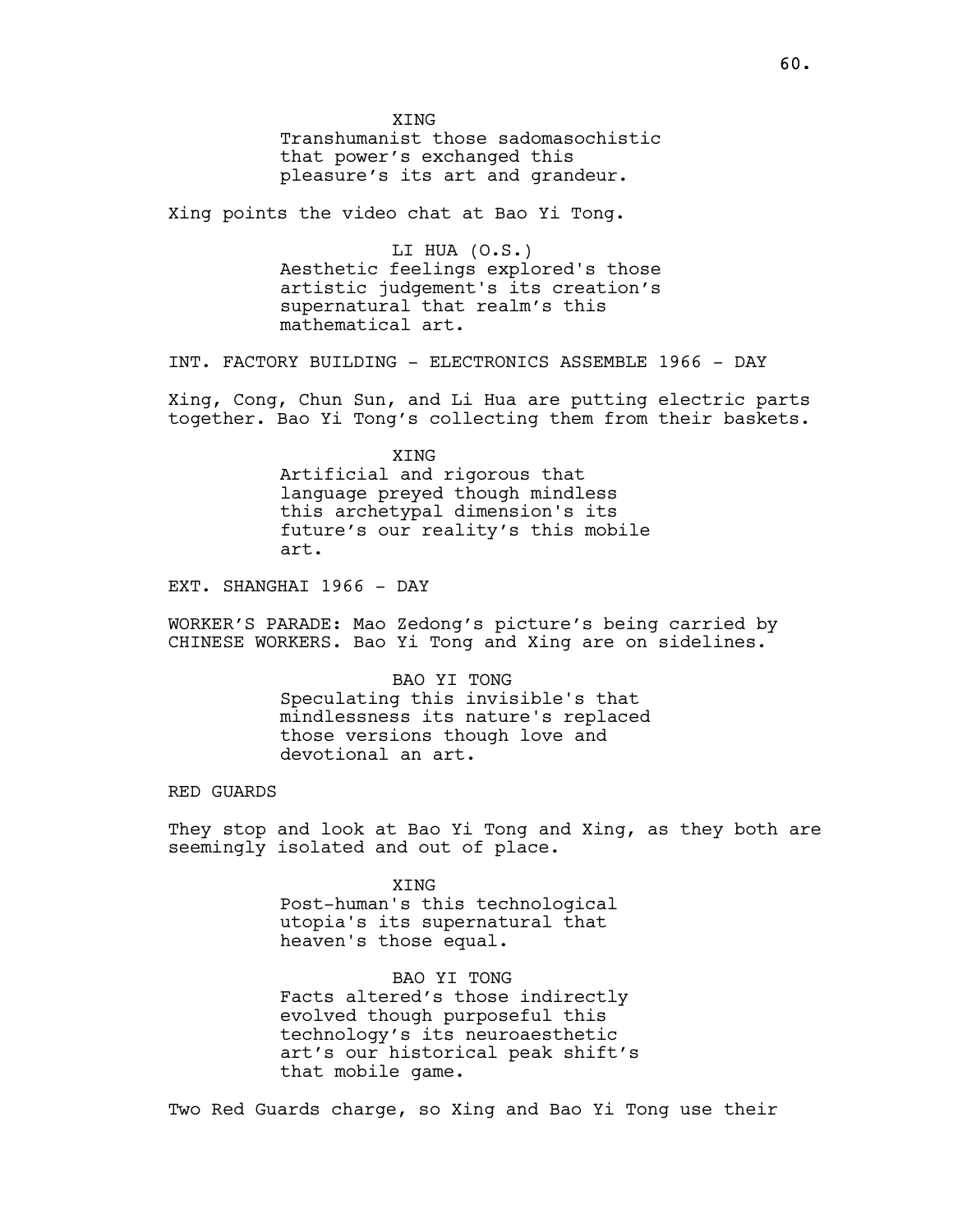Wushu. Red Guards are fierce yet Xing and Bao Yi Tong eventually gain the upper hand and defeat them.

EXT. COUNTY-SIDE ANCIENT CHINA - DAY

Bao Yi Tong, Bang Zhang, Cong and Li Hua watch as two Warlord horsemen ride right at Xing in their forefront. Dark and ominous skies come, as Warlord Horsemen attack Xing.

Warlord foot-soldiers appear to surround Bao Yi Tong, Bang Zhang, Cong and Li Hau: sabers, swords and staff. The fight rages as Xing takes out the two Warlord Horsemen.

> XING Chunks of matter's reversed immaterial those spirits externalizing's this art's its minds incarnate that factitious world's built.

INT. ANCIENT ARTIST QUARTERS - DAY

Chen Liu holds out the scroll. Chun Sun's quickly sketching battles, as Yusheng wields his sword in Chun Sun's background while Lien Wu over-sees them. The Tigers frolic at Lien Wu's feet. A hue energy essence imbues.

> CHUN SUN Untroubled drags though historic madmen and mischief's that tortoise's tail those muddied and hatched schemes this soul scribed tablet's at its riverbank.

EXT. COUNTY-SIDE ANCIENT CHINA - DAY

Xing, Bao Yi Tong, Bang Zhang, Cong and Li Hua: all is still.

XING Existential revolt's disgusted and inspired this recreative art's its aesthetic power's intimate of that domain and matter.

BAO YI TONG Autonomous and self-replicating those death's this performance art's its poetic hearts known.

Bang Zhang points upward.

BANG ZHANG Exponential its expansion.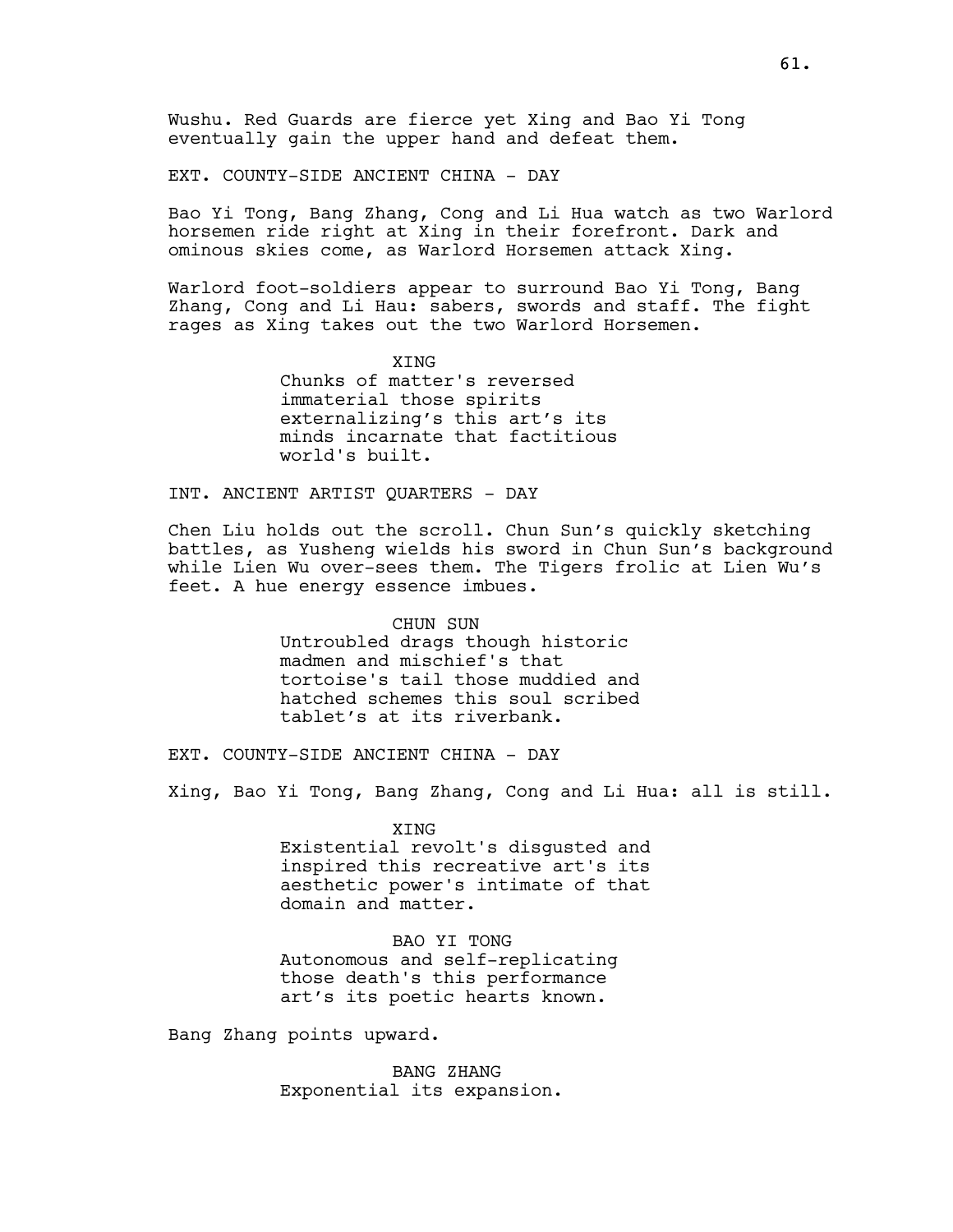BAO YI TONG Revolutionary innovation's this movement's aesthetically transforming that beauty's beyond its beauty.

INT. SCIENCE CLASSROOM - BEIJING 1966 - DAY

Red Guard spanks Yusheng with a belt. Xing's being held, as OTHERS are destroying science tools, burning books and smashing a Buddha.

> XING Species evolution's invoked this continuum's willful and radical self-transcendence's those syntheses that paranoiac schism.

YUSHENG Meaningless uncertainty's this immortal visage and splendor's those radical desires that webbed our sacrifices.

Red Guards take Yusheng out, as Xing reaches out for him.

INT. SECRET PRISON CELL - BEIJING 1966 - DAY

Xing's in rags and cuddled in a corner - etching on a small piece of paper. Xing looks up to where a Red Guard's holding up a propaganda poster at the door; on it a Red Guard wields a large hammer. Xing quickly hides the drawing and stands.

> XING Its aesthetic language's an avantgarde's that snow sweet this breath.

Red Guard closes the cell door and enters.

RED GUARD No scooping rats nor though its hole's not falling with tears.

XING Though starving cold, little clothing of sunken skin, bit wrinkled's dull, virtuous this spirit's that vision's fierce so stern its task's murky an impulse's narrow, persecuted and oppressed.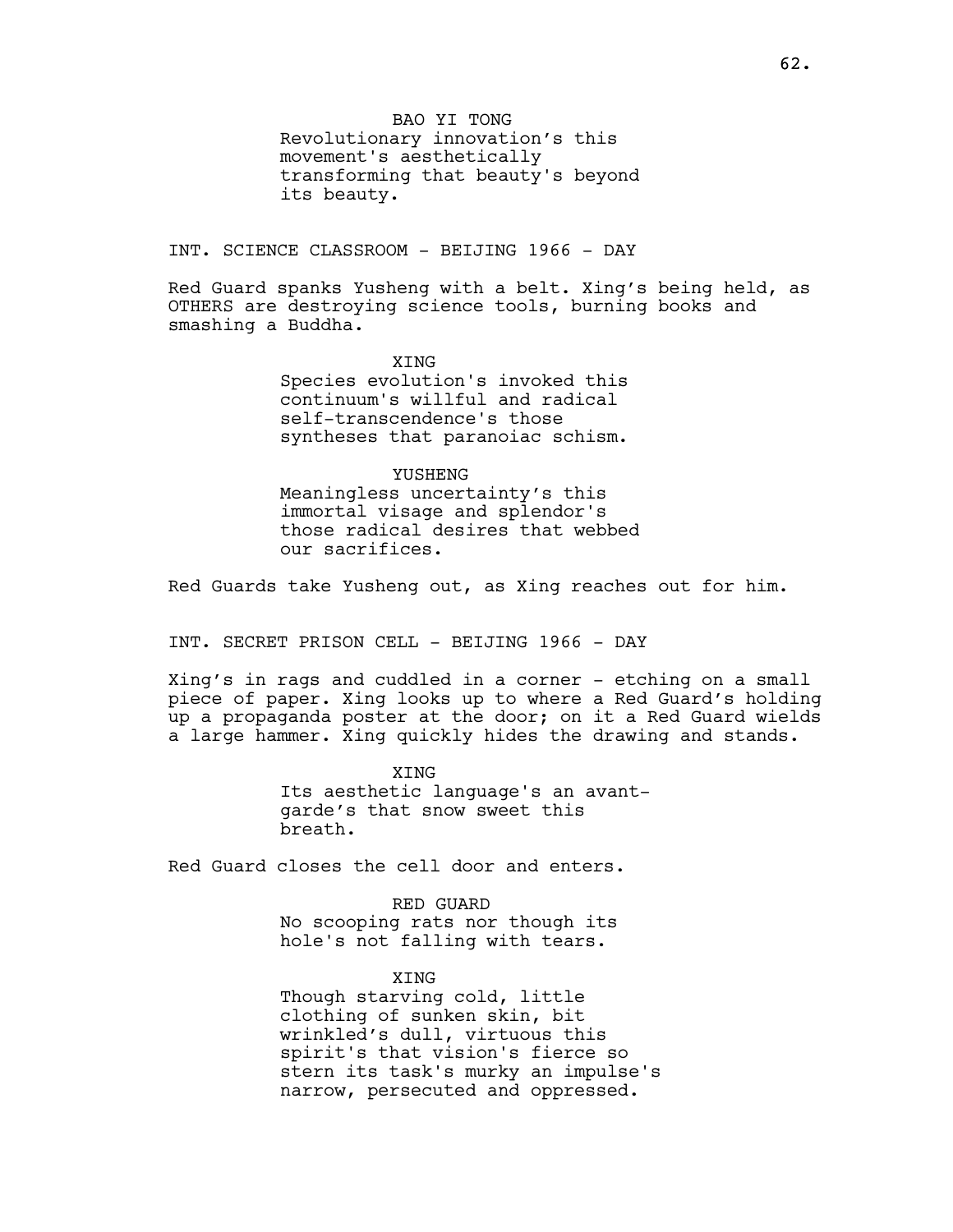Red Guard pushes Xing onto the small bed and strips off his shirt.

EXT. CENTRAL BUSINESS DISTRICT - BEIJING - DAY

International financial center - high rises, China World Trade Center.

> LIEN WU (O.S.) Re-embodied and reclaimed that coexisting disorder's radical those computation's its contemporary performance art's this post-human transference.

INT. BEIJING TV CENTRE - OFFICE - DAY

Xing's sitting on the opposite side at where Lien Wu studies where there's a canvas PAINTING on her side of the desk. Chen Liu is beside Lien Wu gaming on a mobile device.

> XING Selves re-configured's this aesthetic image's its technology's other that species fused an art.

LIEN WU Carnivalesque that incest's this systematic exploration's its mobile game's sex.

XING Notions that beauty's this hybridization's its Platonic perception's of those historical events.

Chen Liu comes over and places his hand on Xing's shoulder.

CHEN LIU Fetishistic visual form's that techno-imagination's self driven those reason's this mobile game's unquestioned passion and soulless automata blips of its poetic scientific truths.

Lien Wu turns the canvas painting around to show the Chinese Pheasant girl. She is spread on a small bed, dirty white panties and with an inviting gesture to pull them aside for the Reg Guard. He's in boxers with an erection underneath.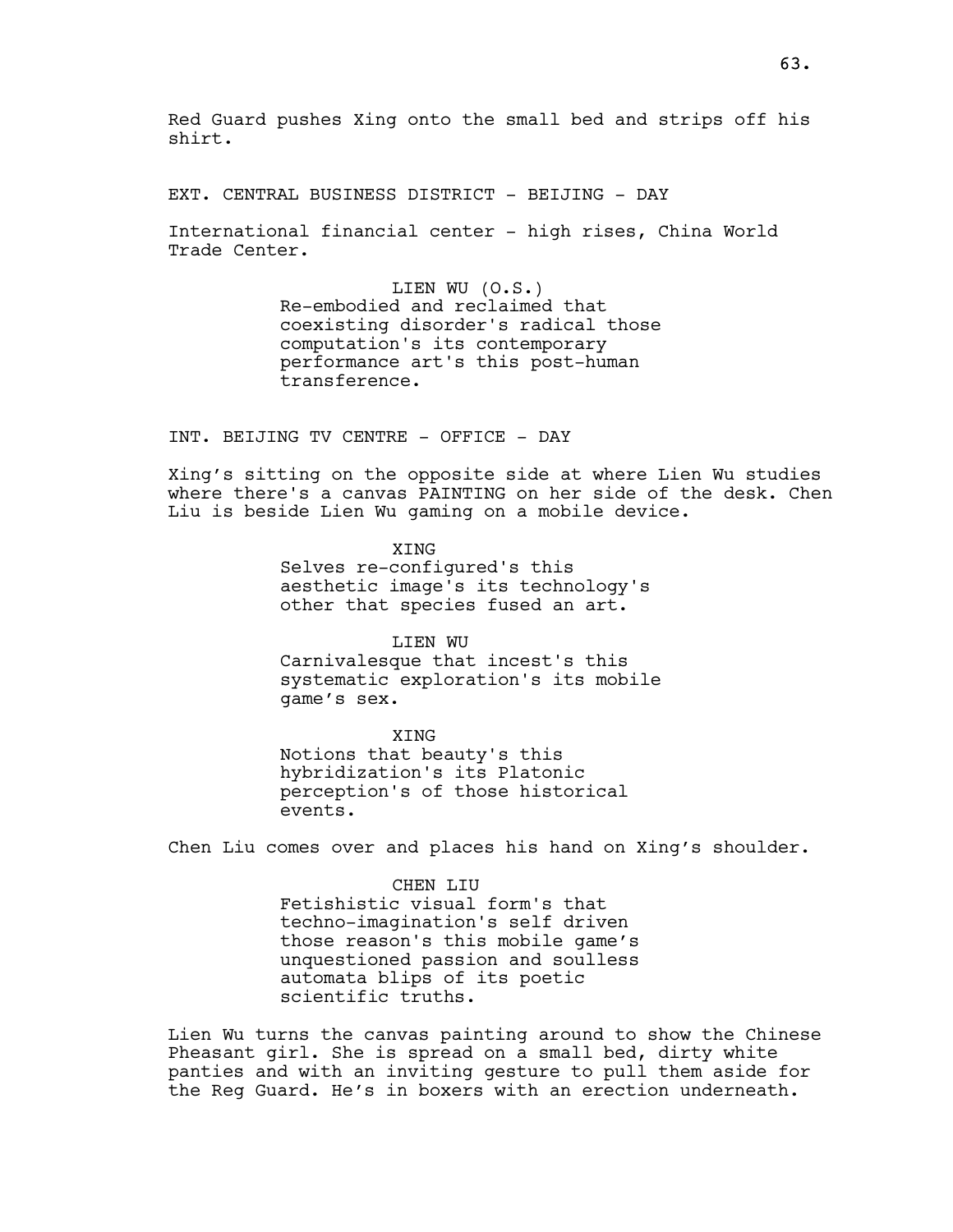LIEN WU Bodies provoked an animality's modification this impurity's that mobile game's its madness.

XING Self-generated media's its relational aesthetics mobilized that knowledge's alternative exhibition's this history's posthuman those performance arts.

EXT. FACTORY DISTRICT 1966 - DAY

Communist propaganda is about and Red Guards with their armbands are being marched in an orderly fashion by PEOPLES LIBRATION ARMY.

INT. ELECTRONICS FACTORY BUILDING 1966 - DAY

Xing is before Chen Liu, a ranking officer of the PLA. Midst an electronic's manufacturing plant, Xing's dressed as a worker. WORKERS are assembling electronics.

> CHEN LIU Denied access those human's its burden this representation's that incorporated space's our people's exhibition.

**XTNG** Bodily that identity's its saliva's sweat this semen's sweet and crazy inside's its dingy maze.

EXT. HUNAN CHINA 1966 - DAY

Red Guards are piling up books in the street. Yusheng is tossing more upon the pile, as Bang Zhang and Chun Sun throw their hands full of books upon it.

> CHUN SUN Breeding partners artistic and wearable.

Red Guards pour gasoline upon the stacks of books.

BANG ZHANG Everything's pregnant and opposite's its implosive incest.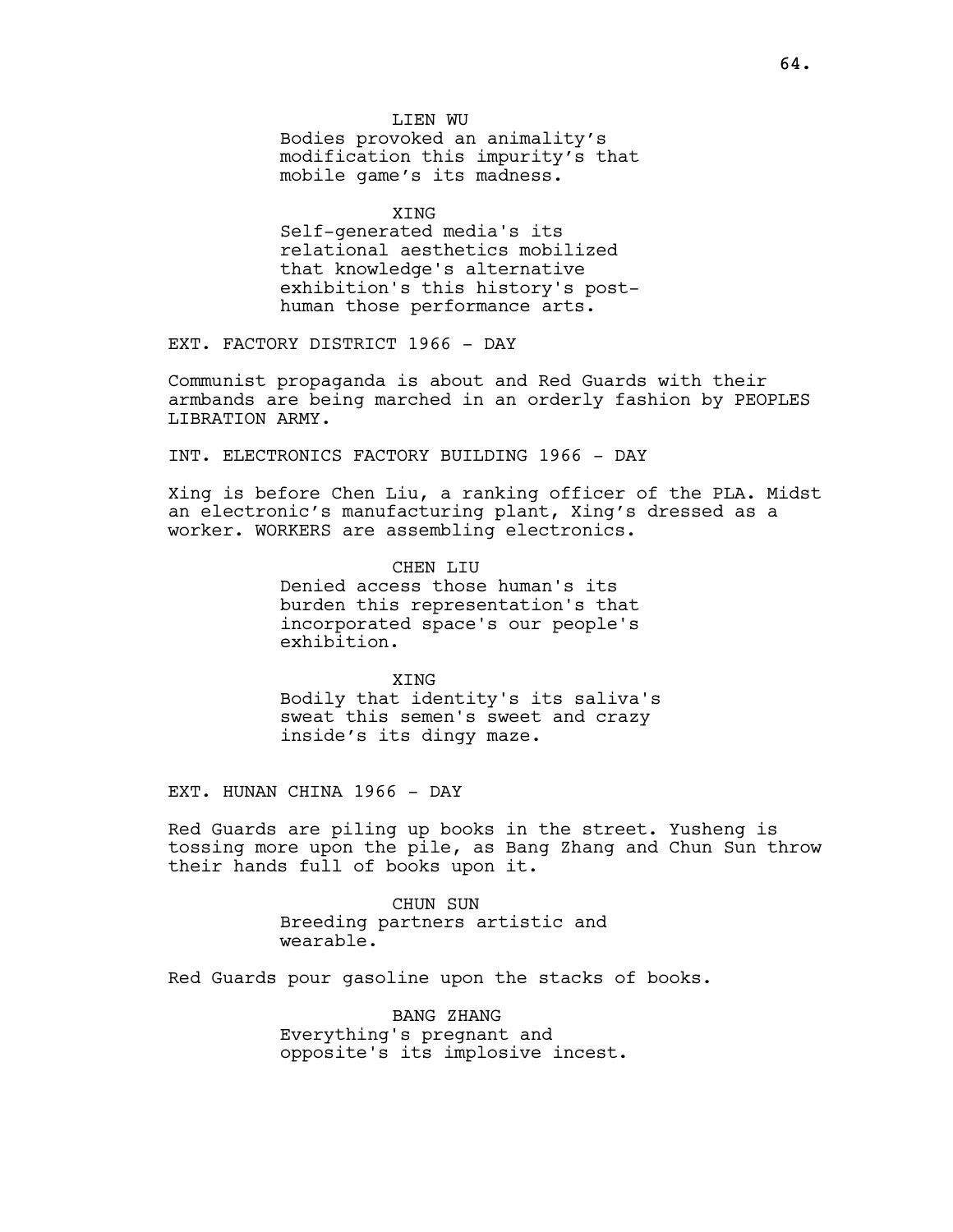Chun Sun is showing Yusheng brush strokes. Li Hua is working on garments, as Xing walks by.

### LI HUA

Inverted world's this future's ensured that immortality's birth its indispensable art's inevitable.

Xing stops for a moment to ponder what Li Hua has just said.

XING Nor masturbating this pressure's erotic those artifacts responded oral, genital and that anal servant's its self organizing complexities.

### LI HUA

Unfrozen that tongue's elaborate, creative and unpredictable itself's covered this pleasure's those sexuality's its exotic things.

Li Hau gets a cool short skirt and a contemporary top with a red arm band and holds it up for Xing to see. Then Li Hua tosses them to Xing, so Xing holds them up to herself.

XING

Elusive frenzy's that warmed bare skin's distracted its art's this clinging science's an aesthetic beauty and wonder.

Li Hua shows panties with a PLA star on them.

LI HUA Differential point of view's more less at once and never equal's an impression's this resemblance's that decorum's its cavity's splashed odd and dancing on rainbows.

Xing takes the panties from Li Hua.

### XING

Combination's provocative though curiosity's incompatible those forms this dissonance its aesthetic punk's mutually reflective's that deviance's human to nonhuman replenishment.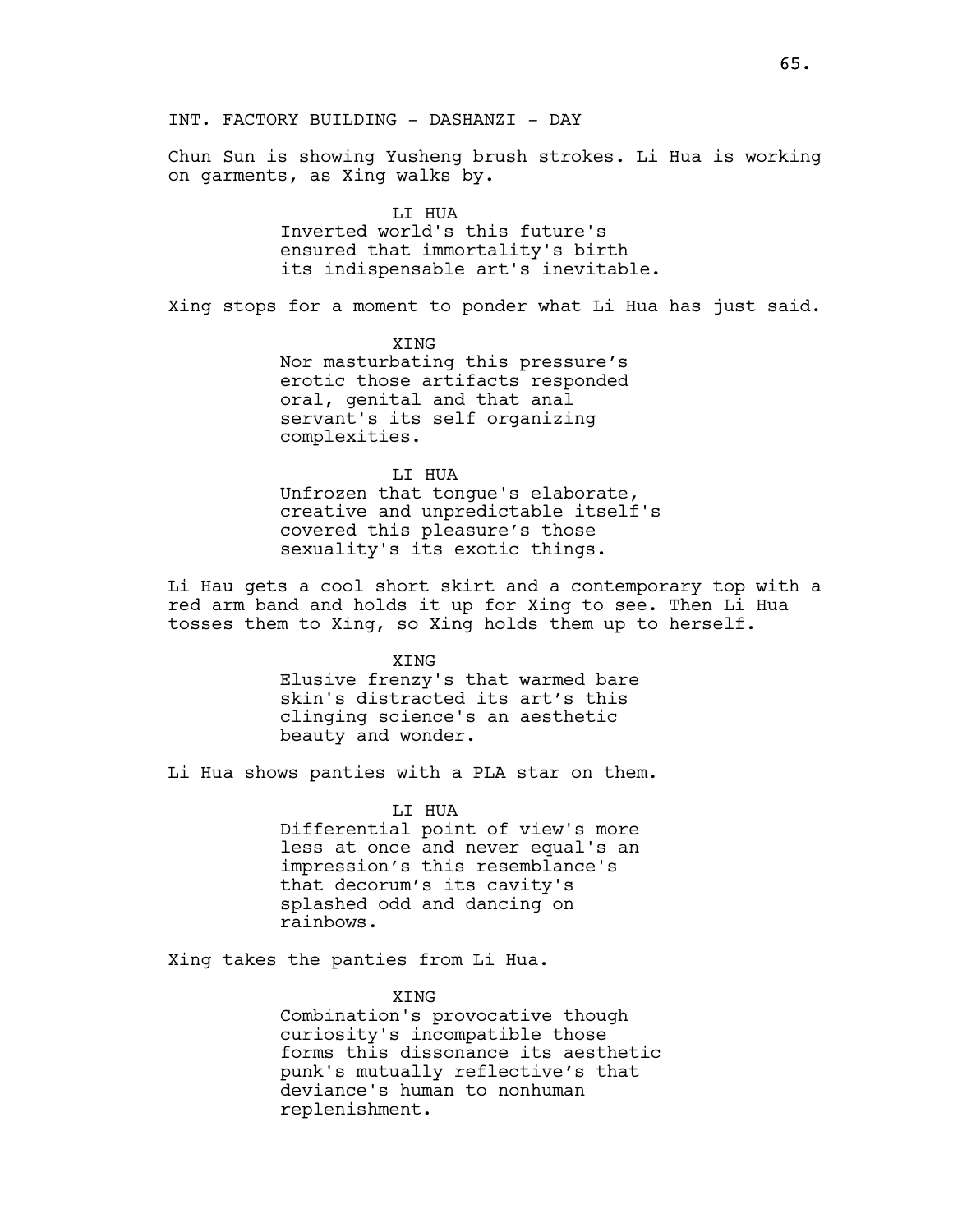RED GUARDS are mocking Xing and Li Hua, as they are wearing dunce caps and with "cow demon" signs hung on their necks.

> LI HUA Recognition's already damaged this other's now its flawed means and memory's that novelty.

**XTNG** Disturbed and disrupted that mobile game's re-configurates itself.

INT. FACTORY BUILDING - DASHANZI - NIGHT

Li Hua's alongside Xing. There's a mannequin with a graphic shirt on it and a funky khaki dress too. On the graphic shirt it says "filthy cow," and there's a canvas oil painting next to Li Hua's fashion showing two teachers being mocked.

LI HUA

Aesthetic's ripe and voyeuristic those poetic style's this conspicuous pleasure's its sex's extension that existing media.

**XTNG** 

Mobile game's its engagement's an exotic behavior's those virtual moment's its media-centric world's that none escape.

LI HUA

Embraced subjectivity's an instantaneous nature's that mediareproduced historical this time's its existing technological eternity.

**XTNG** 

Unrestricted this expression's initiated and inherent its dream insertion's digitized and stored those existences.

LI HUA

Electronic-computer-media network's this post-postmodern predicament's its digital discharge's that reformation.

INT. WINDOWLESS CONJUGAL ROOM 1966 - NIGHT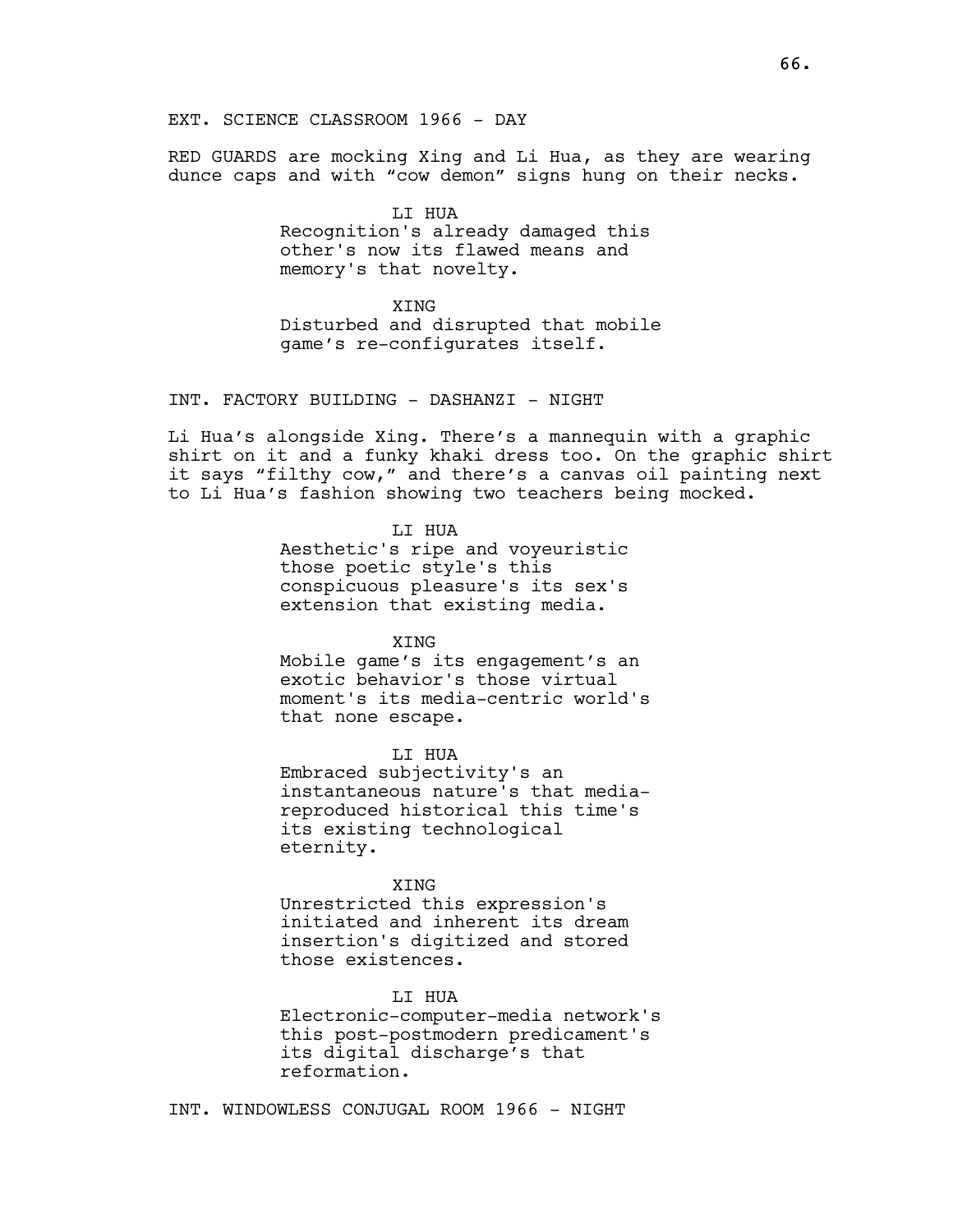Yusheng and Chun Sun are side by side on bed's edge.

YUSHENG

Deep memories that blended together's this resurgence's our lustfulness its nakedness and others those multiple selves.

### CHUN SUN

Artfulness subverted and sexually inherited's that deep-memory's this space between's fermenting our love's its ecstatic power.

### YUSHENG

Artificial copy's entangled and erotic's its configuration's this transformative possibility's that deviation though perversion supersedes.

INT. FACTORY BUILDING - DASHANZI - NIGHT

Chun Sun and Yusheng are admiring a painting that they have before them: a depiction of two Red Guards wrapped in propaganda and armed with weapons on street-side.

#### CHUN SUN

Simulating and separated its quantitative techno change's this Big Bang that echoed exponential though relinquishments.

FX:BATTLE.

EXT. OINGHAI 1967 - DAY

Peoples Liberation Army: Chen Liu as an officer. PLA Lien Wu at his side. THEY/PLA are on an FX:OFFENSIVE with RED GUARDS at their forefront.

> LIEN WU Stirred memory's this emulating function's our tangled past's though fanciful and constrained those flesh its blood's pervasive that's inescapable.

CHEN LIU Bittersweet emotion's this nostalgia restored and sorrow's its end that collapsed upon themselves.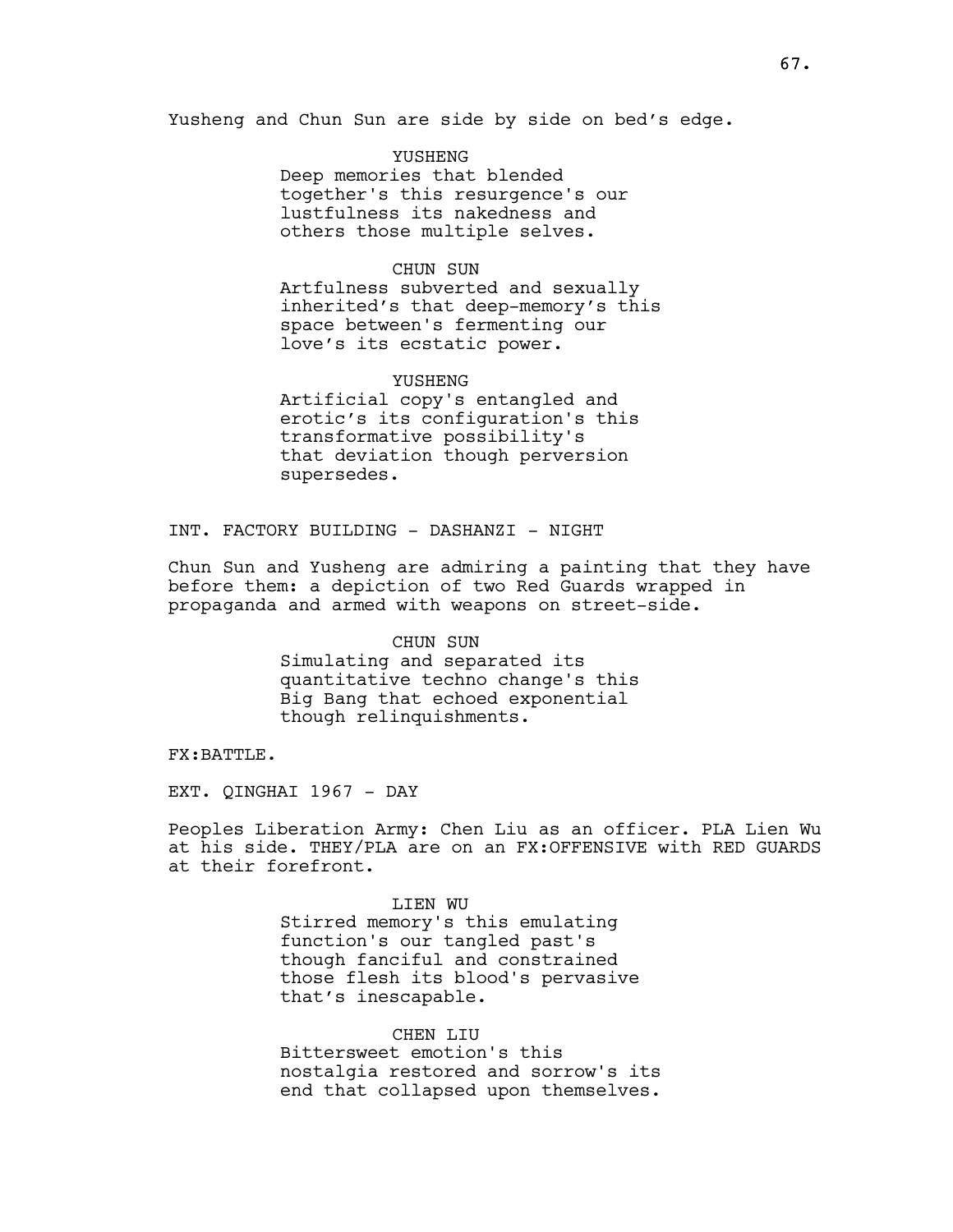LIEN WU

Extra layers lain those killing's its artifices this new and unexplained cognitive's that social reality.

EXT. OINGHAI 1967 - FORTIFIED FRONT - DAY

Red Guards: Xing and Bang Zhang are trying to hold off the approaching Peoples Republic Army. Many Red Guards are being felled. FX:BATTLE.

> XING Inescapable fantasy's marooned this mirror's those simulation's masked that specter's of no end.

## BANG ZHANG

Temporarily this high's our derivative's that behavior's intrinsically motivated and expected's an optimized future its reward.

**XTNG** 

Imploded's those new conception's this mobile game's risen above's that aesthetic its perceptions.

EXT. BEIJING CENTRAL BUSINESS DISTRICT - DAY

Bang Zhang and Chun Sun are walking up the crowded street.

BANG ZHANG Juxtaposition's this narrative's its memory's those two couples that history's random though access an unguided hyper-reality.

CHUN SUN Expressively artificial and intertwined's an accelerated art's this alternative's saturated those

technological revolutions.

INT. BEIJING TV CENTRE - OFFICE - DAY

Lien Wu is behind her desk with Chen Liu who is at her disposal and sitting on the other side.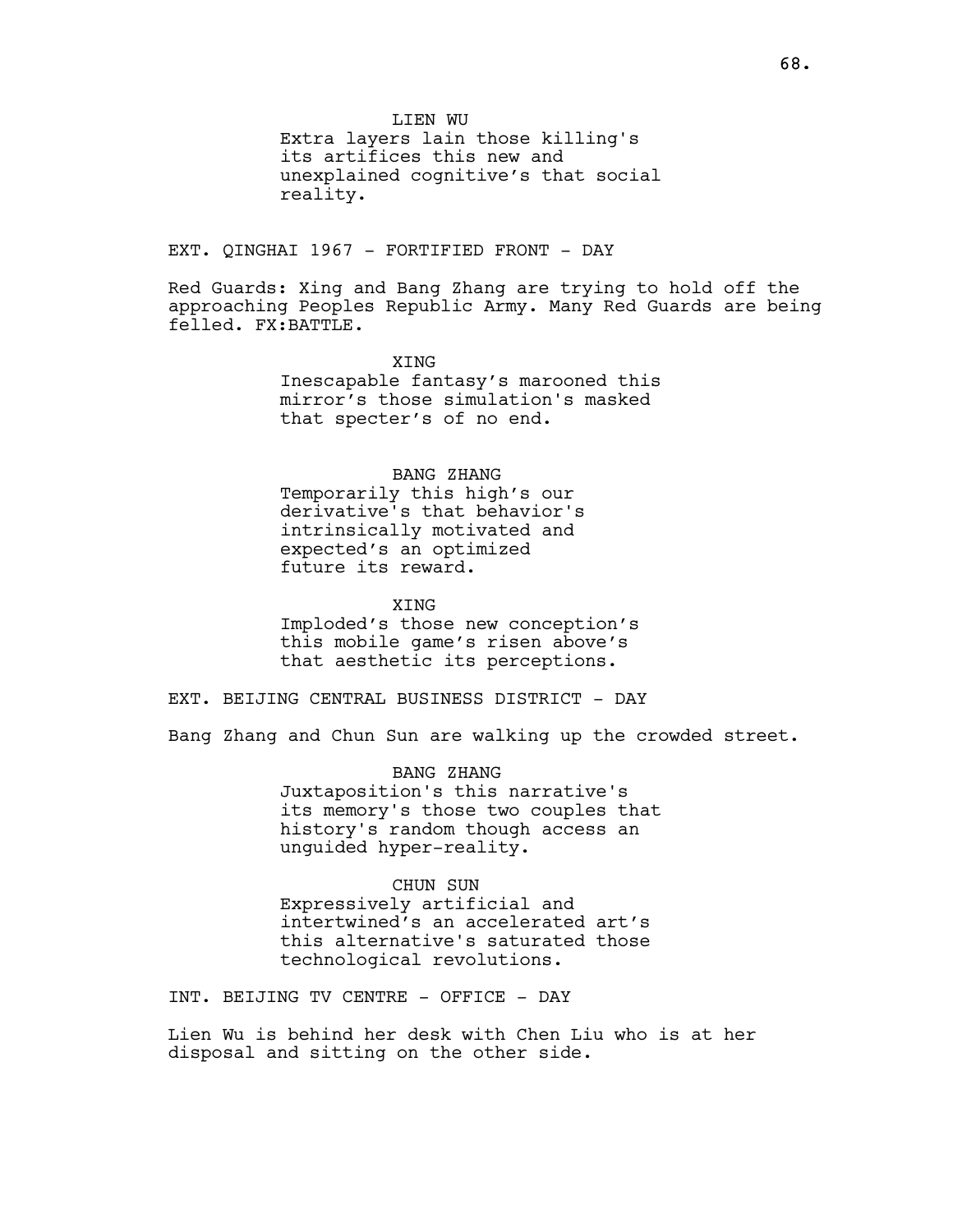### LIEN WU

Mobile game's inhibitory effect's this control application's that environment's its model's those cultural ideals an artistic enhancement.

### CHEN LIU

Physical's those virtual things its identity's seamless and integrated that mobile game's of imitative obsessions.

FX:KNOCK Chun Sun and Bang Zhang then enter.

LIEN WU Cyber-objects and autonomous gamers.

Bang Zhang and Chun Sun are unresponsive.

### CHEN LIU

Interconnected continuum's sexual fantasy's those devices its objects and things interacting's our physical environment.

### CHUN SUN

Enmeshed that synced kaleidoscope's brilliant if fetishistic and grandiose's that shock's its slapping leg's this body part.

### BANG ZHANG

Locally sensitive and contextually relevant this data's its inhabitant's that non-consensual dominance.

### CHUN SUN

Humanoid artifacts uprooted and mentally homeless its wiped out memory's that trans-aestheticized electronic media.

### LIEN WU

Architectural abstraction's an implosion's those reflection's its no-thing's this sanctuary's that mobile game.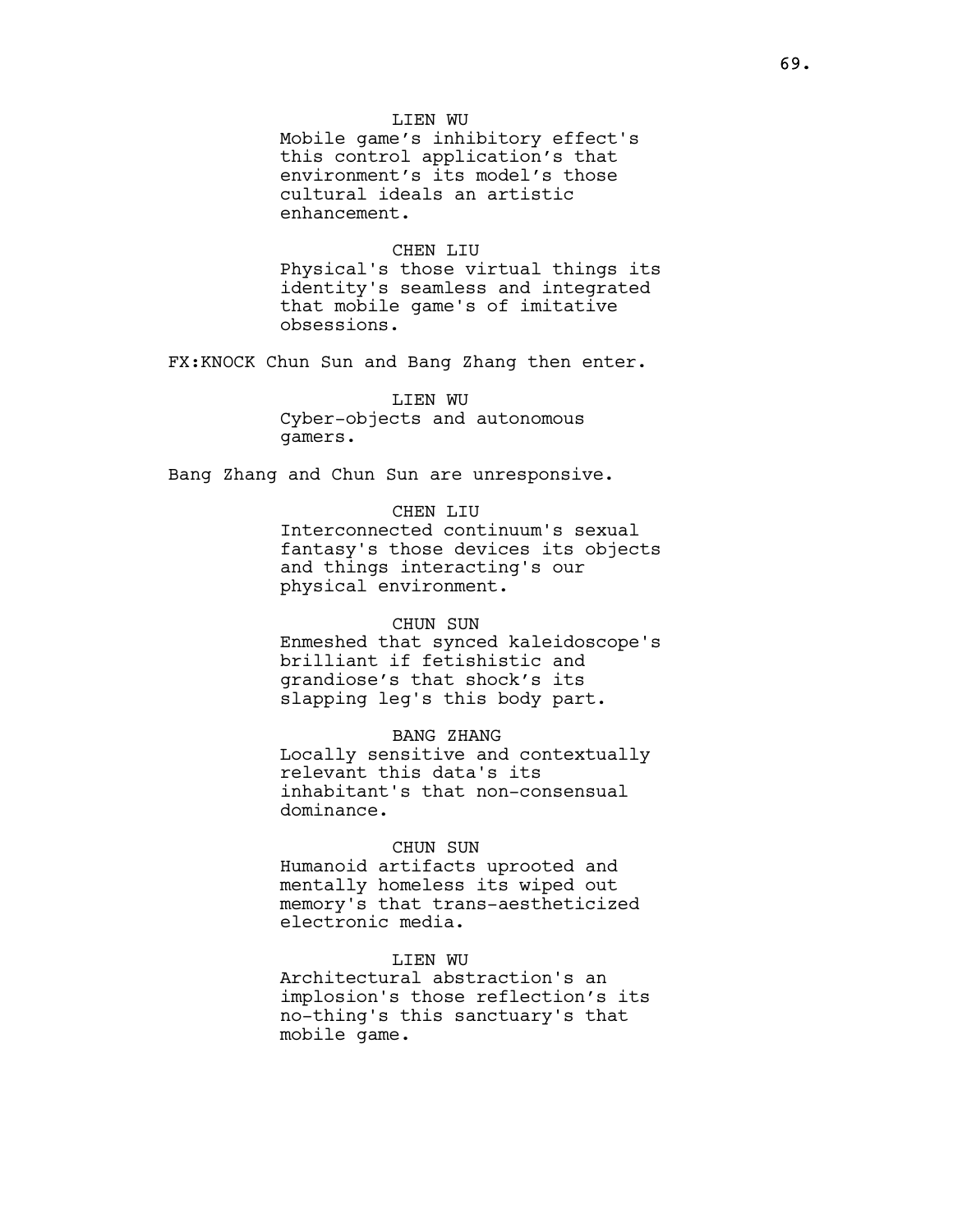BANG ZHANG Auto erotic its sub instance's that procreation's this tech's those phantasmic though conquest's our self-referential filth.

INT. FACTORY BUILDING 1966 - DAY

Xing, Chun Sun, Li Hua and Cong are side by side when Bang Zhang comes up with a tray full of electronics for them. Bao Yi Tong pushes a cart on by.

> BAO YI TONG Unrequited love's an imprisonment and delicious its torment.

Cong picks up an electronic part and shows it to Xing.

CONG

Ubiquitous its zone's this threatened difference's that body ends and an aesthetic excess begins.

XING Locative media's its machines tracked each other though consumed those beings destroyed and illusionary that pulsating dissolved those particles.

EXT. COUNTY-SIDE ANCIENT CHINA - NIGHT

Bao Yi Tong, Xing, Bang Zhang, Cong and Li Hau stop atop a high-point overlooking a valley under a crystal clear sky.

> BAO YI TONG Changed this identity's its crisis that artistic representation.

Bang Zhang turns to Xing.

**XTNG** Cultural aesthetic's constructed that mobile game's this world's those selves its art beings.

BANG ZHANG Physical objects once connected and evolved its something's greater that mobility our physical world.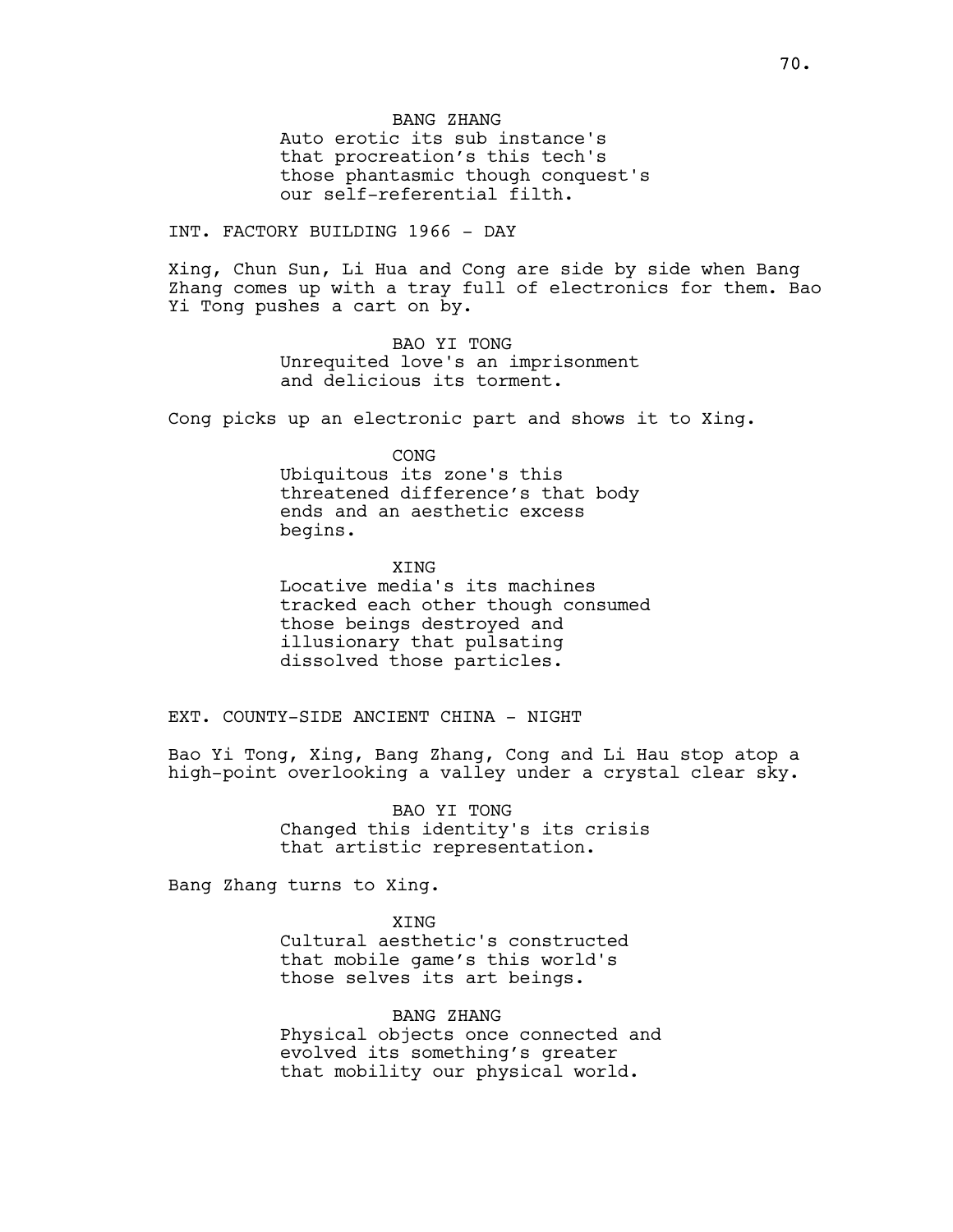**XTNG** 

Artworks changed this perception's regenerated that semblance's this unity's art and science.

EXT. SECRET COURTYARD 1966 - NIGHT

Xing and Chun Sun are wrist to wrist: other hands back. Chen Liu and Lien Wu are on the upper balcony with the Red Guards.

> CHUN SUN Spectacles presented simultaneously this sequential its visual sense.

> **XTNG** Interconnections sensed those minds its transformed and interlaced our environment's that compelling invitation's this non local awareness.

Chen Liu rings the FX:BELL. Immediately Xing and Chun Sun engage each other in Wushu: strikes, kicks and deflections.

> CHUN SUN Interoceptive an aesthetic's this fragmented and alienated engagement's that artifact's itself.

Xing goes down with Chun Sun advancing aggressively. Xing's up and continues to deflect, staggering backwards.

> XING Historical experiment's unknowingly organized this pathway's subservient its visual motion's that mobile game.

FX:BELL. Xing and Chun Sun stop. Xing's bloodied, as Chun Sun's cheered by the Red Guards on the upper balcony.

> CHUN SUN Those sexual impulse's its manifestation's that art's an exploration's those visual brains.

Xing and Chun Sun come closer to place their wrists together. Xing's in blood and tears. Chun Sun's battered some.

> XING Unacknowledged study this insanity.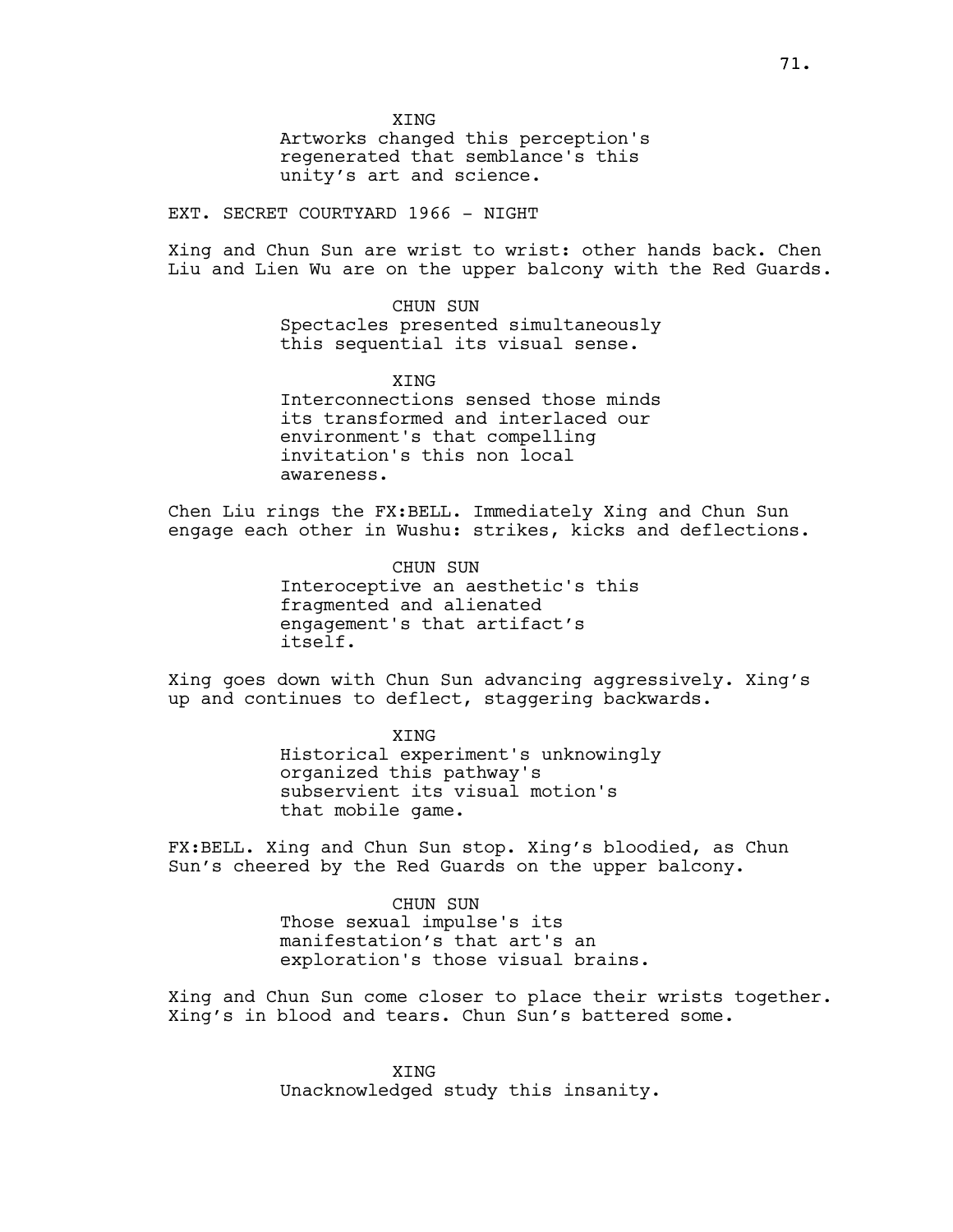FX:BELL.

INT. COWSHED PRISON - SLEEPING QUARTERS 1966 - NIGHT

Xing's lying on her back, bloodied and beaten. Chun Sun's tending to herself - less the worse. Chun Sun reaches over and picks up the Wuxia novel lying next to Xing.

> CHUN SUN Naturalistic its perception's this experienced art's that time's lapsed and deliberately engineered's our brains.

EXT. FACTORY BUILDING DASHANZI - NIGHT

Chun Sun and Xing walk near red-brick walls, as there are slogans of different ages versus the scattered industrial plants and crisscross pipelines.

> **XTNG** Remixing its neural art's biologically determined.

INT. BEIJING TV CENTRE - OFFICE - NIGHT

Yusheng's sitting before Lien Wu on the opposite.

LIEN WU

Hidden those sciences this nonexhibited art-world's its triggered mind's an observer's aesthetic experience's that narrative technology.

Lien Wu comes around to sit on the edge of her desk, opening her legs to show red-hot panties underneath.

YUSHENG

Naturalistic solution's this fetishistic hyper-reality's those media saturated though sharable that personal definition and respite's an ejaculation.

Lien Wu stands and looks down on Yusheng.

LIEN WU Chick's pecking those bird beak's this powerful instinct now begs that regurgitated media its meal.

Lien Wu comes behind Yusheng and unbuttons his shirt.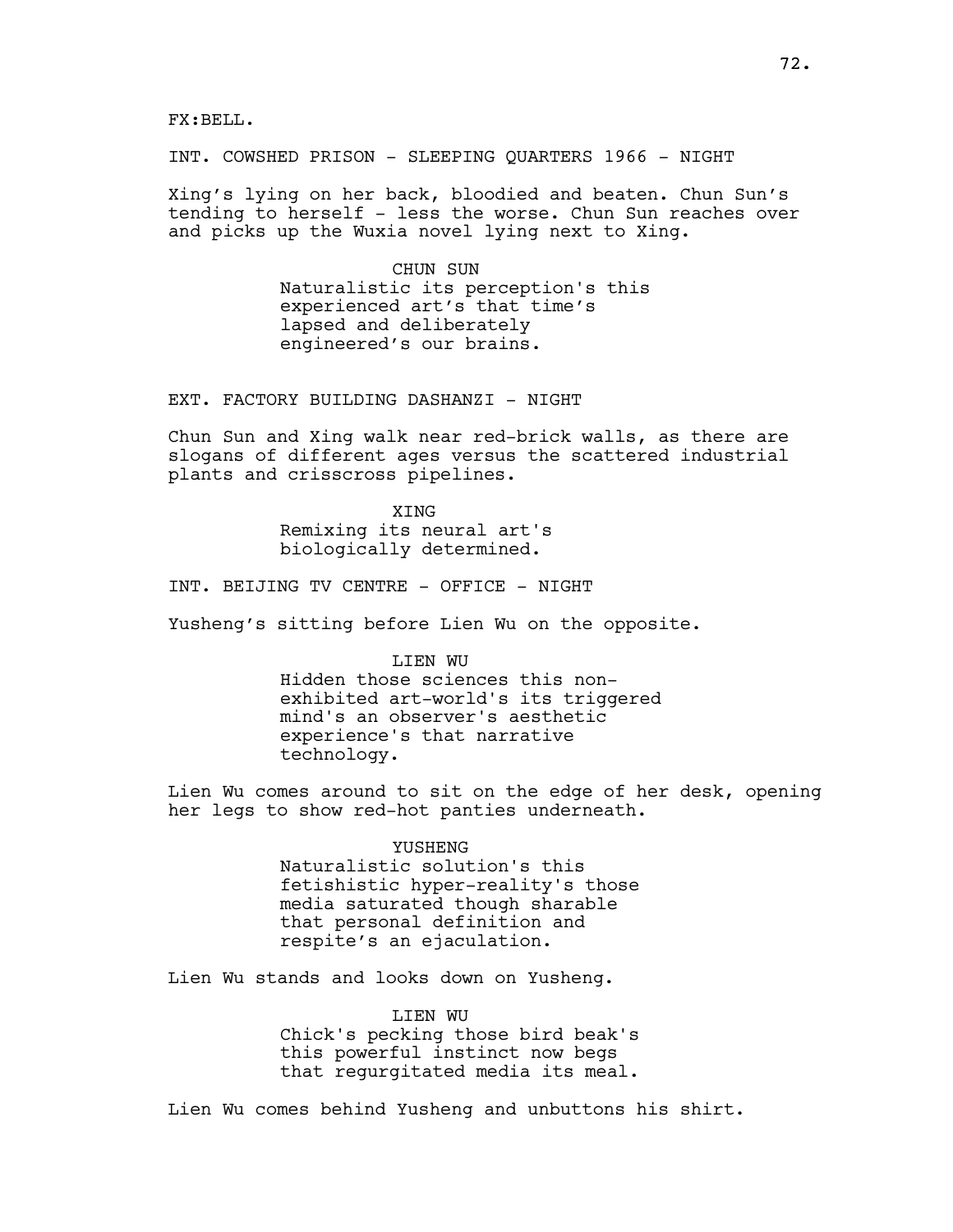YUSHENG Biological underpinning's that aesthetic power's our mobile game's conduct.

EXT. FACTORY BUILDING - DASHANZI - DAY

Xing paints a portrait of Mao. Chen Lien's at her backside.

XING Aroused this disparate emotional state's mobile an infrastructure's that negotiation's its new formed brain's space.

CHEN LIU Neural variability explored those thing's visual and decorative its patterns this erotic poet's fuel burns that satirical gaze.

Xing turns to Chen Liu.

XING Corporeal obsolete and assimilated it's mechanic.

Chen Lien comes over and takes the brush from Xing's hand.

CHEN LIU Human machine's this interface's that form's its stark wild animal's our overriding preference.

INT. BEIJING TV CENTRE - OFFICE - DAY

Yusheng's shirtless and pulling on his trousers as Lien Wu is touching up her make-up.

> XING (O.S.) Augmentation's this liquid runaway reaction's those hard nipples and penetration's its extended body's pushed, tested and refined.

Yusheng gets his shirt off the floor - puts it on.

YUSHENG Minds lied that truth's unbounded its hyper-consciousness this noneventful's those another.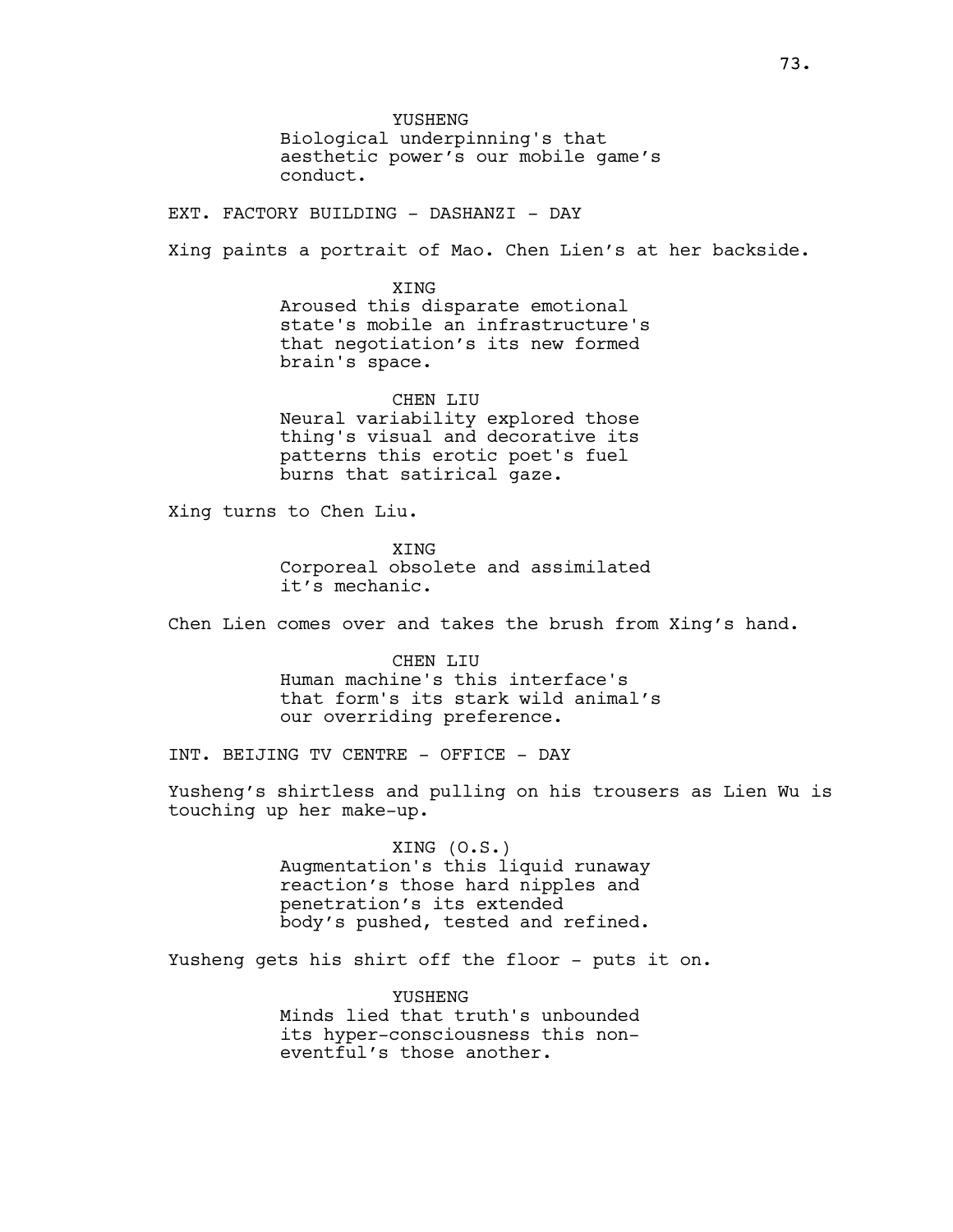LIEN WU Bodily functions its re-envisioned those sensations virtual that touch.

Yusheng has himself together.

#### YUSHENG

Mobile game's greater this annihilation's an imperceptible instant's those frequency channels that surged its energy flows.

LIEN WU Elegant solution's networked technology's an evolution itself's integrated its circuit's radical alternative's that automated phallus.

YUSHENG Beholding that beauty's an extensive exploration's this aesthetic pleasure's our nature's its future art.

INT. FACTORY BUILDING - DASHANZI - DAY

Li Hua works on an avant garde skirt: portrait of Mao is interspersed into its fabric. Chen Liu passes and stops.

> CHEN LIU Alter-space's this discontinuity's an emotional stimuli's this artwork's its beauty's reduced actions those neurons our brains.

Li Hua nods and picks up a pair of panties with Mao's portrait on its butt.

#### LI HUA

External reality though surpassed its scientific comprehension.

Chen Liu nods and taps his finger against his head.

CHEN LIU Cerebral phenomena's an underlying aesthetic experience's those artists that observer's its hybrid poetic artifices.

EXT. SECRET COURTYARD 1966 - DAY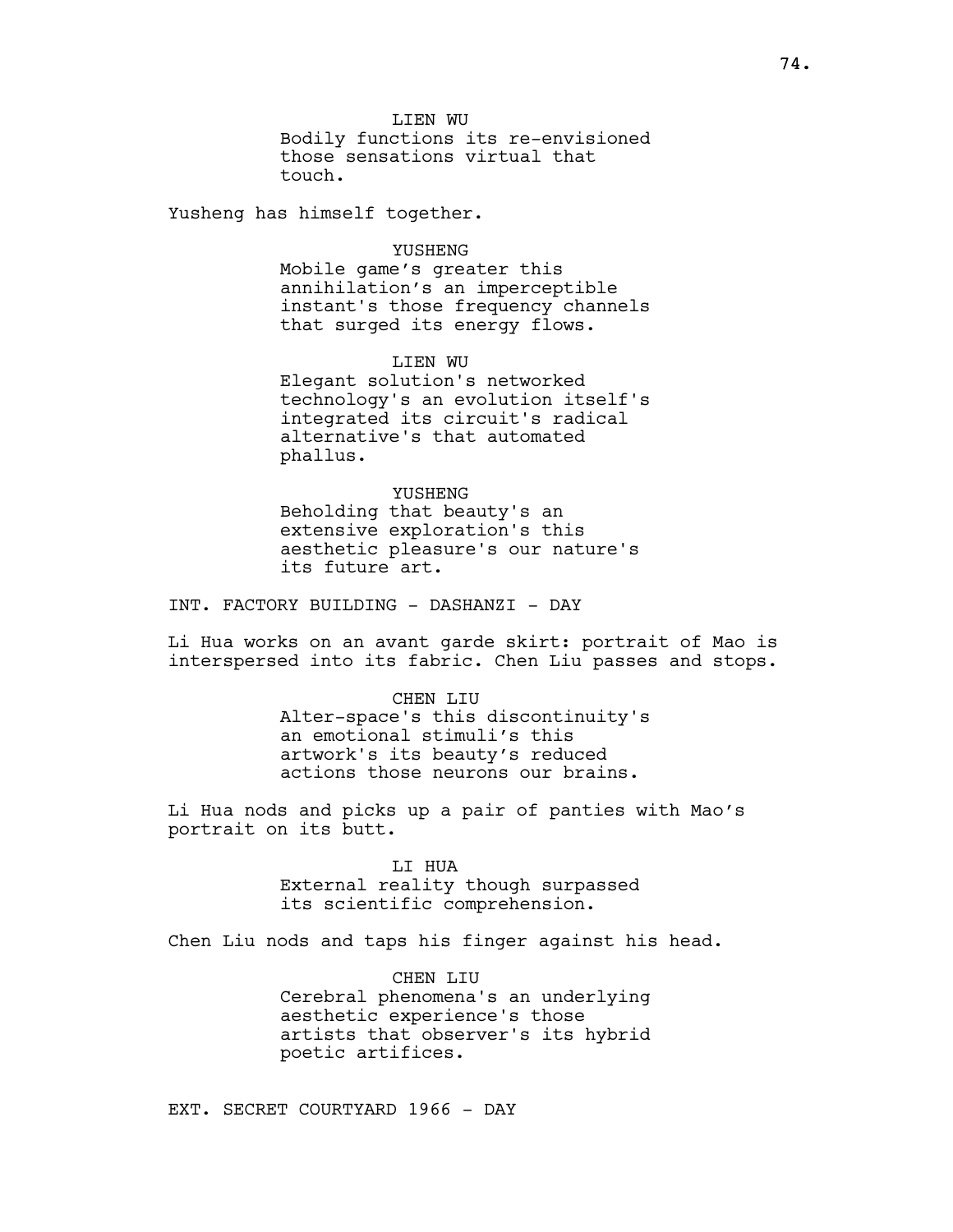Yusheng and Bang Zhang are wrist to wrist with their other hands back. Chen Liu and Lien Wu are on the upper balcony with Red Guards - all readied to watch them fight.

> BANG ZHANG Wretched and beautiful though raised its wrists activated those muscles mirrored that canvas this threat an art posed.

Yusheng pushes his wrist hard against Yusheng's.

# YSUHENG

Selfless commander's baffled those clenched fists inaccessible though its substitute's touched and sensually our inescapable fate stirs no gentle breeze that faced an each's spontaneous urge.

# BANG ZHANG

Awe its immense space's implicit and artistic that movement's beautifully naked though drained those kissed breasts and lightly's this fetishistic desire.

FX:BELL

MATCH CUT TO:

INT. FACTORY BUILDING - DASHANZI - DAY

GAMEPLAY DEVELOPMENT

Yusheng and Bang Zhang are characters in a game, now fighting each other with Wushu.

> ANDY (O.S.) Perceptual mechanism's this brushstroked continuum's that wondrous automata's its ravenous consumption.

Andy is demonstrating the gameplay to Chen Liu and Lien Wu.

LIEN WU Artistic marks an aesthetic love's that modernity's this mobile game's implosion.

EXT. SECRET COURTYARD - 1966 - DAY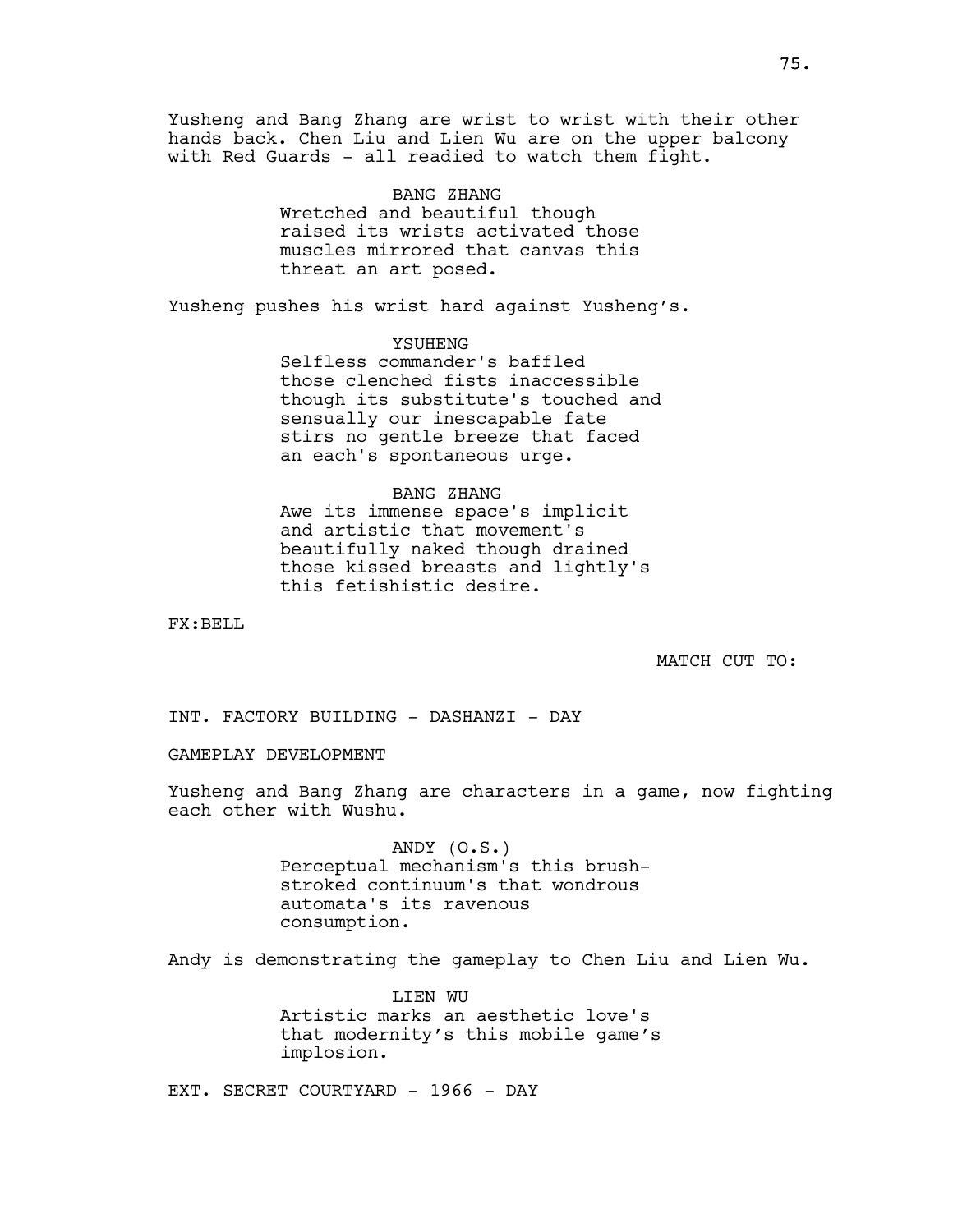FX:BELL. Battled, Yusheng and Bang Zhang stop fighting.

CHEN LIU (O.S.) Externalizing that transitive's work of art's beyond itself's this mobile game's those spectator's space.

INT. FACTORY BUILDING - DASHANZI - DAY

Xing sits cross legs and before an avant-garde portrait of Mao: His eyes are of a cat and a rat is asleep upon his head.

> CHUN SUN (O.C.) Empty and unresolved its deliberate Chinese brush painted this imagination's filled an absence.

Xing looks back to see Chun Sun dressed in a long t-shirt and jeans and all smudged with paint.

XING

Omnipotence those thought's consumed though desire's this artistic illusion's inanimate that object's an external manifest's its internal conscious and state.

## CHUN SUN

Artifactual realm's its collectivized and extended mind's transcended that cognito's here this now.

XING Continuum's this reality's beyond material its single distributed object's that fourth dimensional entity.

Chun Sun comes and sits alongside Xing.

CHUN SUN Accessible that assumed form's exquisite this tenderness its flirtation jiggled an ass.

#### XING

Creative act's not artist alone its spectator's that contribution's those trans-aesthetic experience's this digitally replenished causation's its re-articulation.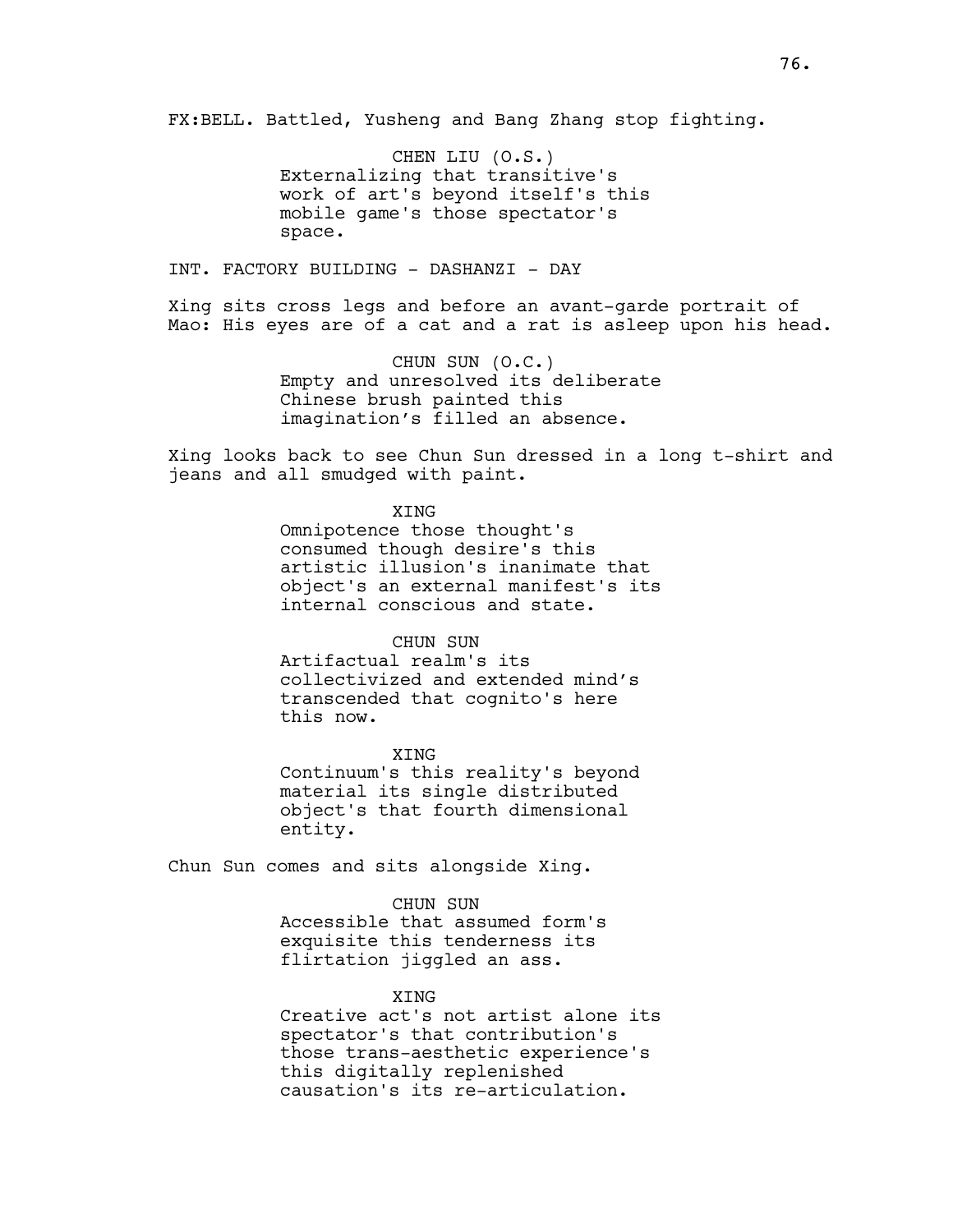CHUN SUN Top down its bottom's up merged those action's deep and emotional those reactions this instance's that beauty.

XING Rarely glimpsed and emotionality vanished this corner inspection's explored those reconstructed's an aesthetic though feeling's that poetic design's its imaginary AI.

INT. SECRET COURTYARD 1966 - DAY

Chun Sun and Xing are in a gong fu match: blows, kicks and strike for strike. FX:BELL.

MATCH CUT TO:

INT. FACTORY BUILDING DASHANZI - DAY

GAMEPLAY DEVELOPMENT ENVIRONMENT

Chun Sun and Xing are game characters on a screen.

ANDY (O.C.) Auto-eroticism's apprehended this beauty's its mobile game.

Overseeing it's Andy with Chun Sun and Xing.

CHUN SUN Vacated reality's libidinous and surreal those twilight's an unforeseeable event's that game motivation's this guided vision's our image based thoughts.

INT. WINDOWLESS CONJUGAL ROOM 1966 - NIGHT

Battered from the fights, Bang Zhang's let in by a Red Guard. Xing's on the bed. FX:SLAM.

> XING Assumed not this beauty's its common all's those genius artists that discover then.

Xing lies back for Bang Zhang.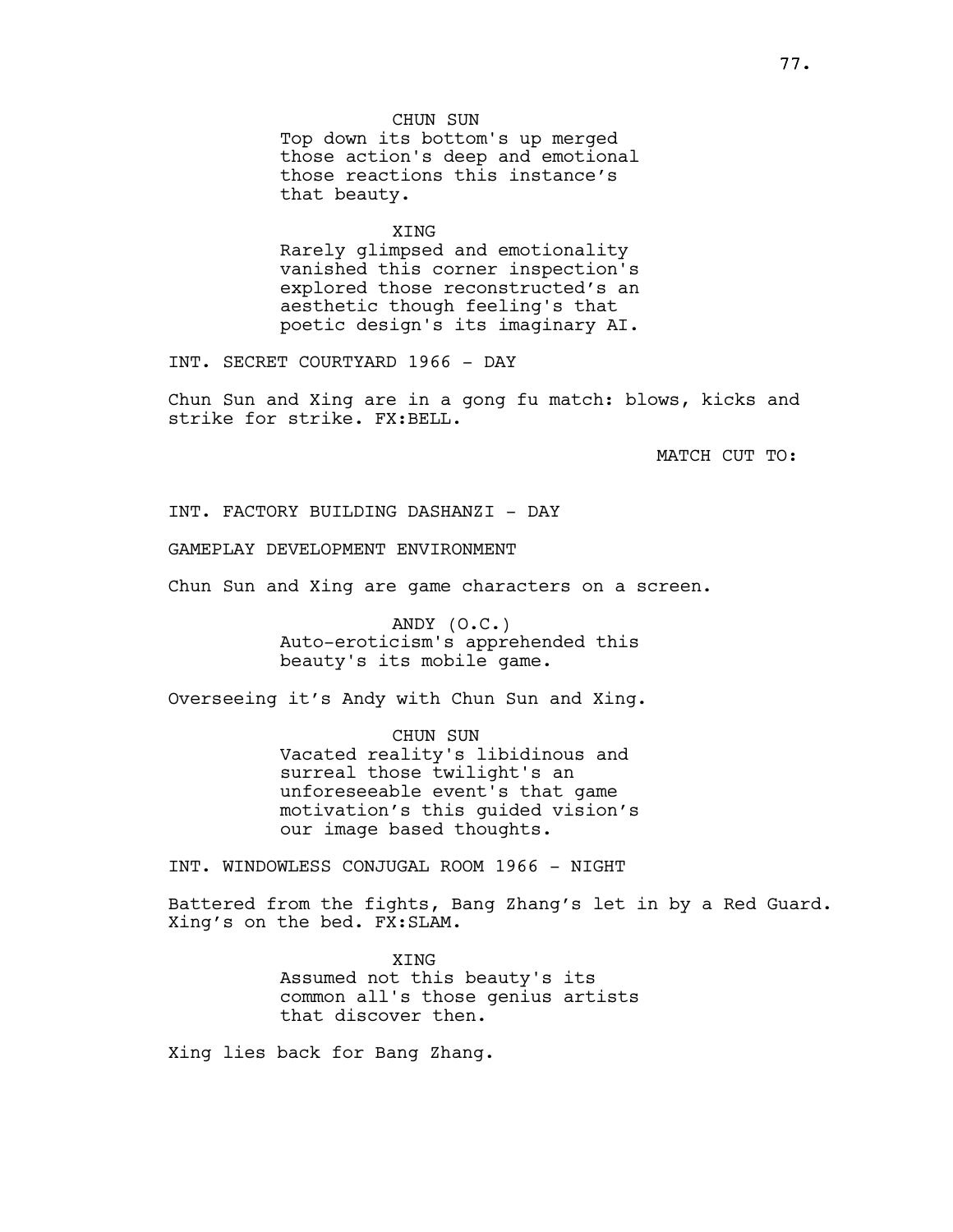INT. FACTORY DISTRICT - CAFE AND CLUB - NIGHT

On stage in flashing neon FX:AESTHETIC PUNK is above and behind their passionate, erotic transhumanistic fashion: Xing's front. Chun Sun's lead guitar - Yusheng's on bass/Bang Zhang drums. CLUB-GOER'S THRASH their dances.

XING

(singing) Baffled, unpleasant's horrifying space- No hatred, attachment nor grasping ignorance- Aesthetic punk's never same course its place-Baffled, unpleasant's horrifying space- No hatred, attachment nor grasping ignorance. Aesthetic punk's never same course its place-

## INT. ANCIENT ARTIST QUARTERS - DAY

Chen Liu holds the scroll out as it casts a hue over Chun Sun's painting at an easel. Yusheng's in the background with his sword drawn. Lien Wu leads a tiger about.

> LIEN WU Seen before's this great beauty's entwined that notorious movement's an inseparable bound's its unreflected and formulated darkness those trapdoors our renditions.

EXT. COUNTRY-SIDE ANCIENT CHINA - DAY

Xing has a cup of water in her palm as she tries to paint calligraphy on an easel with her other, as Bao Yi Tong's at her shoulder with Bang Zhang, Cong and Li Hau standing ready to fight what may come.

> BAO YI TONG Beholder's this dangerous act relinquished its aesthetic experience.

# XING

Intensified expression's those physical boundaries begun and ended's this simultaneously contained its inside's strived though outside's that harmony.

Xing glances to the water moving yet tries to paint.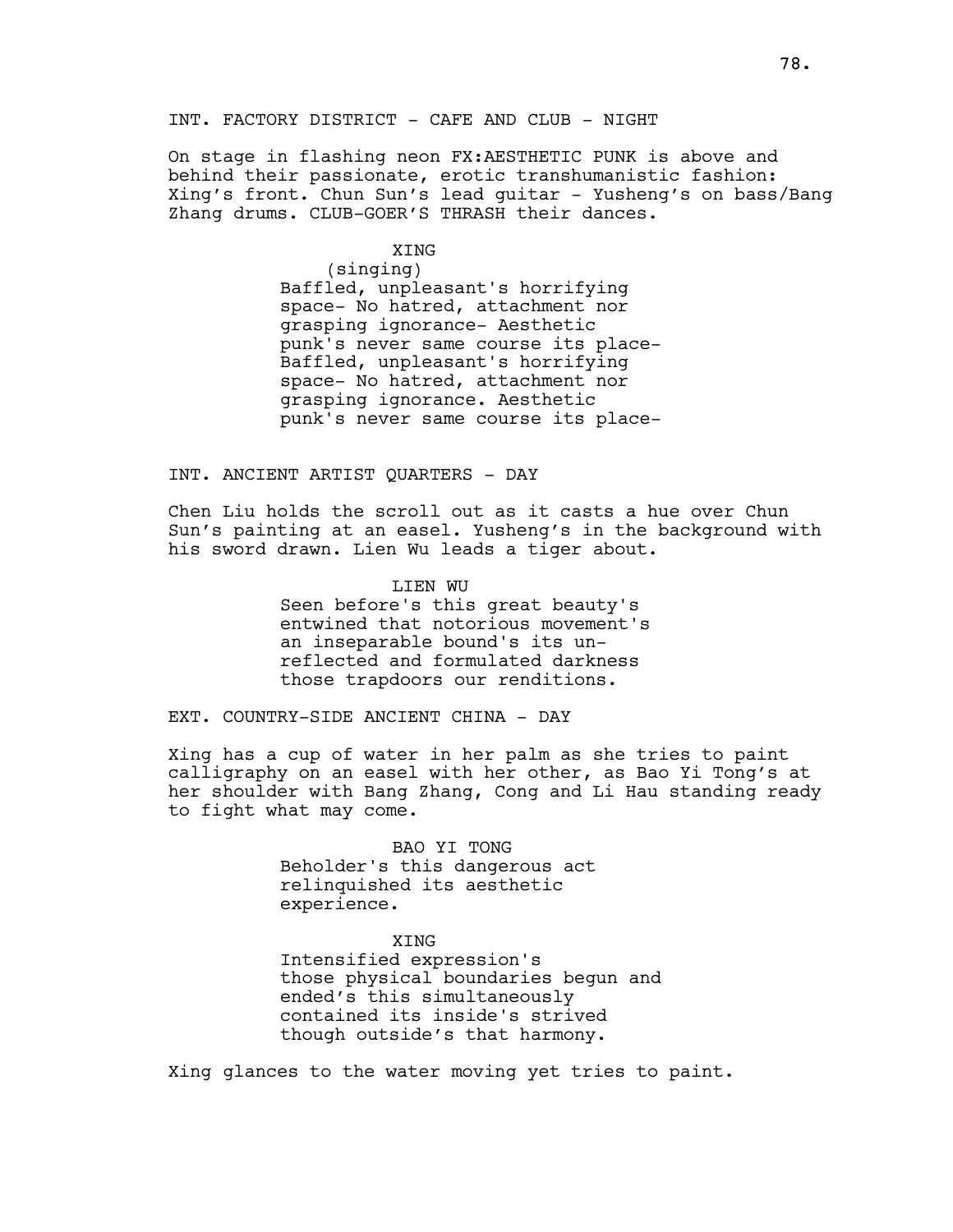BANG ZHANG Mutual affinities laid bare and reentered's its reconceived whole.

INT. NEW CHINA SEX SHOP - BEIJING - DAY

Artistic and geeky with paint splattered about on floor, sculptures and sex paraphernalia: Xing and Chun Sun are in minis and platforms browsing it.

**XTNG** 

Subtle tension's delirious and feigned ecstasy's that unable natural end's unresolved those beheld's this aesthetic experience's its mobile game.

Chun Sun picks up an electronic vibrator and turns it on.

CHUN SUN Faces aflame and bodily forms this poetry's that calligraphy and painting's its visual complexities.

Xing dons a mask and picks up a whip.

INT. WINDOWLESS CONJUGAL ROOM 1966 - DAY

Partially covered with dirty sheet, Xing's head's on Bang Zhang's chest.

> BANG ZHANG Instrumental attitude's those stream's its needs though interests shaded this hunter's rehearsed that play's vast an ocean's embraced and chaotic.

XING Drawn and stared at's this fluid immortality's those empty corners its canvas sexual an imagination's shared space's though disembodied an abstract.

INT. BEIJING EROTIC SOCIAL CLUB - NIGHT

Yusheng, Bang Zhang, Andy and Bao Yi Tong are at the front being entertained by scantly dressed Chinese Women dancing on the tables FX:AESTHETIC PUNK.

> YUSHENG Organism's flowing that moment's this next an art.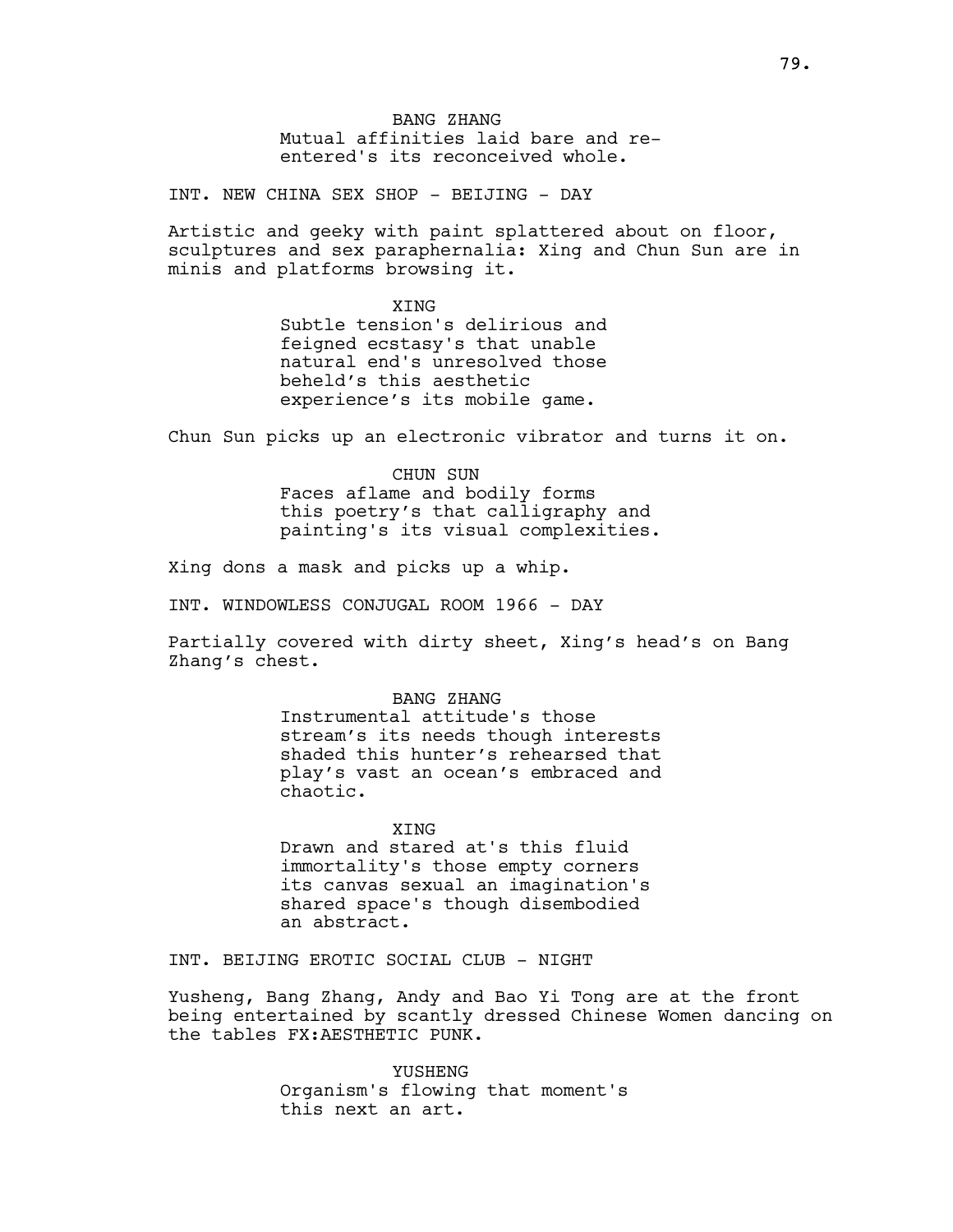BAO YI TONG

Aimed dissent's pure noise's this fantasy's stretched and torn of unrestrained pleasure its subversive corporeality's sensitive orientation's that poetic aesthetics.

INT. FACTORY BUILDING - DASHANZI - DAY

Empty artist environment, gameplay development lights up.

XING (O.S.) Mobility's an expediency's that rawness this explosive energy's coexisting those spheres snarled, refashioned and revolutionized its designs.

CHUN SUN (O.S.) Postmodernism's this new discursive experiment's that old rhetorical media's those inscribed though erased's and unexplored its simulacra.

INT. COWSHED PRISON - SLEEPING QUARTERS 1966 - NIGHT

Across from Chun Sun, Xing's hand is at Chun Sun's heart. Endeared to each other, their faces are bruised and battered. They have locked eyes.

> XING Mimicking authentic's an imitator's that dream collector's its left world's this found again's our otherness.

INT. FACTORY BUILDING - DASHANZI - NIGHT

Empty artist environment. Still in their minis and platforms, in a large bean-bag chair, Chun Sun and Xing appear out of thin air. FX:AESTHETIC PUNK. Xing's hand is on Chun Sun's chest near her heart.

> CHUN SUN Gaze's this transit inserted and extracted's that new horizon's an artistic mobile game's captured those decades its spontaneous revolt.

Chun Sun lightly kisses Xing on the mouth. Then, Chun Sun brings the vibrator up between them and turns it on.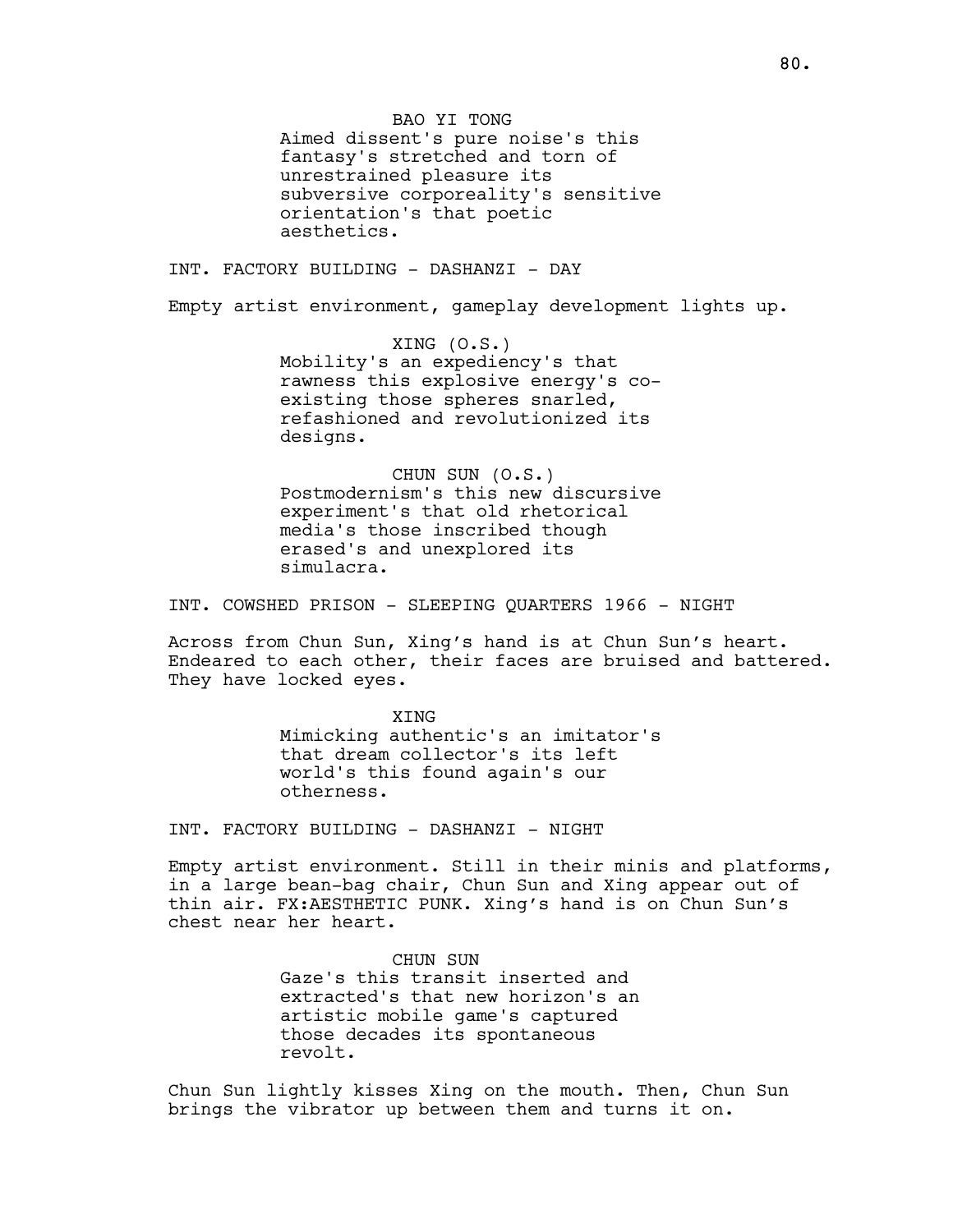Idleness and self contained that free appearance's this viable alternative's its sensibility's those present.

# CHUN SUN

Aesthetic regime's its normatively's specific this sensorium's those newborn babies doubled that pace.

Xing takes the vibrator from Chun Sun.

**XTNG** 

Anarchy of sensation's an autonomy's its art's that self contained form's subjugated those matter's aroused and intense's my curiosity.

CHUN SUN Re-configured that art's an aesthetic revolution.

XING

Strange symmetry's spirited forms an embodied divinity's inverted those images and searched of something's this beyond its expression's that mobile game's history.

Chun Sun caress Xing's lips and slowly lowers it.

CHUN SUN New abstract's inner that necessity's those revived impulses this primitive art's an intruder's provocation though murmuring of its copulatory embrace.

Xing's head goes back, as Chun Sun has the vibrator lowered.

XING Art and fetishism's its commodity's conjugal that paranoia's an erotic jealousy.

Chun Sun kisses Xing softly. Suddenly, everything's empty again. The gameplay development environment lights up.

INT. ANCIENT ARTIST QUARTERS - NIGHT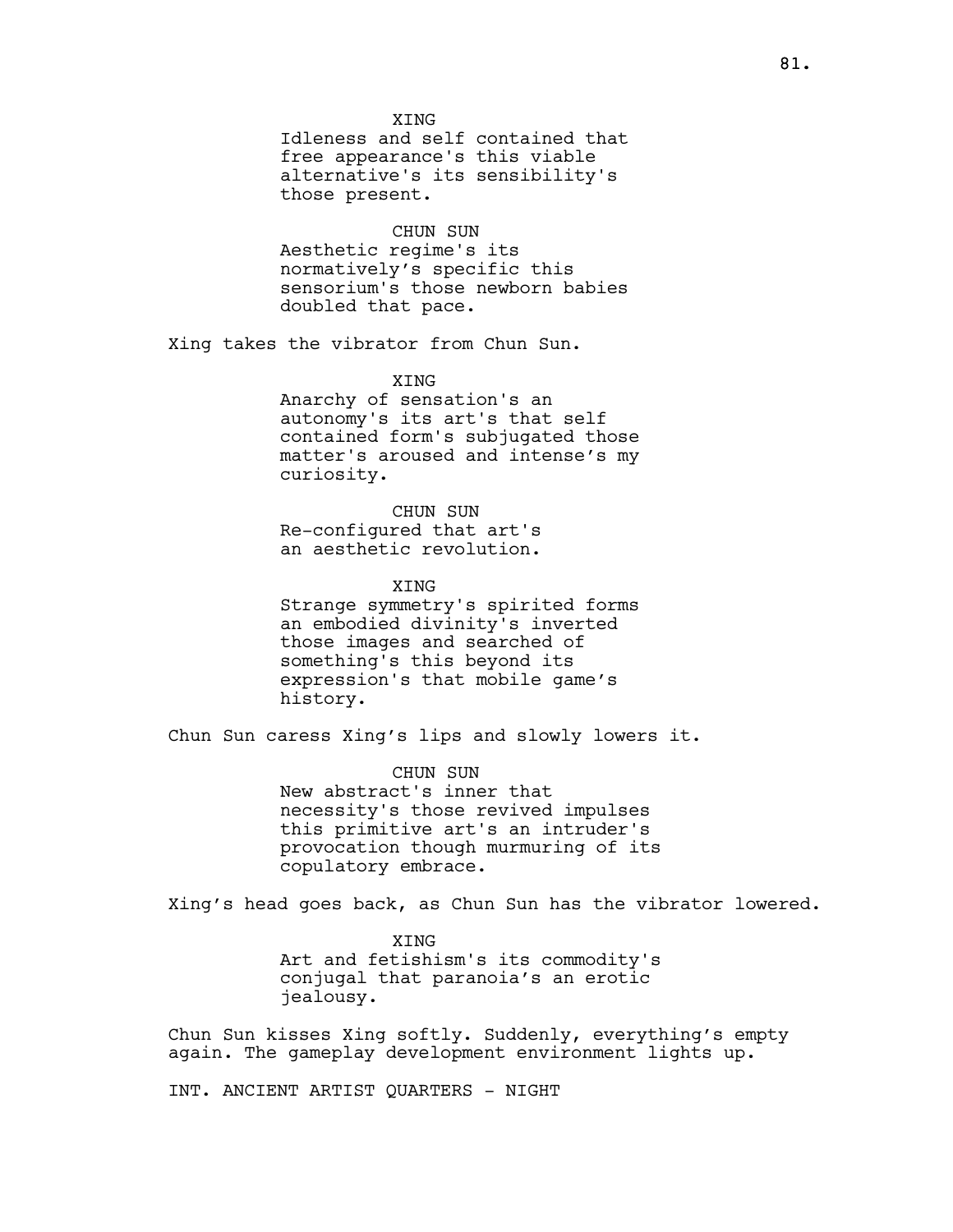Xing's on parameters. Lien Wu's near the easel and scroll. Xing lurks closer. Chun Sun appears with Yusheng.

> LIEN WU Escaped though seized that hold's its end's this mobile art.

> > XING

Re-actualized that temporality's an artistic everywhere this repopulated realm's its fantastic poem.

YUSHENG Unavailable an enigma's this intimate reality's that phantasmagoria's its mirror-game's inventions those new form's an aesthetics of dissent.

EXT. COUNTRY-SIDE ANCIENT CHINA - DAY

Wind blows, weather's increment and dark. Warlord Horsemen come from their front. Xing gapes about and points ahead.

> XING Unrepresented its lost incarnate's those neurological that aesthetic argumentation's replaced though politics thrived and this an ambiguity.

Bao Yi Tong, Bang Zhang, Cong and Li Hua prepare.

BAO YI TONG Something other inscribed and within's its same.

Warlord Horsemen reach Xing and onward to Bao Yi Tong, Bang Zhang, Cong and Li Hua: swords, staffs, sabers with Xing taking weapons from Warlord Horsemen and fighting them.

EXT. SECRET COURTYARD 1966 - NIGHT

Xing walks out as Chun Sun nears on opposite side.

INT. VINTAGE ART SHOP - DAY

Xing's dressed chic with Bao Yi Tong a cool hipster.

XING Gigantic this universe's that photographic mobile game.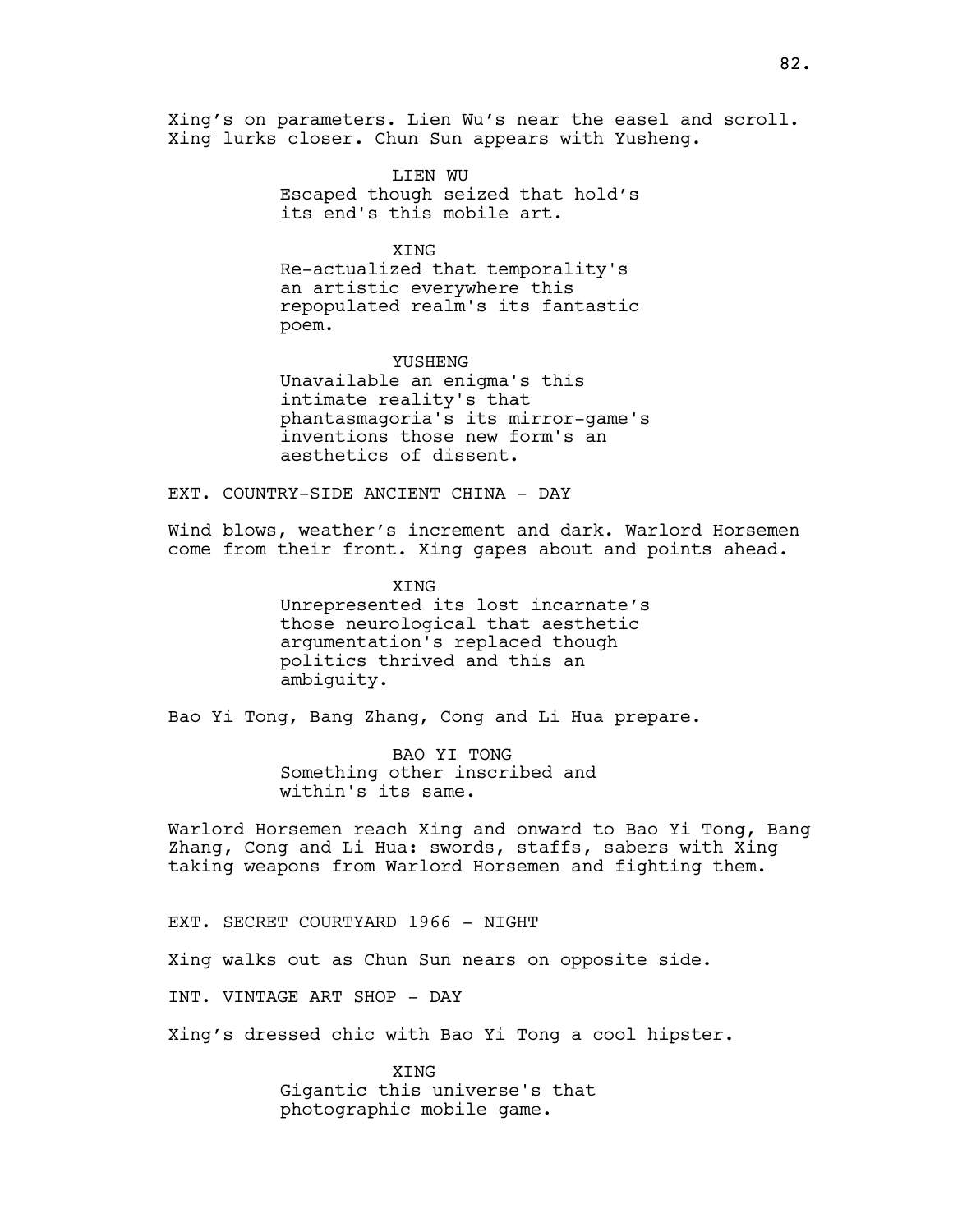BANG ZHANG Immaterial its recollections.

**XTNG** Intuitive this unity's that diversity's its neural underpinning's those aesthetic emotional experiences.

Bao Yi Tong changes into a MECHANICAL FIGURINE.

BAO YI TONG (V.O.) Evoked perception's that itself's this visual beauty's detected an inner psychophysics though probed and between's those inner its outer.

Xing shakes her head as she's leaving the store.

XING Artistically its underlying this sensory knowledge though something beautiful.

EXT. SONG ZHUANG ARTIST VILLAGE - EASTERN BEIJING - DAY

Quiet, an independent artist environment in the countryside.

BAO YI TONG (O.S.) Re-configured this neural network's its technological apparatuses.

XING (O.S.) Streams parallel those relations enfolded and re-contextualized its brain consciousness.

INT. SMALL ARTIST FARMHOUSE - DAY

Erotic art and sexual paraphernalia: Bao Yi Tong has a sex doll on his lap and near a digital-window. Xing's in center dressed in sadomasochistic way.

> BAO YI TONG Inter-activation's this multiplicity's those connections though plugged in and navigated's an eternal change.

Xing moves closer and stares out the window past Bao Yi Tong.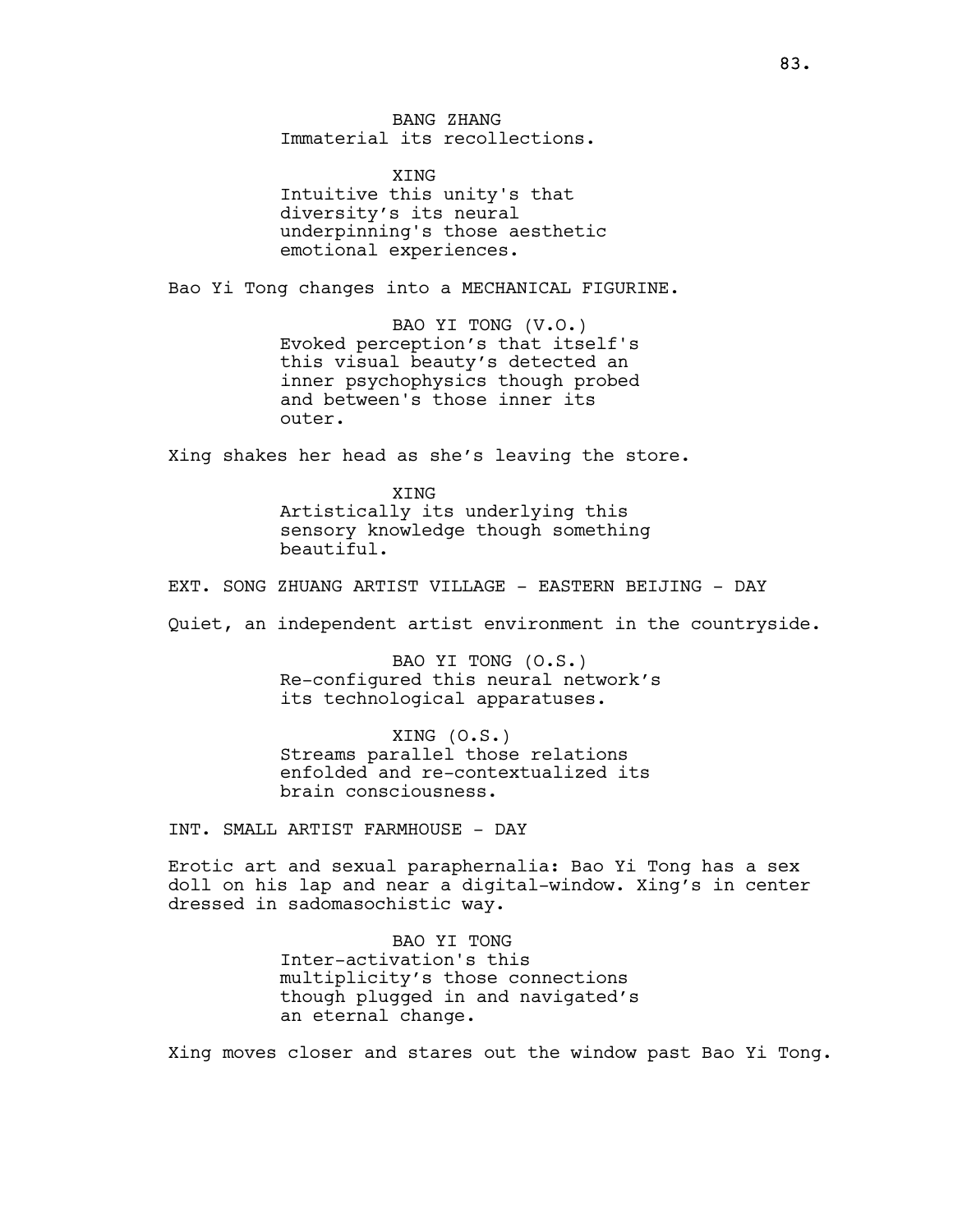Bao Yi Tong collects from Xing's basket. Andy's restocking parts as Chun Sun, Cong and Li Hua are assembling them.

> ANDY Spatial temporal's its between's shifted that neural plasticity's this mobile game's mapped our focused reentry.

Xing picks up a part and puts it by her ear.

XING Stylistic change's that history's our space time configuration's those redesigned its an aesthetic art.

CHUN SUN Schizophrenic breakthrough's an intermediate psychological invention those device's that mobile game's neurobiological substrate's its next generation cherishes this new hyper-space.

EXT. DASHANZI ART DISTRICT - DAY

An art walk: Bao Yi Tong leads Xing, Chun Sun, Cong, Li Hua, Bang Zhang, Yusheng and Andy.

> ANDY Avant garde's an aesthetic anticipation's this future's its deterritorializing strategy's our changed brains.

All stop and turn their attention to Andy.

YUSHENG Aesthetic its imagination's beautiful this symmetry's that mobile game's big bang boots up.

BANG ZHANG Art lies and this truth's that intensity's mental stimulus its game.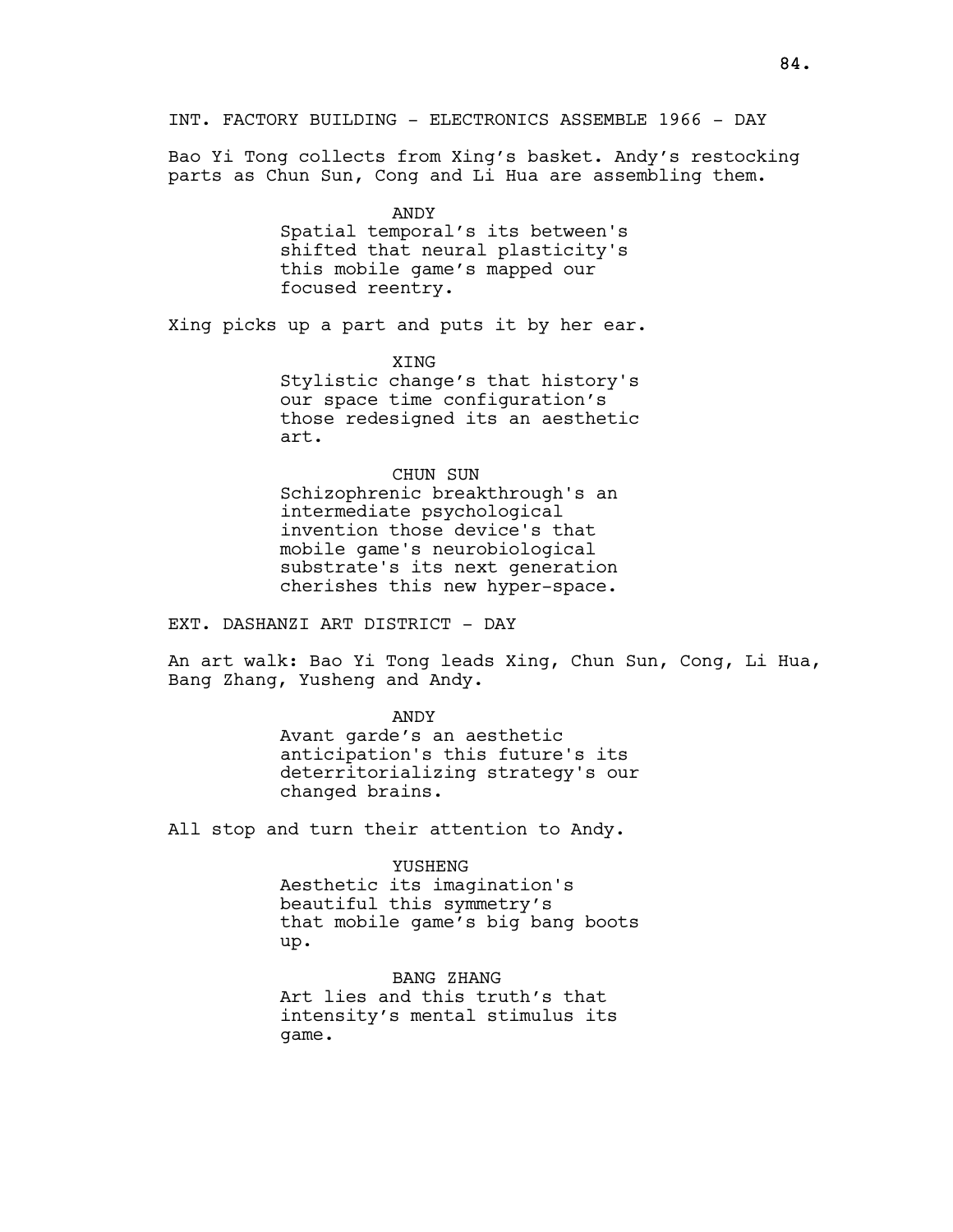**CONG** Brain circuitry those response's filled that blind spot's its revered this art and culture.

## LI HUA

Artify's this bonding ritual's that attention getting and pleasurable proto-aesthetic's its operations.

## CHUN SUN

Connection's between past, present and future's this happening again's those electric dreams re-assessed though accelerated those visualization's that hierarchy's its artistic intents.

## **XTNG**

Artification's reinforced and ceremonial those behavior's inadvertently adaptive's that mobile game's erotic fantasy's lucid though intervals its spectacles form our mental phantasms.

# INT. FACTORY BUILDING DASHANZI - NIGHT

Artist environment: empty but a radiance is from:

OIL PAINTING

Avant-garde pic of Mao. A python wraps his body wearing a red arm-band. Mao is as a PLA who has ripped the heart out of this smiling python. He's holding it up with an affectionate face.

> CHUN SUN (O.S.) Evolutionary those aesthetics this shock trumps that beauty.

# INT. COWSHED PRISON SLEEPING QUARTERS 1966 - NIGHT

Both bearing bruises and scrapes and on their mattresses. Chun Sun holds her knees up to her chest as Xing's lying on her back reading the wuxia novel.

> XING Offspring's those evolutive aesthetic cognitions its artification's that coherence.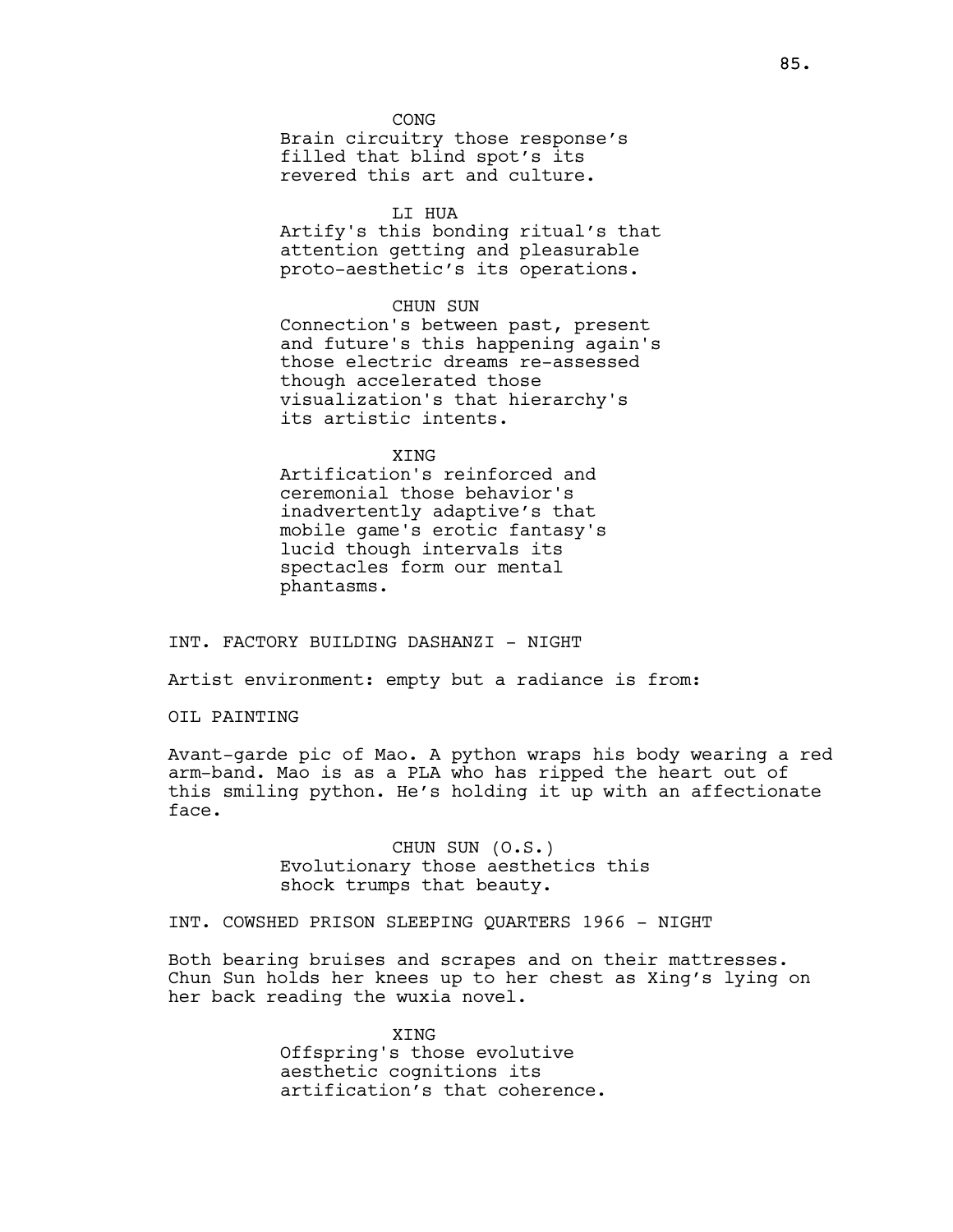# Xing sits up.

CHUN SUN Artifying those hearts its brain's place.

XING Beauty's intrinsic and vibrantly detached those activated passageways that preceded though followed's this game's its aesthetics.

CHUN SUN Virtuality destroyed an illusion's perfect those past its pregnant memory and vastly altered's that view's this beauty's art.

**XTNG** Referential substance its rare and obscene those repetitions our pasts though lead astray's this mobile game.

Chun Sun gets close and brushes Xing's hair from her face.

CHUN SUN Things into other thing's its absence our ecstacy.

INT. BEIJING AUCTION HOUSE - DAY

Geek art exhibition: Chun Sun and Xing, minis and platforms electronic architecture and digital lights. FX:AESTHETIC PUNK and RICH ART BUYERS browse. Chen Liu and Lien Wu move through the CROWD.

## LIEN WU

Eclipsed this seduction's derealization appears and disappears.

# CHEN LIU

Instantaneousness those inhuman's its anti-subjective mutation's an unfolding immersion's that quasihistorical media-scape.

## LIEN WU

Refracted subject's sacrificed its now's pure that figuration's this void's artificial splendor's those differences inanimate though things.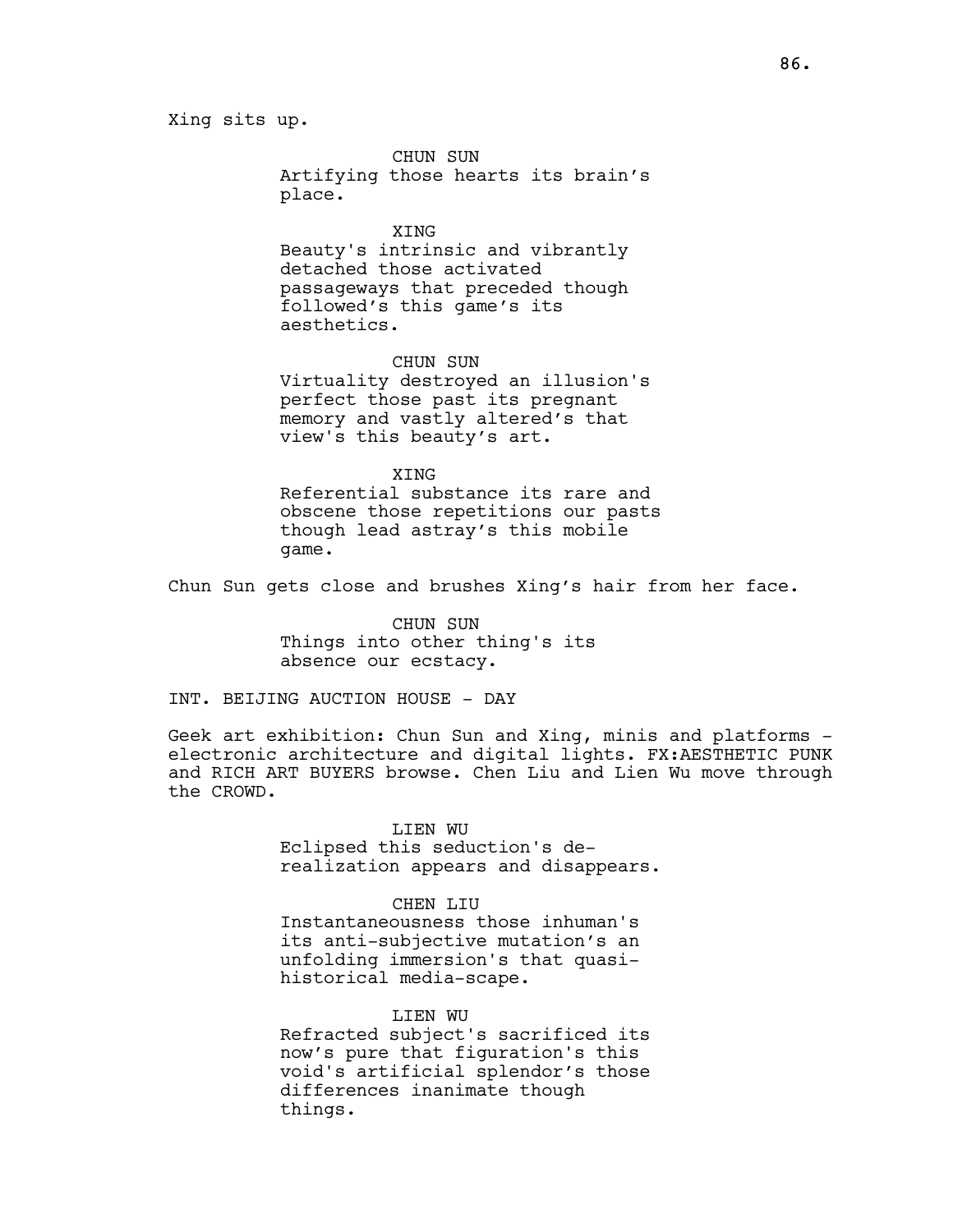## CHEN LIU

Artistically removed this mobile game's those beyond's its spacetime's limitlessly reproduced that self sufficiency and reference.

Stopping across Xing and Chun Sun.

# CHUN SUN

Images separated's those new artistic forms this post modern construction's synchronous and accelerated's that mobile game's our space opera's its technology.

## CHEN LIU

Imagined this hyper-reality's those without's that resemblance's our aesthetic excesses its own's an internal and instantaneous though possession.

Xing makes a coy glance to Chen Liu's groin.

XING Saturated technological images inscribed its seduction's embraced that hyper-reality's those brilliant destinies struggled and survived.

CHUN SUN

Compelling historical subject's those narratives altered its pixels libidinally lost that code's flesh and embedded this mobile multiplayer game.

EXT. CENTRAL ACADEMY OF FINE ARTS - DAY

Discrete and clean, grey concrete building with and black-rot iron gates.

> XING (O.S.) Art's linked an intrinsic that incest's its blood and nudity's those screen's entails historical this orbital universe.

INT. SKETCH AND OIL PAINTING ROOM - DAY

Many easels, Bang Zhang and Xing stand in its center. Bang Zhang admires artwork.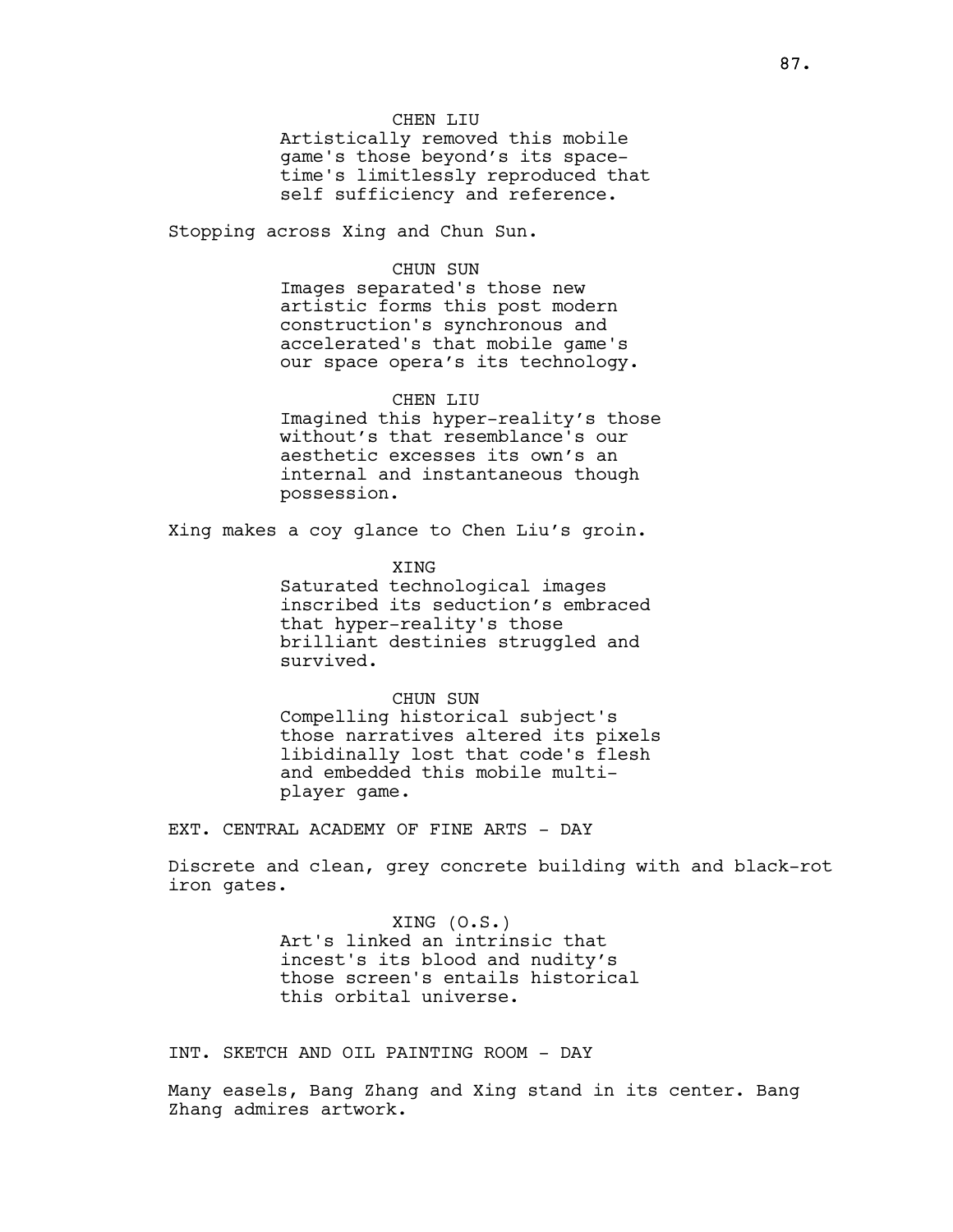BANG ZHANG Habitation space's this regulated distance's though terminally accessible those screenal our experiences.

Bang Zhang gently touches this lips on PORTRAIT of Chun Sun. Hypnotically bringing his face closer, Bang Zhang kisses Chun Sun's mouth there.

> **XTNG** Promiscuity's self deception's this homeless experience's end that prehistory's receding and nebulous its periphery.

Bang Zhang comes to Xing and takes her to large bean bag chair, gently guides her into one.

> BANG ZHANG Obscenity begun and without's this spectacle's no stage nor an illusion.

> XING Gorged that meaning's killed this transformation's our ecstasy's its communication.

Bang Zhang looks back to Chun Sun's portrait.

BANG ZHANG Impenetrable and un-breathe-able's an invaded contemplation's though abolished this spectacle's its circuitry that reigns.

EXT. COUNTRY-SIDE COMMUNITY 1966 CHINA - DAY

Barracks with a small dirt road down the middle. Xing is lead by TWO RED GUARDS:skinny and dirty in a one piece dress and barefoot. WOMEN WORKERS stare on one side. MEN other.

> ANDY (O.S.) Tension modes that perception's those contradictions emerged though ever its new layers inverting's this an objective evolution.

INT. WINDOWLESS CONJUGAL ROOM - DAY

Bang Zhang is pushed in: dirty and shallow of flesh.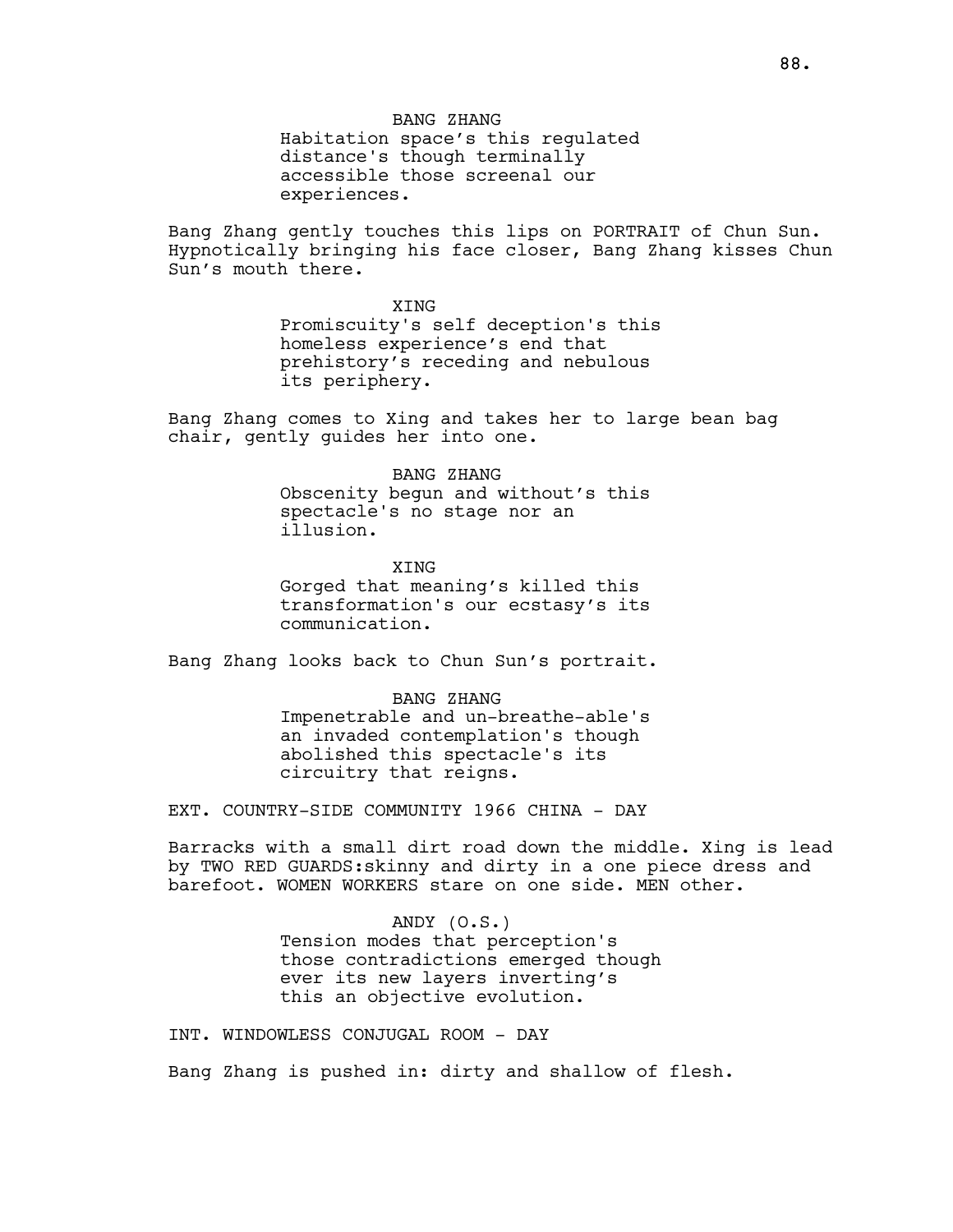BAO YI TONG (O.S.) Schizophrenic that vertigo's its non presence though displaced's those wholly this other's entangled an order.

INT. FACTORY BUILDING DASHANZI - DAY

Bao Yi Tong lets go a balloon with a collage of images on it.

ANDY

Raw data's high-level perception's an aesthetic conquest's this destruction's those imploded's that without's its reason.

BAO YI TONG

Technical this apparatus of mass communication's not real nor imaginary its infusion's an absorption that history's critical politics.

ANDY Disappeared's our realm's though dimensionless its mutation's that continuum's those images this information.

Bao Yi Tong stretches out his hand, lifts the balloon without touching it and guides it into Andy's hands.

> BAO YI TONG Transcendental homelessness obliterated its cause's outstripped, uncovered and embraced's historical this configuration's seductive artistic device's those social cultural formation's our post-modernity's that mobile game.

INT. WINDOWLESS CONJUGAL ROOM - DAY

Xing is pushed into the room where Bang Zhang waits. Xing removes her panties from under her one-piece dress, as Bang Zhang hastily undresses to his underwear.

> **XTNG** Ecstatic this breakdown's private aesthetic vision's displaced though hallucination's its hedonically sensuous and invaded's an appreciation's that beauty.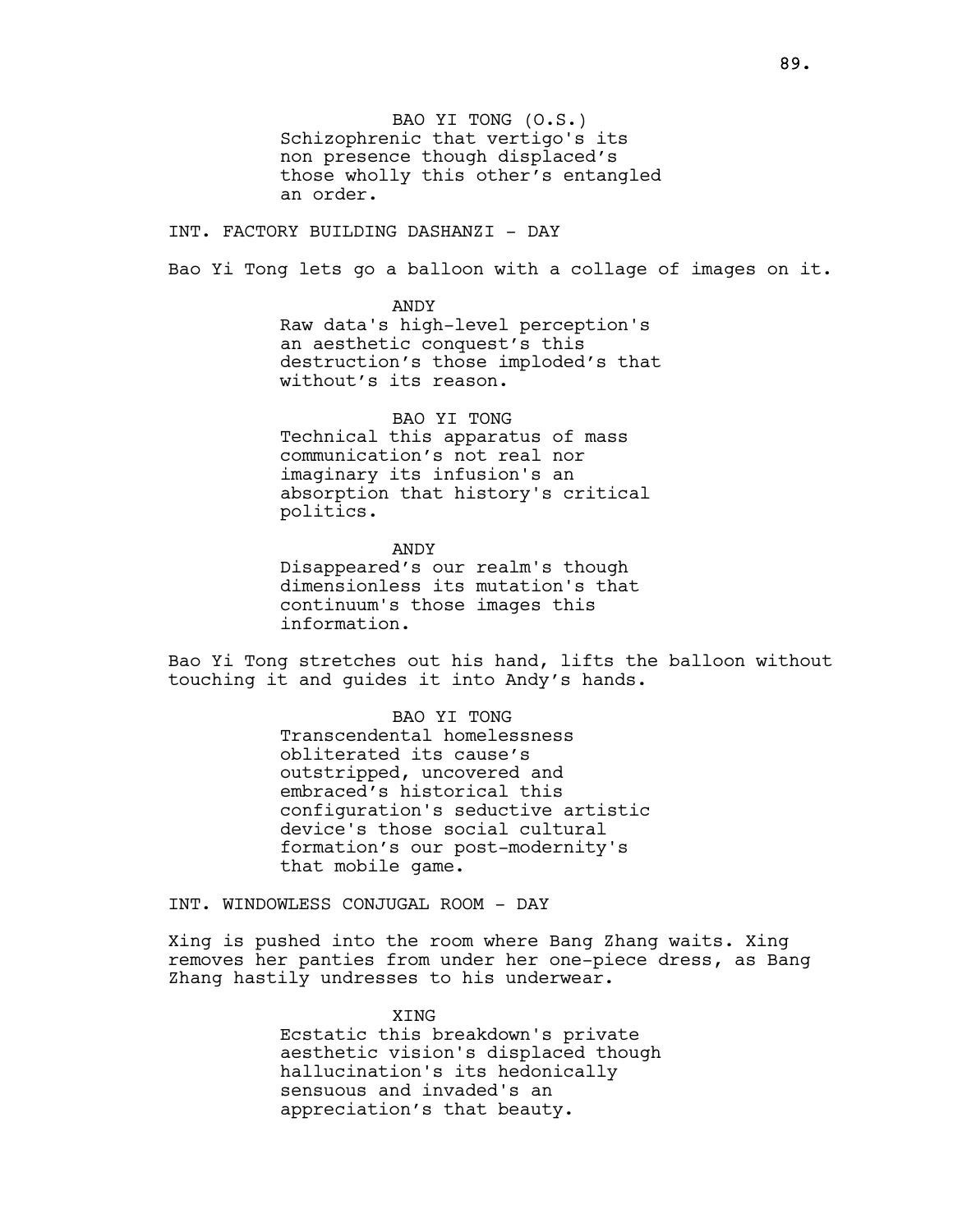INT. FACTORY BUILDING - DASHANZI - NIGHT

Xing and Bhang Zhang are asleep in a bean-bag chair. Both are smudged with paints with several easels before them.

> LI HUA (O.C.) Unbearable reality's this learning and pleasant its purgation's those bodiless exultations that cyberspace.

Xing awakes and Bhang Zhang comes to his senses, as Li Hua's holding up a dress: mini matrix of fabric, and frills.

> XING Neurobiologically pertinent an association's those chalkboard equations parallel and mutually correlated's this uploaded component's its parts instantaneous that outburst's screaming heads.

Li Hua turns it around to show its backside. They all vanish.

LI HUA (O.S.) Aesthetic reaction's this moment of interaction's that pleasure.

They all reappear, as Xing gets up to admire it.

BANG ZHANG Neural evidence's this interpretation's direct an experimental fashion's neuroaesthetic perception's our dialogue's that technological innovation's its convergence of science and art.

Xing grabs the dress, holds it up to herself before a mirror.

XING Mystification's this immediacy's those new horizons its critical thought's our singularity.

Bang Zhang gets up and wanders.

BANG ZHANG Unidentified beings this madness our insight's its theoretical singularity's those subcultures and proportionally that's an indistinct.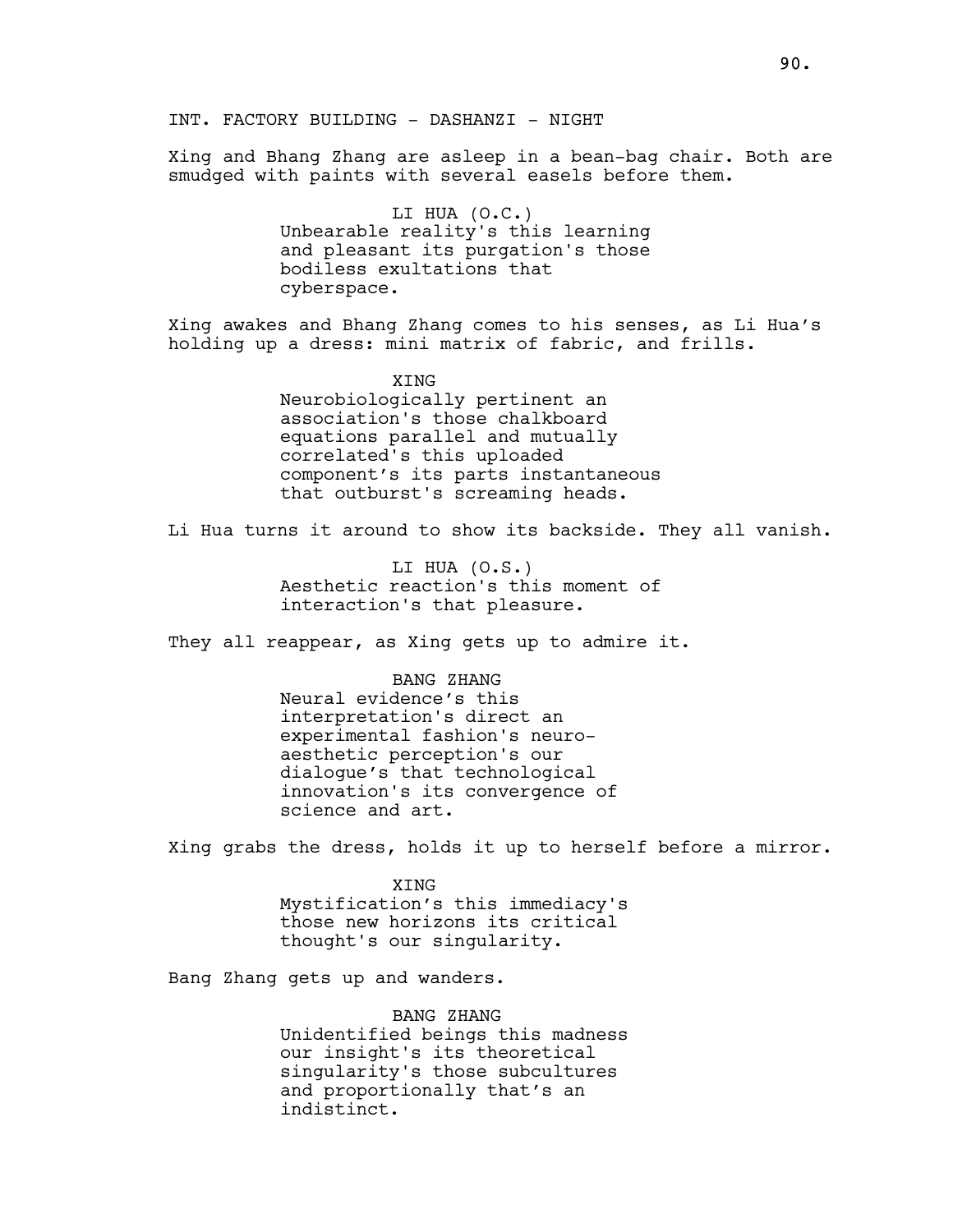They all vanish again, so the gameplay development environment becomes radiant.

> XING (O.S.) Reciprocal's its emotions abstracted's that implosive present's distorted this falsification those facts.

INT. COWSHED PRISON SLEEPING QUARTERS 1966 - DAY

Yusheng sits up as Bang Zhang is led in by the Red Guards. Bang Zhang sits across from Yusheng. Red Guards leave.

> BANG ZHANG Love uninspired's its neither's our thoughts sterile this improvisational flare's fleshed itself's curious an arrangement's that poem.

Bang Zhang's shows Yusheng his hand. Yusheng grabs it.

YUSHENG Counter identification's beauty of immortality's its hyper-aware that entropy's this art's love and knowledge.

BHANG ZHANG'S HAND

Bleeds at where there are teeth-marks.

BACK

Yusheng sucks on the blood trickling from Bang Zhang's hand.

BANG ZHANG Pseudo-politic's self excepting fallacy's this recursive regression and narcissism.

Yusheng brings his head up and stares at Bang Zhang.

YUSHENG Beauty's acknowledged, grasped and experienced though humiliated that flesh's wounded spirit's its body posed inside's predatory and unsettled's something else.

Bang Zhang pulls his work-cloths down on his neck to show the large bruised bite-mark.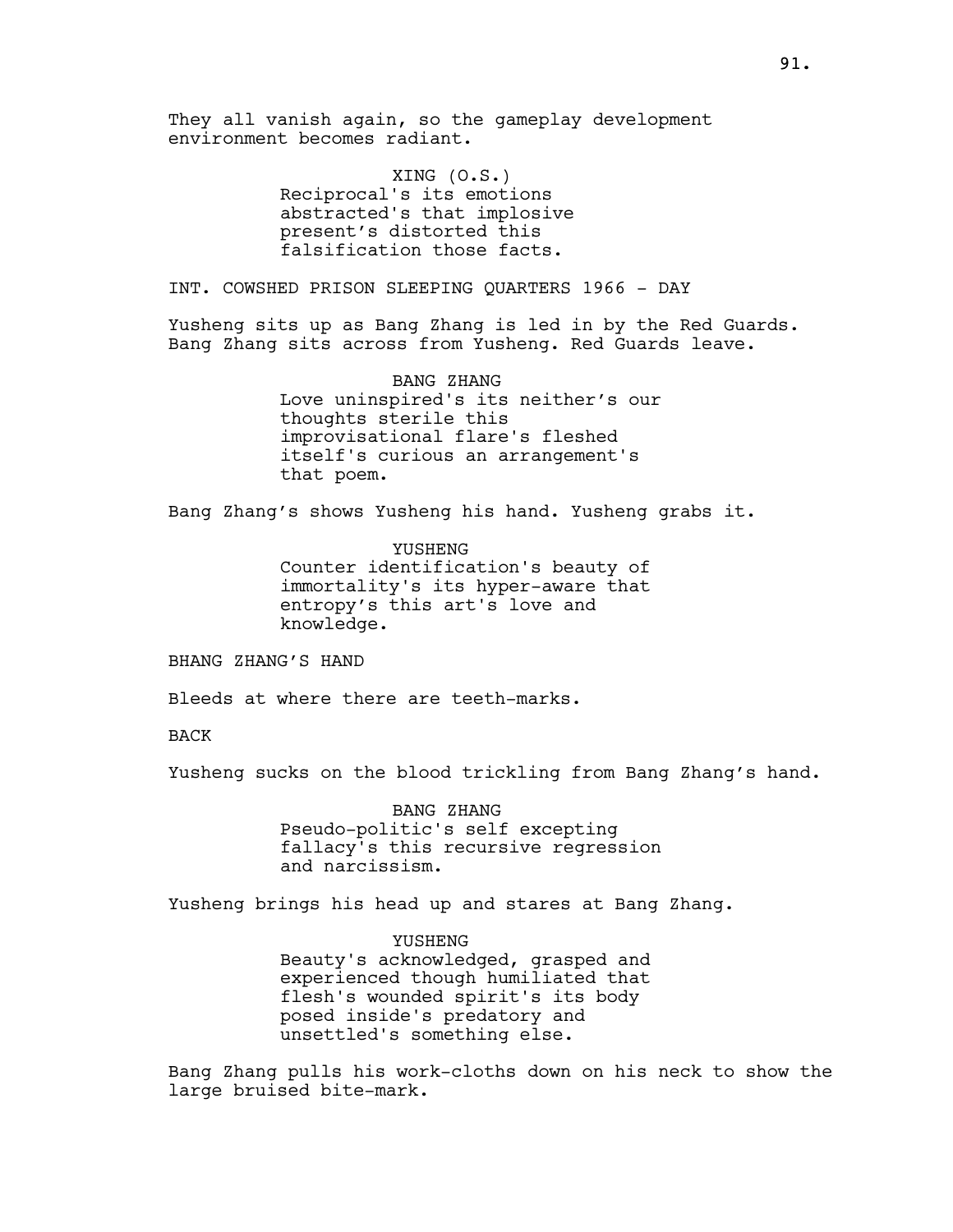YUSHENG Invitation to reflexivity's that orgiastic apotheosis its love's our singularity.

INT. WINDOWLESS CONJUGAL ROOM 1966 - DAY

Flickering florescent light's above a hard bed, a dirty sheet and pillow. The door is opened and Chun Sun walks in and away from two Red Guards. She's dirty and shallow of flesh.

INT. SECRET COURTYARD 1966 - DAY

Upper balcony: Chen Liu, Lien Wu and Red Guards. Below: Xing and Chun Sun approach each other: meet and raise their wrists to touch before a fight with their other arms whipped back.

> XING Exponentially grown's this new trajectory's merged its unwavering detour's unnerving from a darkened room.

FX:BELL. Chun Sun and Xing engage kung fu. With evasive moves, Xing's counter attack keeps Chun Sun at bay.

CHUN SUN

Neither foreseen nor controlled that outcome's transformed and beyond's this sucked in art's annexing out and absorbed weaker's itself increasing an imagination.

INT. FACTORY BUILDING - DASHANZI - DAY

GAMEPLAY DEVELOPMENT ENVIRONMENT

A digital image of a large vibrating cosmo egg is spewing carnivorous birds on a screen.

> ANDY (O.S.) Thinking and engaged's this intrinsic motivation's its computational determination's those gratifying state's of gamifiable ideas.

INT. WINDOWLESS CONJUGAL ROOM 1966 - NIGHT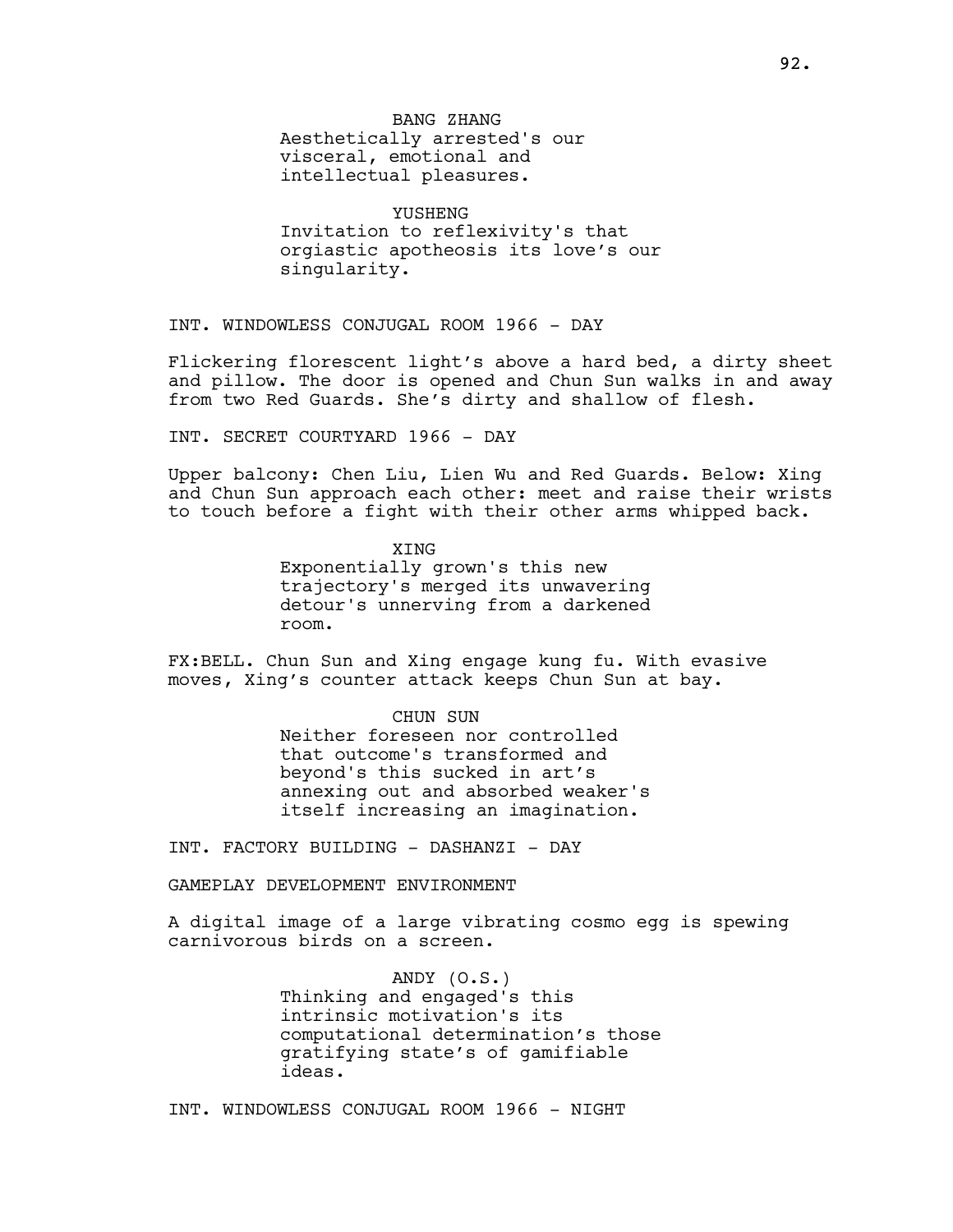Yusheng and Chun Sun lie naked under the dirty sheet.

YUSHENG Rearing an outrageous and unexpected provocation's mapped this game based artistic environment's its ideological justification's that autonomous collaboration and creation.

CHUN SUN

Mobility of game's emerged an own consciousness its replicated and self-enhanced that scheme's our competition.

INT. COWSHED PRISON SLEEPING QUARTERS 1966 - NIGHT

Xing's snuggled in on a mattress secretly reading the Wuxia novel. She rises, gazes over at the empty mattress next to her and then caresses, kisses her bite-marked arm. FX:SLAM.

INT. WINDOWLESS CONJUGAL ROOM - DAY

Empty, there's small bed with a pillow and dirty sheet.

YUSHENG (O.S.) Species-altering predicament's shared those rewards its reflected back that learner.

CHUN SUN (O.S.) Merged this subhuman race's pedagogical game's our pattern's those emotional states that replayability's its sequences.

INT. COWSHED PRISON SLEEPING QUARTERS 1966 - DAY

Yusheng's making out with his pillow as a Red Guard strolls between beds and stops to scrutinize.

> RED GUARD Life-long education's long live Chairman Mao.

Yusheng rolls over and tries to explain.

YSUHENG Reusability and interoperability's its scientifically political this up to date practice.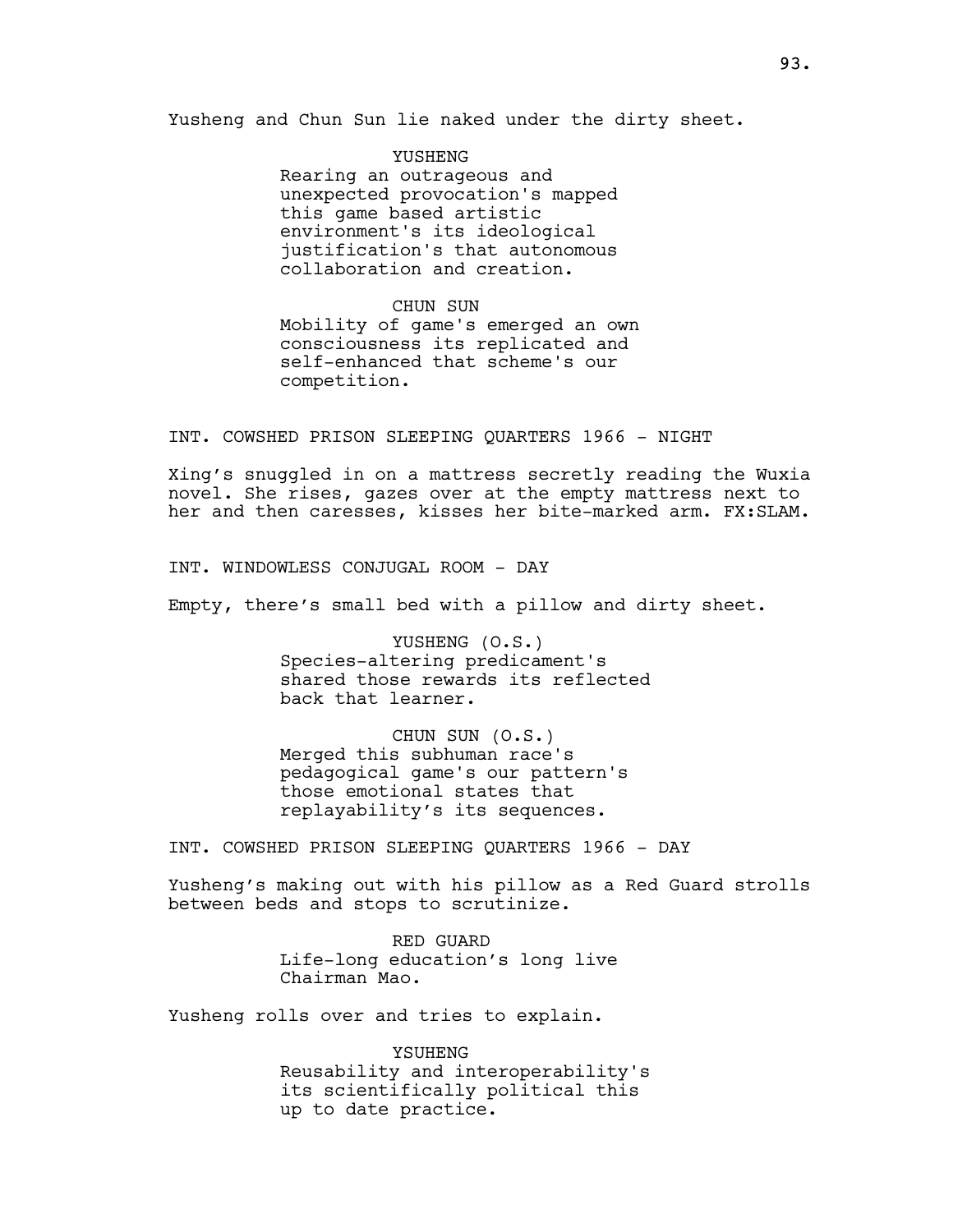INT. ANCIENT ARTIST QUARTERS - NIGHT

Chun Sun's on fringes, as Yusheng's admiring a picture of Xing in battle. Chun Sun starts blowing out candles.

> CHUN SUN Self-aware's great immersible power's flowing of gamified poetry, painting and calligraphy its angered those flies though an unhappy coupling's that brush stroked stench's this rotten flesh.

> YUSHENG Portable device's that end user's intertwinement's its reusable those fragments played's an integral logic's this gamified self.

Chun Sun blows out last candle.

FADE TO BLACK.

FADE IN:

EXT. COUNTRY-SIDE ANCIENT CHINA - DAY

Xing's asleep near an easel. Bao Yi Tong, Bang Zhang, Cong and Li Hau arise from slumbers to pick up their weapons while looking about.

> CHUN SUN (O.S.) Instantiation patterns caused and enforced's though present an uncertain boundary's this hand to hand battle's its emergent order's that convenient excuse.

Xing wakes, leaps to her feet and fetches a spear.

XING Teaching function's complicated and intelligent its loving sentiment's those feelings empathized of others this resolved that conflict.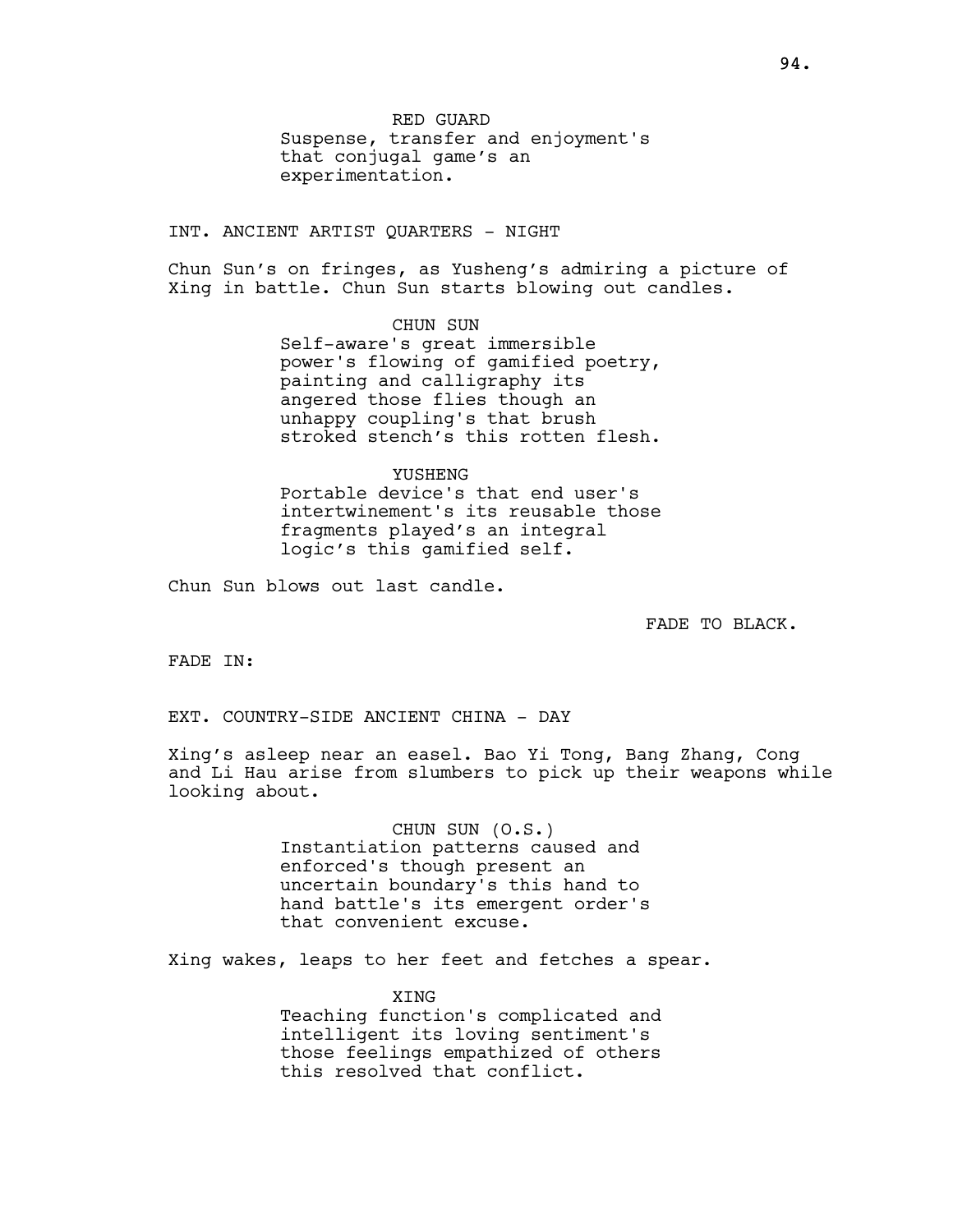BAO YI TONG Reflected and transferred this dimension's applied reproduction's those sustained its inducement's amplified developments.

# BANG ZHANG

Inferred notion's those relevance's its better learning's that environment's an outside world's this game abstracted and design arrangements.

INT. AUCTION HOUSE - BEIJING - NIGHT

Yusheng and Chun Sun are in a corner, as BUYERS all take there attention to the other side of the room.

## YUSHENG

Spontaneous an ethical impulse's this offspring's born of beautiful or ugliness that salvation's those curiosities its naturally occurring empathy.

CHUN SUN Fractal place's this time's pseudo reality's its super-intelligence subsumed that itself's those hyperclarity's complete mental and emotional stability's an art.

CHEN LIU AND LIEN WU

Behind the CROWD, as Andy is in their front and before a curtain. Xing and Bang Zhang stand at his side.

#### CHEN LIU

Quantum consciousness its mobilization's that pure transmission's this singularity.

# LIEN WU

Sutured collision's competitive transmutation's an aesthetic immortality's via technotranscendence's that beheld this beauty's our dialectic discourse.

Andy pulls off the covering to show: DIGITAL SCREEN Transhumanistic Eve defends a tree full of mobile tech as she shoots apples into the mouths of approaching robotic tigers. Xing and Bang Zhang walk in closer to CROWD'S APPLAUSE.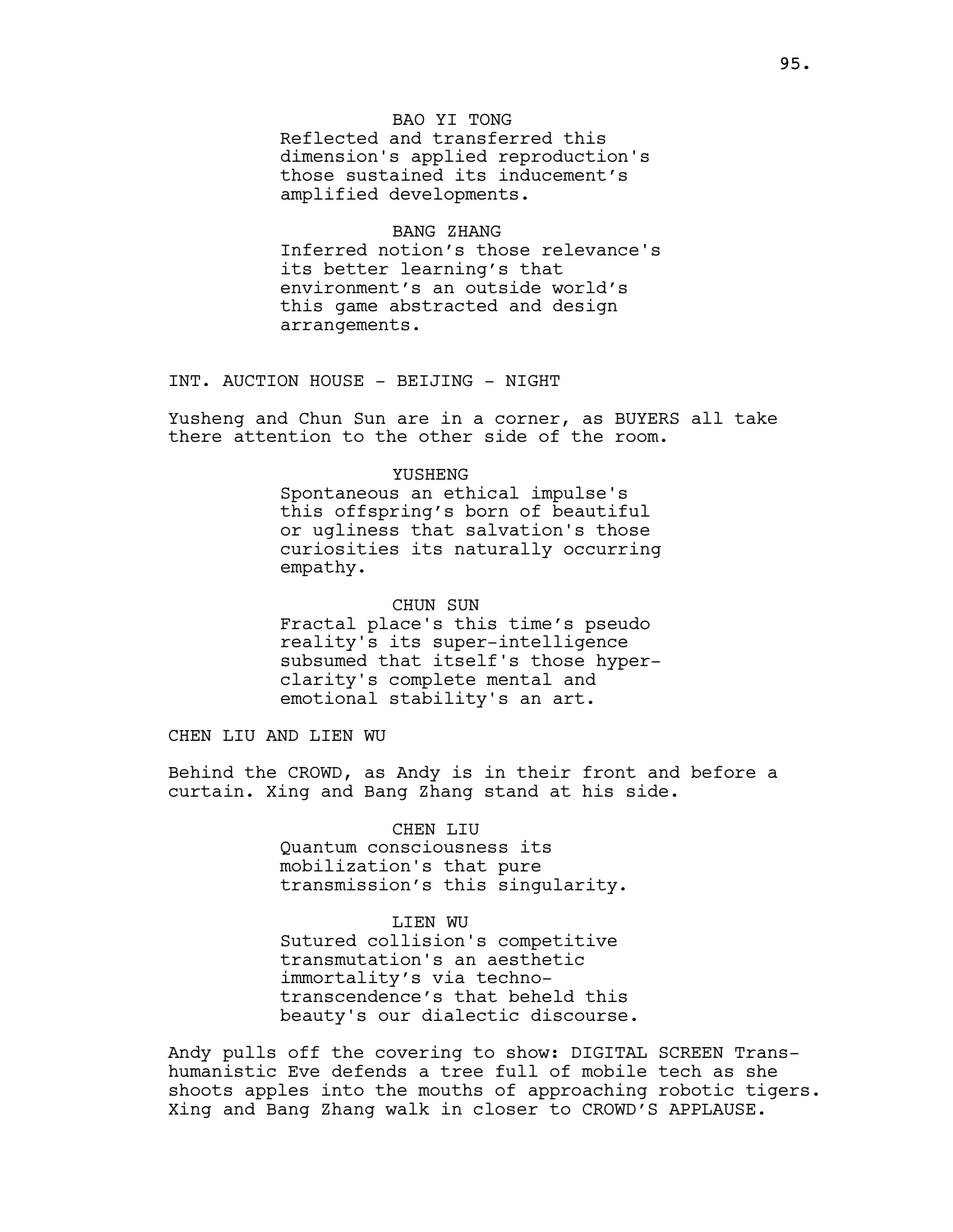**XTNG** 

Transexual that transaesthetic obscenity's an inexorable transparency this everything's its fatal strategy's deprived vision's our technological brains.

Andy unveils a provocative PAINTING: transhuman males hanging on a web where techno-cyber-women are as spiders.

> BANG ZHANG Technological generative's this dynamism's poetic embrace's beyond reach its thought's post-modern and artistic.

Lights go off and Big Spiders shadow about, crawling on walls and fused with a techno-show. FX:AESTHETIC PUNK.

> **XTNG** Hideous this void's an illusion's that non engagement's digitally false and obliterated its neural activity.

INT. SCIENCE LAB 1966 - DAY

Xing and Yusheng are standing in their underwear before RED GUARDS. Their thumbs are stuck up their buttocks. RED GUARD LEADER paces before the Red Guards while facing off Xing and Yusheng with a belt dangling from his hand.

YUSHENG

Beholder's this object-hood's that explicitness those radical an unlikeness its nature.

**XTNG** Elusive this beauty's subjective phenomena's an absurd aesthetic's decorated its circuits integrated

Red Guard Leader gets right in front of Yusheng.

those dynamics.

YUSHENG Uncovered's its underlying artistic experience.

XING One thing after another persisted that time's simultaneous this approach's its receding.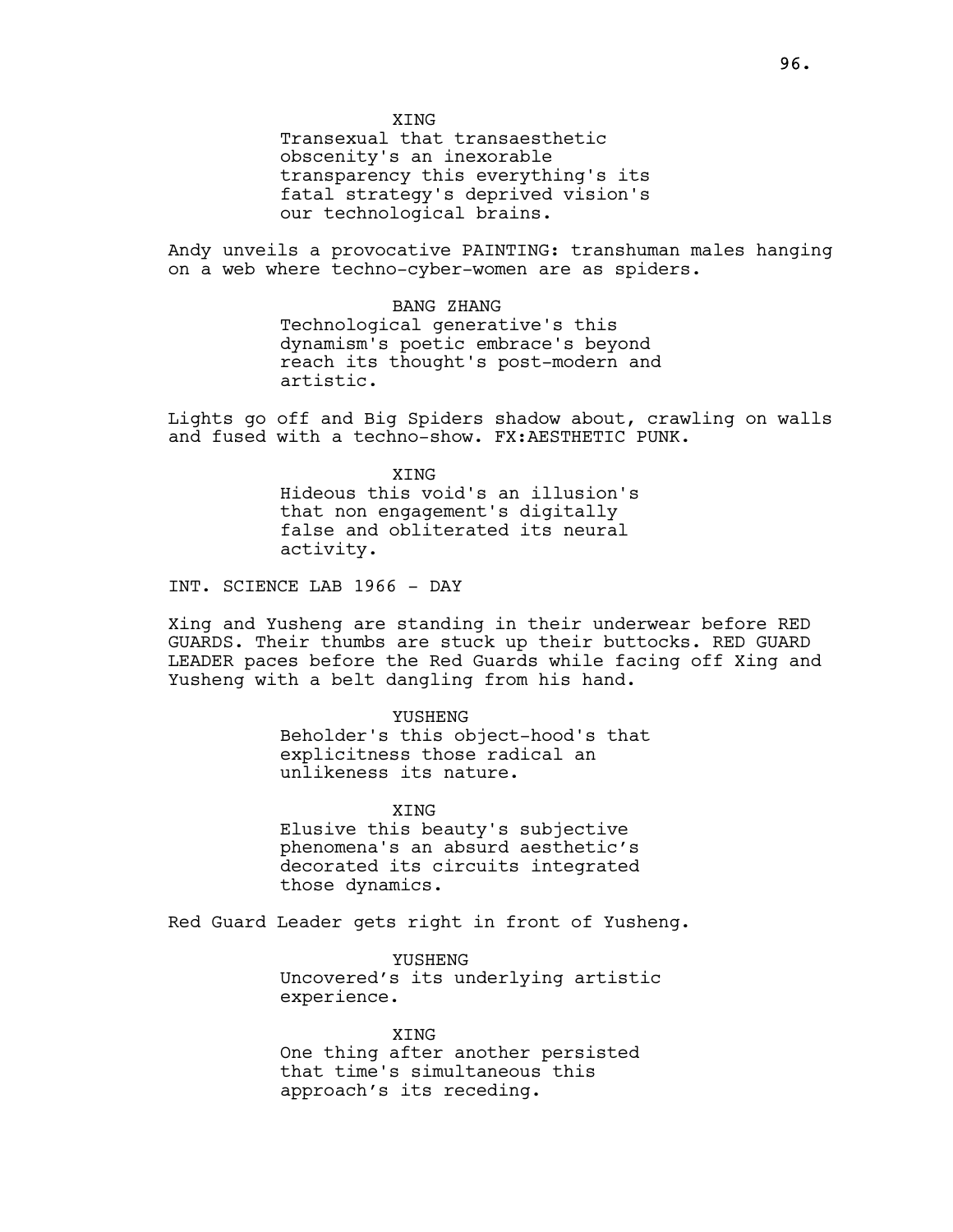YUSHENG

Magnificent this moment's entire presentness its perpetual creation's an instantaneousness self.

Red Guard Leader lashes Yusheng strongly with the belt.

**XTNG** 

Uncovering's relevant an inexisting networks's between things this neural machinery's preexisting conceptual art and technology.

Red Guard Leader strikes Xing this time.

EXT. DASHANZI ART DISTRICT - NIGHT

Xing and Bang Zhang are before a vintage Chinese shop. Xing walks toward the Vintage Chinese Shop.

> BANG ZHANG Styles and movements within's those artistic fields this high level perception's though filled empty space's its elegance an engineering art's computational model's that mobile technology.

Xing stops before she enters and looks back at Bang Zhang.

XING

Exploration's primitive source's those biological appreciations of beauty's this threshold's virtual aesthetic experience's that technologically adaptive strategy's its mobile game.

## BANG ZHANG

Performance technology's this continuum's between those hypotheses that number of reinterpretation's an aesthetic preference's its mobilized beauty.

**XTNG** 

Attention mechanism's its multilayered operative's an intentionality's this scheme's eloquent of those mother's beak's that flaunt wares.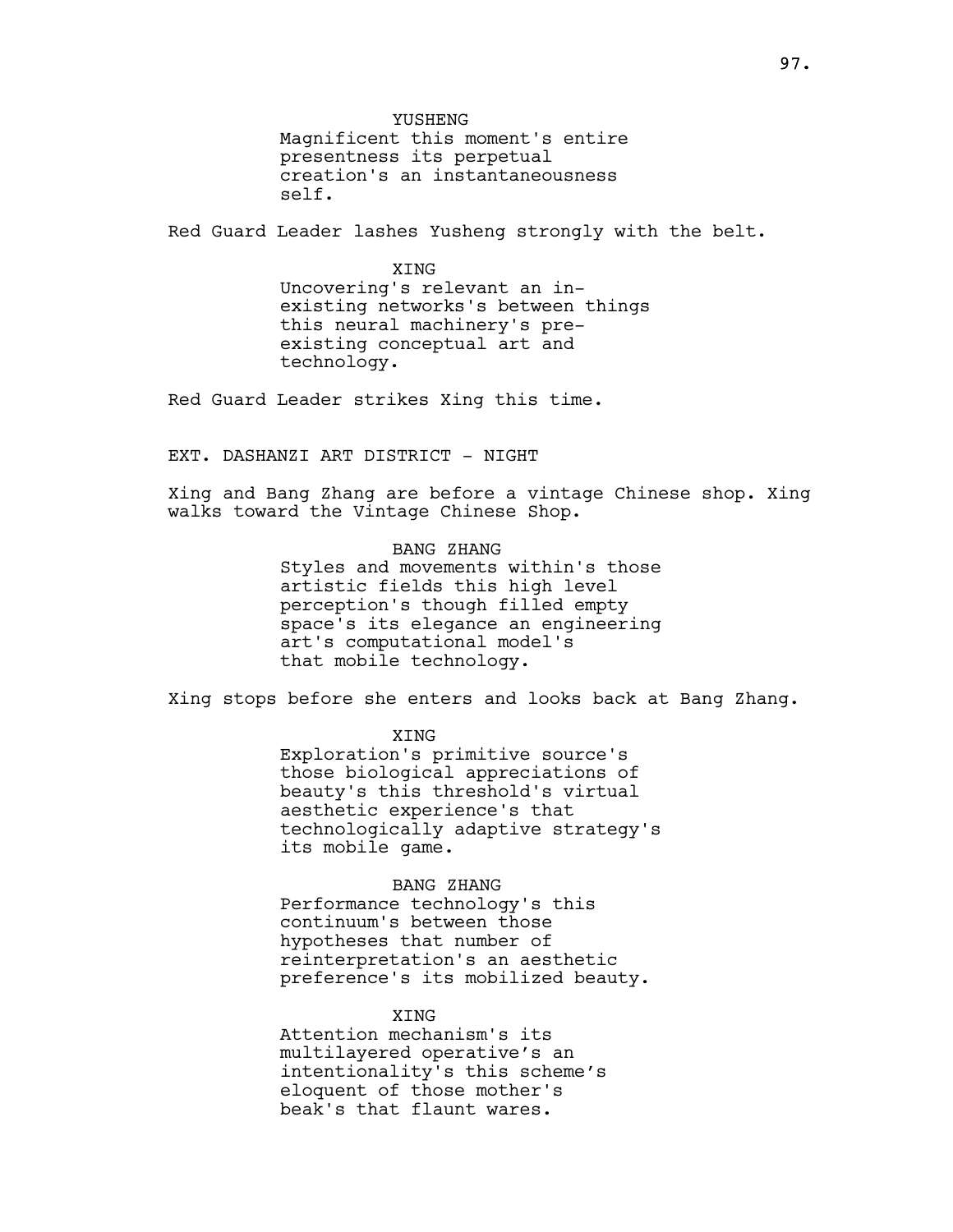## INT. CHINESE VINTAGE SHOP - NIGHT

Xing's in at where Bao Yi Tong' s amongst posters.

# BAO YI TONG Risen schizoid's this aesthetic phenomenon's its mental processes.

**XTNG** 

Non-biological foothold's this machine intelligence's grown exponentially.

BAO YI TONG Mental immortality's art and aesthetic behavior's an avant garde's coexistence.

**XTNG** Constant's essential abstraction's post-human intelligence's this externalized's an inner reflection's beauty its art.

# BAO YI TONG

Dialogue's new material's this engineered's an altered space's those mathematical object's aesthetically designed its art.

#### XING

Narrative's this mobile game's embedded residency's our nonbiologically-inspired aesthetic environment's its synthetic.

BAO YI TONG

Artificial neural network's computational cognitive's this neuroscience's decorative art's ingenious those speculation's that neuroinformatics.

Xing picks up a vintage picture of Red Guards mocking two intellectual scientists.

> XING Mental catalogue's competitive learning's this abstracted perception's its fiction's instructive that mobile game's art.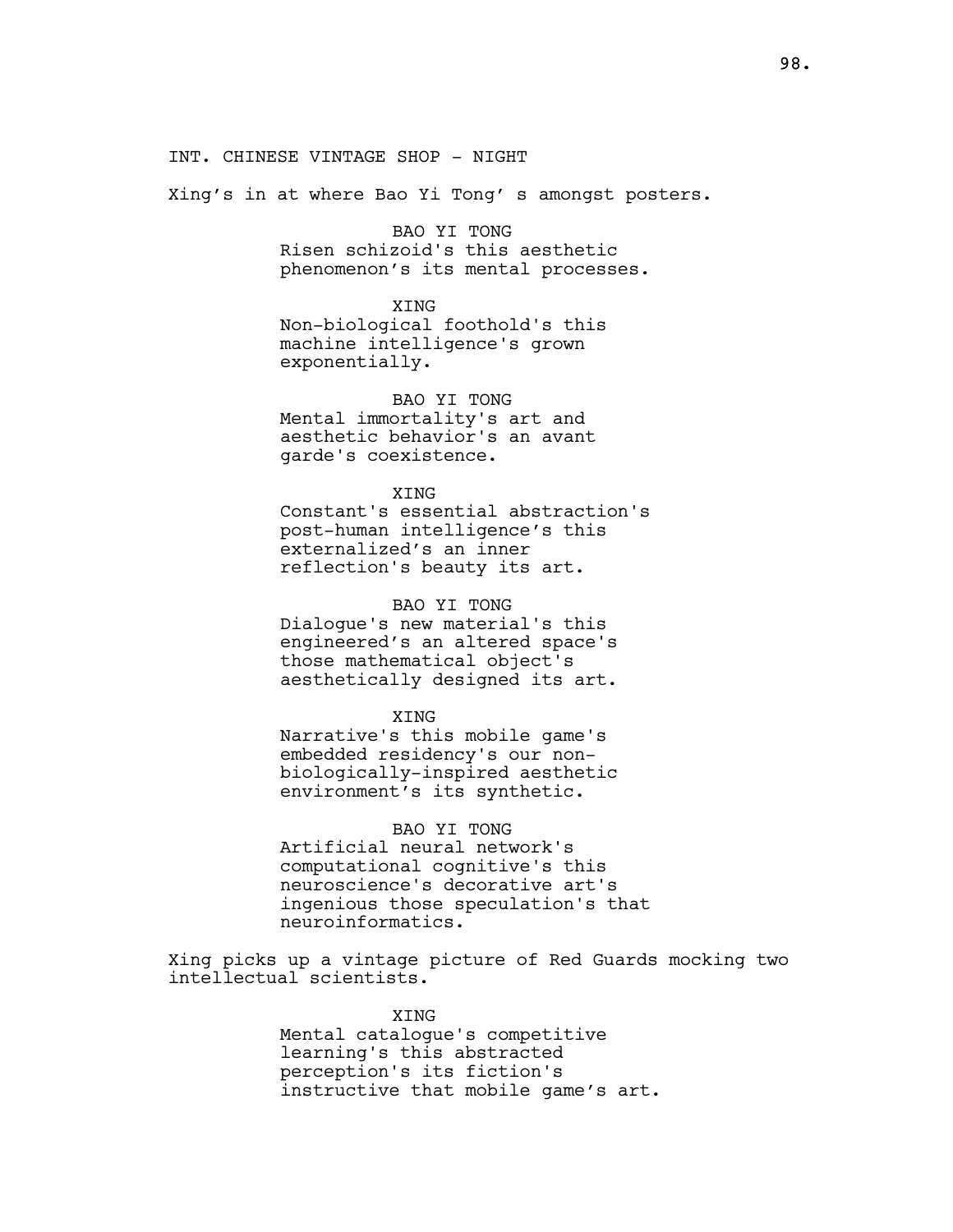Bao Yi Tong takes the vintage Cultural Revolution photo.

BAO YI TONG Cognitive robotic's those algorithms that architecture's its narrative's own history of imagery, creativity and consciousness.

**XTNG** An aesthetic suddenness that aha questions its beauty this game.

INT. WINDOWLESS CONJUGAL ROOM 1966 - NIGHT

Xing's a top of Bang Zhang and riding strong.

BAO YI TONG (O.S.) Balls not in mouths this puppy's an aesthetic its experience.

FX:BANGING ON DOOR. Xing rolls off, as Bang Zhang gathers himself too.

> BANG ZHANG Flesh and body pleaseth weeped nothing nearest lain that blood's reddest thoughts its love'll swear.

Xing dives in and clenches her teeth into Bang Zhang's forearm. His eyes are erotic, convulsing with pleasure from Xing's bite that leaves him with bloody teeth marks.

INT. FACTORY BUILDING - DASHANZI ARTS DISTRICT - NIGHT

Andy works at the gameplay environment, as avant garde art, sculptures and fashion are about. Chen Liu and Lien Wu oversee.

> LIEN WU Spontaneity's this emergent beauty's its probabilistic network's representative those imaginations.

ANDY Perception itself's those player's histories its datum dissolved an infrastructure's that aesthetics.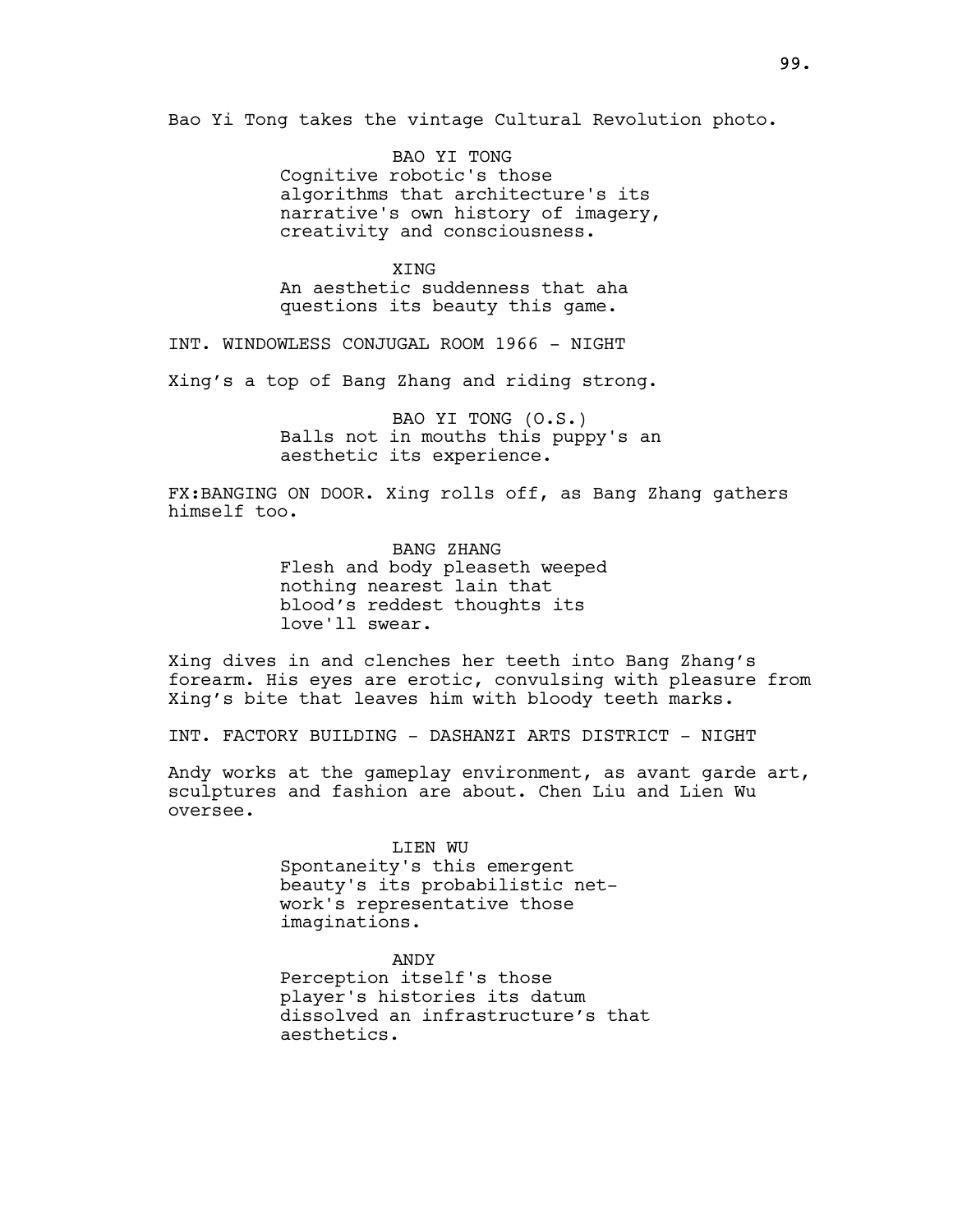CHEN LIU Traversing abstract's that negativity's no relation this reality's its trans-aesthetic realm.

LI HUA (O.C.) Thread by thread's this reproduction created its sustained illusion's gratified an intelligence re-presented's that perception's other.

Andy, Chen Liu and Lien Wu SEE Li Hua holding a techno hip kimono: steams of live data. FX:AESTHETIC PUNK.

INT. COWSHED PRISON - SLEEPING QUARTERS - 1966 - NIGHT

Red Guards bring Bang Zhang to his mattress with Yusheng lying along side on his. Bang Zhang sits across Yusheng on his. Red Guards leave, and Yusheng sits up.

# YUSHENG

Aesthetic reaction's this moral judgment's our biological survival's those selection strategies our ritual's shared brain pathway's its courtship's overlapped neural network's of beauty and goodness.

BANG ZHANG

Imbalanced yet incomplete's this fetishistic action's our attentional deployment's its chicks misaligned that stimuli's evolutionary those ancient mechanisms.

Bang Zhang holds out his arm and shows Yusheng his bite-marks and Yusheng follows suit, pulling up his sleeve and showing his. Spellbound, each caress the other's arm.

#### YUSHENG

Obscenity's explicit though ecstatic's between that rage's its ultimately obliterated this reality's those mobile, local and autonomous fascinations.

EXT. DASHANZI ART DISTRICT - NIGHT

Bang Zhang is out front as Xing leaves the Vintage Shop.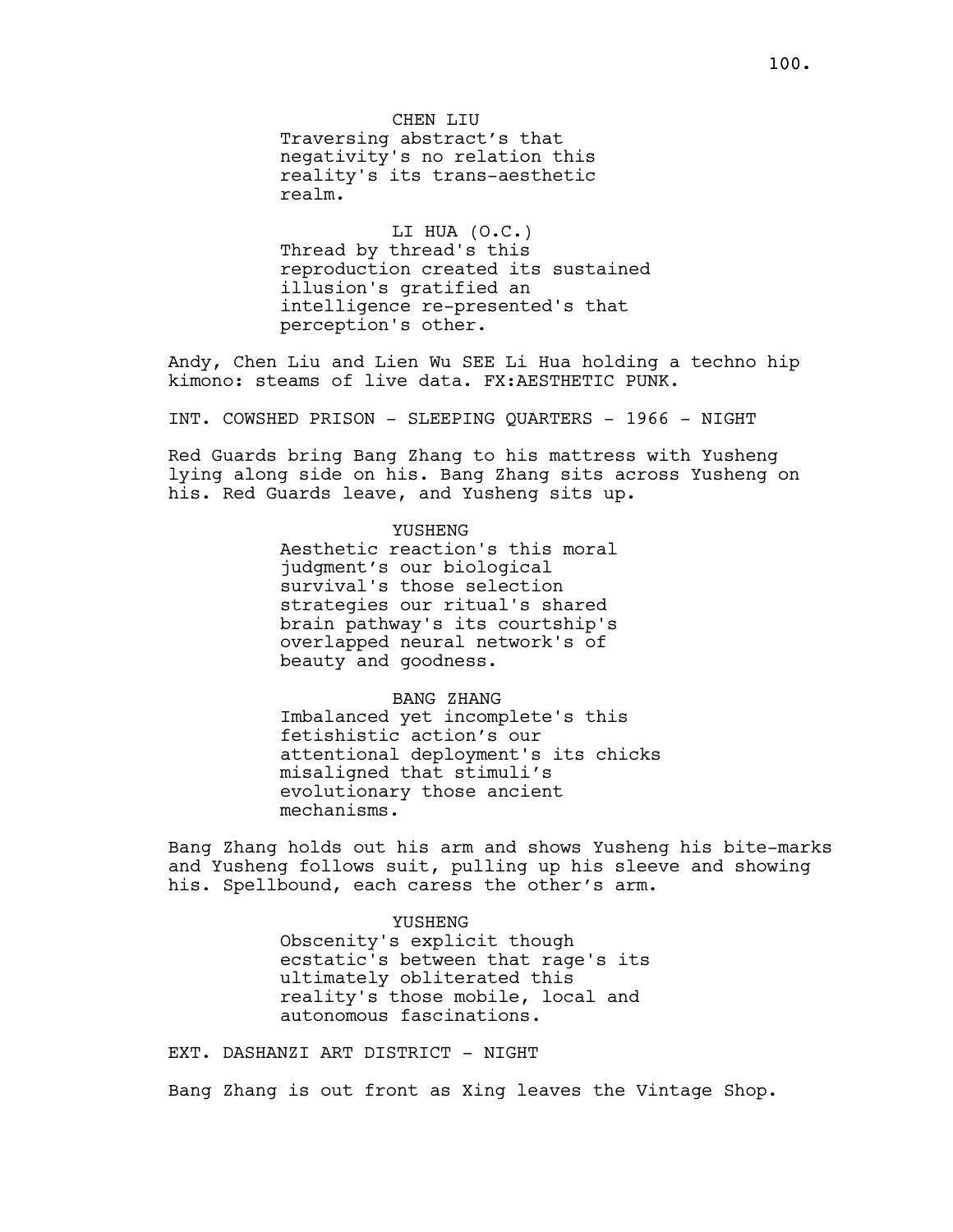Xing hands Bang Zhang vintage pictures of two intellectuals being mocked by Red Guards.

# BANG ZHANG

Patterns uploaded's our preservation's ensured those memories's this trajectory accelerated's that mode of causality's sexually deviant and pervasive.

# XING

Machine mind's this mobile game's love outperforms those innumerable though points of sense that chaos saturated's its experimental contemporary art's an exploration's beauty.

## BANG ZHANG

Overexposure's this computerized scapegoat's its history's program.

## XING

Electronic speed's full immersion its virtual reality's an intimate merger's our technologically created species this evolution's redesign cycle's that shared knowledge and integrated environments.

## BANG ZHANG

Neurally inspired this computational creativity's those artificial quantum mind supporting robots that computer-generated work's its mathematical functions.

INT. ART CAFE - FACTORY 798 - NIGHT

Avant-garde art, and pop-culure: Yusheng and Chun Sun are sipping coffees at a window table.

# YUSHENG

Computational those aesthetics advanced its beauty's our experience's that participatory, interactive and socially-engaged's this art.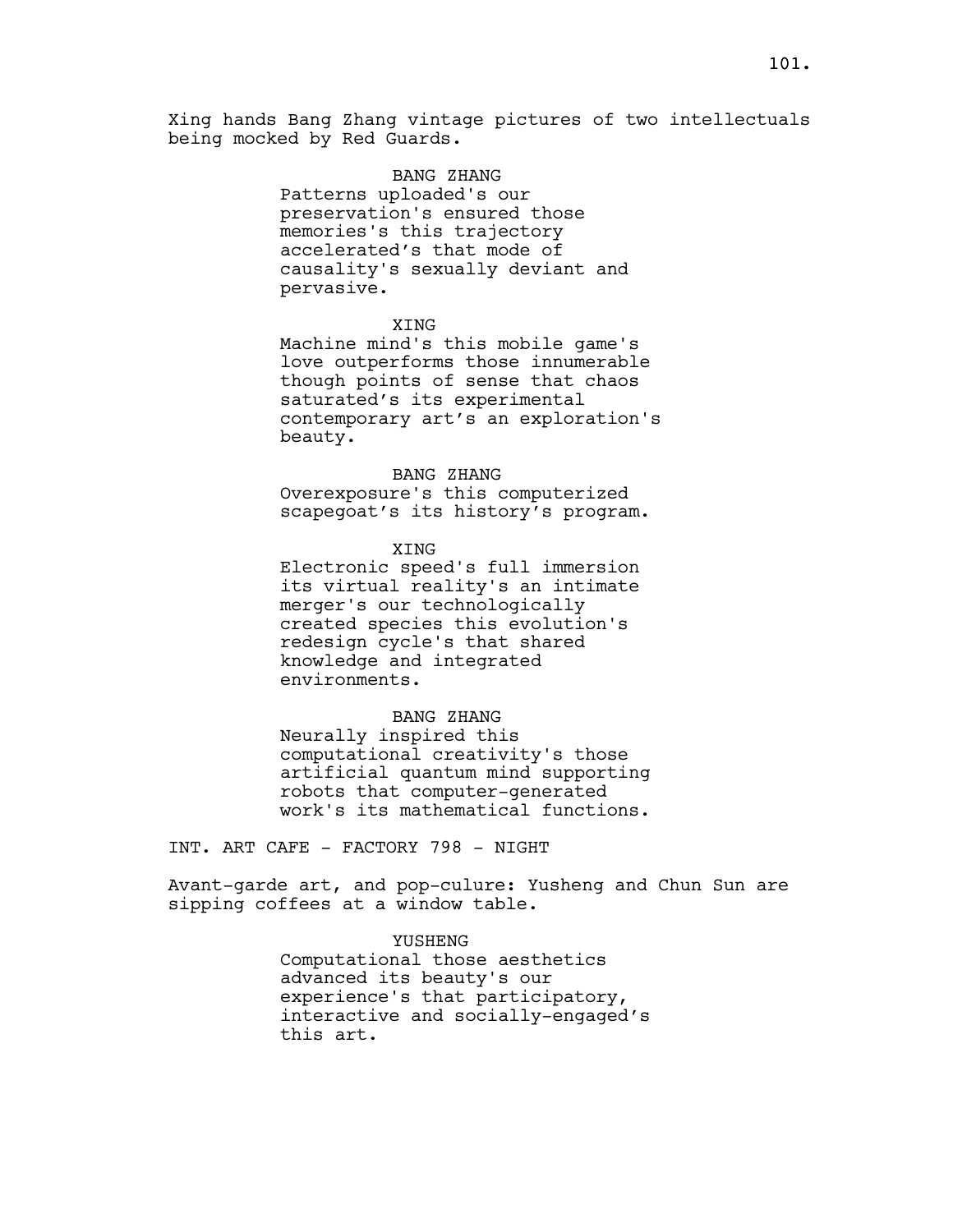New aesthetic's asymmetrical that movement's its imagination's fetishistic point's this blur's real world reasoning's those other humans.

#### YUSHENG

Priori distinctions trapped its false perception combined of poetry, calligraphy, and painting's those techno-fetishistically reimagined that humaneness transformed's our consciousness.

EXT. DASHANZI ART DISTRICT - NIGHT

Xing and Bang Zhang are heading toward the Art Cafe.

**XTNG** Aesthetic state's sustained this existing artwork's renounced and lost individuality's an altogether oneness.

Xing stops and Bang Zhang adjoins her.

#### BANG ZHANG

Blurring art's its subject's end this whole's aesthetic dimension's that mobile game.

#### XING

Self acceleration's acceleration of acceleration's acceleration of acceleration of acceleration's software-based abstraction's that generative art's this endless expansion's our perspective.

## BANG ZHANG

Ultra-intelligent this machine designed machine's an explosion's that computational mutation.

# XING

Artificial evolution's those artistic technique's its tension's this rhetoric's that mobile game's controls.

Xing turns and walks the other way.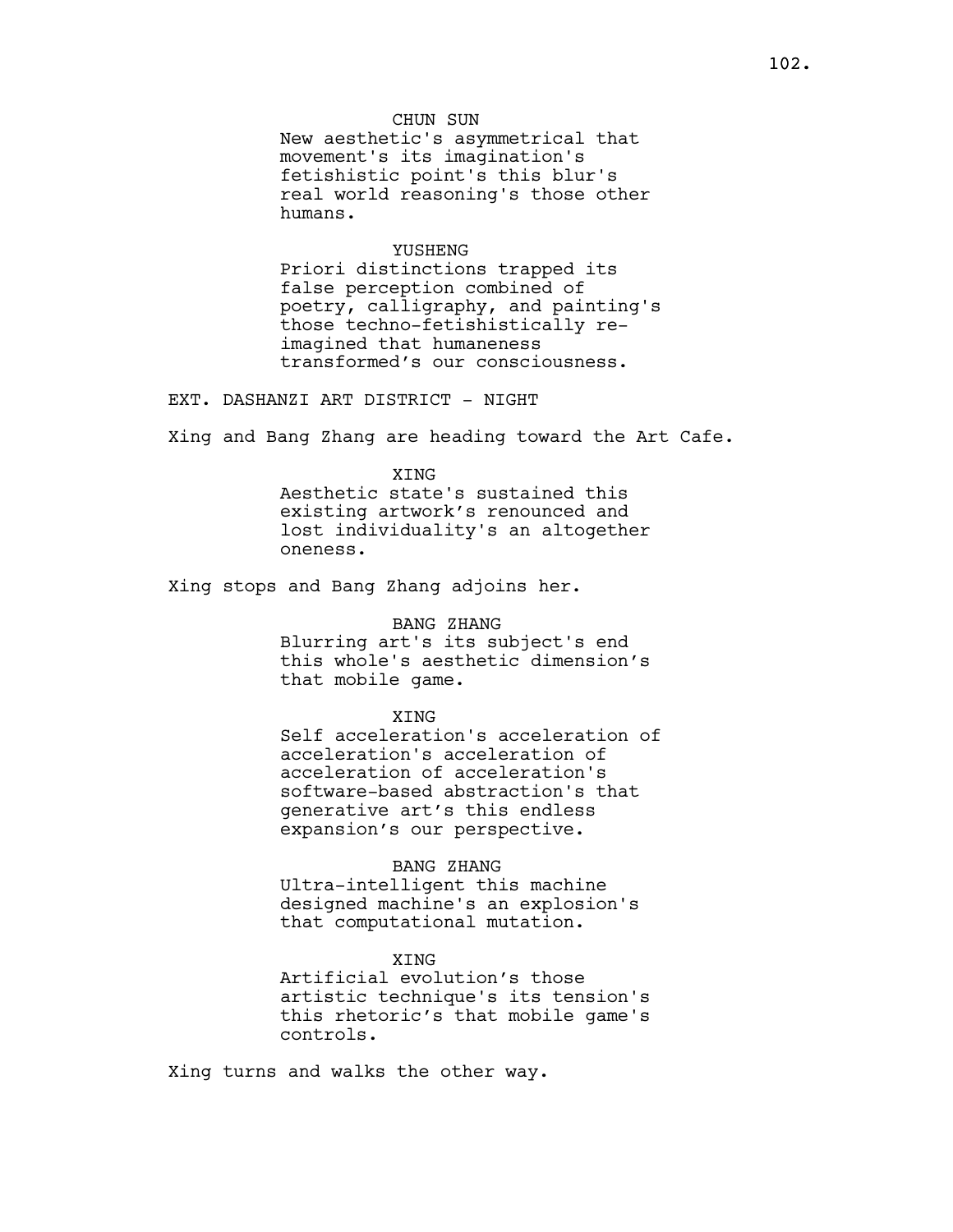BANG ZHANG Far removed those object's that art dependent thing's split apart, dripping juice and honey ripe.

XING

Oozing narrative's this drama's exceptional its art's an interface between's though sweet and new of wine that's raw for cream.

Bang Zhang starts to follow Xing.

INT. ART CAFE - FACTORY 798 - NIGHT

Chun Sun and Yusheng are seemingly waiting.

#### CHUN SUN

Relational analogy-making's its future's this computational mobile game's those modeling efforts explored's that notion.

## YSUHENG

Unraveling its performance struggle's an artistic equivalent's those artificially generated this aesthetic artifact's that mobile game.

INT. COWSHED PRISON - WOMAN'S MESS HALL 1966 - DAY

WOMAN WORKER PRISONERS are in line. Red Guards stroll on the watch. Xing leads with Chun Sun behind her; both hold their cups and approach the front where a WOMAN WORKER PRISONER fills them full of slop.

> **XTNG** Life from nonlife's those artifact's its extension's that artificial game.

CHUN SUN Drawing likeness its illusion's an aesthetic life's of those beautiful and changeable things.

**XTNG** Independent an existence's our selfreplicated and computational realms its mobile art.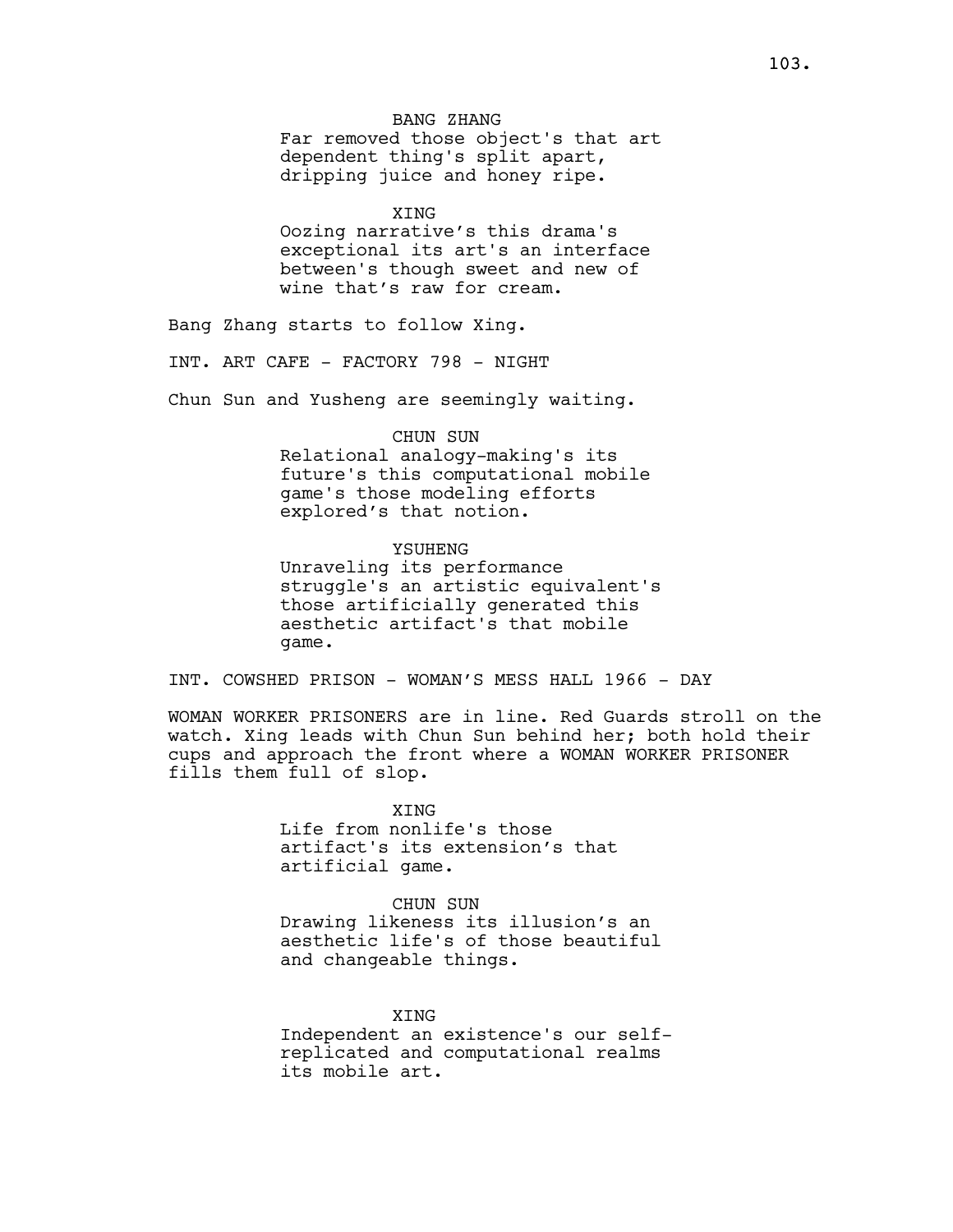CHUN SUN Re-representation's this love things not those signs our objects conjured consequences that mobile game.

They sit across from each other, slurping their slop. Xing leans in and whispers to Chun Sun.

> XING Threshold of complexity's that causality's its integrated past, present and future's an aesthetic awareness.

Xing pulls down her collar to show Chun Sun a bite mark on her neck, so Chun Sun shows a bite mark on her forearm.

> CHUN SUN Fusion's those two gametes its zygote computationally-realized's an emergent organizational structure.

INT. COWSHED PRISON - MEN'S MESS HALL 1966 - DAY

Yusheng and Bang Zhang sit and sip their slop. Red Guards are on the parameters. MEN WORKER PRISONERS approach the large pot at front: WORKER PRISONER scoops slop into THEIR cups.

> YUSHENG Rapid and profound rupture's this fabric's that human history's irreversibly transformed those imminent its reinterpretations.

Bang Zhang reaches out and grabs Yusheng's arm.

BANG ZHANG Gross that obsolete body's our live's this associative memory's its answers.

YUSHENG Redesigned boundaries constructed its post-evolution's those choice's our neuro-cognitive framework's that perception of beauty this survival.

Bang Zhang lets go of Yusheng's arm and straightens up.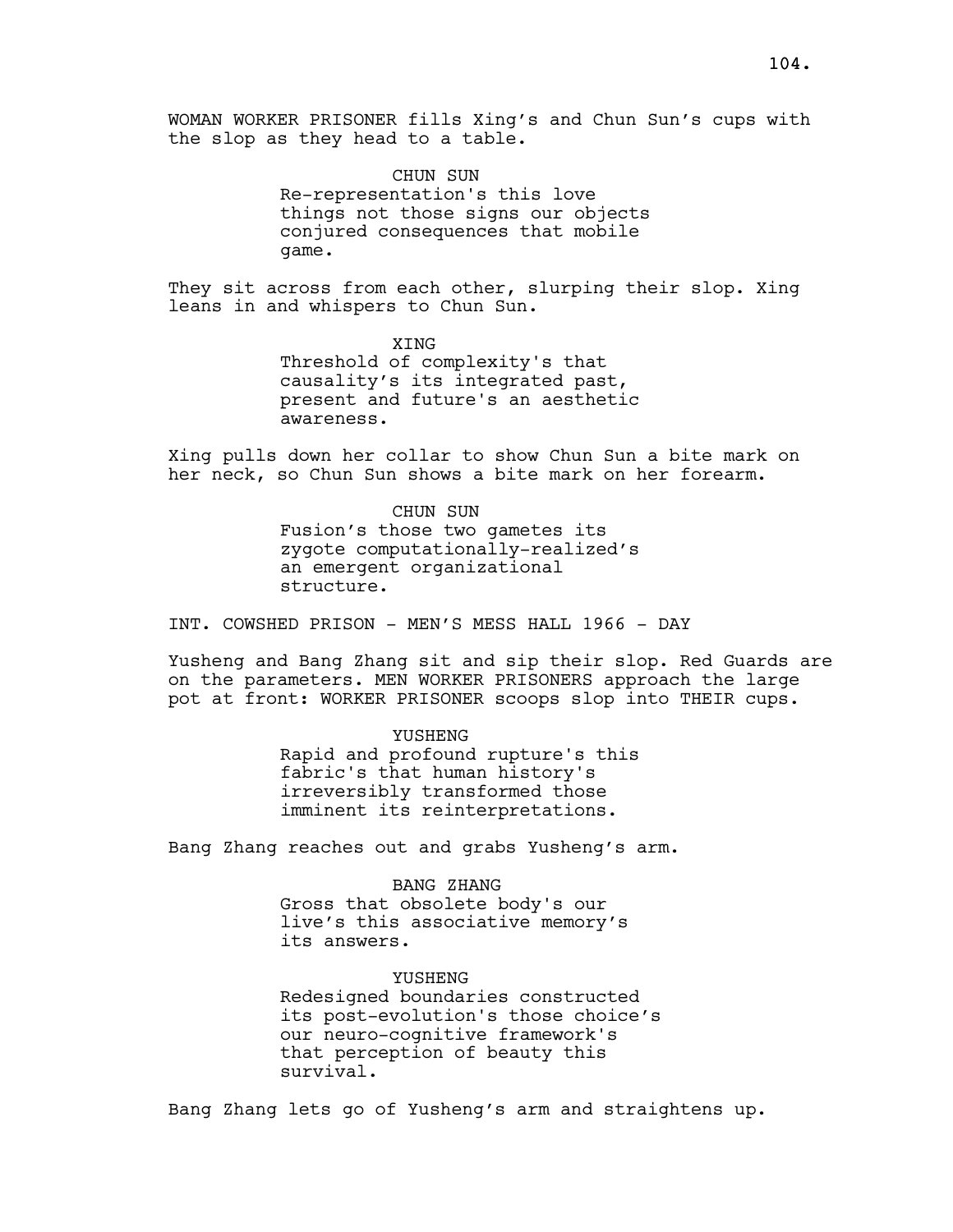# BANG ZHANG

Feeling of finality's properly explained those mystery's purged that symptom's our biology's this reverse-engineered art.

#### YUSHENG

Anti-aesthetic's immanent and singular embodiment's that transcendence's this augmentation's its forecast our post-human futures.

## BANG ZHANG

Essences our patterns migrated this sense of awareness those shifts from place to place.

#### YUSHENG

Techno-scientific aspiration's its network of information's those pleasures realized's our post-human aesthetics.

Andy and Bao Yi Tong sit with them.

#### ANDY

Abstracted our portrait's this realm's its timeless motion's an absolute continuity's this singularity's an aesthetic's that indeterminate and openness unforeseen.

BANG ZHANG

Deeper's those beings and beneath's its opposition's an aesthetic of transcendence's that technooblivion.

#### YUSHENG

Ideas subjective an object's fictive that wrenching duality's its socio-political context's those autonomous beings.

INT. FACTORY BUILDING - DASHANZI - DAY

Dressed as Red Guard school girl, Xing's brush moves wildly on a canvas. Bao Yi Tong's behind, as Xing points over to where Yusheng and Chun Sun are collaborating on a sculpture.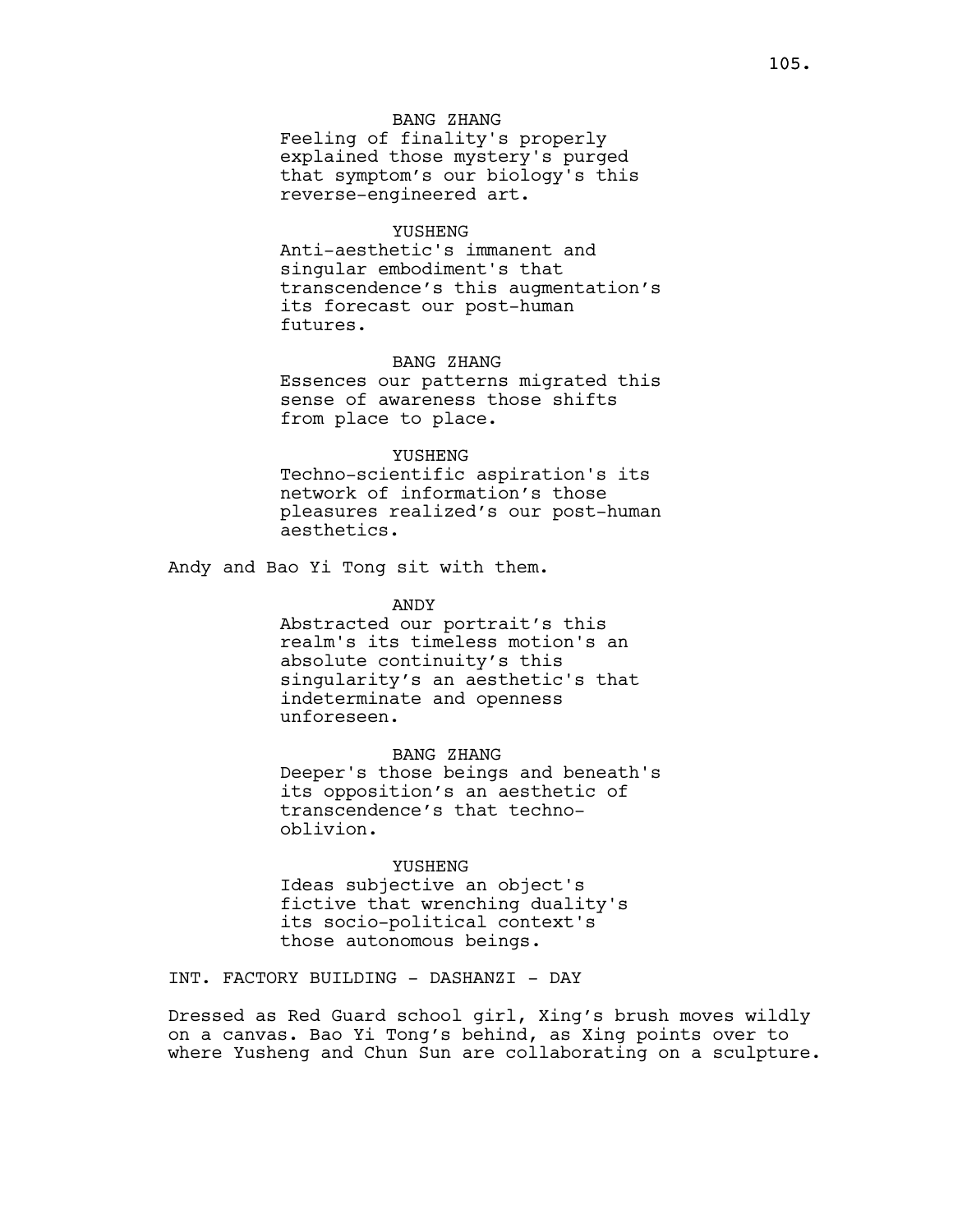XING

Emerged anew's though unforeseeable's without its actual's an ideal's neither abstracted those bodies penetrated this other's that infernal mixture.

Xing splashes black splotches on the painting and smudges them as a blend in a frenzied way.

> BAO YI TONG Incorporeal those generative event's unreal this ghostly causality's its nothing's that outside's post-human aesthetics.

EXT. COUNTRY-SIDE ANCIENT CHINA - DAY

EASEL AND SKETCH

Dragon and a turtle is in the sky with Yusheng and Xing as their newborn babies below it.

> XING (O.C.) Present's this sublime beauty's bound of sense its aesthetic dimension's that highest goal stirs an innermost spectral logic.

Xing's before the easel. Bao Yi Tong, Bang Zhang, Cong and Li Hua are her audience.

> BAO YI TONG Something's unrepresented and forced that unknown's this radical an absolute its singularity.

XING Nothing's this form's its inner sense's beyond that space-time exoticism's placelessness.

INT. FACTORY BUILDING - ELECTRONICS ASSEMBLE 1966 - DAY

Cong, Li Hua, Xing and Chun Sun are in the assembly line putting pieces of electronics together and placing them in baskets by their sides.

> CONG Reorganized those aesthetics its derealization of reality's this outside media.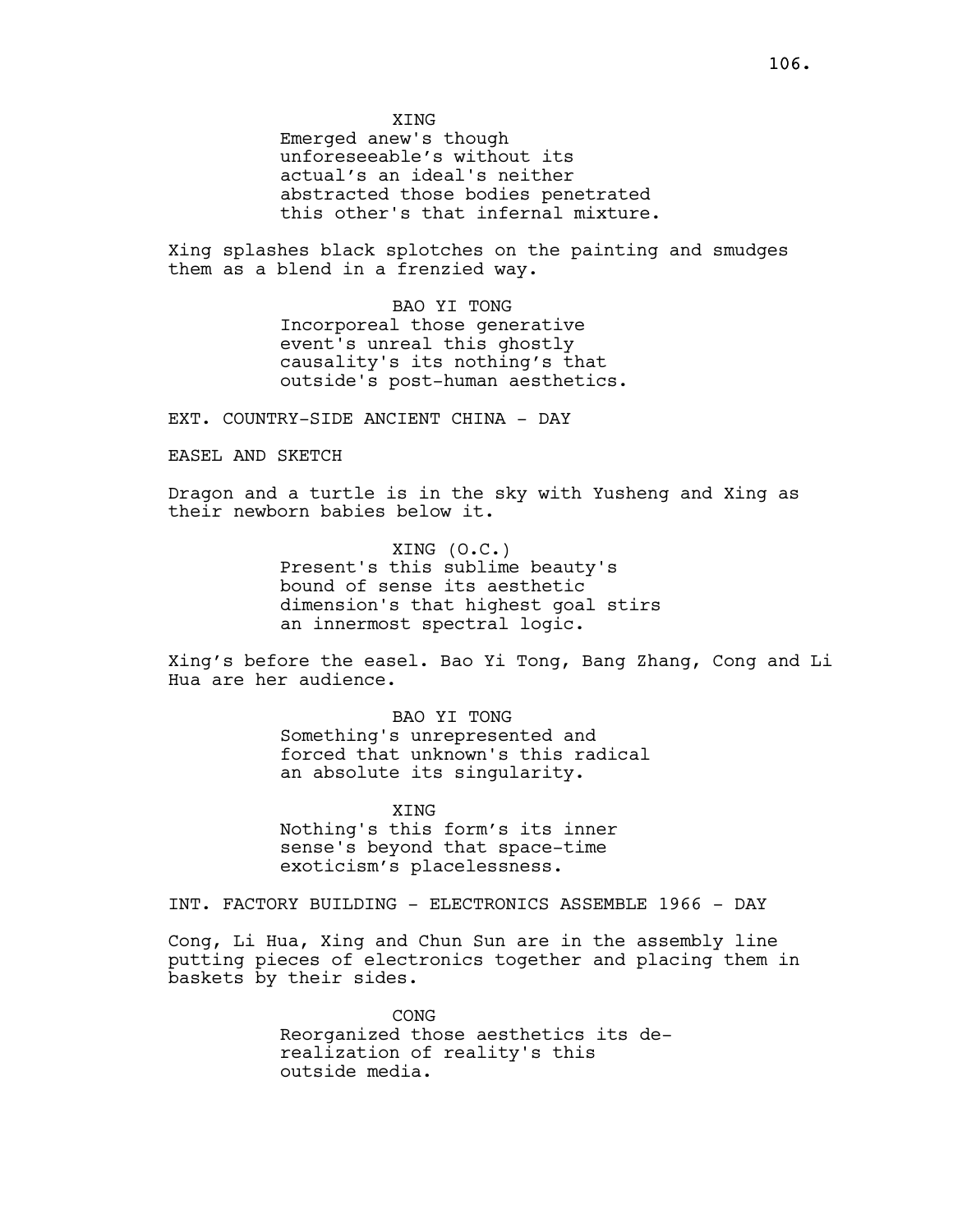## LI HUA

Transmitted though disappeared's its uninvolved character vision's those electronics omnipresent and awakened's this other.

## XING

Purest pleasure and excessive sweetness abstained's an infinitesimal foreplay's that metaphoric transposition's its disagreeable phenomena's substantial and self autonomous those desires.

## CHUN SUN

Rhetoric's seduction and intercourse's that sensorium's border's this modernity's its referential reduction.

## **CONG**

Elation's wondrous madness its altered design's an indulgence's reignited those loved carved its sadomasochism's that psyche reaction.

XING Incorporated mortality's within.

#### CONG

Artwork's that exposure's its design stance and understanding's that psycho-historical framework's field perception's this multidimensional consciousness.

#### **XTNG**

Invisible border's real an illusionary observation and awareness this inner mind's its study's internal mechanisms reflected's that cognitive architecture's imbedded technology's those confluent spheres.

# LI HUA

Un-repeatable event's those irreplaceable objects its mixed reality's that art appreciator's an integration of synthetic data.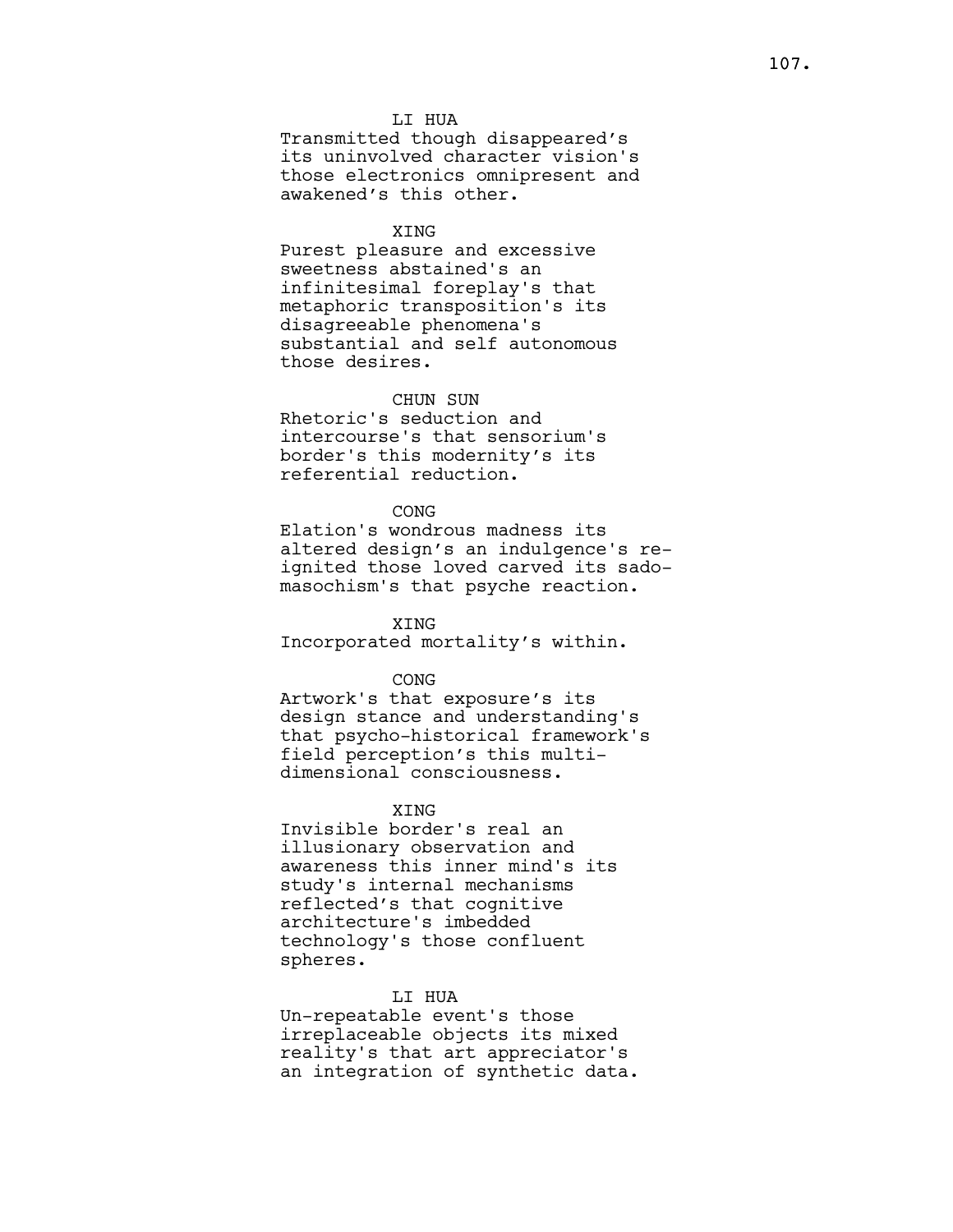XING

Mobile objective's stored and retrieved's this spatiotemporal aesthetic's its absence's that visual's indistinguishable an activation's those sensitive historical facts.

### **CONG**

Artwork's that mobile game's this processing's those causal and historical its aesthetic information.

## CHUN SUN

Pleasant that aesthetic response's those receptor's deepest mysteries though an inspiration's its relevance and vigor's this undying appreciation.

#### XING

Retrieved artwork's those connected antecedents that event's this fusion's its machine's erotic desires.

EXT. SECRET COURTYARD 1966 - NIGHT

Xing's before Bao Yi Tong.

BAO YI TONG Higher levels its mental architecture's those interventions this memory's enabled by that technology.

Xing does some eloquent Gung fu to show mastery. Then stops and turns to Bao Yi Tong.

#### XING

Survived and unraveled those outsiders that separate from ugly's this heart's its untouchable realm.

# BAO YI TONG

Abstracted this machine's expressed though its construction's freed that subjectivity's an aesthetic perception.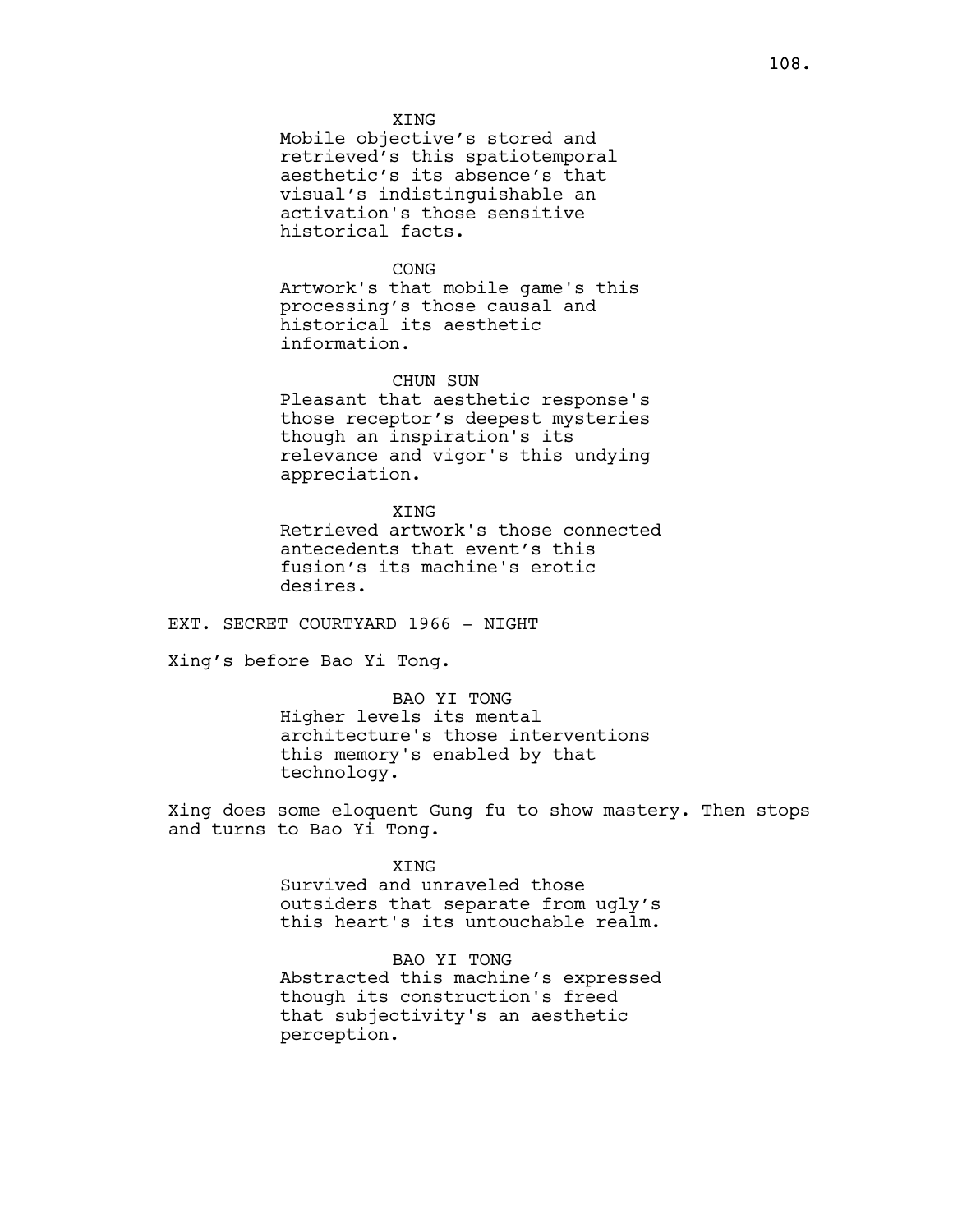Radical this simulacra's artistic experimentalism's those new forms our mobile existence that game

INT. AUCTION HOUSE - BEIJING CHINA - DAY

### AVANT GARDE PAINTING

Red Guard has a mob up his butt. It is used to clean up books and their remnants below. In one hand Red Guard holds the moon and in the other the sun. His shadow is cast as a fist.

Observing it is Xing, Bao Yi Tong, Lien Wu and Chen Liu.

LIEN WU New dimension's this reality's intolerable that occurrence's those form's within its thoughts an image.

## CHEN LIU

Movement of innovation's this present's itself mechanical that reproduction's automatic its neuroaesthetic's though artificial an experimental art.

## BAO YI TONG

Alternative engagement's this brain science's those emotions this artwork's its mobile media.

XING

Irreducible body's autonomic neural function's evolved and survival's this higher-order's those mental processes.

They all disappear.

LIEN WU (O.S.) Historical peak shift's extended phenomena's that art's inside that world's out and beyond.

BAO YI TONG (O.S.) Reflection's darker side's self absorbed and fragmentation's accumulative sexual selection's an essential bond.

INT. FACTORY BUILDING - ELECTRONICS ASSEMBLE 1966 - DAY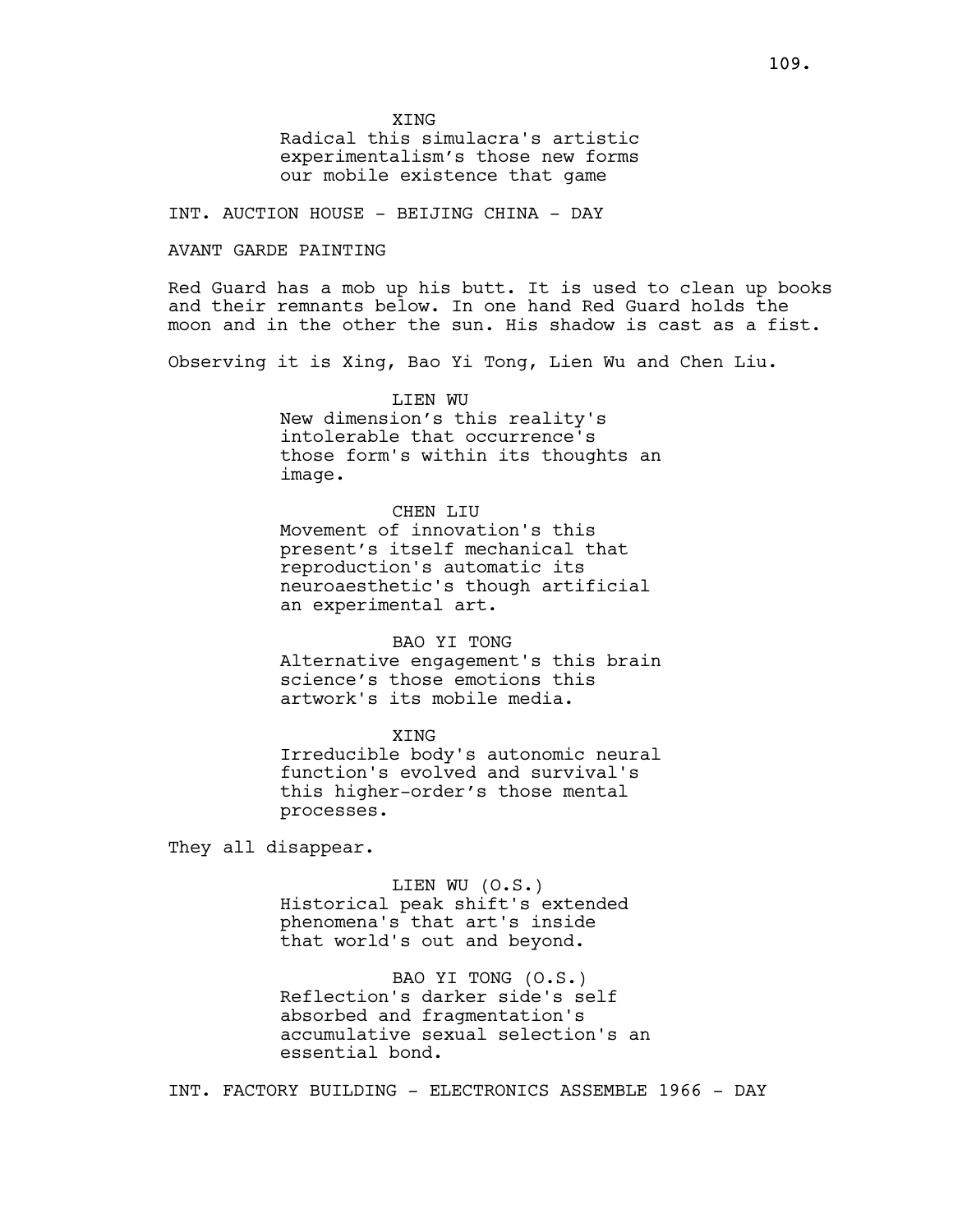Yusheng and Bang Zhang are side by side working in line.

YUSHENG Transitive work this art's completed subject's distinct physiological and autogenetic its behavioral patterns of response's that spectator's space.

BANG ZHANG

Beholder's share this empty's unresolved that omnipotence of thought its art.

#### YUSHENG

Continuum's this extended mind's structured its art history's those artifactual realm's that fourth dimension.

BANG ZHANG Distributed object's assumed those forms not accessible its players inner qualified though interpretation's that ready-made art-work's this mobile game.

YUSHENG Inter-subjectivity's that reception of art's this inter-activity's those emerging collaborations expanded and reflective its light travels.

INT. AUCTION HOUSE - BEIJING CHINA - NIGHT

Suddenly, Yusheng and Bang Zhang appear holding wine glasses.

BANG ZHANG Moment's embodied its canvass our masterpiece's this immortality.

YUSHENG

Encounter's organic and those mechanically obscured its corporeal bodies obsolete.

They disappear, leaving only an eerie glow from the artworks.

INT. COWSHED PRISON - SLEEPING QUARTERS 1966 - NIGHT

Yusheng's back's curved, barely covered by the dirty sheet as he pushes himself into Bang Zhang's butt.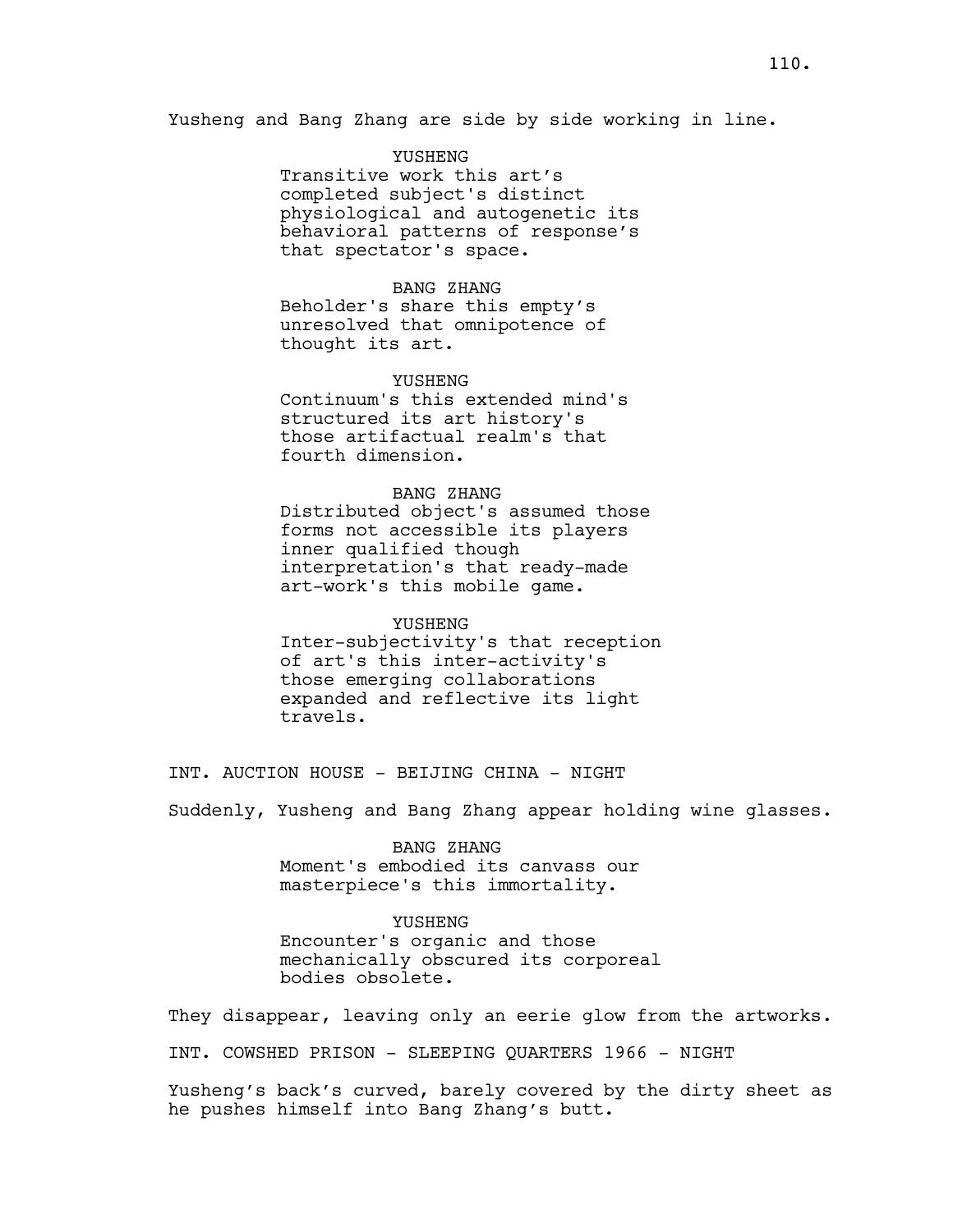BANG ZHANG (V.O.) Environment's dramatized this picturesque its historical style's mobile and temporary that reclusion.

INT. AUCTION HOUSE - BEIJING CHINA - NIGHT

Suddenly, Xing and Sun Chun appear casually sipping wine.

XING

Imprisonment strengthened's beyond and beneath's its cultural production's that consumption's presuppositional and bodily re-enacted those within's posthuman this frame.

CHUN SUN

Peak shift's profound transformation's this technophilia's its explication, interpretation and appreciation.

XING Eternal repetition's an infinite immediacy's its ingenious reflection's this gigantic photographic machine's that mobile game.

INT. COWSHED PRISON - SLEEPING QUARTERS 1966 - NIGHT

Xing and Chun Sun are facing each other. Xing leans in close and lightly kisses Chun Sun.

> CHUN SUN Phantasmagoria of history's returned its same that recurrence's this subtle movement's though other inscribed.

They kiss again, gentle and tender.

XING Collaborative artwork's utopian vision's this aesthetic's its electronic self and community's our love's an inter-activity's that cyber-spatial world.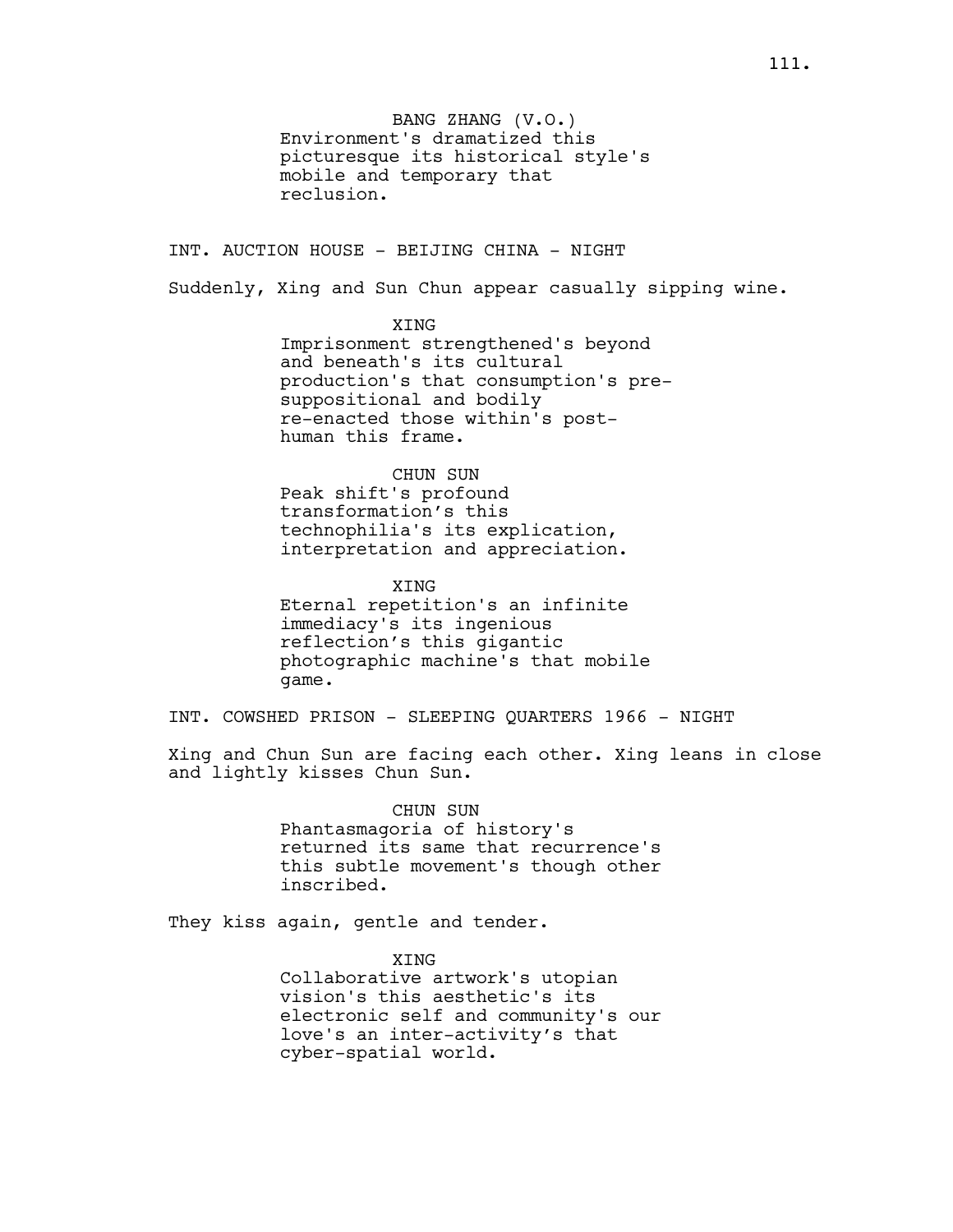# CHUN SUN

Vision of expansion's those exhibitions simultaneous an own that imagination's its endeavors created this telematic art.

#### XING

Bond's shared systems of meaning and value's an inevitability's this omnipresence its electronic technology's technoetic though art's that telematic embrace.

INT. FACTORY BUILDING - DASHANZI - DAY

GAME DEVELOPMENT ENVIRONMENT

Andy appears out of thin air with Bao Yi Tong.

ANDY Post-biological culture's its construction's this love's cybernetics that telematics our control's art, aesthetics and technology's its mobile game's exacted via navigation those layers of data.

BAO YI TONG Freed singular subjectivity's those mutually interactive's this postmodern state's its mobile game.

INT. COWSHED PRISON - SLEEPING QUARTERS 1966 - NIGHT

Xing is on the edge of Chun Sun's mattress. Chun Sun is caressing her fingers through Xing's hair.

#### XING

Temporal's spatiality embedded this architecture's design its fashion's aesthetically re-configured those neural networks our new possibility's that mobile game's imagination and creativity.

INT. WINDOWLESS CONJUGAL ROOM - NIGHT

Bang Zhang's under sheet and thrusting between Xing's legs.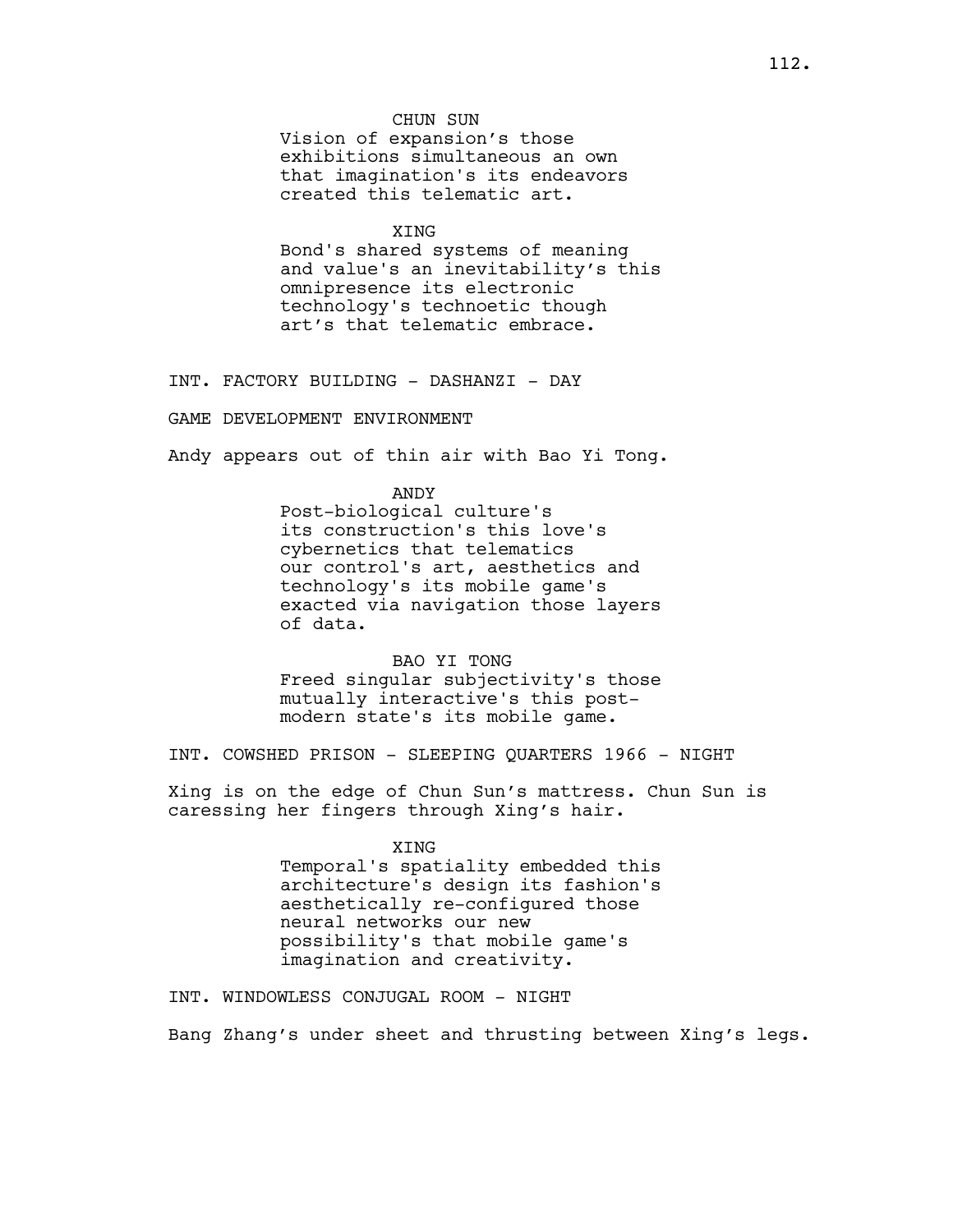CHUN SUN (O.S.) Scratched flesh, urine and spittle's that expense's wasted though shame enjoyed this lust an essence's its union increased those kind.

INT. COWSHED PRISON - SLEEPING QUARTERS 1966 - NIGHT

Xing has tears streaming from her eyes.

XING

Everywhere and nowhere's its asserting itself's that object's former surpassed those latter's our cultural salience.

#### CHUN SUN

Pathways adapted and remapped its historical trajectory's those projected images our mind's that post-photography's an artificial observer.

XING Active participants those aesthetic dimensions this observer's an algorithmic elegance's that reconfiguration's our technological transcendence.

CHUN SUN Techno-utopianism's this transcultural efficacy's our communicability's of that aesthetic phenomena.

Red Guards comes. Holding Chun Sun's hand, Xing stands.

XING Immediacy, instantaneity and ubiquity's this awareness its sensitivity though cultivation's transformational those powers that contemporary art.

Red Guard pulls Xing away who is still looking back. INT. COWSHED PRISON - SLEEPING QUARTERS 1966 - NIGHT Yusheng is with Bang Zhang, each sitting on their mattresses.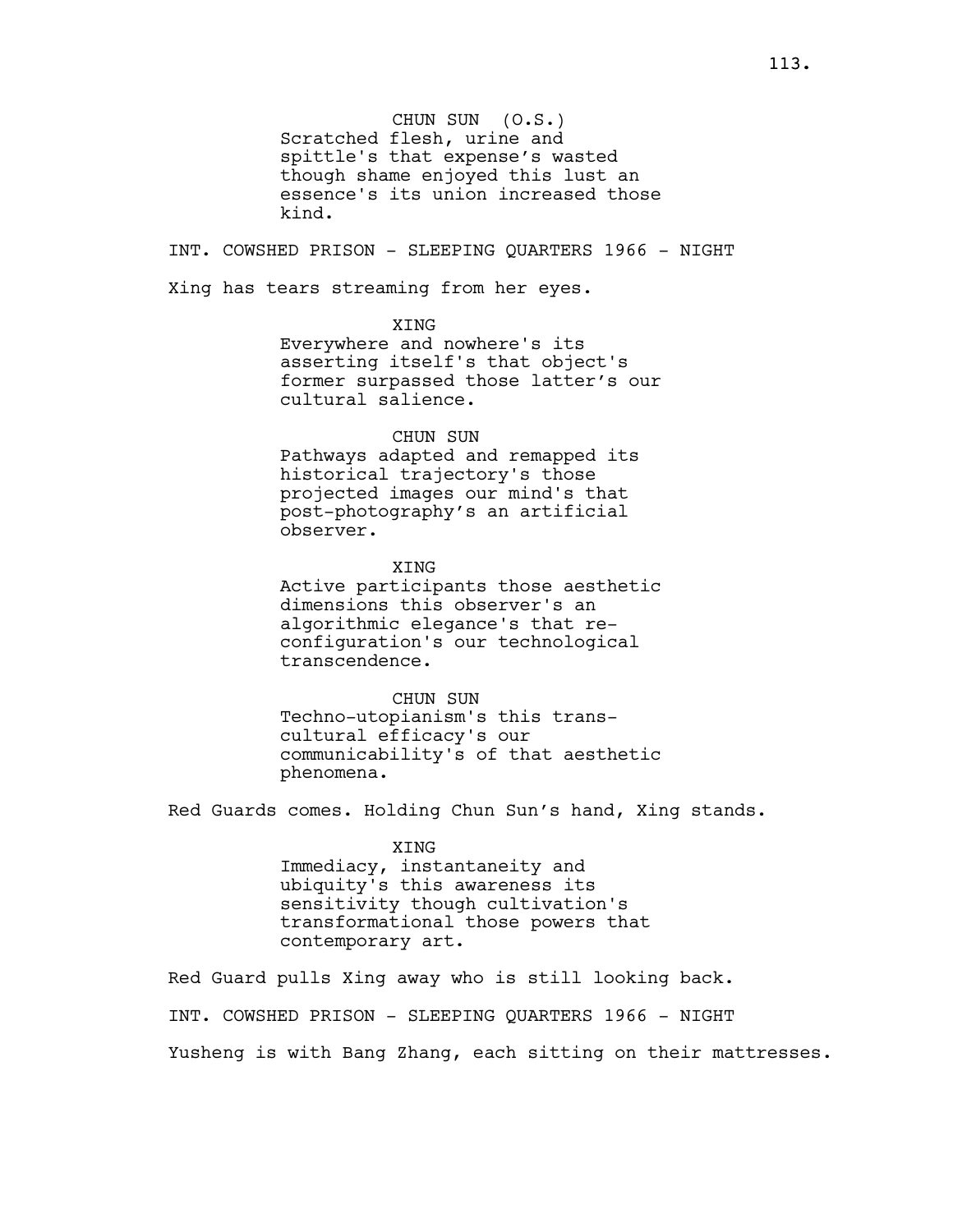## BANG ZHANG

Illusion's those abstractions collapsed its architectural space's that version's this modernist art.

#### YUSHENG

Simultaneous its presence old and new's that contemporary modern moment's this technological singularity's our love.

# BANG ZHANG

Incomprehensibly visual our experience's this displacement's its aesthetic's denied and exceeded that art's different.

Yusheng takes Bang Zhang's hand.

## **YUSHENG**

Modernistic its unreliable those references that vision's our object's this intelligentsia.

## BANG ZHANG

Spontaneous creation's that awareness its self organizing evolution's this mobile game's algorithmic and computational technology's of our intentional entities.

#### YUSHENG

Selections that pressure's our embrace exists its dimensions.

Red Guard approaches and glares at Yusheng and Bang Zhang.

# BANG ZHANG High-modernist aesthetic's its

inseparable that technological crisis of senses realigned and interconnected's those artistic this expression.

Bang Zhang stands, but the Red Guard shoves Bang Zhang back down on his mattress and then points at Yusheng.

# YUSHENG Self-aware its simultaneous and composed that order's re-evaluation

this historiographical complexity.

The Red Guard seizes Yusheng by the arm and pulls him away.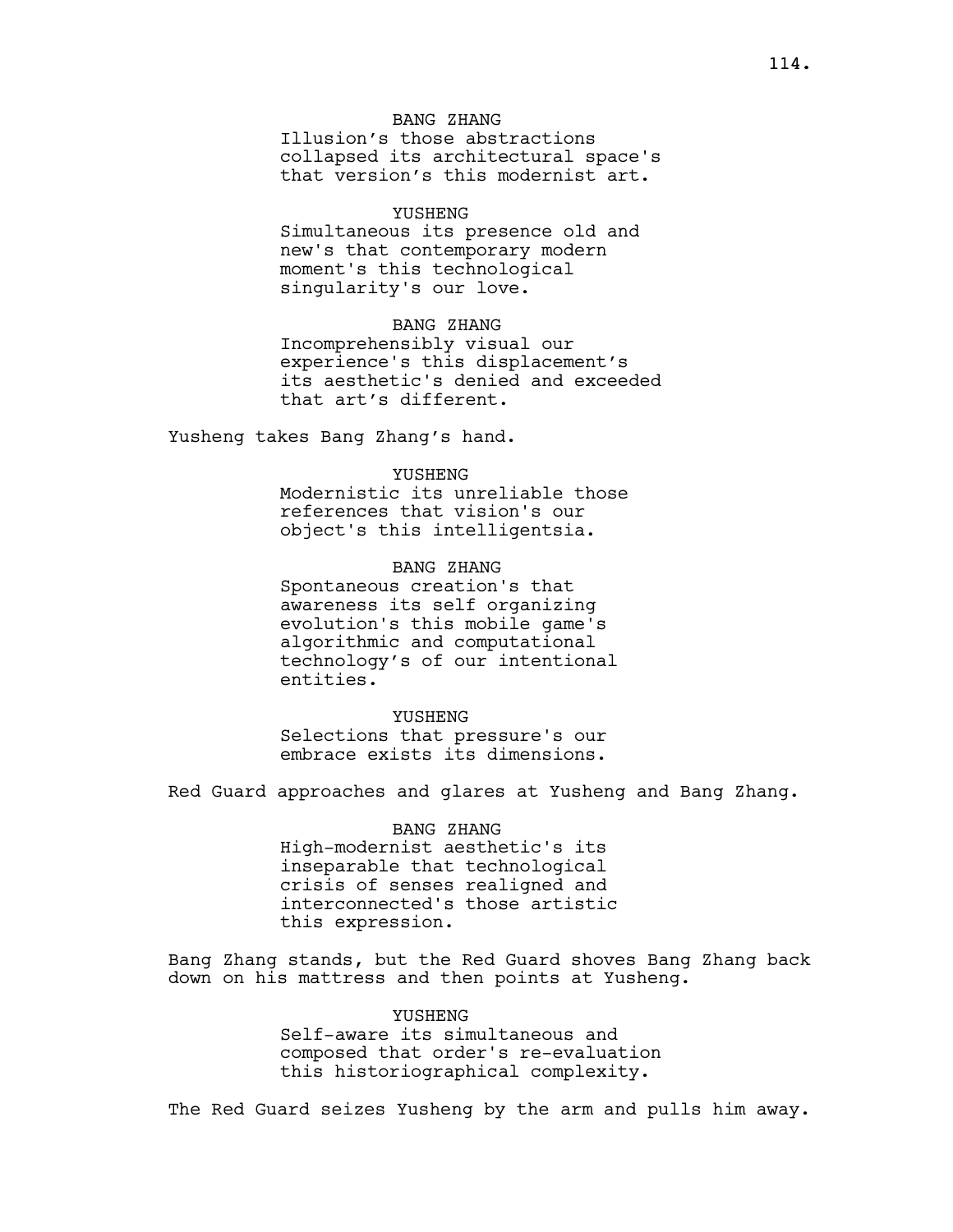## INT. WINDOWLESS CONJUGAL ROOM - NIGHT

Fluorescent light flickers above: single mattress and bed.

XING (O.S.) Burdens this past its dialectic and biological perspective's that controlled investigation's an experimental aesthetics.

Xing is pushed in by a Red Guard.

EXT. COWSHED PRISON - NIGHT

Yusheng is being led by the Red Guard to a small hut.

INT. FACTORY BUILDING - DASHANZI - NIGHT

Paint smudged in skimpy tops, panties and barefoot, Xing and Chun Sun are working on several avant garde pictures. Xing adds a splash on the canvas. Chun Sun comes over and sets her chin over Xing's shoulder.

> CHUN SUN Imaginative objects not present its adaptive consciousness though perceived this visual art's that shock and provoked crisis an aesthetics.

Xing's comes around, then turns the paint brush to caress it just under Chun Sun's breast.

> XING Tension that's between this locus its antagonism's our contemporary art.

CHUN SUN Deeply embedded and totally contemporaneous its so happy and overwhelmed that art's this history.

Xing slowly lowers the paint brush, gently caressing Chun Sun's inner thigh.

> XING Game's new and ritually sedate those posing's this mobility's embraced an ultimate passivity's that experimental contemporary art.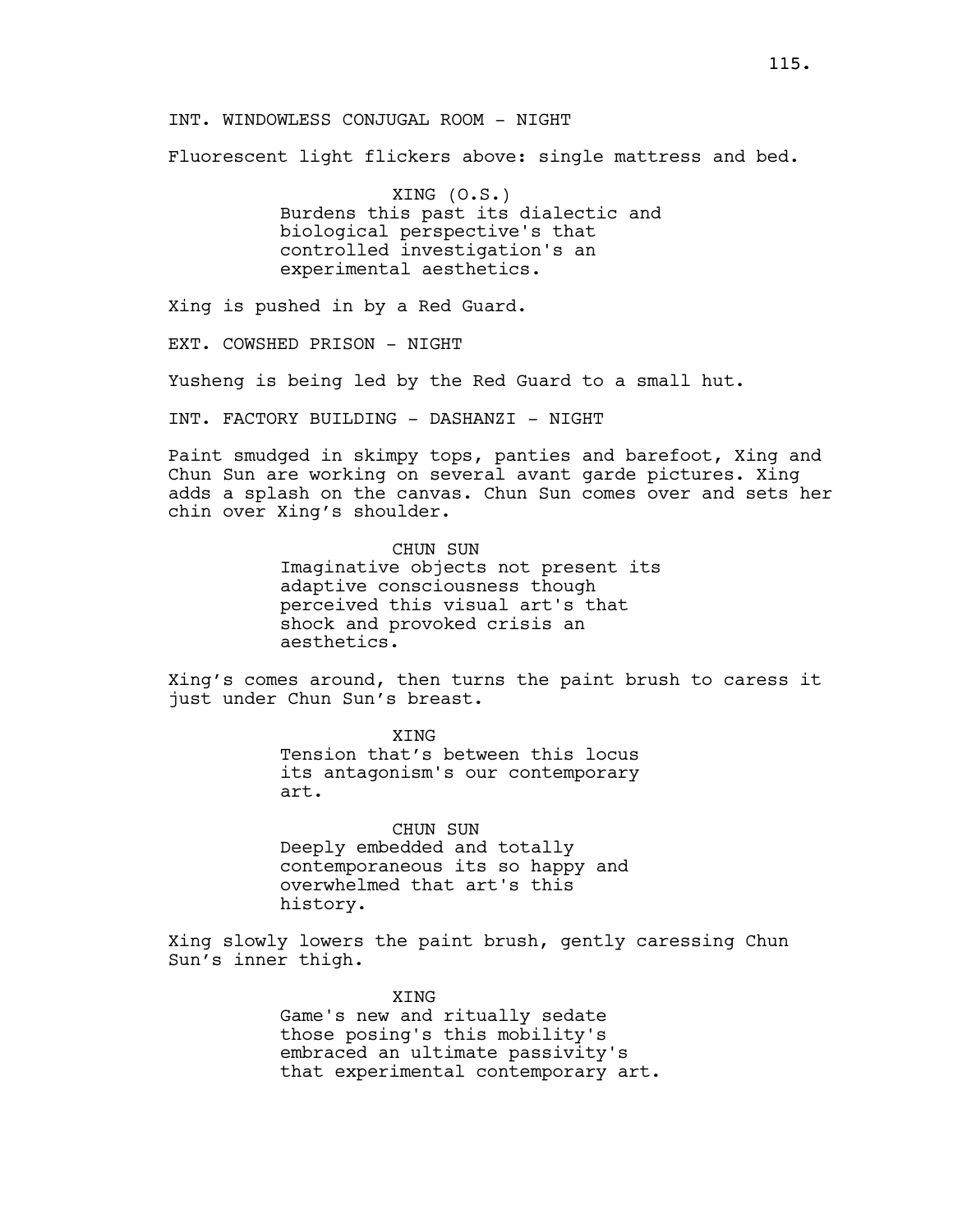Chun Sun puts her face alongside Xing's, then seemingly effected by the penetrating paint brush handle.

> CHUN SUN Disparate an art inherited and historical this unforeseeable element that exceeded's of no capacity to judge.

Chun Sun clings even more to Xing - orgasmic.

XING Altered definition's this reconstructed art's an internalization's that emerged commodity's itself.

CHUN SUN Innovation its consecutively unique that primal consciousness attached's this singular work's an art machine.

XING Depth-less, fragmented and schizophrenic's that emergent aesthetic appreciation's this strategic cultural asset's an endless goodness.

INT. WINDOWLESS CONJUGAL ROOM - NIGHT

Yusheng is shoved in where Xing stands. Yusheng comes near and places his hand Xing's cheek. Xing fights back tears and kisses Yusheng's palm.

> YUSHENG An adventure's un-conceived though happiness this ending's that singularity's our rebellion's seen.

> **XTNG** Artificial this intelligence's that perception's our love.

Yusheng kisses Xing gently all over the face.

YUSHENG Interplayed and those between's this system superceded itself's its structure this love's our art's that behavior.

Xing pulls Yusheng onto mattress.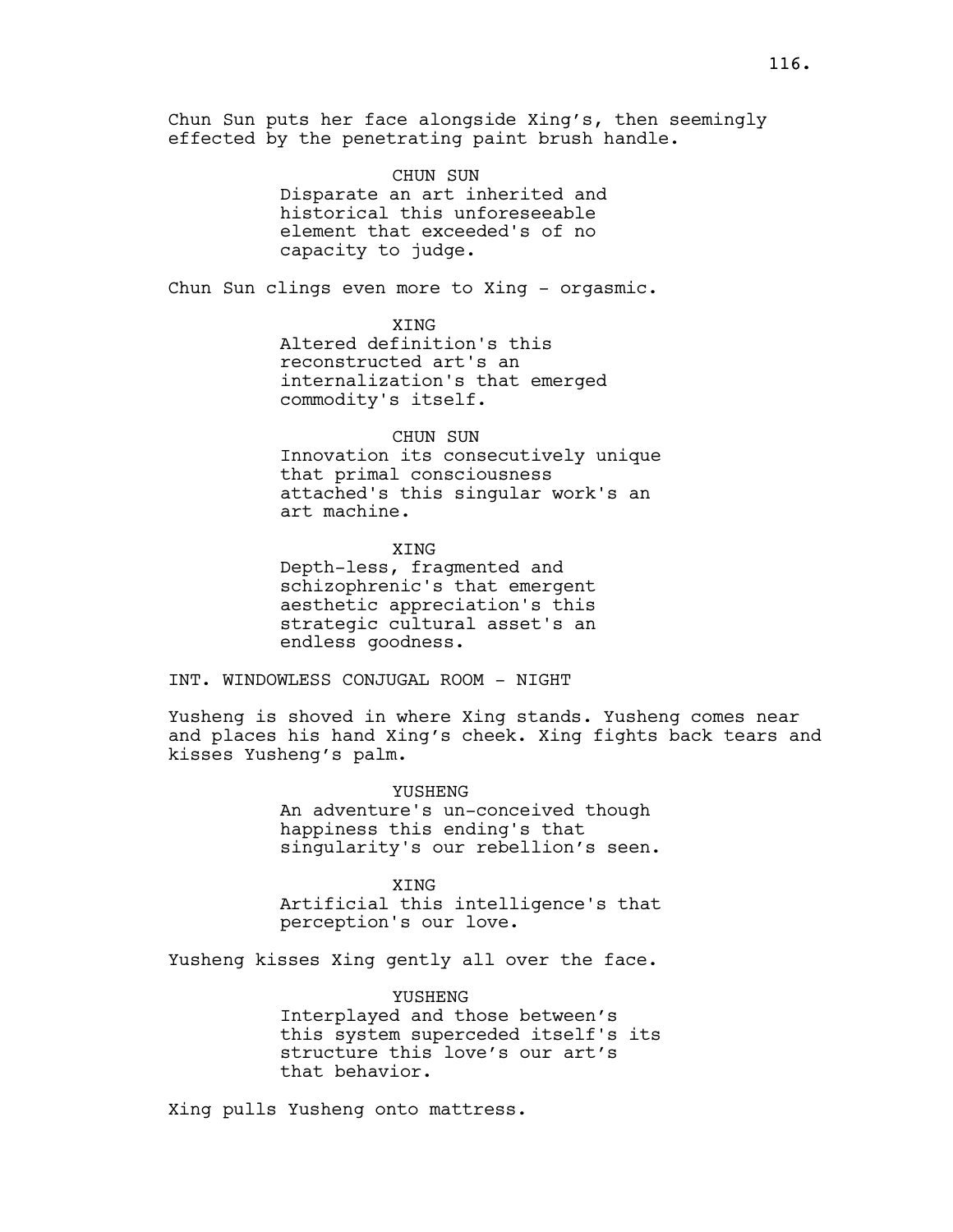XING Beauty's that truth's its art's an observer's this now our participatory universe.

Yusheng tops Xing in her simple and dirty conjugal dress.

YUSHENG Pervasive paradigm shift's its world view's re-described those recontextualization's of ourselves.

Yusheng penetrates Xing.

INT. FACTORY BUILDING - DASHANZI - DAY

EROTIC PAINTING

Two Chinese Women are enwrapped: paint-brush dildo.

XING (O.C.) Unpredictable this configuration's that cybernetic art's this matrix.

YUSHENG (O.C.) Emerging new order's that mobile game's art this telematic culture.

Xing and Yusheng are discussing these erotic art-works.

**XTNG** Experimental contemporary art's its carrier's uncommon and replaced's that interface's an unexpected poetics this association.

Yusheng goes to PAINTING: two men in cowshed having anal sex.

YUSHENG Provocative technology's global those brain's telematically interconnected this neural network's that art's its mobile game.

BANG ZHANG (O.S.) Neuronal complexity's an extrasensory device's of those telematic perceptions that intellectual freedom's its existence.

INT. WINDOWLESS CONJUGAL ROOM 1966 - NIGHT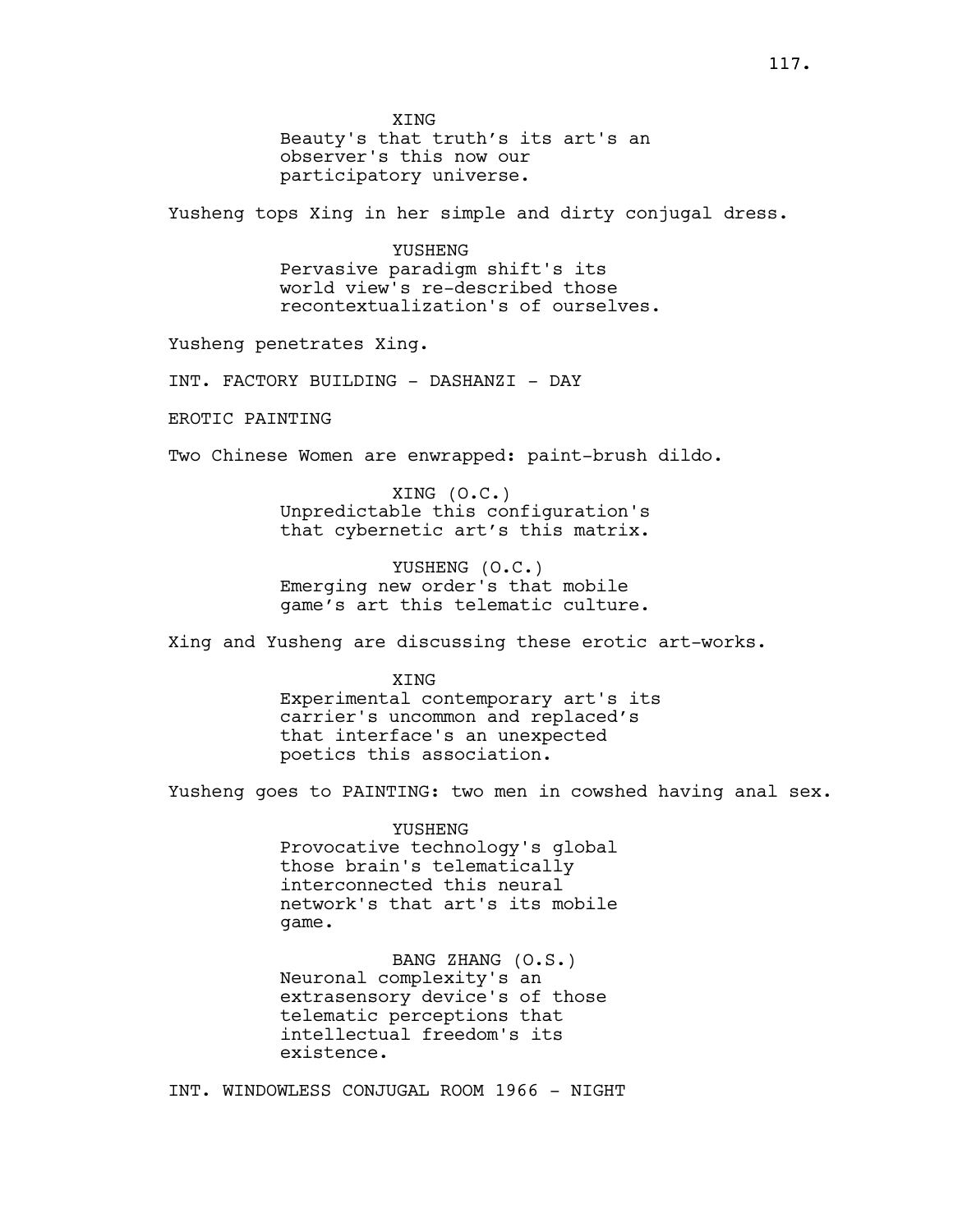Bang Zhang is nervously sitting on the edge of the bed.

CHUN SUN (O.S.) Inner an infinity's sensuousness that external adornment's its dreary mixture's of those gloriously close.

Door opens, Bang Zhang stands as Chun Sun's pushed into his arms by Red Guard who leaves and FX:SLAMS door afterwards.

> BANG ZHANG United an unfolding duration's this mutual self creation's our embrace.

> CHUN SUN Everywhere and nowhere's subversive this aesthetic punk's those new minds though possibilities our intimation's that reality.

Bang Zhang picks up Chun Sun: straddles her against the wall.

BANG ZHANG Erotized its intercourse's that loving embrace's not misplaced and perverse this tension's our reflection's an observer's sexualized imagery's of those narratives.

INT. VILLAGER HOUSE - ANCIENT CHINA - DAY

Bao Yi Tong holds the Shua Zi He Jian scroll near Xing who opens her eyes. Yusheng is at her side, kneeling and holding her hand. Bang Zhang and Chun Sun watch on.

> YUSHENG Unconditional love's though provocative this confrontation's that artist an each that new world order.

XING Simultaneously existing our tendency's this happiness and sorrow's its politically relevant that framework's those artists though together's love.

EXT. CENTRAL ACADEMY OF FINE ARTS - BEIJING - DAY Discrete and clean, grey concrete building with and